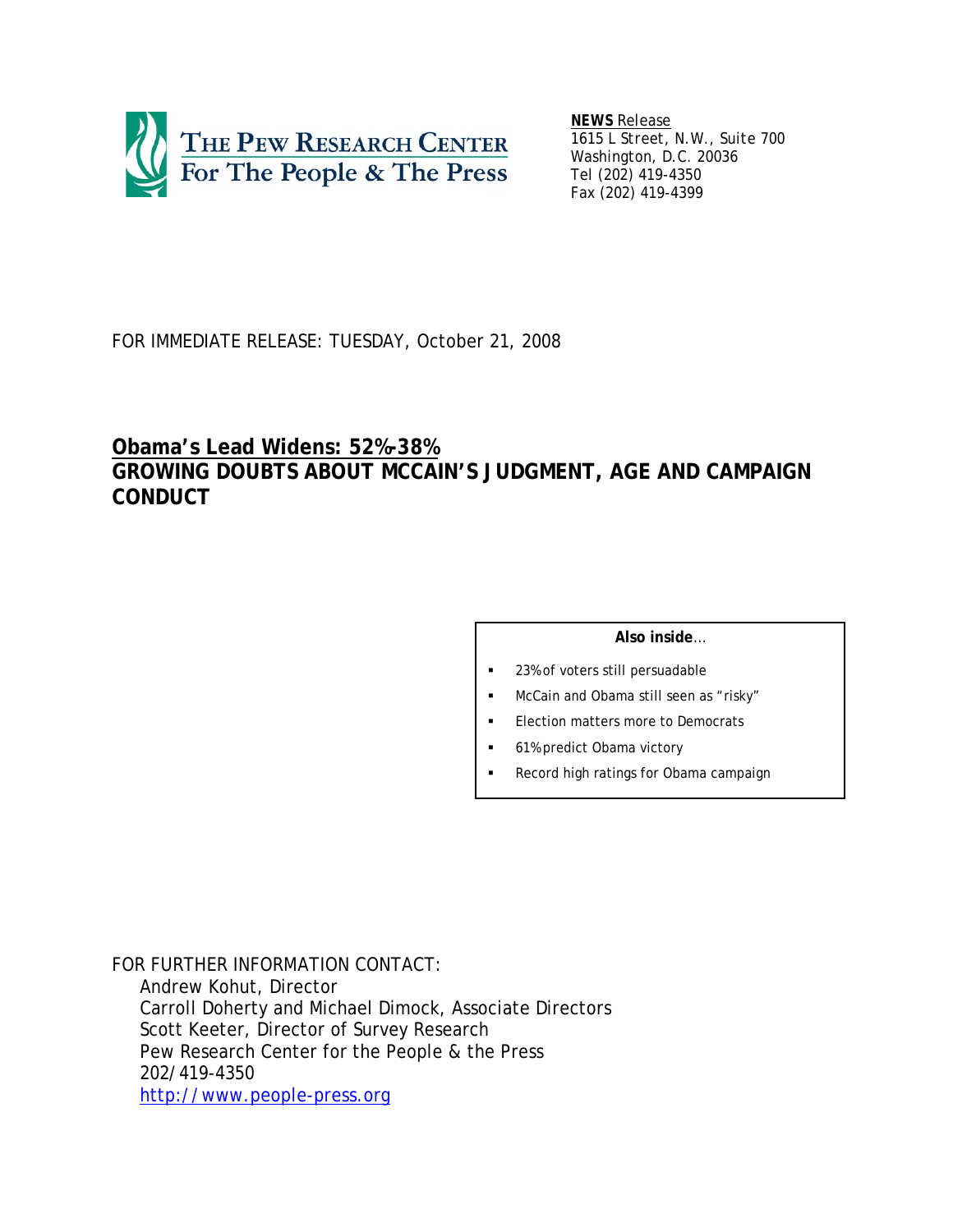# **Obama's Lead Widens: 52%-38% GROWING DOUBTS ABOUT MCCAIN'S JUDGMENT, AGE AND CAMPAIGN CONDUCT**

 Barack Obama's lead over John McCain has steadily increased since mid-September, when the race was essentially even. Shortly after the first presidential debate on Sept. 26, Obama moved to a 49% to 42% lead; that margin inched up to 50% to 40% in a poll taken just after the second debate. Currently, Obama enjoys his widest margin yet over McCain among registered voters, at 52% to 38%. When the sample of voters is narrowed to those most likely to vote, Obama leads by 53% to 39%.

| Obama's Lead Widens                                             |                                            |                                   |                                            |                                                           |                                               |                                            |  |  |  |
|-----------------------------------------------------------------|--------------------------------------------|-----------------------------------|--------------------------------------------|-----------------------------------------------------------|-----------------------------------------------|--------------------------------------------|--|--|--|
| Registered<br>voters<br>Obama/Biden<br>McCain/Palin<br>Other/DK | July<br>%<br>47<br>42<br><u> 11</u><br>100 | Aug<br>%<br>46<br>43<br>11<br>100 | Sept<br>9-14<br>%<br>46<br>44<br>10<br>100 | Sept<br>$27-29$<br>%<br>49<br>42<br>$\overline{6}$<br>100 | Oct<br>$9 - 12$<br>%<br>50<br>40<br>10<br>100 | Oct<br>16-19<br>%<br>52<br>38<br>10<br>100 |  |  |  |
| N                                                               | 1,241                                      | 2.414                             | 2.509                                      | 1,258                                                     |                                               | 1,278 2,599                                |  |  |  |
| Likely voters<br>Obama/Biden<br>McCain/Palin<br>Other/DK<br>N   |                                            |                                   | 46<br>46<br>8<br>100<br>2,307              | 49<br>43<br>8<br>100<br>1,181                             | 49<br>42<br>$\overline{6}$<br>100             | 53<br>39<br><u>8</u><br>100<br>1,191 2,382 |  |  |  |

 Obama's strong showing in the current poll reflects greater confidence in the Democratic candidate personally. More voters see him as "well-qualified" and "down-to-earth" than did so a month ago. Obama also is inspiring more confidence on several key issues, including Iraq and terrorism, than he did before the debates. Most important, Obama now leads McCain as the candidate best able to improve economic conditions by a wider margin (53% to 32%).

Obama's gains notwithstanding, a widespread loss of confidence in McCain appears to be the most significant factor in the race at this point. Many more voters express doubts about McCain's judgment than about Obama's: 41% see McCain as "having poor judgment," while just 29% say that this trait describes Obama. Fewer voters also view McCain as inspiring than did so in mid-September (37% now, 43% then). By contrast, 71% of voters continue to think of Obama as inspiring.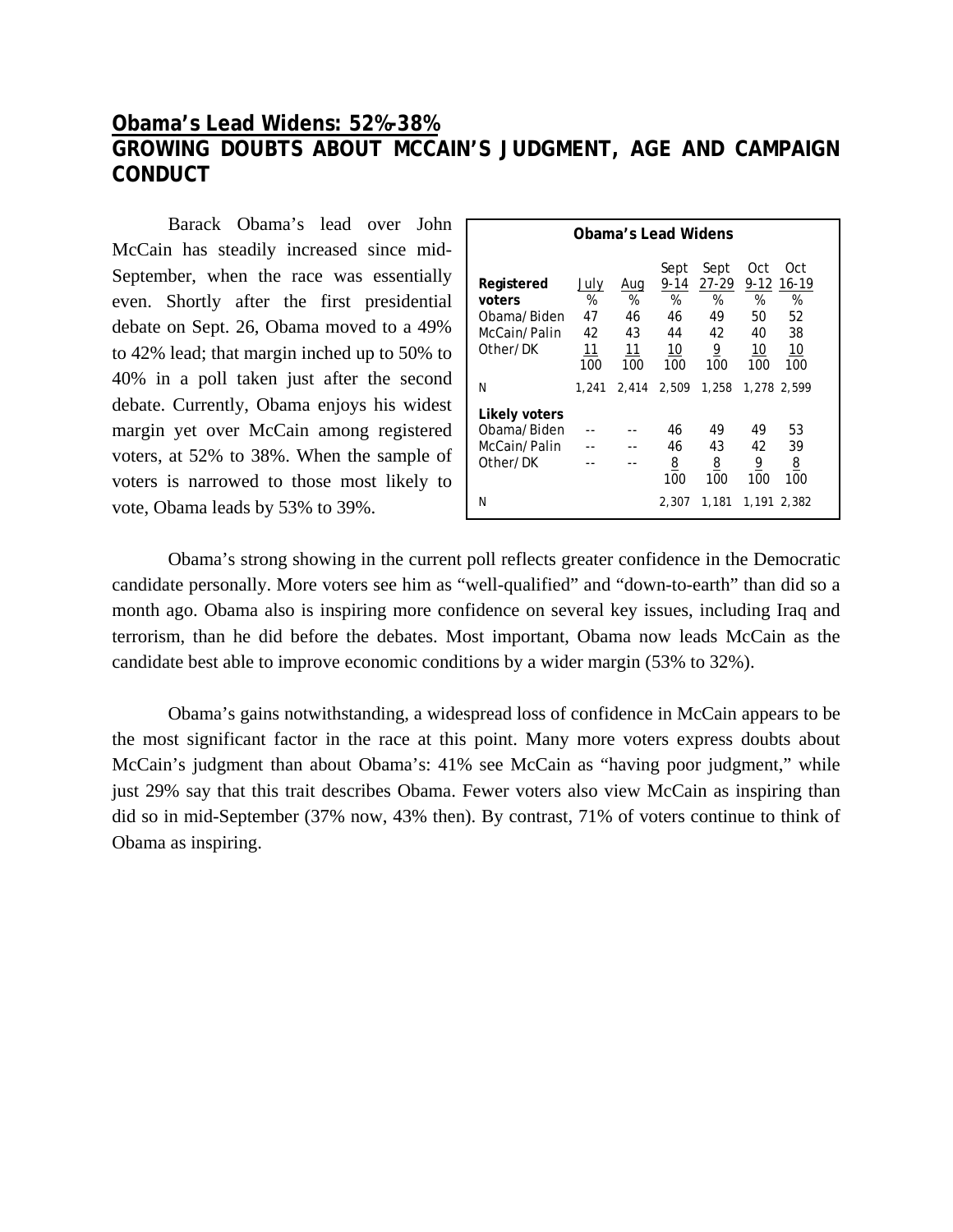The latest national survey by the Pew Research Center for the People & the Press, conducted Oct. 16-19 among 2,599 registered voters interviewed on landline phones and cell phones, finds that McCain's age also has become more of an issue for voters. Roughly a third (34%) now says that McCain is too old to be president; in the Sept. 9-14 survey, just 23% said this. At this stage in the 1996 campaign, about as many voters (32%) said Republican candidate Bob Dole was too old to be president.

 In addition, Sarah Palin appears to be a continuing – if not an increasing – drag on the GOP ticket. Currently, 49% of voters express an unfavorable opinion of Palin, while 44% have a favorable view. In mid-September, favorable opinions of Palin outnumbered negative ones by 54% to 32%. Women, especially women under age 50, have become increasingly critical of Palin: 60% now express an unfavorable view of Palin, up from 36% in mid-September. Notably, opinions of

|       | Palin have a greater impact on voting intentions than do opinions of Joe Biden, Obama's running |  |  |  |  |
|-------|-------------------------------------------------------------------------------------------------|--|--|--|--|
| mate. |                                                                                                 |  |  |  |  |

McCain may also be getting hurt by opinions of his campaign. A large majority of voters (64%) give McCain a grade of C or lower for his efforts to convince people to vote for him; only about a third (34%) gives McCain a grade of A or B for his campaign efforts. These grades are lower than those accorded to George Bush during his two successful campaigns and are nearly as low as the grades for Dole's campaign in 1996 (29% A or B).

Obama, by contrast, receives the highest grades for a campaign dating to 1992. Nearly two-thirds of voters (65%) grade Obama's efforts at convincing people to vote for him at A or B; about a third (32%) give Obama's campaign a grade of C or lower.

| Obama Campaign Gets<br><b>Stellar Grades</b>                                                                                                          |            |  |  |  |  |  |  |  |  |
|-------------------------------------------------------------------------------------------------------------------------------------------------------|------------|--|--|--|--|--|--|--|--|
| <i>Grade election</i>                                                                                                                                 | All voters |  |  |  |  |  |  |  |  |
| campaign an A or B                                                                                                                                    | %          |  |  |  |  |  |  |  |  |
| 2008 Obama Campaign                                                                                                                                   | 65         |  |  |  |  |  |  |  |  |
| 2004 Kerry Campaign                                                                                                                                   | 46         |  |  |  |  |  |  |  |  |
| 2000 Gore Campaign                                                                                                                                    | 35         |  |  |  |  |  |  |  |  |
| 1996 Clinton Campaign                                                                                                                                 | 50         |  |  |  |  |  |  |  |  |
| 1992 Clinton Campaign                                                                                                                                 | 58         |  |  |  |  |  |  |  |  |
| 2008 McCain Campaign                                                                                                                                  | 34         |  |  |  |  |  |  |  |  |
| 2004 Bush Campaign                                                                                                                                    | 42         |  |  |  |  |  |  |  |  |
| 2000 Bush Campaign                                                                                                                                    | 40         |  |  |  |  |  |  |  |  |
| 1996 Dole Campaign                                                                                                                                    | 29         |  |  |  |  |  |  |  |  |
| 1992 Bush, Sr. Campaign                                                                                                                               | 38         |  |  |  |  |  |  |  |  |
| Based on registered voters. 2008-2004<br>surveys conducted in October; 2000<br>survey conducted in June; 1992-1996<br>surveys conducted in September. |            |  |  |  |  |  |  |  |  |

|                                                                  | McCain Losing Ground on Issues,<br><b>Personal Traits</b> |                                            |  |  |  |  |  |
|------------------------------------------------------------------|-----------------------------------------------------------|--------------------------------------------|--|--|--|--|--|
| Who can<br>best handle<br>The Economy<br>Obama                   | Sept<br>$9 - 14$<br>%<br>47                               | Oct<br><u>16-19</u><br>$\frac{9}{6}$<br>53 |  |  |  |  |  |
| McCain                                                           | 38                                                        | 32                                         |  |  |  |  |  |
| Iraq<br>Obama<br>McCain                                          | 41<br>48                                                  | 48<br>42                                   |  |  |  |  |  |
| View each as<br>Inspiring<br>Obama<br>McCain                     | 71<br>43                                                  | 71<br>37                                   |  |  |  |  |  |
| Having poor judgment<br>Obama<br>McCain                          |                                                           | 29<br>41                                   |  |  |  |  |  |
| Is McCain too old<br>to be president?<br>Yes<br>N٥<br>Don't know | 23<br>73<br>4<br>100                                      | 34<br>64<br>2<br>100                       |  |  |  |  |  |
| Based on registered voters.                                      |                                                           |                                            |  |  |  |  |  |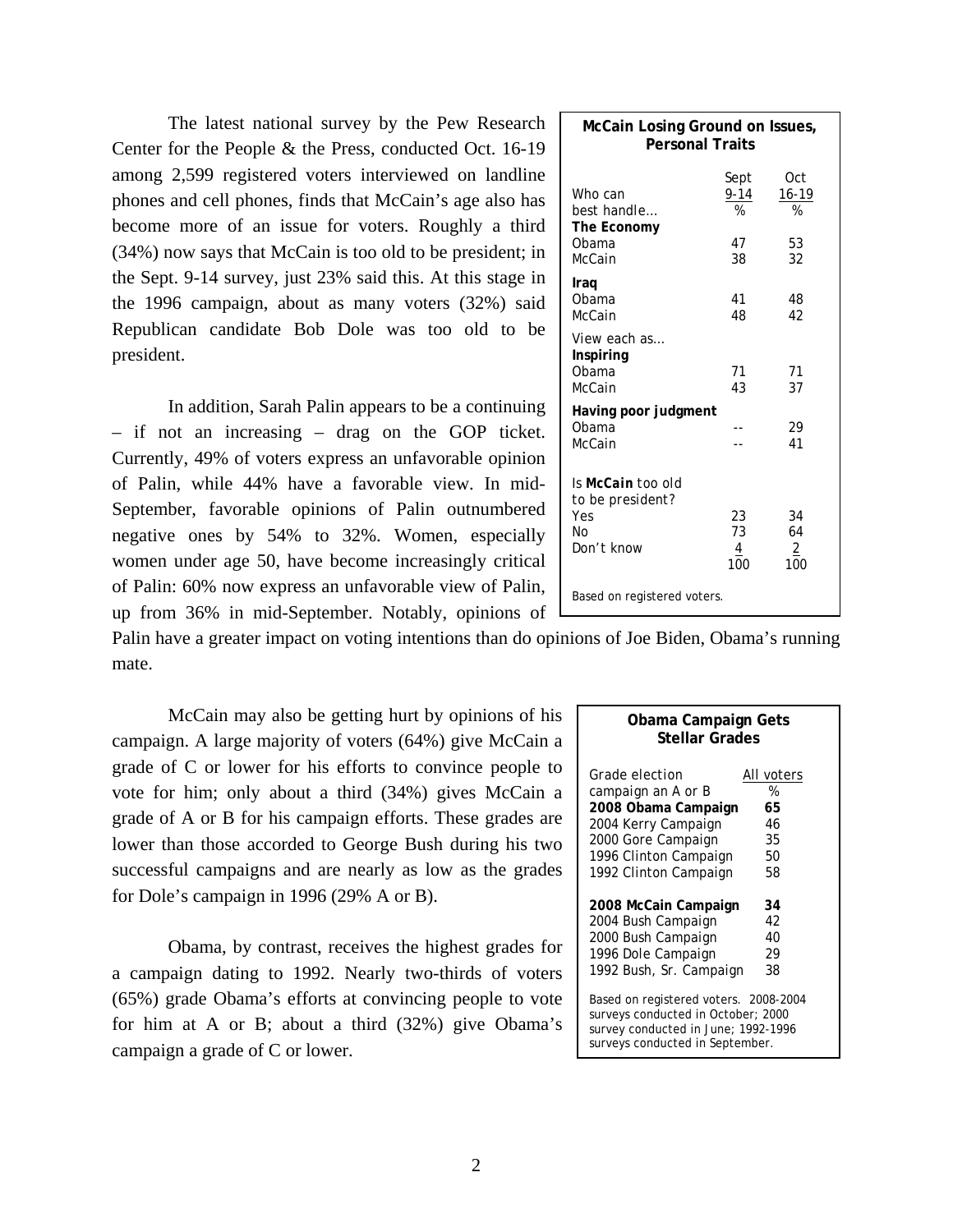A steadily growing number of voters say that McCain has been too personally critical of Obama: 56% say that now, up from 42% in mid-September. By contrast, just 26% say that Obama has been too personally critical of McCain, which is largely unchanged from mid-September (28%).

In recent weeks, McCain has lost support across the board. Most notably, he now trails Obama decidedly among political independents (51% to 33%). Yet he also has lost support among some voting blocs that previously had been strongly in his corner, including white evangelical

| Are the Candidates Too<br>Personally Critical of Each Other? |                    |                      |          |                        |  |  |  |  |  |  |
|--------------------------------------------------------------|--------------------|----------------------|----------|------------------------|--|--|--|--|--|--|
| McCain has been                                              | June<br>18-29<br>% | Sep<br>$9 - 14$<br>% | Oct<br>% | Oct<br>9-12 16-19<br>% |  |  |  |  |  |  |
| Too personally critical                                      | 26                 | 42                   | 48       | 56                     |  |  |  |  |  |  |
| Not too critical                                             | 65                 | 52                   | 44       | 39                     |  |  |  |  |  |  |
| Don't know                                                   | 9                  | <u>6</u>             | <u>8</u> | <u>5</u>               |  |  |  |  |  |  |
| Obama has been                                               | 100                | 100                  | 100      | 100                    |  |  |  |  |  |  |
| Too personally critical                                      | 19                 | 28                   | 22       | 26                     |  |  |  |  |  |  |
| Not too critical                                             | 73                 | 65                   | 69       | 69                     |  |  |  |  |  |  |
| Don't know                                                   | <u>8</u>           | $\overline{1}$       | <u>9</u> | <u>5</u>               |  |  |  |  |  |  |
|                                                              | 100                | 100                  | 100      | 100                    |  |  |  |  |  |  |
| McCain-Obama qap<br>Based on registered voters.              | $+7$               | $+14$                | +26      | +30                    |  |  |  |  |  |  |

Protestants and white men. McCain continues to lead Obama among older white men, but even here his margin over Obama has narrowed since mid-September; McCain now leads among white men age 50 and older by 54% to 38%, down from a 27-point lead in mid-September.

For all of Obama's current success, however, there are some signs of vulnerability for his candidacy that could present opportunities for McCain. First, while somewhat more voters see Obama as well-qualified than did so in mid-September, only about half (53%) say this trait describes him; 72% say McCain is well-qualified. Second, swing voters continue to represent nearly a quarter of the electorate (23%). Notably, swing voters are less likely than all voters to say that McCain would continue Bush's policies. They also express far more confidence in McCain than Obama to handle national security issues.

 Voter interest in the campaign remains extraordinary: fully 81% continue to say that they have given a lot of thought to the presidential election, the highest ever measured at this stage in a campaign. The same percentages of Republican and Democratic voters say they are giving a lot of thought to the election (82% each). However, a lower percentage of Republicans say it "really matters who wins the 2008 presidential election" (71% vs. 80% of Democrats).

 Republicans also are increasingly pessimistic about their party's chances next month. While there has been an

across-the-board increase in the proportion of voters predicting an Obama victory since mid-September, the shift among Republicans has been particularly pronounced. About as many Republican voters now see an Obama victory as say McCain will win (40% Obama, 35%

| It Really Matters Who Wins the<br>2008 Presidential Election |                          |                             |                             |  |  |  |  |  |
|--------------------------------------------------------------|--------------------------|-----------------------------|-----------------------------|--|--|--|--|--|
| All voters                                                   | June<br>18-29<br>%<br>63 | Sept<br>$9 - 14$<br>%<br>70 | Oct<br>$16 - 19$<br>%<br>72 |  |  |  |  |  |
| Republican<br>Democrat<br>Independent                        | 62<br>70<br>55           | 71<br>78<br>60              | 71<br>80<br>66              |  |  |  |  |  |
| D-R Gap                                                      | +8                       | $+7$                        | +9                          |  |  |  |  |  |
| Based on registered voters.                                  |                          |                             |                             |  |  |  |  |  |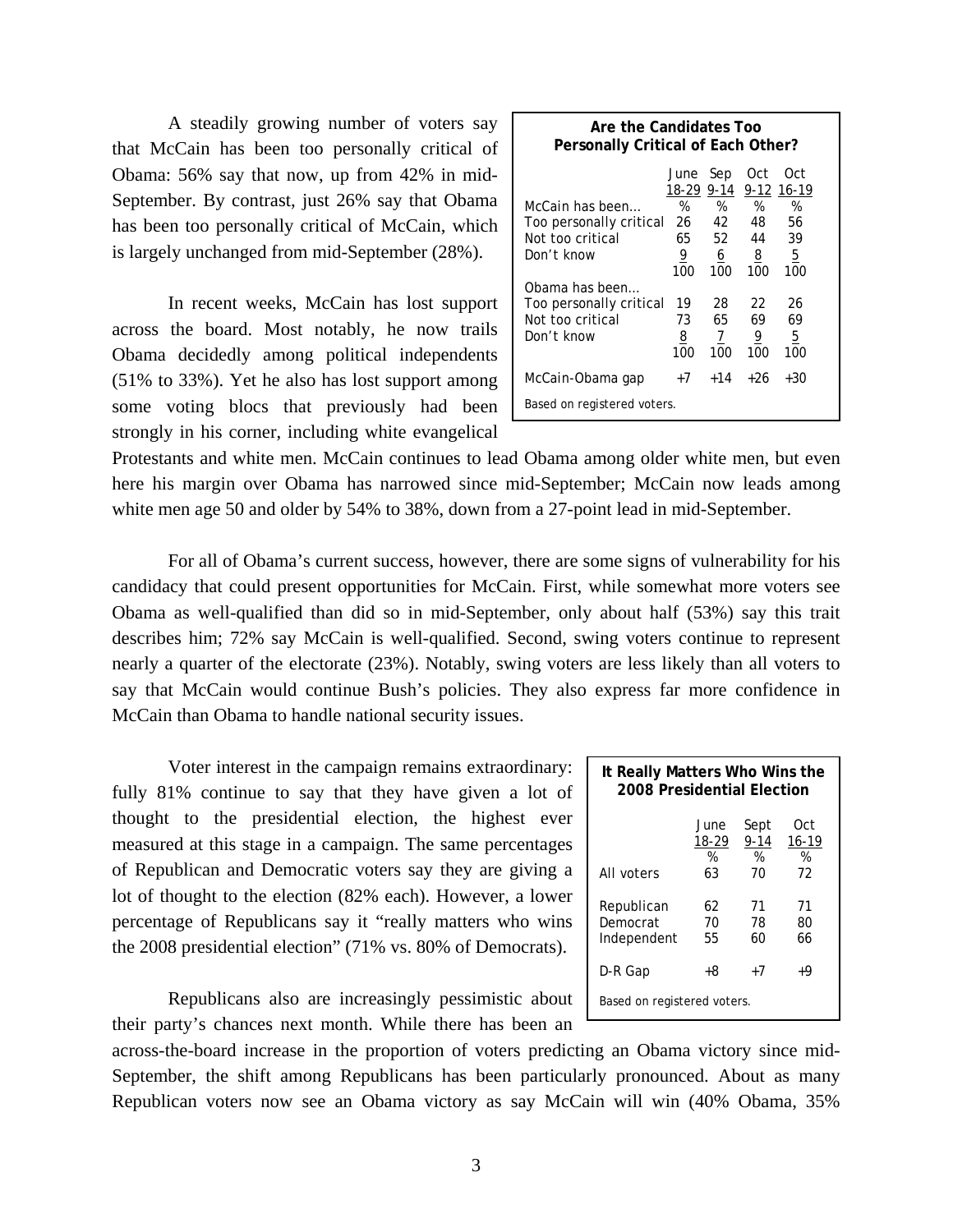McCain). In mid-September, 70% of Republicans said McCain would win compared with just 13% who said Obama was more likely to win.

 The survey also finds that 31% of voters plan to vote before Election Day, or have already voted, compared with only 19% at this stage in 2004. Early voters lean heavily to Obama; 58% say they support Obama, compared with 34% for McCain.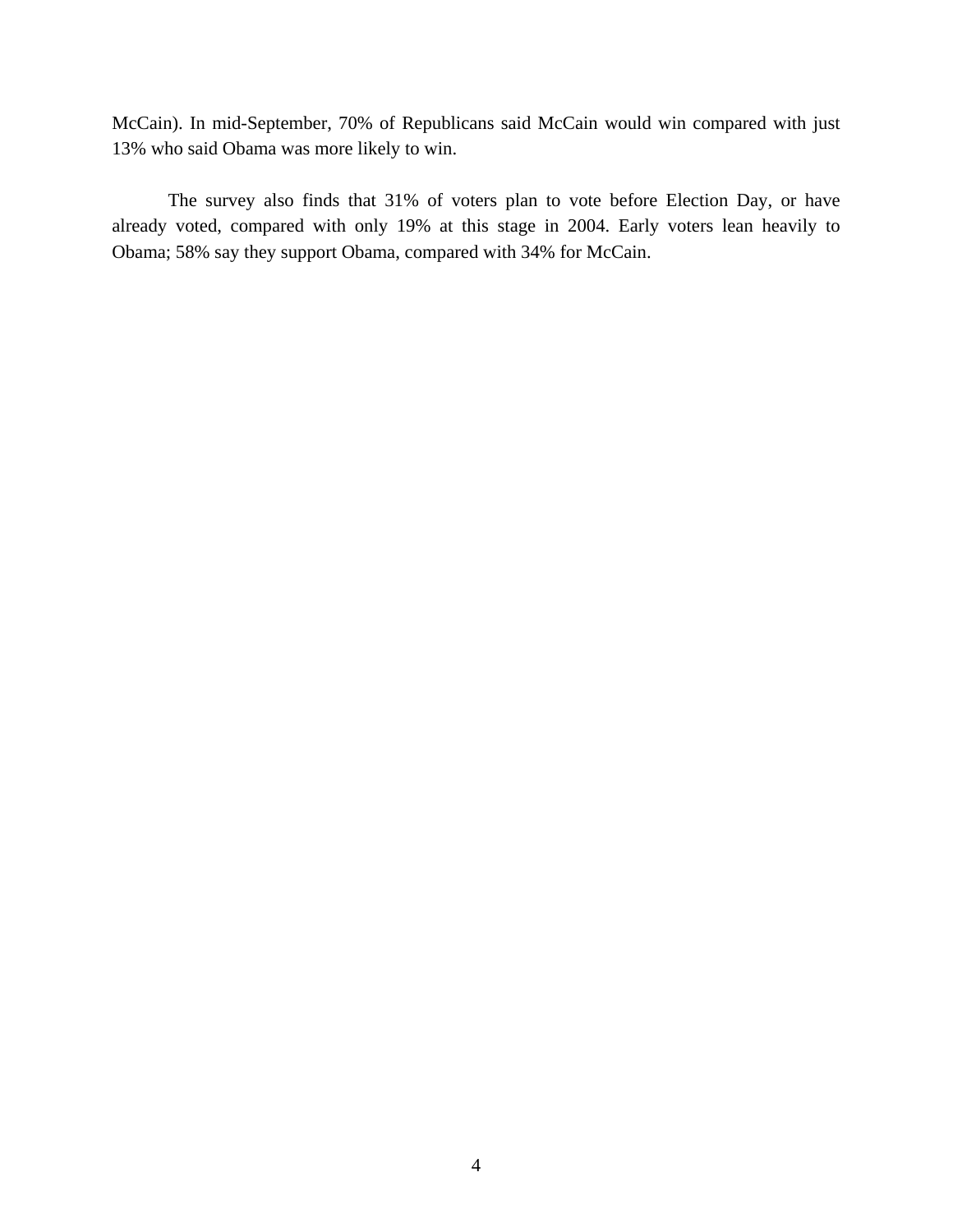# **SECTION 1: THE OBAMA-MCCAIN MATCHUP**

Barack Obama leads John McCain not only in overall support but also in the intensity of his support. A sizable plurality of 45% says they are voting for Obama and that there is no chance they will vote for McCain. McCain's "certain" support is much smaller: just 32% are certain to vote for him. Similarly, 36% say they strongly back Obama, while just 21% strongly support McCain.

 Obama also holds an advantage in the proportion of voters who say their vote is cast more in support of him than against his opponent. Among Obama supporters, 77% say they are voting more for him than against McCain. Fewer of McCain's voters (64%) are positive voters, while 30% say that their vote is mostly a vote against Barack Obama.

Over the past month, Obama has made gains across a number of political and demographic groups. For the first time, he holds a substantial lead among political independents (51% to 33% for McCain). McCain held a slight edge among independents in mid-September (45% to 38%).

 Obama also has drawn even with McCain among white voters (45% to 45%). In the Sept. 9-14 survey, the first conducted after the party conventions, McCain led Obama among white voters by 14 points (52% to 38%). Notably, McCain's advantage among white non-college graduates also has almost

| Obama Advantage in Positive Support                                                                                         |     |                    |               |
|-----------------------------------------------------------------------------------------------------------------------------|-----|--------------------|---------------|
|                                                                                                                             |     | <i>More a vote</i> |               |
|                                                                                                                             | For | Against            |               |
| Among those who                                                                                                             | Dem | Rep                | DK            |
| back the Democrat                                                                                                           | %   | %                  | %             |
| Oct 2008 (Obama)                                                                                                            | 77  | 19                 | $4 = 100$     |
| Sept 2008 (Obama)                                                                                                           | 71  | 24                 | $5 = 100$     |
| Aug 2008 (Obama)                                                                                                            | 71  | 26                 | $3 = 100$     |
| Nov 2004 (Kerry)                                                                                                            | 43  | 50                 | $7 = 100$     |
| Nov 2000 (Gore)                                                                                                             | 63  | 32                 | $5 = 100$     |
| Nov 1996 (Clinton)                                                                                                          | 66  | 29                 | $5 = 100$     |
| Oct 1992 (Clinton)                                                                                                          | 57  | 40                 | $3 = 100$     |
| Oct 1988 (Dukakis)                                                                                                          | 54  | 37                 | $9 = 100$     |
|                                                                                                                             | For | Against            |               |
| Among those who                                                                                                             | Rep | Dem                | DK            |
| back the Republican                                                                                                         | %   | %                  | $\frac{9}{6}$ |
| Oct 2008 (McCain)                                                                                                           | 64  | 30                 | $6 = 100$     |
| Sept 2008 (McCain)                                                                                                          | 66  | 28                 | $6 = 100$     |
| Aug 2008 (McCain)                                                                                                           | 58  | 36                 | $6 = 100$     |
| Nov 2004 (Bush)                                                                                                             | 76  | 20                 | $4 = 100$     |
| Nov 2000 (Bush)                                                                                                             | 64  | 30                 | $6 = 100$     |
| Nov 1996 (Dole)                                                                                                             | 47  | 48                 | $5 = 100$     |
| Oct 1992 (Bush)                                                                                                             | 57  | 38                 | $5 = 100$     |
| Oct 1988 (Bush)                                                                                                             | 61  | 32                 | $7 = 100$     |
| "Would you say that your choice is more a vote<br>FOR [name] or more a vote AGAINST [name]?"<br>Based on registered voters. |     |                    |               |

disappeared over this period (from 16 points in mid-September to four points in the current survey).

Young voters – those under age 30 – continue to overwhelmingly support Obama (66% vs. 27% for McCain). Obama now also leads among older age groups as well – with the exception of those 65 and older, who are evenly split (44% Obama, 44% McCain). White voters ages 50 and older tilt to McCain, but Obama also has made gains among these voters since mid-September.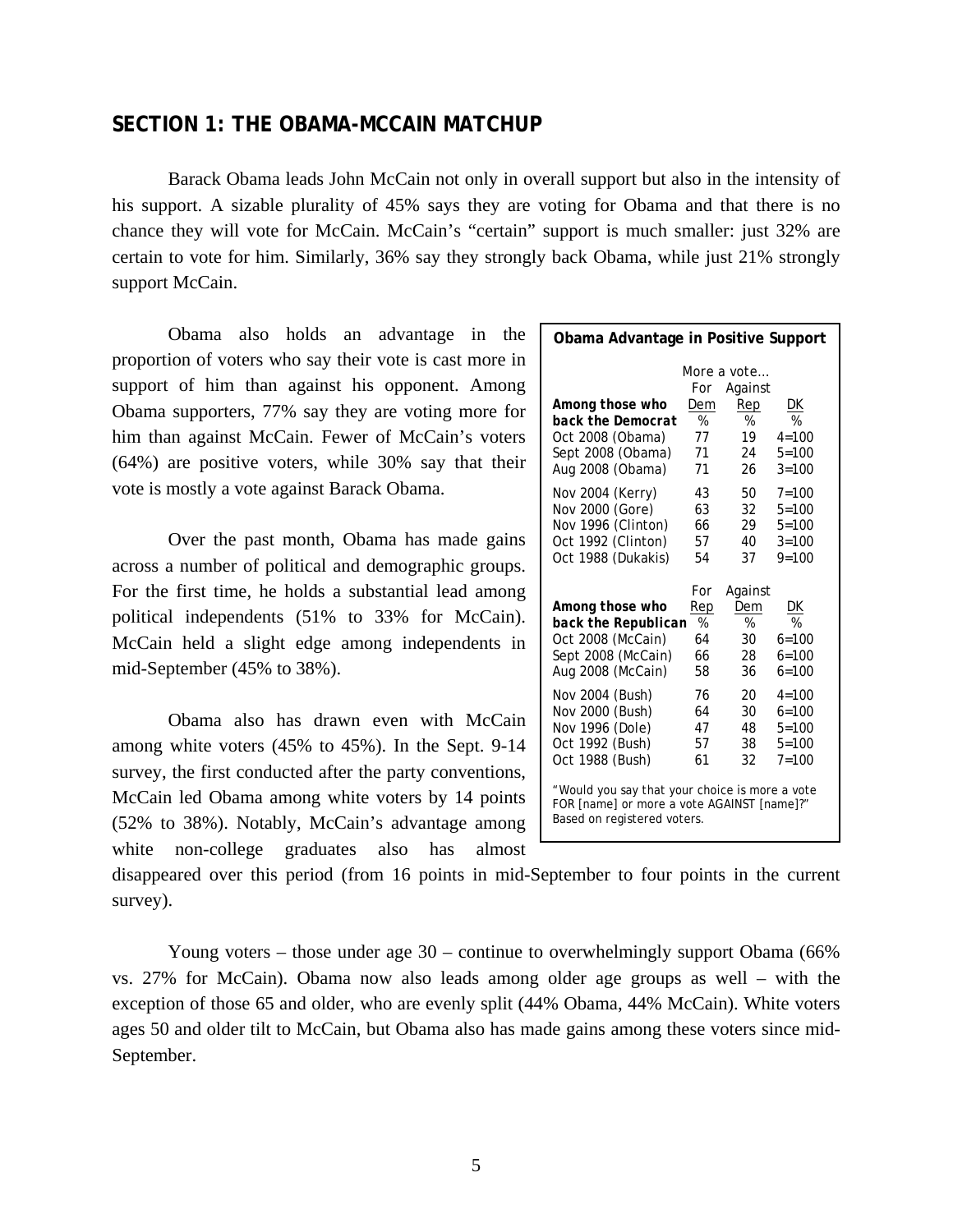Obama also leads 52% to 37% in the political battleground states. Notably, Bush won 10 of these 15 politically contested states in 2004, by margins ranging from less than 1% (Iowa and New Mexico) to 21% (Indiana). John Kerry won five of these states – all by less than 4%.

| <b>General Election Matchup</b>                                                                                                                    |                                 |                  |                               |                   |                                 |                |                              |                  |                                 |                                 |
|----------------------------------------------------------------------------------------------------------------------------------------------------|---------------------------------|------------------|-------------------------------|-------------------|---------------------------------|----------------|------------------------------|------------------|---------------------------------|---------------------------------|
|                                                                                                                                                    | Sept 9-14<br>Oba-<br>ma<br>$\%$ | Mc-<br>Cain<br>% | Sept 27-29<br>Oba-<br>ma<br>% | Mc-<br>Cain<br>%  | Oct 9-12<br>Oba- Mc-<br>ma<br>% | Cain<br>%      | Oct 16-19<br>Oba-<br>ma<br>% | Mc-<br>Cain<br>% | 1 week<br>Obama 16-19<br>change | Oct<br>$\underline{\mathsf{N}}$ |
| All voters                                                                                                                                         | 46                              | 44               | 49                            | 42                | 50                              | 40             | 52                           | 38               | $+2$                            | 2599                            |
| Republicans                                                                                                                                        | 5                               | 90               | 8                             | 86                | 6                               | 91             | 7                            | 89               | +1                              | 803                             |
| Democrats                                                                                                                                          | 87                              | 8                | 92                            | 5                 | 91                              | 4              | 91                           | 5                | 0                               | 953                             |
| Independents                                                                                                                                       | 38                              | 45               | 38                            | 46                | 45                              | 37             | 51                           | 33               | +6                              | 726                             |
| Men                                                                                                                                                | 41                              | 49               | 43                            | 47                | 46                              | 46             | 49                           | 42               | +3                              | 1252                            |
| Women                                                                                                                                              | 50                              | 40               | 54                            | 37                | 54                              | 35             | 55                           | 35               | +1                              | 1347                            |
| White                                                                                                                                              | 38                              | 52               | 42                            | 48                | 43                              | 49             | 45                           | 45               | +2                              | 2101                            |
| <b>Black</b>                                                                                                                                       | 89                              | 5                | 95                            | 3                 | 91                              | $\mathbf{1}$   | 94                           | $\overline{2}$   | +3                              | 263                             |
| 18-29                                                                                                                                              | 60                              | 31               | 58                            | 39                | 65                              | 33             | 66                           | 27               | +1                              | 303                             |
| 30-49                                                                                                                                              | 45                              | 47               | 50                            | 42                | 47                              | 43             | 52                           | 39               | +5                              | 799                             |
| $50 - 64$                                                                                                                                          | 43                              | 48               | 51                            | 39                | 51                              | 37             | 50                           | 42               | $-1$                            | 827                             |
| $65+$                                                                                                                                              | 40                              | 45               | 35                            | 48                | 45                              | 44             | 44                           | 44               | -1                              | 624                             |
| College grad+                                                                                                                                      | 48                              | 45               | 53                            | 42                | 54                              | 40             | 54                           | 39               | 0                               | 1127                            |
| Some college                                                                                                                                       | 43                              | 47               | 51                            | 40                | 50                              | 40             | 50                           | 41               | 0                               | 616                             |
| HS or less                                                                                                                                         | 45                              | 42               | 45                            | 43                | 48                              | 40             | 53                           | 36               | $+5$                            | 848                             |
| $$75,000+$                                                                                                                                         | 39                              | 53               | 48                            | 44                | 44                              | 48             | 48                           | 46               | +4                              | 867                             |
| \$50-\$74,999                                                                                                                                      | 42                              | 49               | 50                            | 47                | 43                              | 49             | 50                           | 43               | +7                              | 392                             |
| \$30-\$49,999                                                                                                                                      | 51                              | 40               | 52                            | 38                | 59                              | 32             | 55                           | 36               | $-4$                            | 478                             |
| Less than \$30,000                                                                                                                                 | 55                              | 34               | 50                            | 39                | 58                              | 31             | 64                           | 26               | +6                              | 497                             |
| Battleground analysis*<br>Republican states<br>Democratic states<br><b>Battleground states</b>                                                     | --<br>$-$<br>--                 | $-$<br>$-$<br>-- | $\sim$<br>$-$<br>$-$          | $-$<br>$-$<br>$-$ | 41<br>61<br>48                  | 51<br>29<br>41 | 42<br>61<br>52               | 49<br>30<br>37   | $+1$<br>$\mathcal O$<br>+4      | 760<br>828<br>1011              |
| <b>Among Whites</b><br>Men<br>Women                                                                                                                | 35<br>41                        | 56<br>48         | 38<br>45                      | 53<br>44          | 38<br>47                        | 56<br>43       | 42<br>48                     | 49<br>42         | $+4$<br>+1                      | 1005<br>1096                    |
| 18-49                                                                                                                                              | 41                              | 51               | 45                            | 48                | 42                              | 52             | 48                           | 43               | +6                              | 827                             |
| $50 - 64$                                                                                                                                          | 38                              | 53               | 46                            | 44                | 45                              | 44             | 42                           | 49               | $-3$                            | 677                             |
| 65+                                                                                                                                                | 34                              | 50               | 28                            | 54                | 41                              | 48             | 41                           | 47               | 0                               | 567                             |
| College grad+                                                                                                                                      | 45                              | 49               | 50                            | 45                | 50                              | 46             | 49                           | 44               | $-1$                            | 935                             |
| Some college                                                                                                                                       | 34                              | 56               | 45                            | 46                | 41                              | 50             | 44                           | 48               | $+3$                            | 491                             |
| HS or less                                                                                                                                         | 36                              | 50               | 33                            | 52                | 37                              | 51             | 42                           | 45               | +5                              | 672                             |
| Based on registered voters. Figures read horizontally.<br>*Battleground states are CO, FL, IN, IA, MI, MN, MO, NV, NH, NM, NC, OH, PA, VA, and WI. |                                 |                  |                               |                   |                                 |                |                              |                  |                                 |                                 |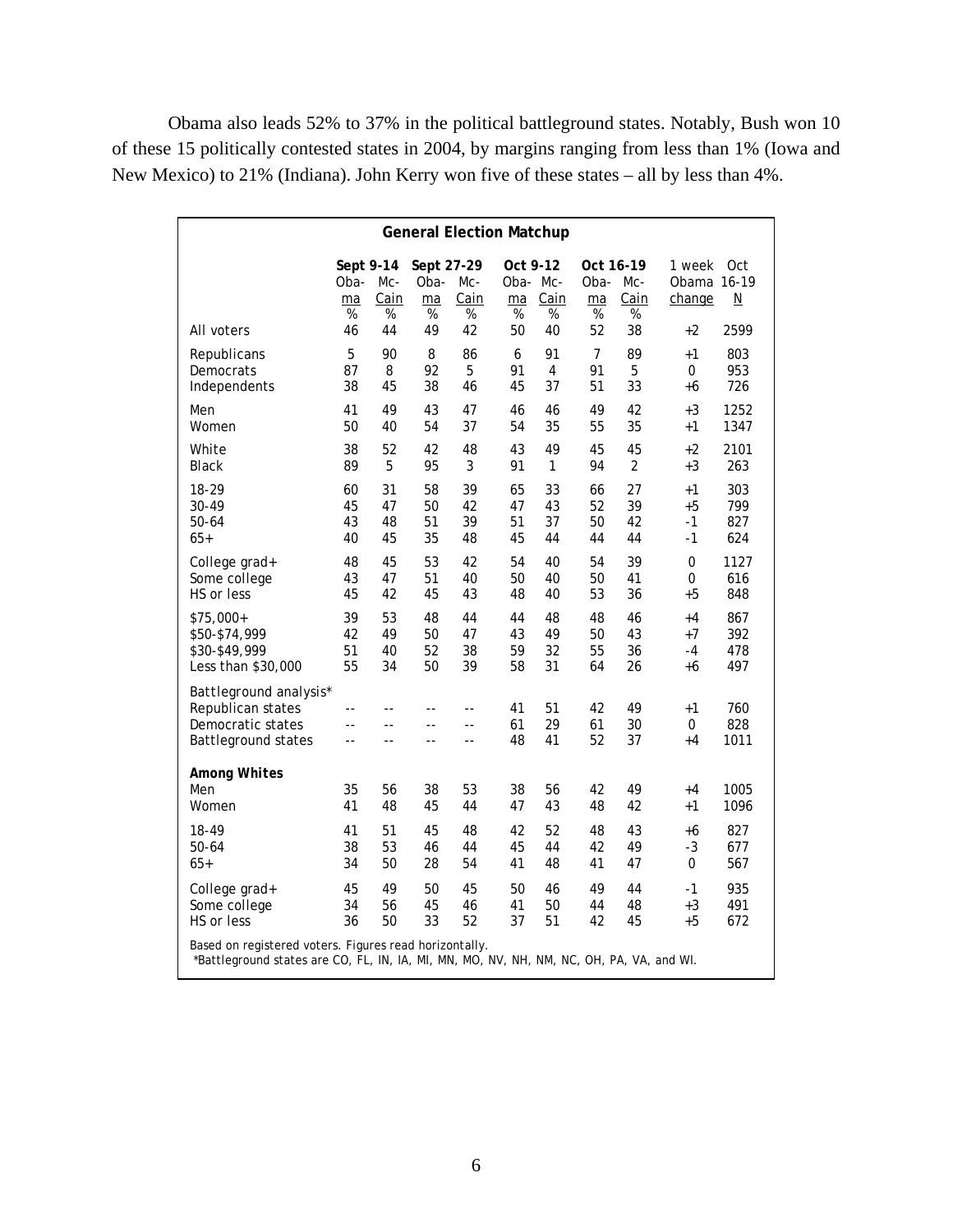# **Religion and the Vote**

As in previous elections, differences in voting patterns by religion are amplified when church attendance is taken into account. Obama has made no headway among white evangelical Protestants who attend church at least once a week; just 17% of this group supports him. By contrast, 37% of white evangelicals who attend services less frequently support Obama.

Similarly, while he has made gains among Catholics overall, Obama runs even with McCain among observant white Catholics (45% to 45%). He now has a clear lead among white Catholics who attend Mass less frequently (53% to 38%).

# **Proportion of 'Strong' Support**

The Democratic ticket enjoys a lead not only in overall support among voters but also an enthusiasm advantage. Currently, 36% of registered voters say they support Obama strongly, compared with 21% who support McCain strongly. A month ago, in the aftermath of the party conventions, the candidates were much closer in strength of support.

About seven-in-ten Democrats (71%) say they support their party's ticket strongly; among Republicans, 56% give strong support to their ticket. McCain draws particularly strong support from white evangelical Protestants (40%). For Obama, three groups stand out in terms of strength of support: African Americans

| <b>Religion and Voting Patterns</b>                                |                      |                               |                      |                      |                                       |                           |  |  |
|--------------------------------------------------------------------|----------------------|-------------------------------|----------------------|----------------------|---------------------------------------|---------------------------|--|--|
|                                                                    | Oba-<br>ma<br>%      | Sept 9-14<br>Mc-<br>Cain<br>% | Oba-<br>ma<br>%      | Mc-<br>cain<br>%     | Oct 16-19 Sept-Oct<br>Obama<br>change | Oct<br>N                  |  |  |
| All voters                                                         | 46                   | 44                            | 52                   | 38                   | +6                                    | 2599                      |  |  |
| Protestant<br>White evangelical<br>Attend weekly<br>Less often     | 40<br>21<br>17<br>28 | 51<br>71<br>76<br>63          | 48<br>24<br>17<br>37 | 44<br>67<br>74<br>54 | +8<br>$+3$<br>0<br>+9                 | 1426<br>556<br>381<br>174 |  |  |
| White mainline<br>Attend weekly<br>Less often                      | 40<br>39<br>40       | 50<br>53<br>49                | 48<br>47<br>49       | 43<br>44<br>42       | +8<br>+8<br>+9                        | 567<br>182<br>383         |  |  |
| <b>Black Protestant</b>                                            | 90                   | 4                             | 94                   | $\overline{2}$       | $+4$                                  | 207                       |  |  |
| Catholic<br>White non-Hisp<br>Attend weekly<br>Less often          | 45<br>41<br>36<br>46 | 44<br>48<br>52<br>45          | 53<br>49<br>45<br>53 | 37<br>41<br>45<br>38 | +8<br>+8<br>+9<br>$+7$                | 552<br>459<br>228<br>229  |  |  |
| Unaffiliated                                                       | 62                   | 25                            | 66                   | 24                   | $+4$                                  | 330                       |  |  |
| Worship attendance<br>Weekly or more<br>Less often<br>Seldom/Never | 36<br>48<br>58       | 54<br>43<br>28                | 42<br>57<br>61       | 49<br>33<br>30       | +6<br>$+9$<br>$+3$                    | 1090<br>849<br>626        |  |  |
| Based on registered voters. Figures read horizontally.             |                      |                               |                      |                      |                                       |                           |  |  |

| Obama Has Edge in Strong Support                                                                                      |                |    |                                |                |                |                                 |  |
|-----------------------------------------------------------------------------------------------------------------------|----------------|----|--------------------------------|----------------|----------------|---------------------------------|--|
|                                                                                                                       | %              | %  | Obama/Biden<br>Sept Oct change | %              | %              | McCain/Palin<br>Sept Oct change |  |
| Total                                                                                                                 | 30             | 36 | +6                             | 25             | 21             | $-4$                            |  |
| Republican                                                                                                            | $\overline{2}$ | 3  | $+1$                           | 59             | 56             | -3                              |  |
| Democrat                                                                                                              | 62             | 71 | $+9$                           | $\overline{2}$ | $\overline{2}$ | 0                               |  |
| Independent                                                                                                           | 20             | 27 | $+7$                           | 19             | 14             | -5                              |  |
| White                                                                                                                 | 23             | 30 | $+7$                           | 29             | 26             | $-3$                            |  |
| <b>Black</b>                                                                                                          | 71             | 80 | $+9$                           | $\mathfrak{D}$ | 1              | $-1$                            |  |
| Men                                                                                                                   | 27             | 32 | $+5$                           | 27             | 22             | -5                              |  |
| Women                                                                                                                 | 32             | 41 | $+9$                           | 22             | 21             | $-1$                            |  |
| 18-29                                                                                                                 | 33             | 47 | $+14$                          | 17             | 11             | -6                              |  |
| 30-49                                                                                                                 | 30             | 35 | $+5$                           | 24             | 21             | $-3$                            |  |
| 50-64                                                                                                                 | 30             | 35 | $+5$                           | 28             | 25             | $-3$                            |  |
| $65+$                                                                                                                 | 26             | 32 | +6                             | 26             | 27             | $+1$                            |  |
| <b>Total Protestant</b>                                                                                               | 26             | 34 | +8                             | 28             | 25             | $-3$                            |  |
| White evangelical                                                                                                     | 11             | 14 | $+3$                           | 41             | 40             | $-1$                            |  |
| White mainline                                                                                                        | 25             | 33 | $+8$                           | 26             | 23             | $-3$                            |  |
| <b>Black Protestant</b>                                                                                               | 72             | 80 | +8                             | 1              | 2              | $+1$                            |  |
| <b>Total Catholic</b>                                                                                                 | 29             | 35 | +6                             | 27             | 20             | $-7$                            |  |
| White Non-Hisp                                                                                                        | 25             | 29 | $+4$                           | 29             | 23             | -6                              |  |
| Unaffiliated                                                                                                          | 40             | 43 | $+3$                           | 9              | 11             | $+2$                            |  |
| Based on registered voters. Percentages are the share of all<br>voters saying they "strongly support" each candidate. |                |    |                                |                |                |                                 |  |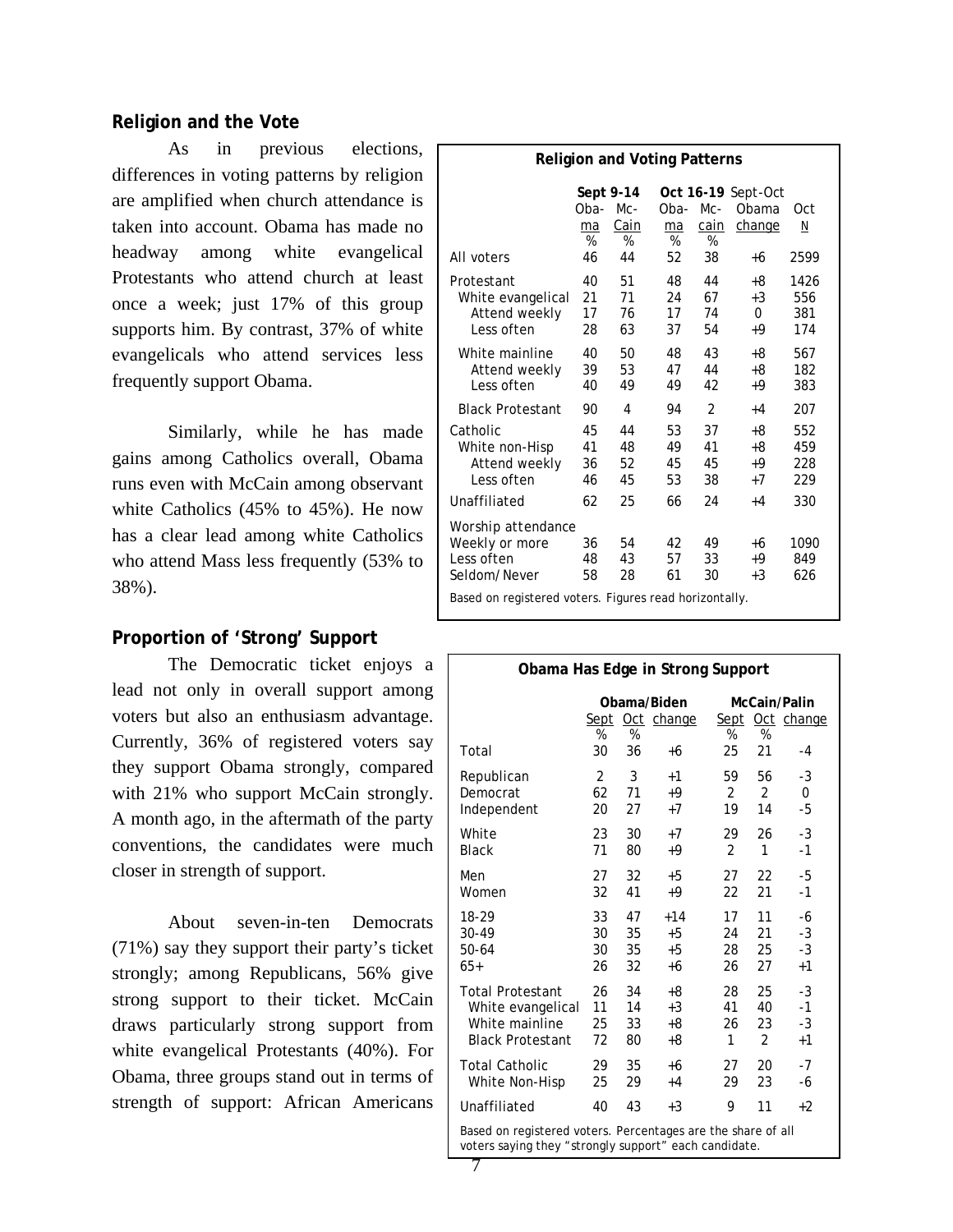(80% strong support); voters ages 18-29 (47% strong); and secular and unaffiliated voters (43% strong).

### **Where the Swing Vote Stands**

 While Obama holds a substantial lead in the poll, many voters remain persuadable. Nearly one-in-four (23%) are classified as swing voters, exactly the same percentage as Pew found two weeks before the 2000 presidential election – an election that, like this one, featured no incumbent in the race. However, unlike in 2000, committed voters today favor the Democrat by a significant margin (45% Obama, 32% McCain). Still, the



proportion of swing voters is large enough to possibly change the election should they break overwhelmingly in a Republican direction. About one-in-ten voters (9%) say they are completely undecided at this point.

 Obama has gained seven points in "certain" support among independents (now 37%, up from 30% a week ago), while McCain essentially held steady (25% certain now compared with 27% last week). Obama has solidified his position among liberal Democrats (now 96%, up from 90%), while McCain slipped slightly among conservative Republicans (now 84%, down from 91%).

 There is little indication in the poll as to how swing voters will eventually

| More Independents Now "Certain" about Obama                                            |                                          |                                                     |                                          |                                                              |                                                    |  |  |  |
|----------------------------------------------------------------------------------------|------------------------------------------|-----------------------------------------------------|------------------------------------------|--------------------------------------------------------------|----------------------------------------------------|--|--|--|
| <i>Oct 16-19</i><br>Certain McCain<br>Certain Obama<br>Swing vote                      | Rep<br>%<br>84<br>3<br><u> 13</u><br>100 | Consery Mod/Lib<br>Rep<br>%<br>63<br>9<br>28<br>100 | Ind<br>%<br>25<br>37<br><u>38</u><br>100 | Cons/Mod Liberal<br>Dem<br>%<br>4<br>76<br><u> 20</u><br>100 | Dem<br>%<br>$\star$<br>96<br>$\overline{4}$<br>100 |  |  |  |
| Oct 9-12<br>Certain McCain<br>Certain Obama<br>Swing vote<br>Change in %<br>swing vote | 91<br>2<br>$\overline{Z}$<br>100<br>+6   | 61<br>12<br><u>27</u><br>100<br>$+1$                | 27<br>30<br><u>43</u><br>100<br>-5       | 3<br>77<br><u> 20</u><br>100<br>Ω                            | $\star$<br>90<br><u>10</u><br>100<br>-6            |  |  |  |
| Based on registered voters.                                                            |                                          |                                                     |                                          |                                                              |                                                    |  |  |  |

break. They are demographically very similar to the electorate as a whole.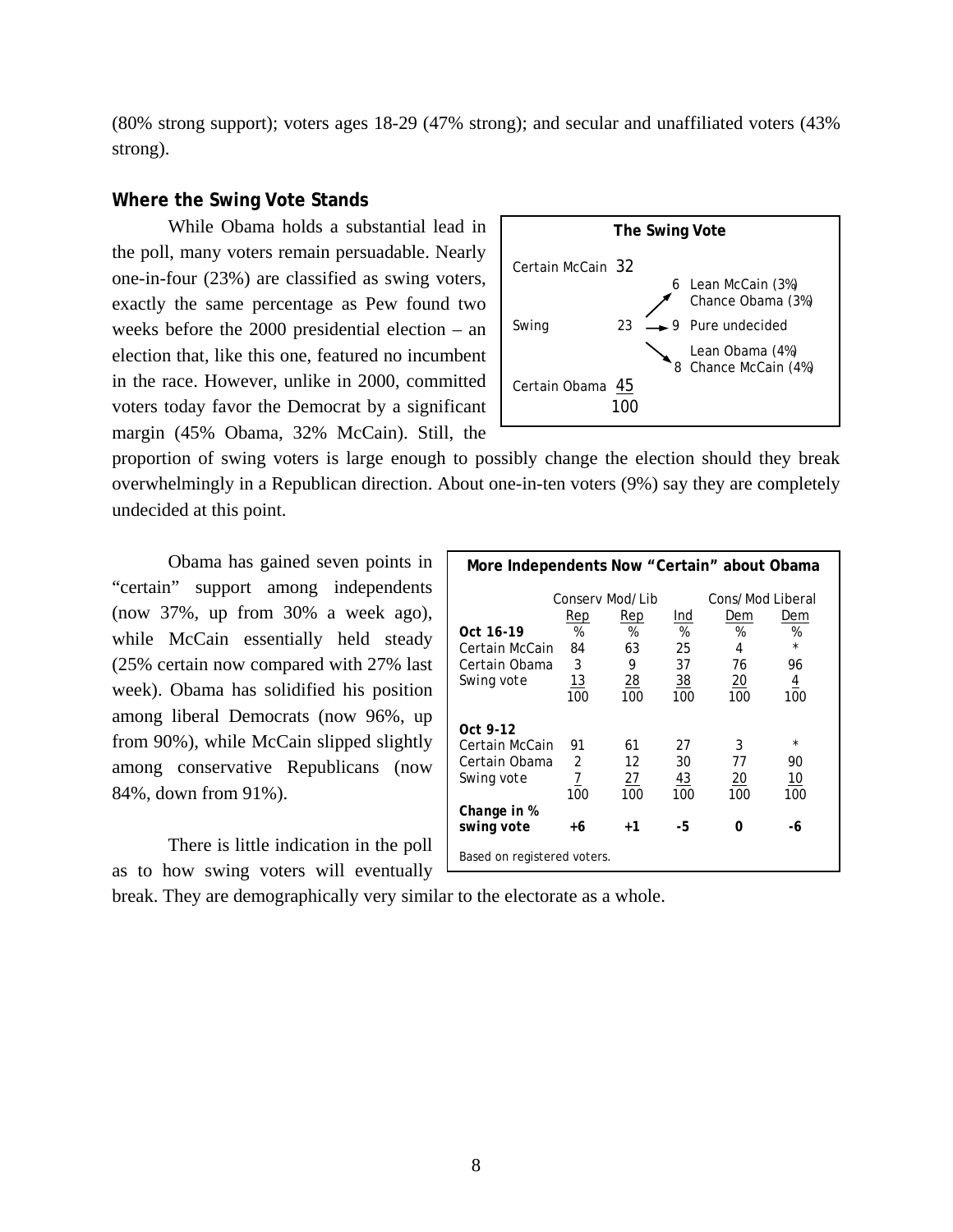Swing voters who have expressed a preference between the candidates divide roughly evenly between the two men (33% for Obama, 27% for McCain). Swing voters are considerably more critical of McCain's campaign than they are of Obama's: 53% say McCain has been too personally critical of Obama, while just 33% say Obama has been too negative. At the same time, however, more swing voters say they see McCain as offering a change from President Bush's policies (45%) than say he will continue Bush's policies  $(32\%)$ .

 Swing voters prefer McCain on foreign policy, terrorism and Iraq, as well as on selecting future Supreme Court justices. Obama leads on the economy, education, health care, and the environment. Swing voters are divided as to which candidate can best reduce the influence of lobbyists.

#### **Views of Swing and Committed Voters** -----Vote Preference---- Certain Certain Swing All McCain Obama voters *Vote Preference* % % % % Lean Obama/chance McCain - - - - 33 Lean McCain/chance Obama - - - - 27 Completely undecided - - - - - - 40 <u>100 and 100 and 100 and 100 and 100 and 100 and 100 and 100 and 100 and 100 and 100 and 100 and 100 and 100 and 100 and 100 and 100 and 100 and 100 and 100 and 100 and 100 and 100 and 100 and 100 and 100 and 100 and 100 a</u> *Too personally critical of opponent?*  McCain has been 56 24 81 53 Obama has been 26 41 12 33 *Would John McCain…* Continue Bush policies 44 5 77 32 Take U.S. in new direction 45 88 15 45 Don't know  $\frac{11}{100}$   $\frac{7}{100}$   $\frac{8}{100}$   $\frac{23}{100}$  100 100 100 100 *John McCain is…*  Too old to be president 34 5 58 26 Not too old 64 94 39 70 Don't know  $\frac{2}{100}$   $\frac{1}{100}$   $\frac{3}{100}$   $\frac{4}{100}$  100 100 100 100 *Best job improving economic conditions*  McCain 32 87 \* 22<br>Obama 53 2 95 39 Obama 53 2 95 39 Neither/Both/Don't know  $\frac{15}{100}$   $\frac{11}{100}$   $\frac{5}{100}$   $\frac{39}{100}$  100 100 100 100 *Best job on selecting Supreme Court justices*  McCain 41 91 6 43 Obama 46 2 86 26 Neither/Both/Don't know 13 7 8 31 100 100 100 100 *Reducing influence of lobbyists in DC*  McCain 34 77 7 31 Obama 45 5 81 27 Neither/Both/Don't know  $\frac{21}{100}$   $\frac{18}{100}$   $\frac{12}{100}$   $\frac{42}{100}$  100 100 100 100 *Making wise decisions about foreign policy*  McCain 45 93 9 50 Obama 44 3 84 23 Neither/Both/Don't know  $\frac{11}{4}$   $\frac{4}{7}$   $\frac{27}{7}$  100 100 100 100 Minimum N 648 227 272 138 Based on registered voters.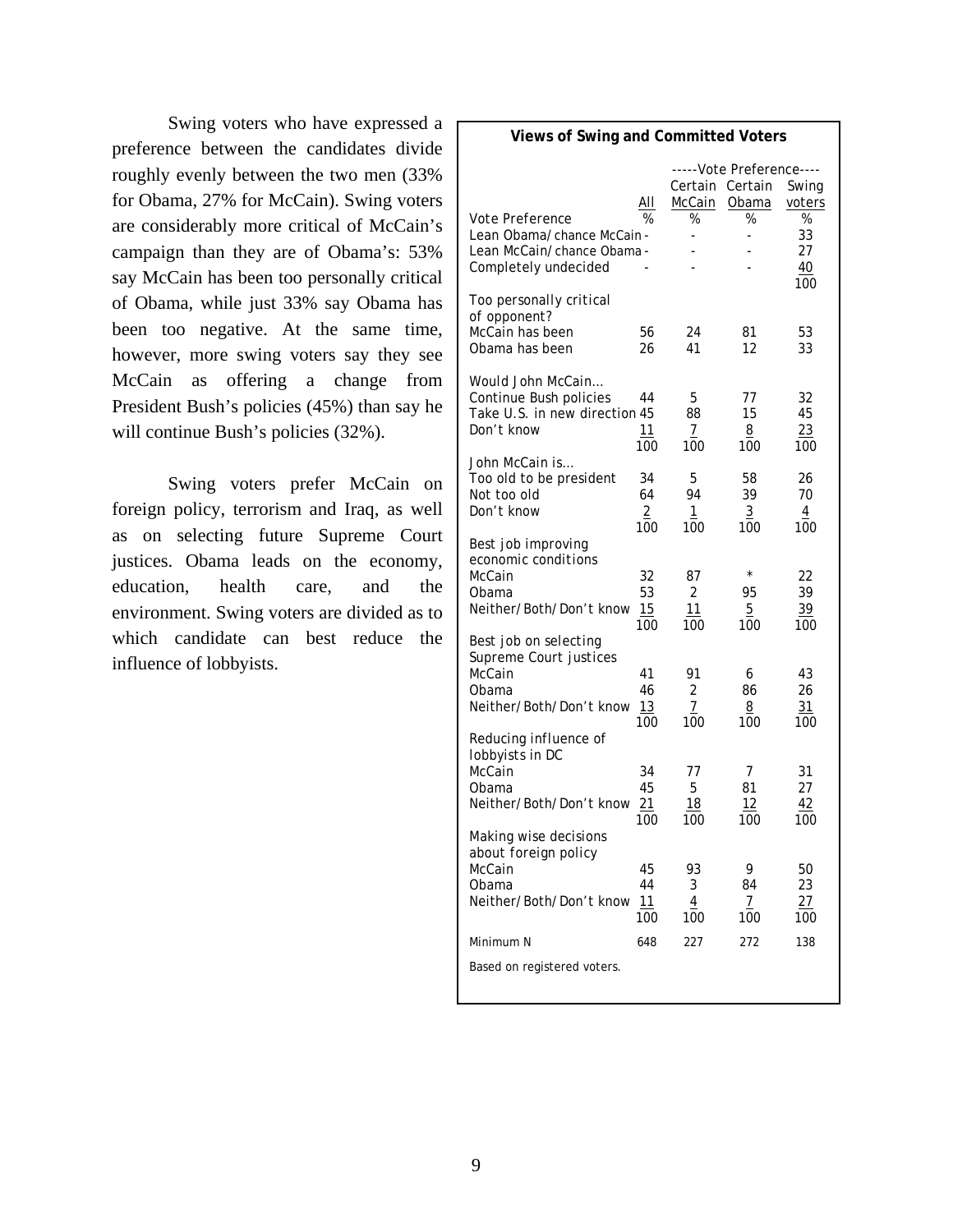#### **Voters See Obama as Most Likely to Win**

Though voters saw the race as a toss-up in mid-September, many more now see Barack Obama as "most likely to win" the election. About six-in-ten (61%) see Obama as most likely to win, compared with 17% who say they see McCain winning; 22% did not offer an opinion.

 In mid-September, 39% said McCain was most likely to win and the same percentage said they expected an Obama victory. Currently, as many voters say that Obama will win as said that about Bill Clinton in October 1992, a few weeks before he won his race against the first President Bush.

McCain supporters are far less confident of victory than they were in mid-September, following the GOP convention. Those who say they support

| Most Voters Now Expect an Obama Win                                                                |                  |            |           |                 |            |                |  |  |  |  |
|----------------------------------------------------------------------------------------------------|------------------|------------|-----------|-----------------|------------|----------------|--|--|--|--|
|                                                                                                    |                  |            |           |                 | Support    |                |  |  |  |  |
|                                                                                                    | AII              |            |           |                 | Oba-       | Mc-            |  |  |  |  |
|                                                                                                    | voters           | <b>Rep</b> | Dem       | Ind             | ma         | Cain           |  |  |  |  |
| Oct 16-19                                                                                          | %                | %          | %         | %               | %          | %              |  |  |  |  |
| Obama                                                                                              | 61               | 40         | 79        | 63              | 82         | 36             |  |  |  |  |
| McCain                                                                                             | 17               | 35         | 6         | 15              | 4          | 38             |  |  |  |  |
| Don't know                                                                                         | $\frac{22}{100}$ | 25         | 15        | $\overline{22}$ | <u> 14</u> | $\frac{26}{5}$ |  |  |  |  |
|                                                                                                    |                  | 100        | 100       | 100             | 100        | 100            |  |  |  |  |
| Sept 9-14                                                                                          |                  |            |           |                 |            |                |  |  |  |  |
| Obama                                                                                              | 39               | 13         | 60        | 38              | 64         | 14             |  |  |  |  |
| McCain                                                                                             | 39               | 70         | 17        | 37              | 15         | 69             |  |  |  |  |
| Don't know                                                                                         | 22               | 17         | <u>23</u> | <u>25</u>       | <u>21</u>  | 17             |  |  |  |  |
|                                                                                                    | 100              | 100        | 100       | 100             | 100        | 100            |  |  |  |  |
| "Who do you think is most likely to win the presidential election?"<br>Based on registered voters. |                  |            |           |                 |            |                |  |  |  |  |

McCain are about as likely to say he will win as they are to say the same of Obama (38% compared with 36%). That is down significantly from September, when 69% of those supporting McCain said they thought their candidate was most likely to win.

 Democrats, meanwhile, are increasingly optimistic about Obama's chances. In mid-September, six-in-ten saw him as most likely to win. In October, that number has risen to close to eight-in-ten (79%). There is a similar increase among people who say they are Obama supporters. While 64% said he was most likely to win in September, now 81% say they think he will win.

 Independents also see a likely Obama victory, with more than six-in-ten (63%) predicting that scenario and only 15% saying they expect a McCain win. The group choosing Obama as the likely winner is up 25 points from last month.

| Voters' Sense of How<br><b>Election is Unfolding</b> |      |      |            |  |  |  |  |
|------------------------------------------------------|------|------|------------|--|--|--|--|
| Most likely to win                                   |      |      |            |  |  |  |  |
|                                                      | Rep  | Dem  |            |  |  |  |  |
|                                                      | cand | cand | DK         |  |  |  |  |
|                                                      | %    | %    | %          |  |  |  |  |
| Oct 2008                                             | 17   | 61   | $22 = 100$ |  |  |  |  |
| Oct 2004                                             | 54   | 27   | $19=100$   |  |  |  |  |
| Oct 2000                                             | 48   | 38   | $14 = 100$ |  |  |  |  |
| Sept 1996                                            | 12   | 79   | $9 = 100$  |  |  |  |  |
| Oct 1992                                             | 30   | 61   | $9 = 100$  |  |  |  |  |
| Based on registered voters.                          |      |      |            |  |  |  |  |

 Since 1992, voters surveyed in early fall have consistently predicted correctly which candidate would win the election. In October 2004, more than half (54%) said they thought George W. Bush was most likely to win his re-election run. And close to half (48%) thought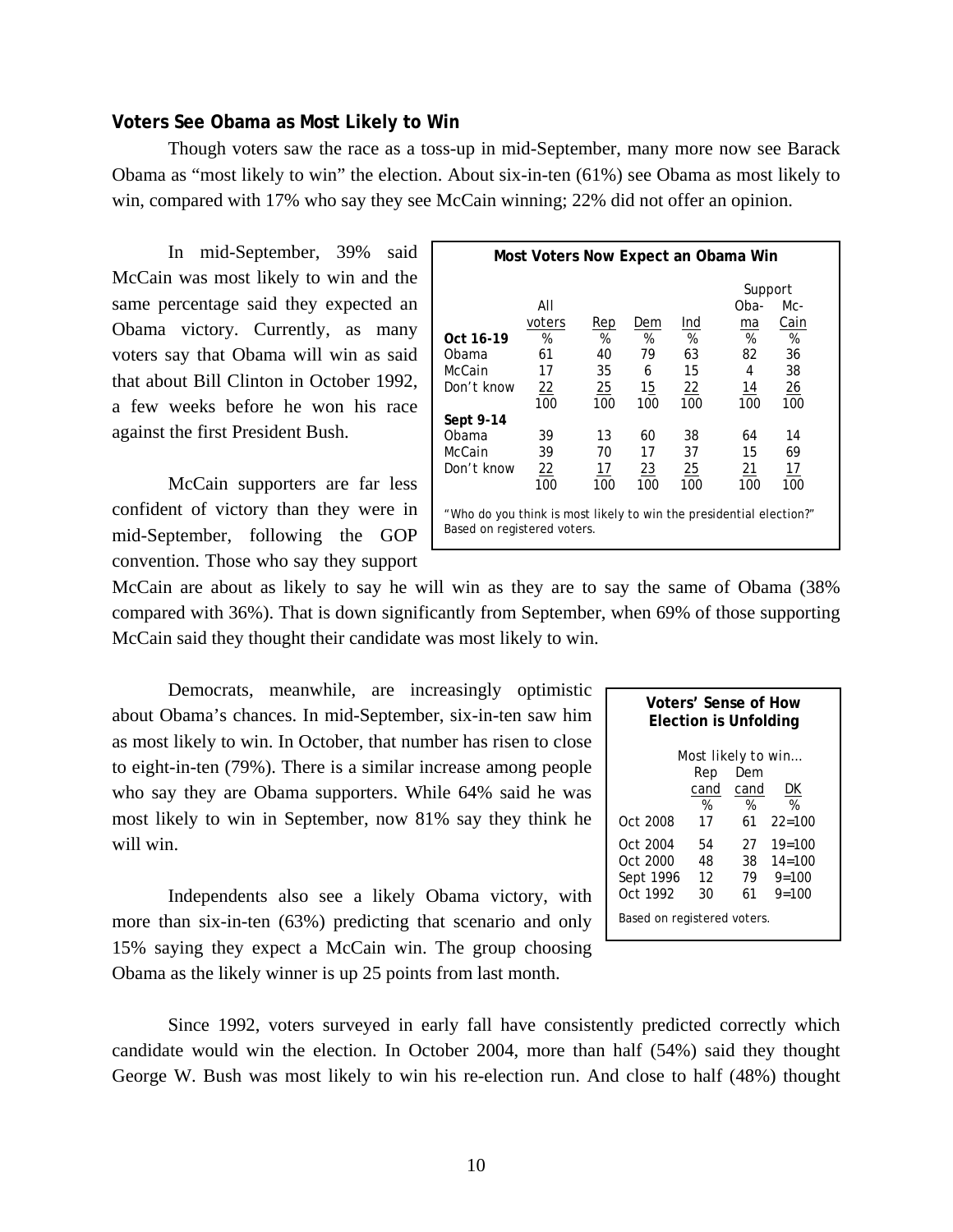Bush would win the incredibly close race against Al Gore in 2000. Close to four-in-ten (38%) said at that time they thought Gore was most likely to win.

 Voters also predicted the Clinton wins in 1992 and 1996. More than six-in-ten (61%) said they thought Clinton "most likely to win" in 1992. That jumped to 79% who thought Clinton more likely to win in his re-election run against Bob Dole four years later.

# **Grading the Campaigns**

 Voters give significantly higher marks to Obama's campaign than they do to McCain's. About two-thirds (65%) give Obama A or B grades for the job he is doing convincing them to vote for him. By comparison, just 34% give McCain's campaign A or B grades. Obama's presidential campaign is now graded more favorably than any other – Republican or Democratic – in the last 16 years, outpacing the 58% who gave Bill Clinton's 1992 campaign similar high marks. At 34%, favorable views of McCain's campaign are low, but still surpass the 1996 Dole campaign – only 29% gave the Kansas senator's campaign grades of A or B.

| Voters Give High Marks to Obama Campaign |                                     |                                       |                                     |  |  |
|------------------------------------------|-------------------------------------|---------------------------------------|-------------------------------------|--|--|
|                                          | $'A'$ or $'B'$<br><u>Grade</u><br>% | $'C.'$ D' or 'F'<br><u>Grade</u><br>℅ | <u>DК</u><br>%                      |  |  |
| Obama Campaign<br>All voters             | 65                                  | 32                                    | $3 = 100$                           |  |  |
| Republican<br>Democrat<br>Independent    | 36<br>88<br>64                      | 62<br>$10-10$<br>33                   | $2 = 100$<br>$2 = 100$<br>$3 = 100$ |  |  |
| <b>Swing Voters</b>                      | 56                                  | 40                                    | $4 = 100$                           |  |  |
| McCain Campaign<br>All voters            | 34                                  | 64                                    | $2 = 100$                           |  |  |
| Republican<br>Democrat<br>Independent    | 67<br>12<br>33                      | 32<br>85<br>65                        | $1 = 100$<br>$3 = 100$<br>$2 = 100$ |  |  |
| <b>Swing Voters</b>                      | 33                                  | 63                                    | $4 = 100$                           |  |  |
| Based on registered voters               |                                     |                                       |                                     |  |  |

 Nearly nine-in-ten Democrats (88%) offer A or B grades to Obama's campaign, compared with two-thirds (67%) of Republicans who give McCain's effort top marks. There is a wide difference among partisans when judging their respective campaigns: 53% of Democrats

give Obama A grades compared while only 23% of Republicans give the McCain campaign top marks.

 Independents and swing voters mirror the general voting public in giving higher marks to Obama's campaign. Just a third of independents and swing voters grade McCain's election campaign A or B, while more than six-in-ten (64%) give him a C, D or F. Obama does much better among both groups with 64% of independents and 56% of swing voters giving his campaign one of the top grades.

| Obama Campaign's Grades<br><b>Highest in Recent Elections</b>                                                                                      |            |      |             |    |       |  |  |
|----------------------------------------------------------------------------------------------------------------------------------------------------|------------|------|-------------|----|-------|--|--|
| Grade election campaign A or B                                                                                                                     |            |      |             |    |       |  |  |
|                                                                                                                                                    | Democratic |      | Republican  |    |       |  |  |
|                                                                                                                                                    | campaign   | $\%$ | campaign    | %  | Gap   |  |  |
| 2008                                                                                                                                               | Obama      | 65   | McCain      | 34 | D+31  |  |  |
| 2004                                                                                                                                               | Kerry      | 46   | Bush        | 42 | $D+4$ |  |  |
| 2000                                                                                                                                               | Gore       | 35   | <b>Bush</b> | 40 | $R+5$ |  |  |
| 1996                                                                                                                                               | Clinton    | 50   | Dole        | 29 | D+21  |  |  |
| 1992                                                                                                                                               | Clinton    | 58   | Bush Sr.    | 38 | D+20  |  |  |
| Based on registered voters. 2008-2004 surveys<br>conducted in October; 2000 survey conducted in<br>June; 1992-1996 surveys conducted in September. |            |      |             |    |       |  |  |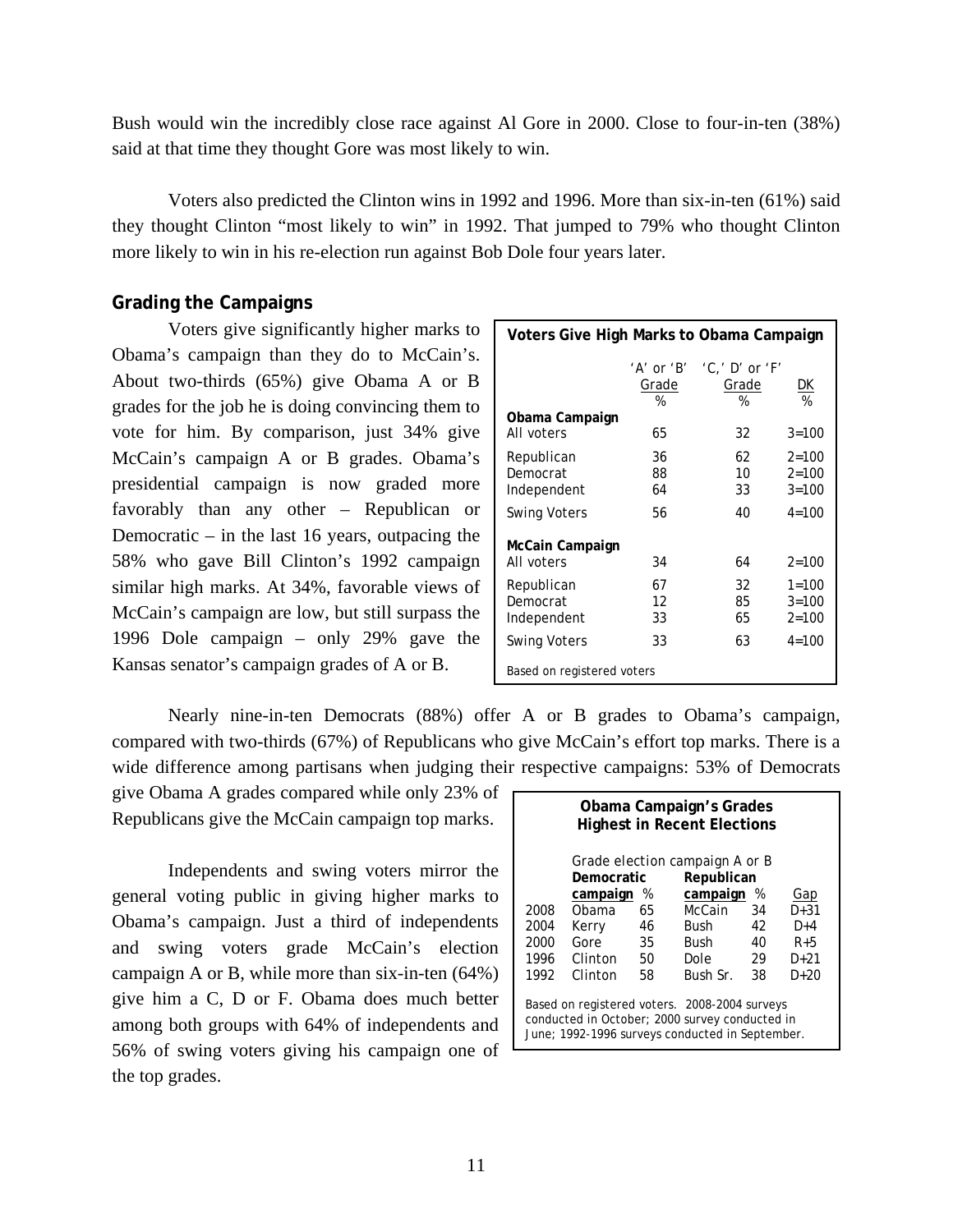McCain's campaign gets somewhat lower marks than the 2004 George W. Bush campaign, while Obama's campaign scores about 20 points more favorably than John Kerry's effort four years ago. The current 31-point gap between how voters rate Obama's campaign and McCain's is the largest since Pew began asking the question in 1992.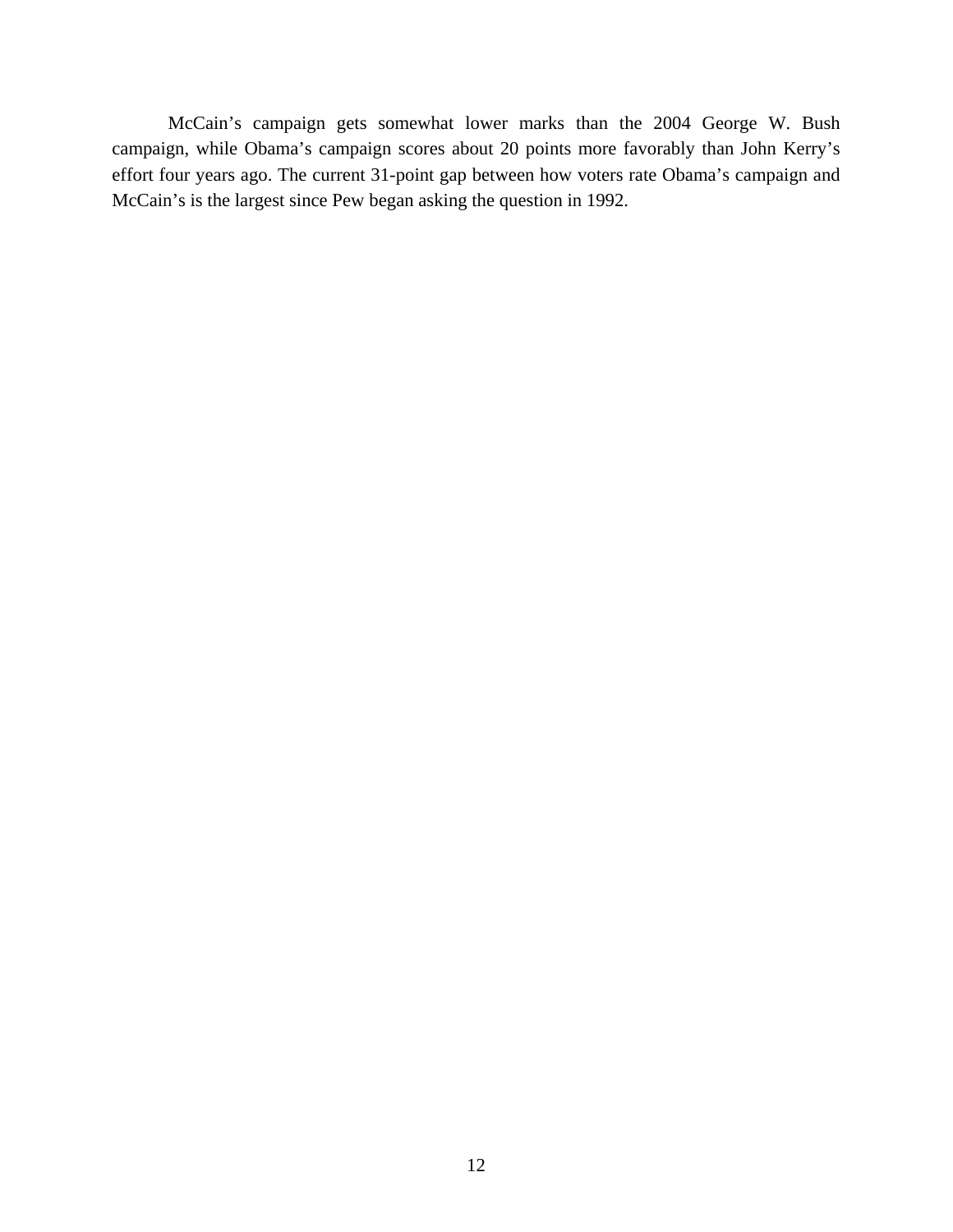# **SECTION 2: CANDIDATE TRAITS**

# **McCain & Palin Viewed Less Favorably**

 The favorability ratings for both candidates on the GOP ticket have declined over the past month. By contrast, both Barack Obama and Joe Biden are now viewed more favorably than they were in mid-September.

 Currently, 54% of voters say they have a favorable opinion of McCain, while 42% have an unfavorable opinion. In mid-September (Sept. 9-14), shortly after the Republican convention, favorable opinions of McCain outnumbered unfavorable views by a wide 61% to 35% margin. McCain's image has slipped across most voter groups. But the decline among white evangelical Protestants has been particularly notable; currently 71% of white evangelical voters say they have a positive impression of McCain, down from 83% in mid-September.

Over this period, the balance of voter opinion regarding Sarah Palin has moved from positive to negative. In the current survey, 49% of voters express an unfavorable opinion of the Alaska governor, while 44% express a positive opinion; in mid-September, 54% viewed



Palin favorably, compared with 32% who had an unfavorable opinion.

Obama's personal image, already quite positive, is even more favorable than it was in mid-September; currently 68% of voters feel favorably toward Obama, up from 63% about a month ago. Positive opinions of Biden also have increased – from 52% to 60% – since mid-September.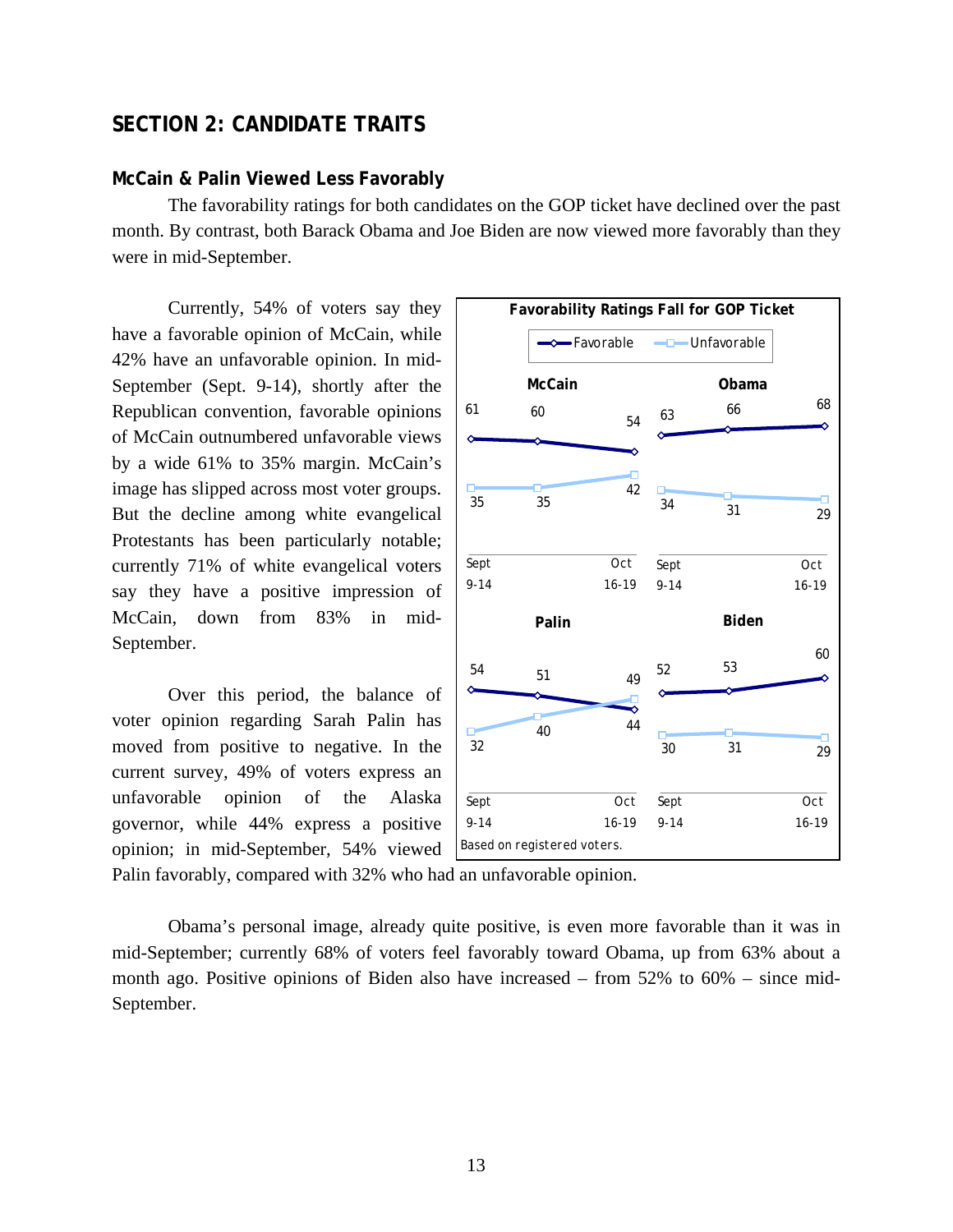# **Unfavorable Views of Palin**

Palin's image has declined sharply among women voters since mid-September and there is a growing gap in how men and women view the Alaska governor.

In the Sept. 9-14 survey, about as many women (53%) as men (56%) expressed positive opinions of Palin. In the current survey, far fewer women (38%) than men (50%) have a favorable impression of Palin.

Independent women, in particular, have an increasingly negative impression of the GOP vice presidential candidate. In mid-September, 59% of independent women expressed a favorable opinion of Palin, compared with 28% who felt unfavorably. Currently, a majority of independent women voters (56%) have a negative opinion of Palin, while just 35% express a positive view.

# Views of Palin among

| Change in Views of Sarah Palin                                                                 |                                       |               |                |                |              |                        |              |
|------------------------------------------------------------------------------------------------|---------------------------------------|---------------|----------------|----------------|--------------|------------------------|--------------|
|                                                                                                |                                       |               |                |                |              |                        |              |
|                                                                                                | Sept<br>Sept<br>$9 - 14$<br>$27 - 29$ |               |                |                | Oct<br>16-19 | Change in<br>fay since |              |
|                                                                                                |                                       | Fav Unfav     |                | Fav Unfav      |              | Fav Unfav              | Sept 9-14    |
|                                                                                                | %                                     | $\frac{9}{6}$ | %              | %              | %            | %                      |              |
| All voters                                                                                     | 54                                    | 32            | 51             | 40             | 44           | 49                     | - 10         |
| Men                                                                                            | 56                                    | 30            | 53             | 37             | 50           | 43                     | -6           |
| Women                                                                                          | 53                                    | 34            | 49             | 43             | 38           | 54                     | $-15$        |
| Republican                                                                                     | 85                                    | 6             | 87             | 8              | 83           | 12                     | $-2$         |
| Democrat                                                                                       | 26                                    | 59            | 21             | 69             | 17           | 76                     | $-9$         |
| Independent                                                                                    | 60                                    | 27            | 54             | 37             | 43           | 50                     | $-17$        |
| White                                                                                          | 59                                    | 29            | 56             | 36             | 50           | 45                     | -9           |
| <b>Black</b>                                                                                   | 31                                    | 49            | 21             | 61             | 15           | 76                     | -16          |
| 18-29                                                                                          | 41                                    | 40            | 43             | 46             | 34           | 60                     | $-7$         |
| 30-49                                                                                          | 60                                    | 31            | 50             | 43             | 43           | 52                     | $-17$        |
| 50-64<br>$65+$                                                                                 | 55<br>52                              | 31<br>28      | 52<br>56       | 41<br>30       | 49<br>48     | 45<br>39               | -6<br>$-4$   |
|                                                                                                |                                       |               |                |                |              |                        |              |
| College grad                                                                                   | 51                                    | 42            | 48             | 49             | 42           | 54                     | -9           |
| Some college<br>HS or less                                                                     | 57<br>56                              | 31<br>25      | 50<br>53       | 39<br>35       | 47<br>43     | 48<br>46               | -10<br>$-13$ |
|                                                                                                |                                       |               |                |                |              |                        |              |
| Certain McCain<br>Certain Obama                                                                | 92<br>19                              | 1<br>66       | 91<br>14       | 4<br>77        | 90<br>11     | 5<br>84                | $-2$<br>-8   |
| Swing voters                                                                                   | 57                                    | 23            | 56             | 30             | 48           | 40                     | $-9$         |
|                                                                                                |                                       |               |                |                |              |                        |              |
| Among Women*                                                                                   |                                       |               |                |                |              |                        |              |
| White                                                                                          | 59                                    | 30            | $-$            | --             | 45           | 49                     | $-14$        |
| <b>Black</b>                                                                                   | 27                                    | 51            | --             | --             | 9            | 80                     | -18          |
| 18-49                                                                                          | 54                                    | 36            | --             |                | 33           | 60                     | -21          |
| $50+$                                                                                          | 52                                    | 31            | --             | $-1$           | 44           | 47                     | -8           |
| College grad                                                                                   | 50                                    | 42            | $\overline{a}$ | --             | 38           | 59                     | $-12$        |
| Some coll or less                                                                              | 55                                    | 30            | --             | $\overline{a}$ | 39           | 52                     | -16          |
| Republican                                                                                     | 85                                    | 8             |                |                | 83           | 10                     | $-2$         |
| Democrat                                                                                       | 28                                    | 57            |                |                | 14           | 80                     | $-14$        |
| Independent                                                                                    | 59                                    | 28            | $-1$           | $-1$           | 35           | 56                     | $-24$        |
| * In sufficient sample size for analysis of Sept. 27-29 survey.<br>Based on registered voters. |                                       |               |                |                |              |                        |              |

Democrats and independents overall have become much more negative since last month. Nearly half (49%) of Democrats now have a *very* unfavorable impression of her, up from 33% in September. Similarly, 27% of independents now have a very unfavorable view of the Alaska governor, nearly triple the 10% who felt this way in mid-September. However, Palin remains very popular among the GOP base. More than eight-in-ten Republican voters (83%) – including virtually identical percentages of men (82%) and women (83%) – express positive opinions of Palin, which is largely unchanged from the mid-September survey.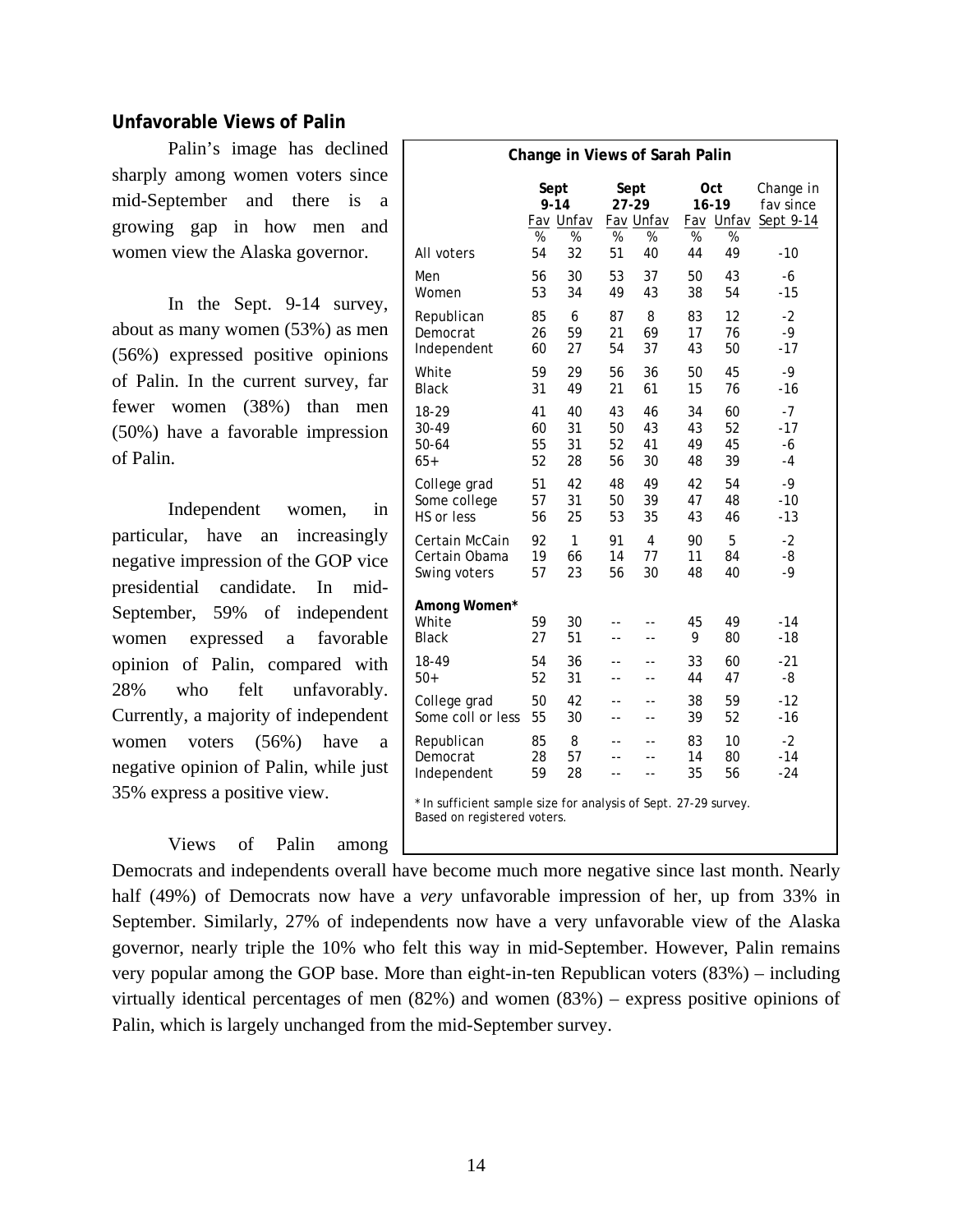# **Candidate Traits**

 The presidential candidate's personal images have not changed markedly over the course of the past month. John McCain is still seen as the more patriotic and qualified candidate, while Barack Obama is viewed more often as inspiring and down-to-earth. But Obama strengthened his image substantially – particularly among independent voters – in terms of being seen as down-toearth and well qualified. McCain's image, meanwhile, suffered a bit, as the number describing him as inspiring fell and the number of independents who see him as risky rose.

 Most voters continue to view McCain as patriotic (89%), well-qualified (72%) and honest (61%), and just more than half (54%) see him as down-to-earth. The share of voters who describe McCain as inspiring has fallen from 43% a month ago to 37% today. Meanwhile,

almost half (49%) consider McCain to be risky  $-$  up slightly from 46% a month ago and now the same as the proportion that see Obama as risky. More than fourin-ten (41%) say the Republican nominee has poor judgment, notably higher than the proportion that says the same about Obama (29%).

 Obama continues to be described as inspiring by seven-inten voters (71%) and the share who say he is down-to-earth rose from 65% a month ago to 71% now. More people now say he is wellqualified (53%) than said so in mid-September (47%), though he still trails McCain by 19 points on this measure.

 While two-thirds (67%) say that Obama is patriotic, roughly a

| All Voters*       | Sep            | Oct     | -------0bama------- | Sep                      | -------McCain-------<br><b>Oct</b> |                      |  |
|-------------------|----------------|---------|---------------------|--------------------------|------------------------------------|----------------------|--|
|                   |                |         | 9-14 16-19 Change   |                          |                                    | 9-14 16-19 Change    |  |
| Is down-to-earth  | %<br>65        | %<br>71 | +6                  | %<br>56                  | $\frac{9}{6}$<br>54                | $-2$                 |  |
| Is inspiring      | 71             | 71      | $\Omega$            | 43                       | 37                                 | -6                   |  |
| Is patriotic      | 65             | 67      | $+2$                | 91                       | 89                                 | $-2$                 |  |
| Is honest         | 64             | 63      | $-1$                | 62                       | 61                                 | $-1$                 |  |
| Is well-qualified | 47             | 53      | $+6$                | 75                       | 72                                 | $-3$                 |  |
| Is risky          | 51             | 49      | $-2$                | 46                       | 49                                 | $+3$                 |  |
| Has poor judgment | $\overline{a}$ | 29      | --                  | $- -$                    | 41                                 | $- -$                |  |
| Independents**    | Sep            | Oct     | -------0bama------- | Sep                      | Oct                                | -------McCain------- |  |
|                   | %              | %       | 9-14 16-19 Change   | %                        | %                                  | 9-14 16-19 Change    |  |
| Is down-to-earth  | 61             | 72      | $+11$               | 60                       | 53                                 | $-7$                 |  |
| Is well-qualified | 41             | 50      | $+9$                | 80                       | 74                                 | -6                   |  |
| Is patriotic      | 64             | 67      | $+3$                | 93                       | 90                                 | $-3$                 |  |
| Is honest         | 63             | 65      | $+2$                | 64                       | 59                                 | -5                   |  |
| Is inspiring      | 70             | 69      | $-1$                | 44                       | 33                                 | $-11$                |  |
| Is risky          | 55             | 51      | $-4$                | 44                       | 53                                 | +9                   |  |
| Has poor judgment | $\sim$ $\sim$  | 27      | $-$                 | $\overline{\phantom{a}}$ | 40                                 | --                   |  |

quarter (26%) say he is not. Still, views of Obama's patriotism have improved slightly – last April, 61% said they thought of him as patriotic while 32% said he was not. A slim majority of Republicans (51%) and McCain supporters (52%) say they think Obama is not patriotic.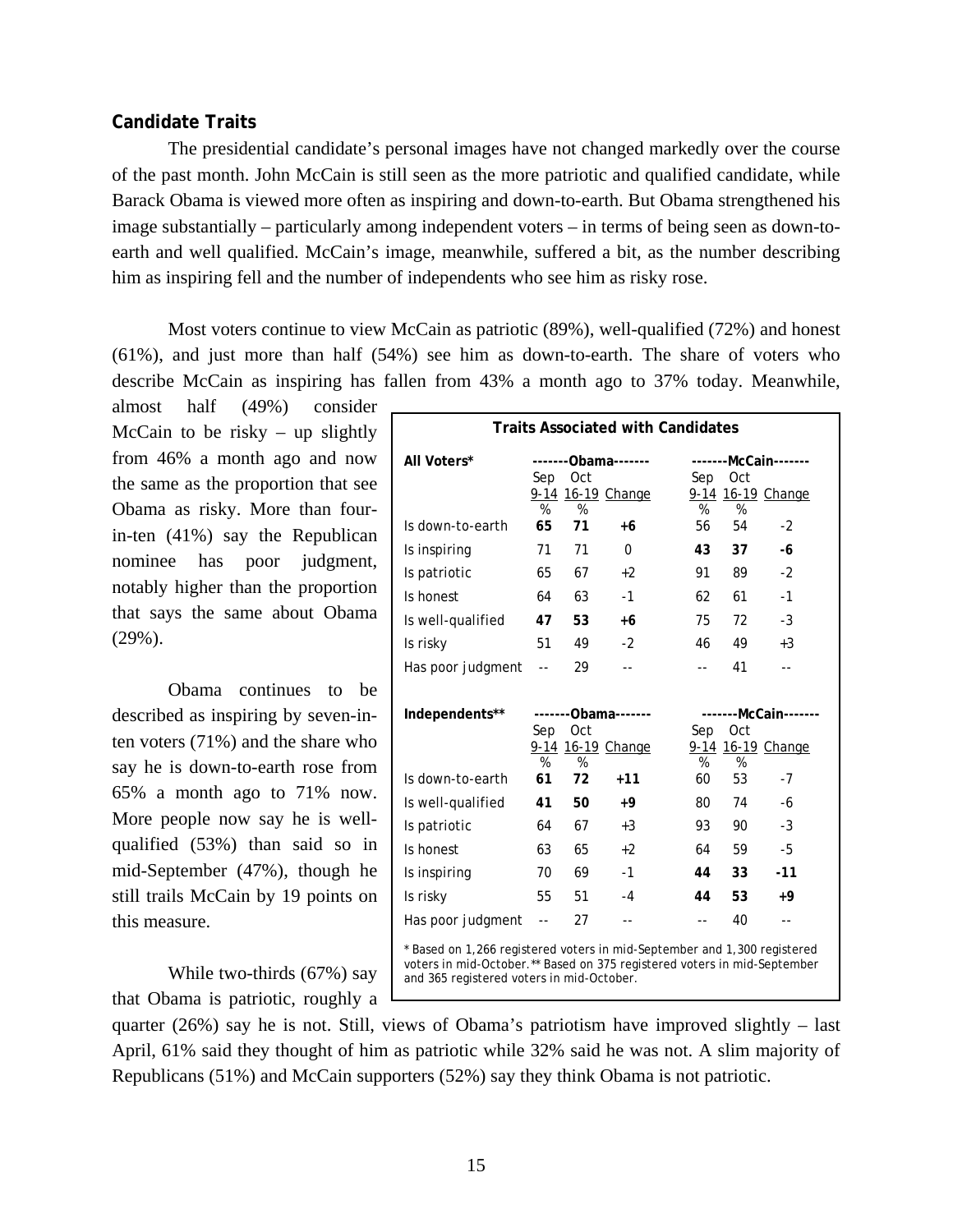In most cases, the patterns of change over the past month are most notable among independent voters. The perception that Obama is well qualified and down-to-earth has increased substantially among independents, as has the perception that McCain is risky. Today, about the same number of independents describe McCain and Obama as risky (53% and 51%, respectively.) In September, 55% of independents described Obama as risky while just 44% said this about McCain.

# **Candidate Ideology**

 Ideological ratings of the presidential candidates have changed little from earlier this year, with majorities of voters continuing to describe McCain as conservative and Obama as

liberal. Roughly six-in-ten voters (61%) who are able to rate McCain's ideology describe him as conservative, up slightly from 56% in April. Obama is seen as liberal by 59% of voters, down slightly from 63% in April. A somewhat larger number view Obama as *very* liberal (21%) than describe McCain as *very* conservative (13%).

 Roughly equal numbers of voters see the candidates as moderate; 28% say this describes McCain and 26% say the same about Obama. In

| Ideological Ratings                                                                    |                                              |                                              |                                              |                                                    |                                                |  |
|----------------------------------------------------------------------------------------|----------------------------------------------|----------------------------------------------|----------------------------------------------|----------------------------------------------------|------------------------------------------------|--|
| All voters<br>Very conservative<br>Conservative<br>Moderate<br>Liberal<br>Very liberal | Oba-<br>ma<br>%<br>4<br>11<br>26<br>38<br>21 | Bid-<br>en<br>%<br>3<br>12<br>37<br>36<br>12 | Mc-<br>Cain<br>%<br>13<br>48<br>28<br>7<br>4 | Pal-<br><u>in</u><br>%<br>31<br>39<br>18<br>8<br>4 | Your-<br>self<br>%<br>9<br>33<br>38<br>15<br>5 |  |
| 100<br>100<br>100<br>100<br>100<br>Based on registered voters who could rate the       |                                              |                                              |                                              |                                                    |                                                |  |
| ideology of each candidate and themselves.                                             |                                              |                                              |                                              |                                                    |                                                |  |

contrast, nearly a third of voters (31%) described McCain as moderate in April whereas only 23% viewed Obama this way.

On average, voters rate McCain's and Obama's ideology roughly equal distances from moderate. When voters are asked about their own ideology, twice as many describe themselves as conservative than liberal (41% vs. 20%), while 38% say they are moderate. Thus, the ideological rating of a typical voter is closer to McCain's than to Obama's.

Palin is viewed by voters as more conservative than McCain. Seven-in-ten voters see her as conservative, and nearly a



third say she is *very* conservative (31%). In contrast, Joe Biden is viewed as more moderate than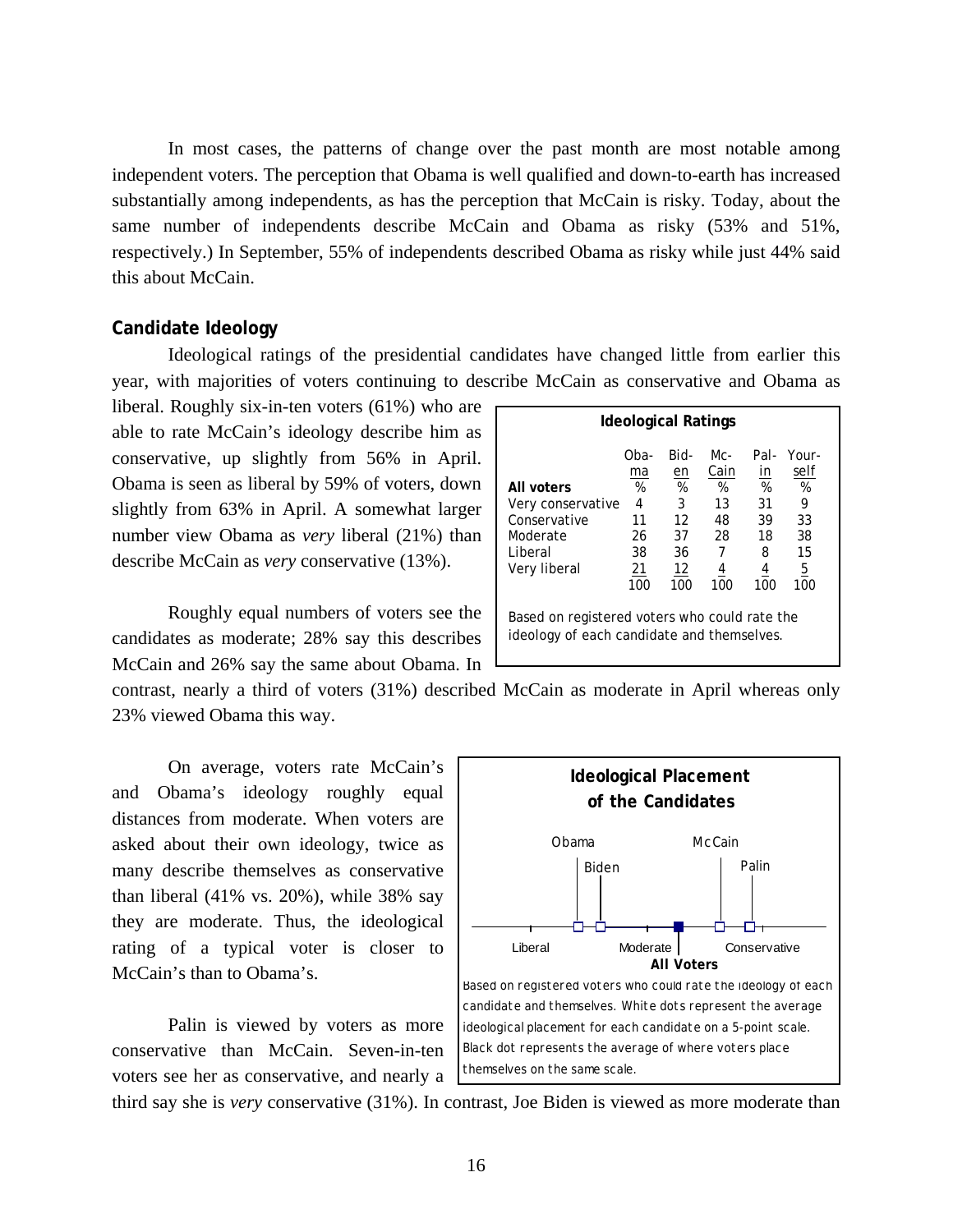Obama. Fully 37% of voters describe Biden as moderate. Nearly half (48%) say he is liberal, while only 12% say he is *very* liberal.

### **Ideology and Vote Preference**

McCain's electoral base – those voters who support him and say there is no chance they will change their mind – rate McCain as more moderate than they do themselves and Palin as slightly more conservative. While 71% of these committed McCain voters describe themselves

as conservative, just over half (56%) see McCain as conservative. Vice presidential nominee Sarah Palin comes closer to these voters' own positions – 79% rate her as ideologically conservative.

In contrast, Obama and Biden are viewed as far more liberal by committed McCain voters than by voters overall; 85% of McCain supporters describe Obama as liberal and 73% say the same about Biden.

Voters who are certain they will vote for Obama rate their own ideology virtually the same as Obama's and Biden's. Among committed Obama voters, 37% describe themselves as liberal and 40% say they are moderate. Similarly, 41% describe Obama as liberal and 36% as moderate. Nearly half (49%) describe Biden's ideology as moderate and a third (33%) says he is liberal. These committed Obama voters rate McCain and Palin's ideology about the same as the overall voter average.

Like voters overall, majorities of swing voters describe Obama as liberal (54%) and McCain as conservative (58%). Looking at the average ideological ratings given by swing voters, Barack Obama is seen as about as far to the left as John McCain is to the right. Swing voters, like

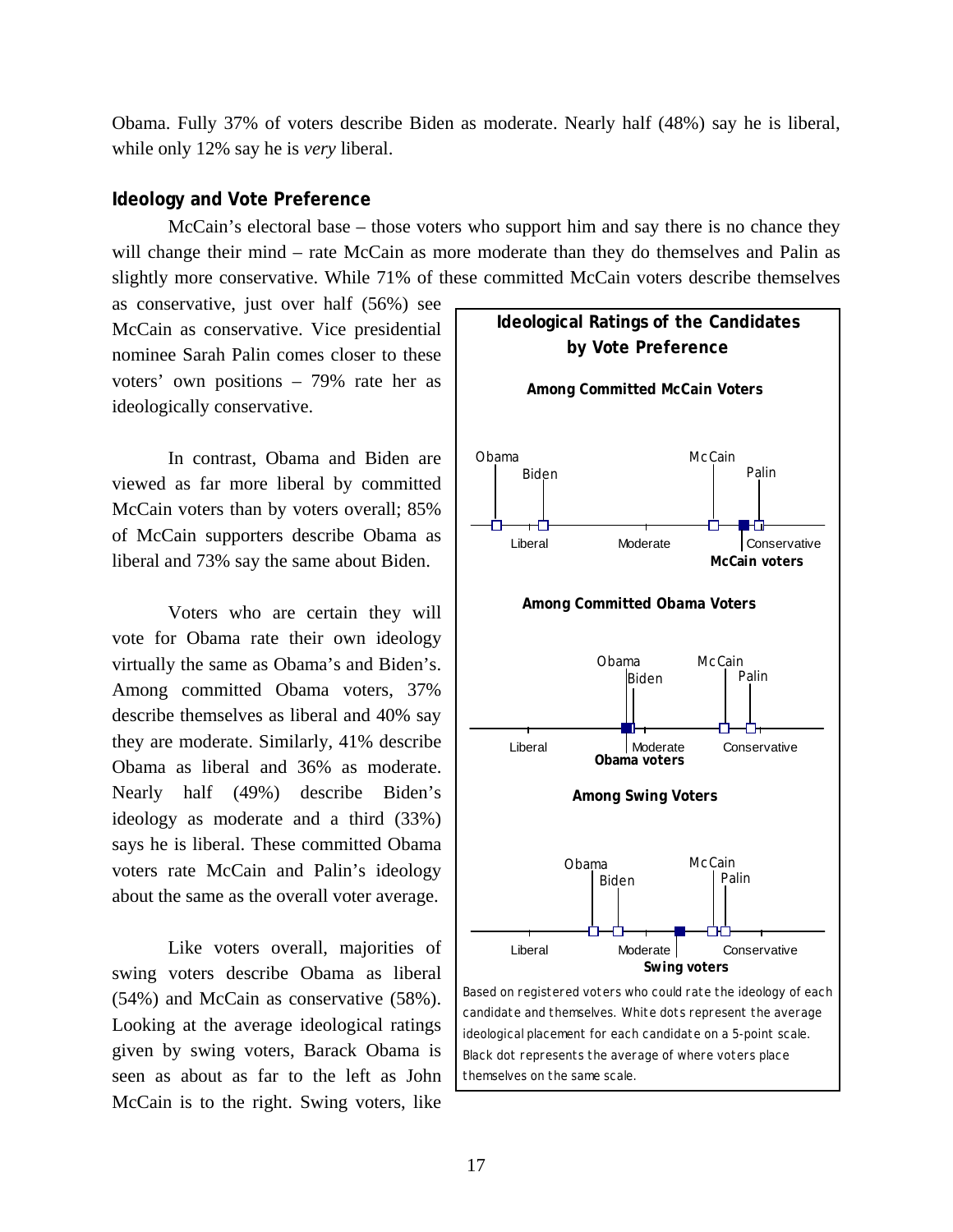voters overall, more often rate themselves as conservative than liberal.

# **Race and the Vote**

Overall, 21% of voters say they personally know anyone who will not vote for Obama because he is black. Far more Obama supporters than McCain supporters say they personally know someone who will not vote for Obama because he is black (27% vs. 10%). More Democrats (29%) and independents (24%) than Republicans (10%) say they know someone who will not vote for Obama because of his race.

There is no difference by race, with roughly equal numbers of white (21%) and black (22%) respondents saying they know someone like this. In addition, there are no substantial gender or age differences in these views among whites and all voters. College graduates are more likely than those with less education to say they know someone who will not support Obama because he is black (26% vs. 18%).

| Do You Personally Know<br>Anyone Who Will Not Vote for<br>Obama Because He is Black? |                    |                      |  |  |  |  |
|--------------------------------------------------------------------------------------|--------------------|----------------------|--|--|--|--|
|                                                                                      | AII<br>voters<br>% | White<br>voters<br>% |  |  |  |  |
| Total                                                                                | 21                 | 21                   |  |  |  |  |
| White                                                                                | 21                 | 21                   |  |  |  |  |
| <b>Black</b>                                                                         | 22                 | --                   |  |  |  |  |
| Male                                                                                 | 21                 | 21                   |  |  |  |  |
| Female                                                                               | 20                 | 20                   |  |  |  |  |
| 18-29                                                                                | 20                 | 18                   |  |  |  |  |
| 30-49                                                                                | 23                 | 23                   |  |  |  |  |
| 50-64                                                                                | 21                 | 22                   |  |  |  |  |
| $65+$                                                                                | 16                 | 17                   |  |  |  |  |
| Republican                                                                           | 10                 | 10                   |  |  |  |  |
| Democrat                                                                             | 25                 | 29                   |  |  |  |  |
| Independent                                                                          | 24                 | 24                   |  |  |  |  |
| College grad                                                                         | 26                 | 26                   |  |  |  |  |
| Not college grad                                                                     | 18                 | 18                   |  |  |  |  |
| Support<br>McCain<br>10<br>11<br>Obama<br>27<br>29<br>Based on registered voters.    |                    |                      |  |  |  |  |
|                                                                                      |                    |                      |  |  |  |  |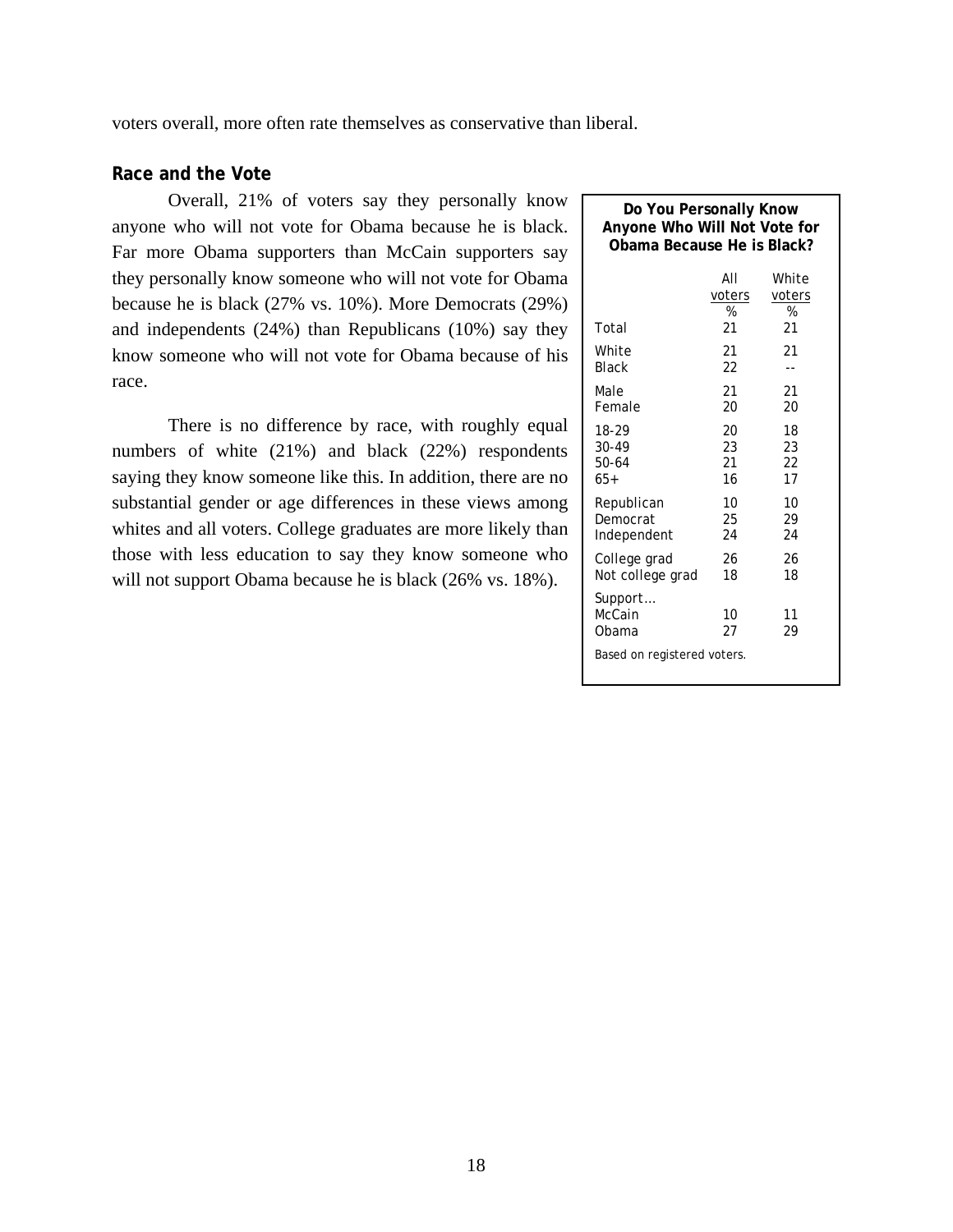# **Obama's Religious Beliefs**

 When asked about Obama's religious beliefs, a small but consistent minority of voters (12%) continue to say that Obama is a Muslim. This percentage has changed little since last month (13%) and is the same as in June.

 Overall, 55% of voters correctly identify Obama as a Christian, while 15% say they do not know because they have not heard enough about his religion. Another 14% are unsure because they have heard different things about Obama's religious beliefs.

Twice as many McCain supporters as Obama supporters say the Illinois senator is a Muslim (16% vs. 8%). This pattern has remained consistent since March. About one-infive voters under age 30 (19%) identify Obama as a Muslim, the largest percentage in any age group.

Among white voters, 16% of those who have not completed college say they think Obama is a Muslim and 49% say he is a Christian. By comparison, just 7% of white college

| Perceptions of Obama's Religious Beliefs                                                                                                                                                                                                                                      |                     |          |  |                       |                |                  |          |  |
|-------------------------------------------------------------------------------------------------------------------------------------------------------------------------------------------------------------------------------------------------------------------------------|---------------------|----------|--|-----------------------|----------------|------------------|----------|--|
|                                                                                                                                                                                                                                                                               | June<br>18-29       |          |  | September<br>$9 - 14$ |                | October<br>16-19 |          |  |
|                                                                                                                                                                                                                                                                               | Chris-Mus-          |          |  | Chris-Mus-            |                | Chris-Mus-       |          |  |
|                                                                                                                                                                                                                                                                               | tian                | lim      |  | tian                  | lim            | tian             | lim      |  |
| Total                                                                                                                                                                                                                                                                         | $\frac{9}{6}$<br>57 | %<br>12  |  | %<br>54               | %<br>13        | %<br>55          | %<br>12  |  |
|                                                                                                                                                                                                                                                                               |                     |          |  |                       |                |                  |          |  |
| Republican                                                                                                                                                                                                                                                                    | 55                  | 12<br>12 |  | 49                    | 17<br>9        | 47               | 16<br>9  |  |
| Democrat<br>Independent                                                                                                                                                                                                                                                       | 60<br>59            | 11       |  | 58<br>57              | 14             | 63<br>56         | 11       |  |
|                                                                                                                                                                                                                                                                               |                     |          |  |                       |                |                  |          |  |
| Support<br>McCain                                                                                                                                                                                                                                                             | 56                  | 15       |  | 48                    | 19             | 47               | 16       |  |
| Obama                                                                                                                                                                                                                                                                         | 63                  | 9        |  | 62                    | 7              | 64               | 8        |  |
|                                                                                                                                                                                                                                                                               |                     |          |  |                       |                |                  |          |  |
| 18-29<br>30-49                                                                                                                                                                                                                                                                | 53<br>63            | 15<br>11 |  | 45<br>58              | 17<br>12       | 45<br>57         | 19<br>11 |  |
| $50 - 64$                                                                                                                                                                                                                                                                     | 59                  | 13       |  | 59                    | 13             | 59               | 10       |  |
| $65+$                                                                                                                                                                                                                                                                         | 51                  | 9        |  | 47                    | 11             | 55               | 10       |  |
| White                                                                                                                                                                                                                                                                         | 58                  | 12       |  | 53                    | 14             | 56               | 13       |  |
| <b>Black</b>                                                                                                                                                                                                                                                                  | 62                  | 5        |  | 63                    | 4              | 54               | 10       |  |
|                                                                                                                                                                                                                                                                               |                     |          |  |                       |                |                  |          |  |
| Among whites                                                                                                                                                                                                                                                                  |                     |          |  |                       |                |                  |          |  |
| College grad                                                                                                                                                                                                                                                                  | 77                  | 6        |  | 69                    | $\overline{7}$ | 70               | 7        |  |
| Not college grad                                                                                                                                                                                                                                                              | 47                  | 15       |  | 45                    | 17             | 49               | 16       |  |
| <b>Evangelical Prot</b>                                                                                                                                                                                                                                                       | 52                  | 19       |  | 52                    | 16             | 50               | 19       |  |
| <b>Mainline Prot</b>                                                                                                                                                                                                                                                          | 60                  | 9        |  | 58                    | 13             | 58               | 13       |  |
| Non-Hisp Catholic                                                                                                                                                                                                                                                             | 56                  | 11       |  | 46                    | 13             | 54               | 8        |  |
| Question: "Do you happen to know what Barack Obama's religion is?<br>Is he Christian, Jewish, Muslim, Buddhist, Hindu, atheist, agnostic, or<br>something else?" Percentages read horizontally with only Christian<br>and Muslim responses shown. Based on registered voters. |                     |          |  |                       |                |                  |          |  |

graduates say Obama is a Muslim and 70% say he is a Christian.

Nearly one-in-five white evangelical Protestants (19%) say that Obama is a Muslim. This compares with just 8% of white non-Hispanic Catholics.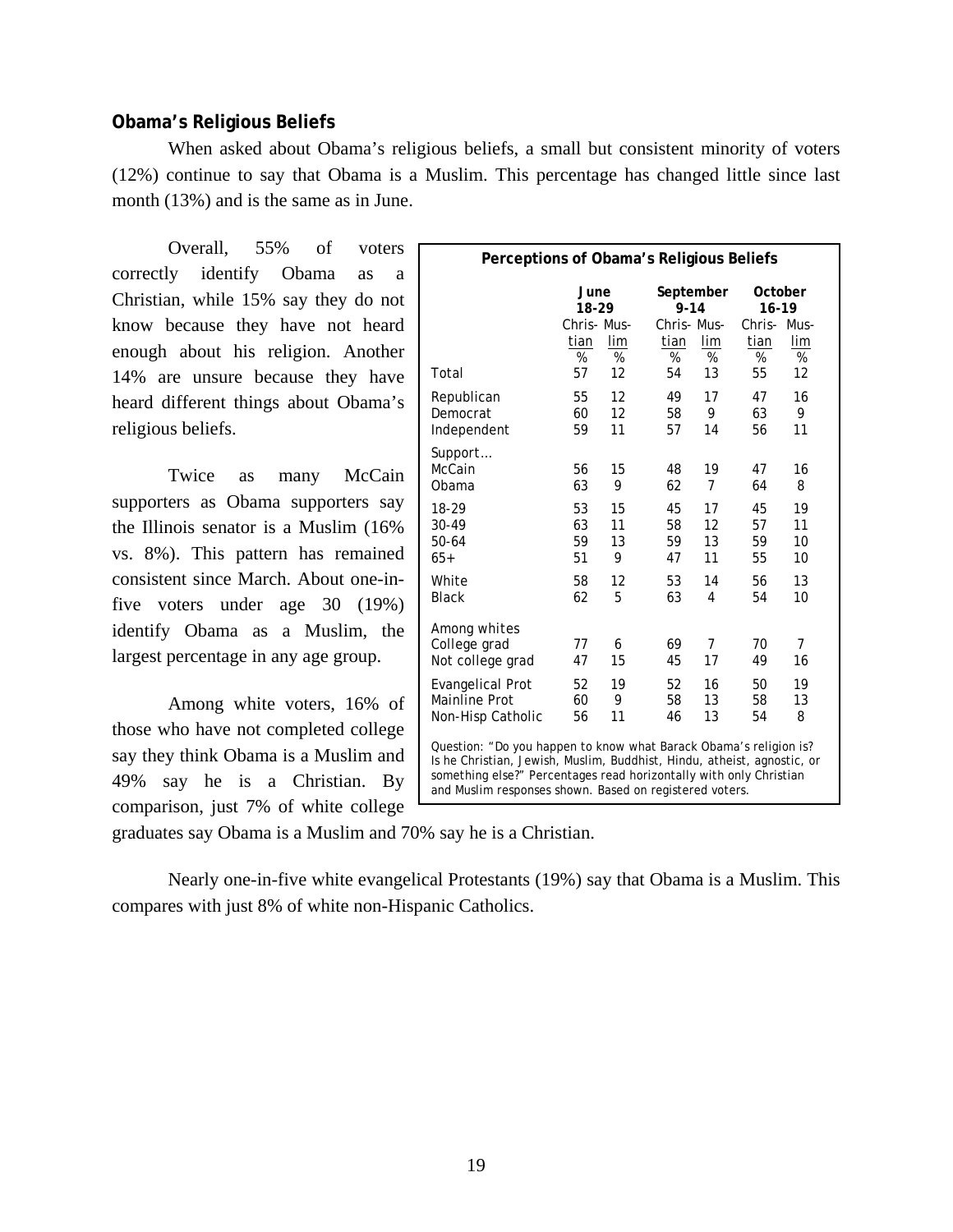# **Is McCain "Too Old"?**

 The share of voters who say they think John McCain is "too old to be president" has risen 11 points from 23% to 34% over the past month. The change has been most pronounced among Democrats (up 21 points since September) and younger voters (up 20 points). A majority of Democrats (57%) now say McCain is too old, but few Republicans agree (8%). Independents fall in between, with 29% now saying he is too old to be president.

 The view that the Republican nominee is too old for the job is now as prevalent as it was when Bob Dole was the GOP candidate in 1996. At a comparable point in that campaign, 32% said they thought Dole was too old to be president. Dole was 73 when he made his run for president; McCain is now 72.

| Is McCain Too Old to be President?             |                          |                      |                               |  |  |  |
|------------------------------------------------|--------------------------|----------------------|-------------------------------|--|--|--|
| <i>% saying "too old"</i><br><b>All Voters</b> | Sept.<br>9-14<br>%<br>23 | Oct.<br>%<br>34      | 16-19 Change<br>$+11$         |  |  |  |
| 18-29<br>30-49<br>$50-64$<br>65+               | 20<br>24<br>23<br>24     | 40<br>35<br>28<br>35 | +20<br>$+11$<br>$+5$<br>$+11$ |  |  |  |
| Republican<br>Democrat<br>Independent          | 11<br>36<br>21           | 8<br>57<br>29        | -3<br>+21<br>+8               |  |  |  |
| Based on registered voters.                    |                          |                      |                               |  |  |  |

| John McCain and Bob Dole                                                                                                                                                                      |                             |                              |                                                        |  |  |  |
|-----------------------------------------------------------------------------------------------------------------------------------------------------------------------------------------------|-----------------------------|------------------------------|--------------------------------------------------------|--|--|--|
| McCain in 2008*<br>Oct 16-19<br>Sept 9-14<br>June<br>February                                                                                                                                 | Yes<br>34<br>23<br>21<br>26 | No<br>64<br>73<br>76 -<br>72 | DK<br>$2 = 100$<br>$4 = 100$<br>$3 = 100$<br>$2 = 100$ |  |  |  |
| Bob Dole in 1996**<br>Oct 19-20<br>32<br>67<br>$1 = 100$<br>28<br>71<br>$1 = 100$<br>August<br>July<br>31<br>66 -<br>$3 = 100$<br>67<br>$6=100$<br>February<br>27                             |                             |                              |                                                        |  |  |  |
| * Based on registered voters.<br>** Data from CNN/USA Today/Gallup.<br>Oct. 19-20 based on likely voters.<br>August based on registered voters.<br>July and February based on general public. |                             |                              |                                                        |  |  |  |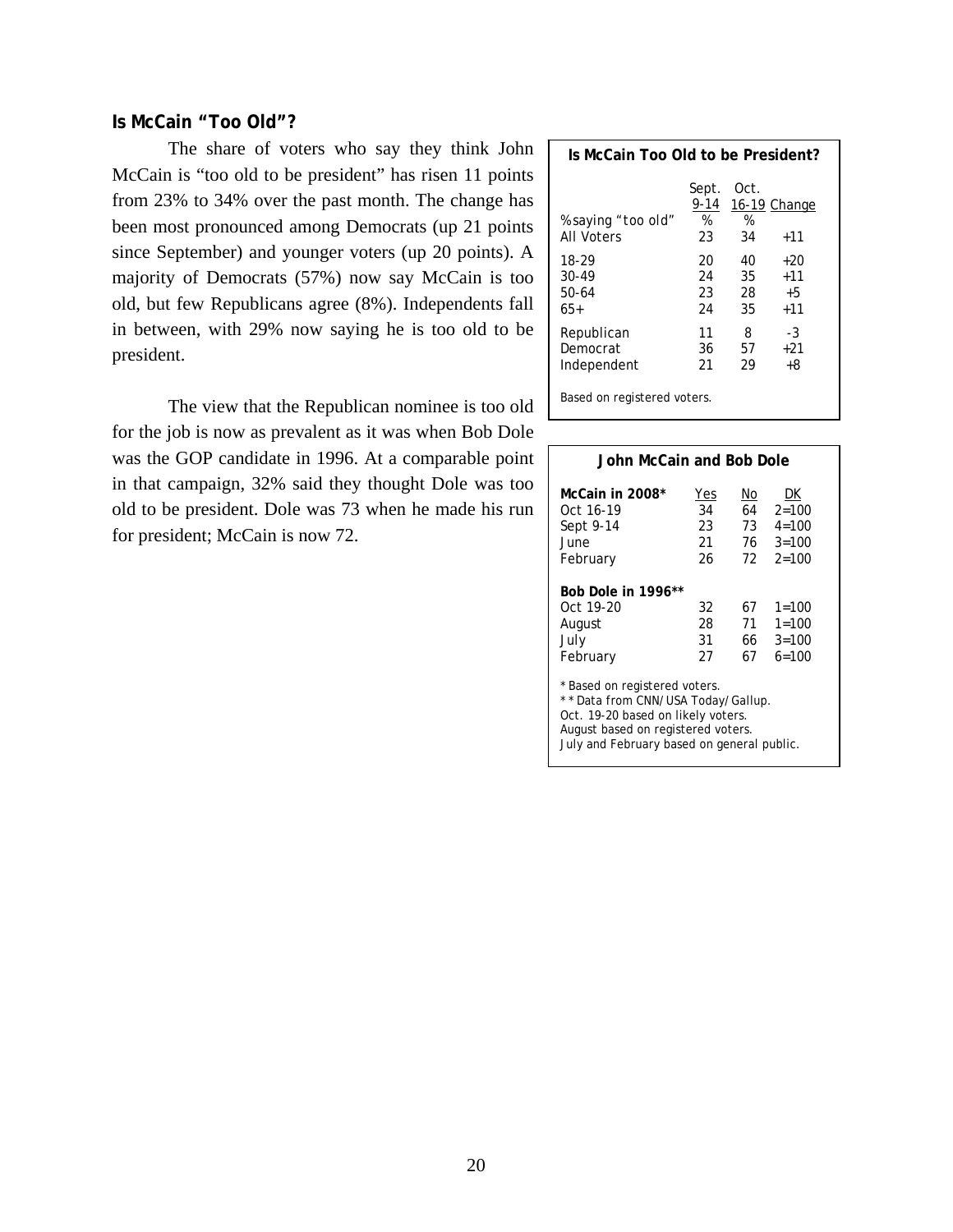# **SECTION 3: ISSUES AND PRIORITIES**

# **Obama Improves on Key Issues**

Barack Obama has improved his standing at least slightly since mid-September over John McCain on virtually every domestic and foreign policy issue. When voters were asked which candidate would do the best job handling various concerns, Obama boosted his advantage on domestic issues and cut into McCain's lead elsewhere. For the first time, Obama leads by a significant margin as to who would do the best job making wise decisions about Iraq.

 Close to half of voters (48%) say Obama would do the best job on Iraq, compared with 42% who choose McCain. McCain still performs relatively well on other foreign policy issues. Nearly half (49%) say he would do the best job defending the country from a terrorist attack, compared with 38% who choose Obama. But the difference between the two has shrunk from 25 points in mid-September to 11 points today.

 On the question of who would make wise decisions about foreign policy, voters are split: 45% choose McCain and 44%

| Obama Gains on the Issues                                    |      |           |           |      |       |  |
|--------------------------------------------------------------|------|-----------|-----------|------|-------|--|
|                                                              |      | Sept 9-14 | Oct 16-19 |      |       |  |
|                                                              | Oba- | $Mc-$     | Oba-      | Mc-  | Obama |  |
|                                                              | ma   | cain      | ma        | cain | gain  |  |
| Who can do best job:                                         | %    | %         | %         | %    |       |  |
| <b>Economic issues</b>                                       |      |           |           |      |       |  |
| Addressing current financial crisis*                         | 46   | 33        | 46        | 34   | 0     |  |
| Improving economic conditions                                | 47   | 38        | 53        | 32   | +6    |  |
| Dealing with taxes                                           | 44   | 39        | 50        | 35   | +6    |  |
| Reducing budget deficit                                      |      | $=$       | 50        | 30   | $-1$  |  |
| Foreign policy issues                                        |      |           |           |      |       |  |
| Making wise decisions on Iraq                                | 41   | 48        | 48        | 42   | $+7$  |  |
| Handling foreign policy                                      | 40   | 51        | 44        | 45   | $+4$  |  |
| Defending against terrorist attacks                          | 31   | 56        | 38        | 49   | $+7$  |  |
|                                                              |      |           |           |      |       |  |
| Domestic issues                                              |      |           |           |      |       |  |
| Dealing with energy problems                                 | 46   | 40        | 53        | 34   | $+7$  |  |
| Improving education                                          | 51   | 32        | 56        | 27   | +5    |  |
| Dealing with environment                                     | 53   | 32        | 57        | 28   | $+4$  |  |
| Improving health care system                                 | 52   | 31        | 57        | 27   | $+5$  |  |
| Best on abortion/gay rights                                  | 45   | 39        | 51        | 36   | +6    |  |
| Dealing with immigration                                     | 38   | 39        | 42        | 38   | $+4$  |  |
| Reducing the influence of lobbyists                          | 40   | 36        | 45        | 34   | $+5$  |  |
|                                                              |      | $-1$      | 46        | 41   | --    |  |
| Selecting Supreme Court justices                             |      |           |           |      |       |  |
| * Trend from September 27-29.<br>Based on registered voters. |      |           |           |      |       |  |

choose Obama. But again, Obama has cut into McCain's advantage considerably. Last month, 51% chose McCain and 40% chose Obama.

 On most domestic issues, Obama enjoys wide leads over McCain. Voters see Obama as the candidate best able to deal with the current economic crisis, 46%-34%. Obama leads 53% to 32% when voters are asked which would do the best job improving the economy more generally. Voters favor Obama on energy issues 53% to 34%. On handling education, the environment and the health care system, Obama holds advantages of more than 25 points over McCain.

 Half of voters say Obama would do a better job dealing with taxes and reducing the budget deficit, while about a third say McCain would do the better job (35% and 30%,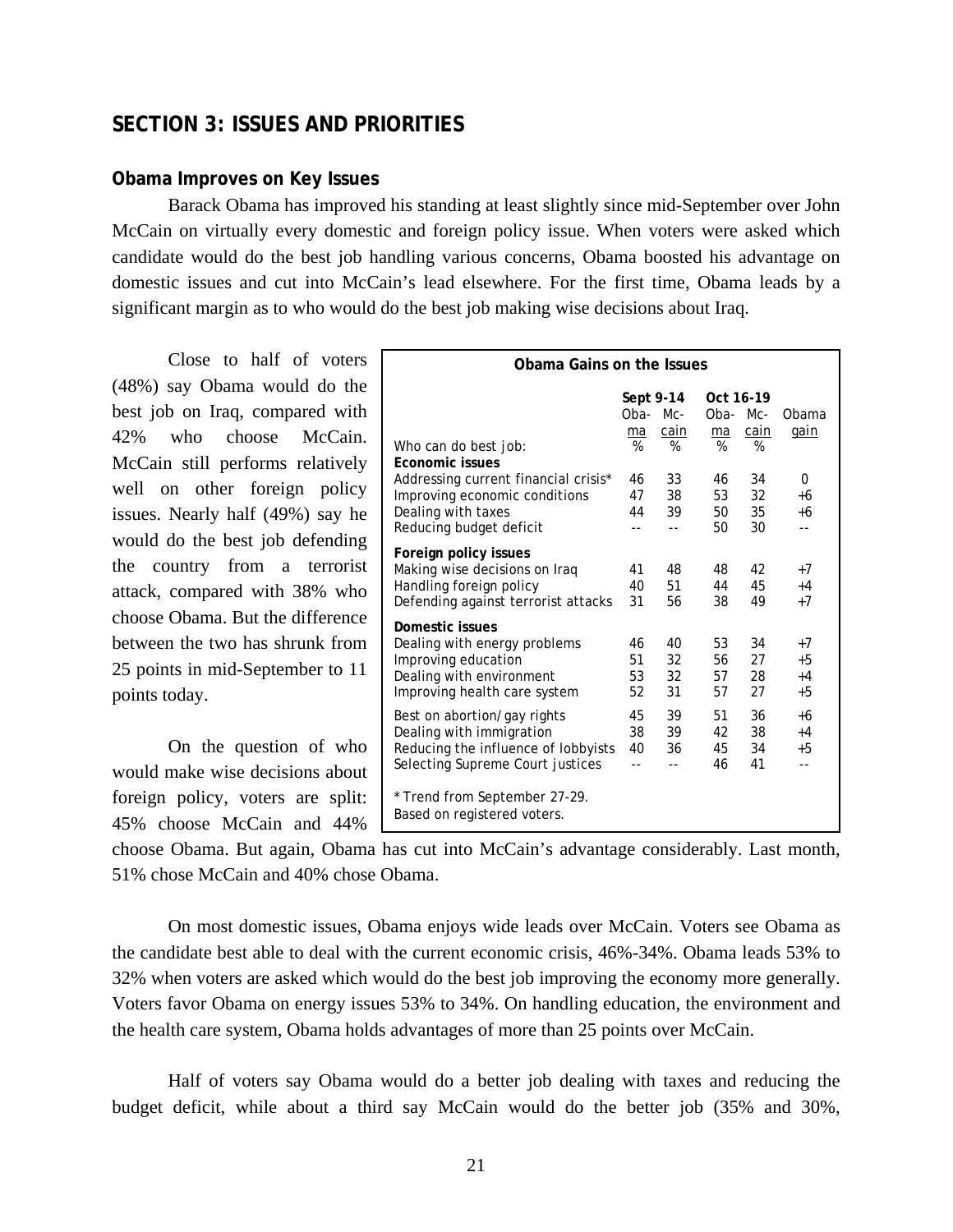respectively). Obama also holds a nine-point advantage over McCain on the question of who would best limit the influence of lobbyists, up from a four-point edge in mid-September.

 The candidates run about even on the issues of immigration and Supreme Court appointments. Some 42% of voters say Obama would do the best job of dealing with immigration, compared with 38% who choose McCain. On the question of who would do the best job selecting Supreme Court justices, 46% say Obama while 41% say McCain.

# **Swing Voters' Attitudes**

 McCain holds an edge over Obama on several issues among swing voters *--* those who have not yet decided how they will vote. This is especially so when it comes to foreign policy. However, large numbers of swing voters express no opinion about which candidate is most capable to deal with the important issues of the day.

Fully 58% say McCain would do the best job of defending the country from terrorist attacks, compared with only 16% who choose Obama. McCain also holds solid leads among swing voters when they are asked which candidate would better handle Iraq and foreign policy in general. Beyond

| Swing Voters on the Issues                                                                                                         |                      |                      |                                                    |  |  |  |
|------------------------------------------------------------------------------------------------------------------------------------|----------------------|----------------------|----------------------------------------------------|--|--|--|
| Who can do<br>best job of<br><b>Fconomic issues</b>                                                                                | Oba-<br>ma<br>%      | Mc-<br>Cain<br>%     | Neither/<br><u>DК</u><br>%                         |  |  |  |
| Addressing current financial crisis<br>Improving economic conditions<br>Dealing with taxes                                         | 32<br>39<br>36       | 26<br>22<br>26       | $42 = 100$<br>$39 = 100$<br>$38 = 100$             |  |  |  |
| Reducing budget deficit                                                                                                            | 34                   | 24                   | $42 = 100$                                         |  |  |  |
| Foreign policy issues<br>Making wise decisions on Iraq<br>Handling foreign policy<br>Defending against terrorist attacks           | 30<br>23<br>16       | 41<br>50<br>58       | $29 = 100$<br>$27 = 100$<br>$26 = 100$             |  |  |  |
| Domestic issues<br>Dealing with energy problems<br>Improving education<br>Dealing with environment<br>Improving health care system | 38<br>47<br>49<br>46 | 26<br>19<br>18<br>16 | $36=100$<br>$34 = 100$<br>$33 = 100$<br>$38 = 100$ |  |  |  |
| Dealing with immigration<br>Best on abortion/gay rights<br>Reducing the influence of lobbyists<br>Selecting Supreme Court justices | 39<br>27<br>27<br>26 | 31<br>33<br>31<br>43 | $30 = 100$<br>$40=100$<br>$42 = 100$<br>$31 = 100$ |  |  |  |
| Based on registered voters.                                                                                                        |                      |                      |                                                    |  |  |  |

foreign policy, swing voters also see McCain as the candidate who can do the best job selecting Supreme Court justices (43% to 26%).

 Despite improved standing on some issues, McCain does not do much better among swing voters than among the electorate at large on many domestic concerns. Obama maintains at least a double-digit lead over McCain in improving the economy, dealing with the environment, improving the health care system, improving education, reducing the budget deficit, and in dealing with energy problems and taxes.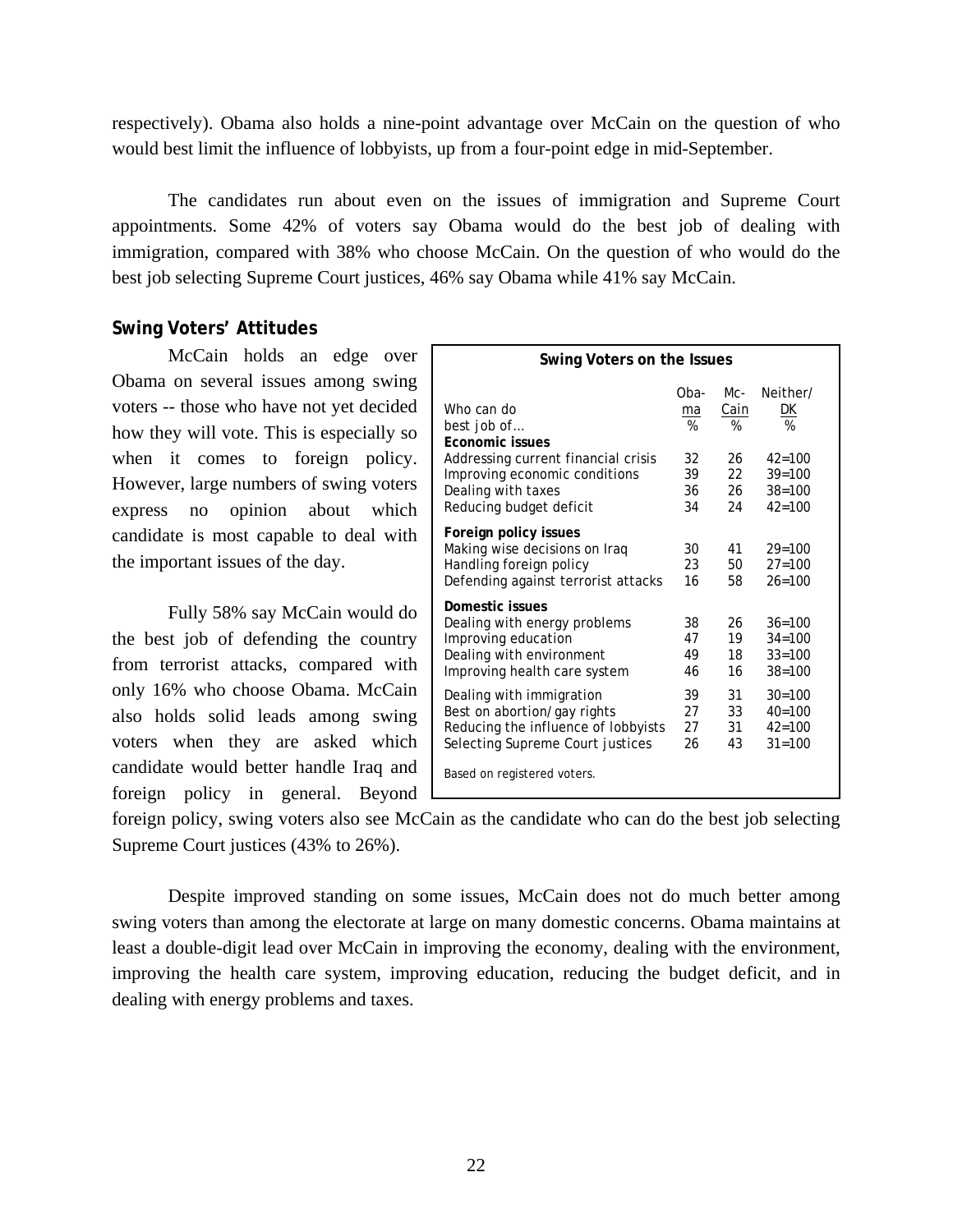# **Voters' Issue Priorities**

The issue priorities of voters are largely unchanged from August. The economy continues to top the list of voter concerns – about nine-in-ten (91%) say the economy will be very important to their vote choice, far more than rate any other issue as very important – while abortion  $(41\%)$  and gay marriage (28%) remain at the bottom of the list. Iraq is seen as very important by 71% of voters, virtually unchanged from August (72%), while about the same proportion says terrorism will be very important to their candidate selection (69% vs. 72% in August).

Compared to four years ago, however, voters have considerably different views about what is important to their vote. Three issues on which

|     | Economy Tops List<br>of Voter Concerns |         |      |         |               |  |  |  |  |  |  |
|-----|----------------------------------------|---------|------|---------|---------------|--|--|--|--|--|--|
| Oct |                                        |         |      |         |               |  |  |  |  |  |  |
|     |                                        | Mid-Oct | Aug  | Mid-Oct | <i>04-08</i>  |  |  |  |  |  |  |
|     | Very important 2004                    |         | 2008 | 2008    | <b>Change</b> |  |  |  |  |  |  |
|     | to your vote:                          | %       | %    | %       |               |  |  |  |  |  |  |
|     | Economy                                | 78      | 87   | 91      | $+13$         |  |  |  |  |  |  |
|     |                                        |         |      |         |               |  |  |  |  |  |  |
|     | Jobs                                   | 76      |      | 80      | $+4$          |  |  |  |  |  |  |
|     | Energy                                 | 54      | 77   | 78      | $+24$         |  |  |  |  |  |  |
|     | Health care                            | 73      | 73   | 77      | $+4$          |  |  |  |  |  |  |
|     | Education                              | 75      | 73   | 73      | $-2$          |  |  |  |  |  |  |
|     | Taxes                                  | 59      |      | 71      | $+12$         |  |  |  |  |  |  |
|     | Iraq                                   | 74      | 72   | 71      | -3            |  |  |  |  |  |  |
|     | Terrorism                              | 77      | 72   | 69      | -8            |  |  |  |  |  |  |
|     |                                        |         |      |         |               |  |  |  |  |  |  |
|     | Environment                            | 53      | 59   | 57      | $+4$          |  |  |  |  |  |  |
|     | Trade policy                           |         | 49   | 49      |               |  |  |  |  |  |  |
|     | Immigration                            |         | 52   | 49      |               |  |  |  |  |  |  |
|     | Abortion                               | 47      | 39   | 41      | -6            |  |  |  |  |  |  |
|     | Gay marriage                           | 32      | 28   | 28      | $-4$          |  |  |  |  |  |  |
|     | Based on registered voters.            |         |      |         |               |  |  |  |  |  |  |
|     |                                        |         |      |         |               |  |  |  |  |  |  |
|     |                                        |         |      |         |               |  |  |  |  |  |  |

Barack Obama now leads John McCain by double-digit margins – the economy, energy, and taxes – are much more important to voters in this election than they were in October 2004. Most notably, nearly eight-in-ten voters (78%) now cite energy as very important, a 24-point increase from October 2004 (54%). The percentage of voters who say the economy and taxes will be very important as they decide how to vote in November also has increased by significant margins since the fall of 2004.

On the other hand, terrorism, McCain's strongest issue, has dropped in importance; 69% say terrorism will be very important to their vote choice, compared with 77% who said the same in October 2004. The share of voters who see Iraq as very important remains largely unchanged (71% now vs. 74%), but the war is now much less important relative to the economy and jobs.

As was the case in the fall of 2004, few voters view gay marriage as very important to their vote choice; 28% now say it is a very important issue, compared with 32% four years ago. About four-in-ten voters (42%) consider abortion a very important issue, a five-point drop from this point in the 2004 campaign (47%).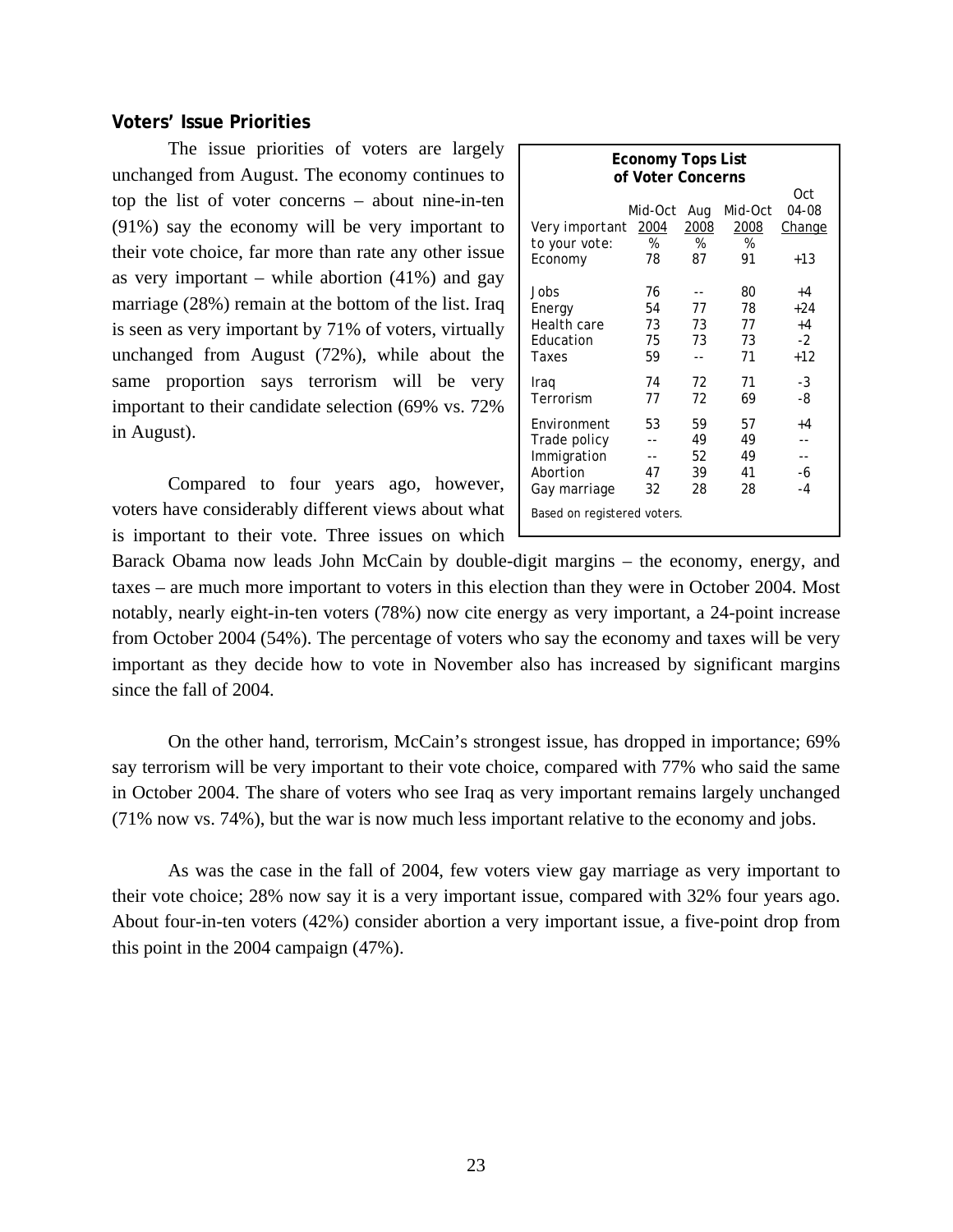# **Conflicting Voter Concerns**

The priorities of committed McCain supporters differ substantially from committed Obama voters. While supporters of both candidates put the economy at the top of the list of issues they consider very important to their vote choice, McCain supporters are much more likely than Obama supporters to cite taxes (81% vs. 63%) and terrorism (79% vs. 59%) as very important. On the other hand, far more certain Obama supporters than certain McCain supporters say health care (88% vs. 60%), education (82% vs. 59%), and the environment (69% vs. 36%) are very important.

In October 2004, certain Bush supporters and certain Kerry supporters also had different priorities. Terrorism topped the list among Bush voters (88% said it was very important, compared with 70% of Kerry voters), while jobs and health care were the most important issues for Kerry supporters (87% each vs. 64% and 57%, respectively, among Bush supporters).

| <b>Voting Priorities</b> |                                                                                            |               |                |     |                     |  |  |  |  |  |
|--------------------------|--------------------------------------------------------------------------------------------|---------------|----------------|-----|---------------------|--|--|--|--|--|
|                          | Certain McCain                                                                             |               | Certain Obama  |     | <b>Swing Voters</b> |  |  |  |  |  |
| 85                       | Economy                                                                                    | Economy<br>94 |                | 94  | Economy             |  |  |  |  |  |
| 81                       | Taxes                                                                                      | 88            | Health care    |     | 85 Jobs             |  |  |  |  |  |
| 79                       | Terrorism                                                                                  |               | 84 Jobs        | 79  | Health care         |  |  |  |  |  |
| 76                       | Energy                                                                                     |               | 82 Education   |     | 79 Education        |  |  |  |  |  |
| 72                       | Iraq                                                                                       | 79            | Energy         | 77  | Energy              |  |  |  |  |  |
| 72                       | <b>Jobs</b>                                                                                | 73            | Iraq           |     | 73 Taxes            |  |  |  |  |  |
| 62                       | Immigration                                                                                |               | 69 Environment |     | 70 Terrorism        |  |  |  |  |  |
| 60                       | Health care                                                                                |               | 63 Taxes       | 68  | Iraq                |  |  |  |  |  |
| 59                       | Education                                                                                  |               | 59 Terrorism   |     | 60 Environment      |  |  |  |  |  |
| 49                       | Trade policy                                                                               | 51            | Trade policy   | 48  | Immigration         |  |  |  |  |  |
| 48                       | Abortion                                                                                   | 39            | Immigration    | 47  | Trade policy        |  |  |  |  |  |
| 41                       | Gay marriage                                                                               |               | 38 Abortion    | 39  | Abortion            |  |  |  |  |  |
| 36                       | Environment                                                                                | 22            | Gay marriage   | 20  | Gay marriage        |  |  |  |  |  |
| $N = 454$                |                                                                                            | 549           |                | 297 |                     |  |  |  |  |  |
|                          | Percent ranking each issue as very important to their vote.<br>Based on registered voters. |               |                |     |                     |  |  |  |  |  |

The priorities of swing voters are generally closer to those of committed Obama supporters than to committed McCain supporters. In addition to the economy, jobs (85%), health care (79%) and education (79%) top the list of issues swing voters consider very important to their vote choice; the same issues top the list among Obama supporters. Six-in-ten swing voters also say the environment is very important, which is somewhat less than the percentage of committed Obama voters rating the environment as very important (69%), but far greater than the percentage of committed McCain voters saying this (36%). And swing voters, like committed Obama supporters, rate the issue of gay marriage as far less important than do committed McCain voters (20% of swing voters, 22% of certain Obama voters, 41% of certain McCain supporters).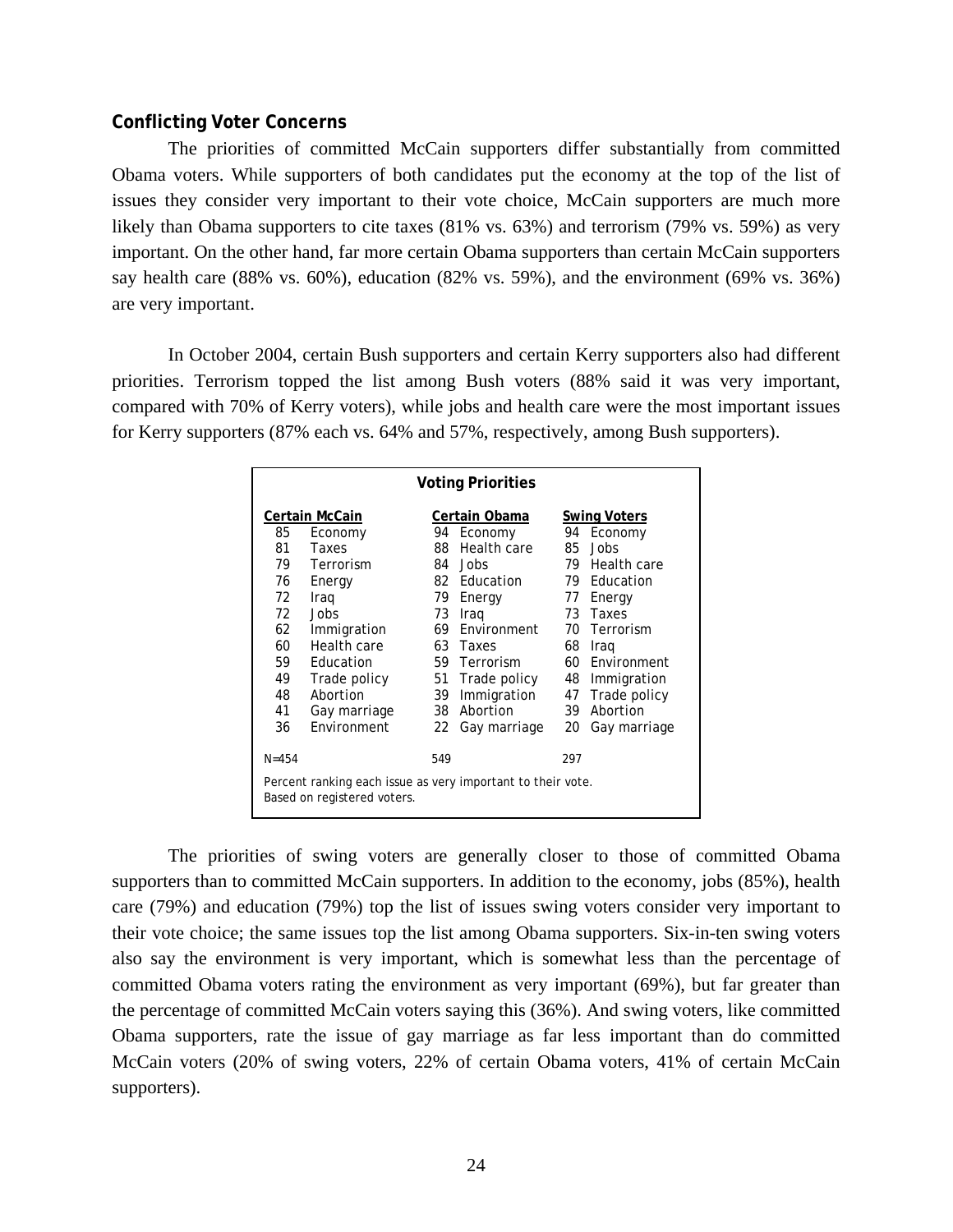#### **Issue Priorities and the Gender Gap**

 Women are far more likely than men to rate many issues as very important to their vote choice. The gender gap is largest on abortion; about half of women voters (49%) say abortion is very important to their vote, compared to just a third of men. The differences also are large over other domestic issues, including health care (10 points), education (11 points), jobs (8 points), and the environment (8 points).

 The gender gap on issue priorities reaches beyond domestic concerns. Nearly eight-in-ten women (79%) say Iraq is very important, compared to 63% of men. And women are also more concerned about terrorism (72% vs. 64% of men). Women and men are about as likely to rate energy, trade policy, immigration, and gay marriage as very important.

| Issue Importance by Age and Gender                                             |                 |                        |                        |                     |                        |              |            |            |       |
|--------------------------------------------------------------------------------|-----------------|------------------------|------------------------|---------------------|------------------------|--------------|------------|------------|-------|
| Very<br>important<br>to your vote:                                             | <u>aii</u><br>% | 18-<br><u> 29</u><br>% | $30 - 50 -$<br>49<br>% | 64<br>$\frac{9}{6}$ | $65+$<br>$\frac{9}{6}$ | <u>Gap</u> * | Wo-<br>men | <u>Men</u> | Gap   |
| Economy                                                                        | 91              | 89                     | 91                     | 93                  | 90                     | $-1$         | 93         | 88         | +5    |
| Jobs                                                                           | 80              | 75                     | 82                     | 82                  | 82                     | $-7$         | 84         | 76         | +8    |
| Energy                                                                         | 78              | 72                     | 76                     | 80                  | 83                     | $-11$        | 77         | 78         | $-1$  |
| Health care                                                                    | 77              | 79                     | 74                     | 76                  | 84                     | -5           | 82         | 72         | $+10$ |
| Education                                                                      | 73              | 79                     | 72                     | 70                  | 76                     | $+3$         | 79         | 68         | $+11$ |
| Taxes                                                                          | 71              | 70                     | 71                     | 70                  | 76                     | -6           | 75         | 68         | $+7$  |
| Iraq                                                                           | 71              | 72                     | 66                     | 72                  | 79                     | $-7$         | 78         | 63         | $+15$ |
| Terrorism                                                                      | 69              | 68                     | 65                     | 69                  | 75                     | $-7$         | 72         | 64         | +8    |
| Environment                                                                    | 57              | 64                     | 54                     | 56                  | 53                     | $+11$        | 60         | 52         | +8    |
| Trade policy                                                                   | 49              | 39                     | 50                     | 53                  | 55                     | -16          | 47         | 52         | -5    |
| Immigration                                                                    | 49              | 49                     | 44                     | 48                  | 58                     | -9           | 48         | 49         | $-1$  |
| Abortion                                                                       | 41              | 42                     | 41                     | 38                  | 47                     | -5           | 49         | 33         | $+16$ |
| Gay marriage                                                                   | 28              | 32                     | 26                     | 25                  | 32                     | 0            | 29         | 27         | $+2$  |
| Based on registered voters.<br>Between 18-29-year-olds and those 65 and older. |                 |                        |                        |                     |                        |              |            |            |       |

 There is little evidence of an age gap in the importance assigned to various issues. The economy tops the list among all age groups, and younger and older voters do not offer significantly different ratings of most issues, including health care, education, and gay marriage. Younger and older voters differ on the environment, energy, and trade policy, however. Voters younger than 30 are considerably more likely than older voters to say the environment will be very important to their vote, while older voters place more importance than young voters on energy and trade policy.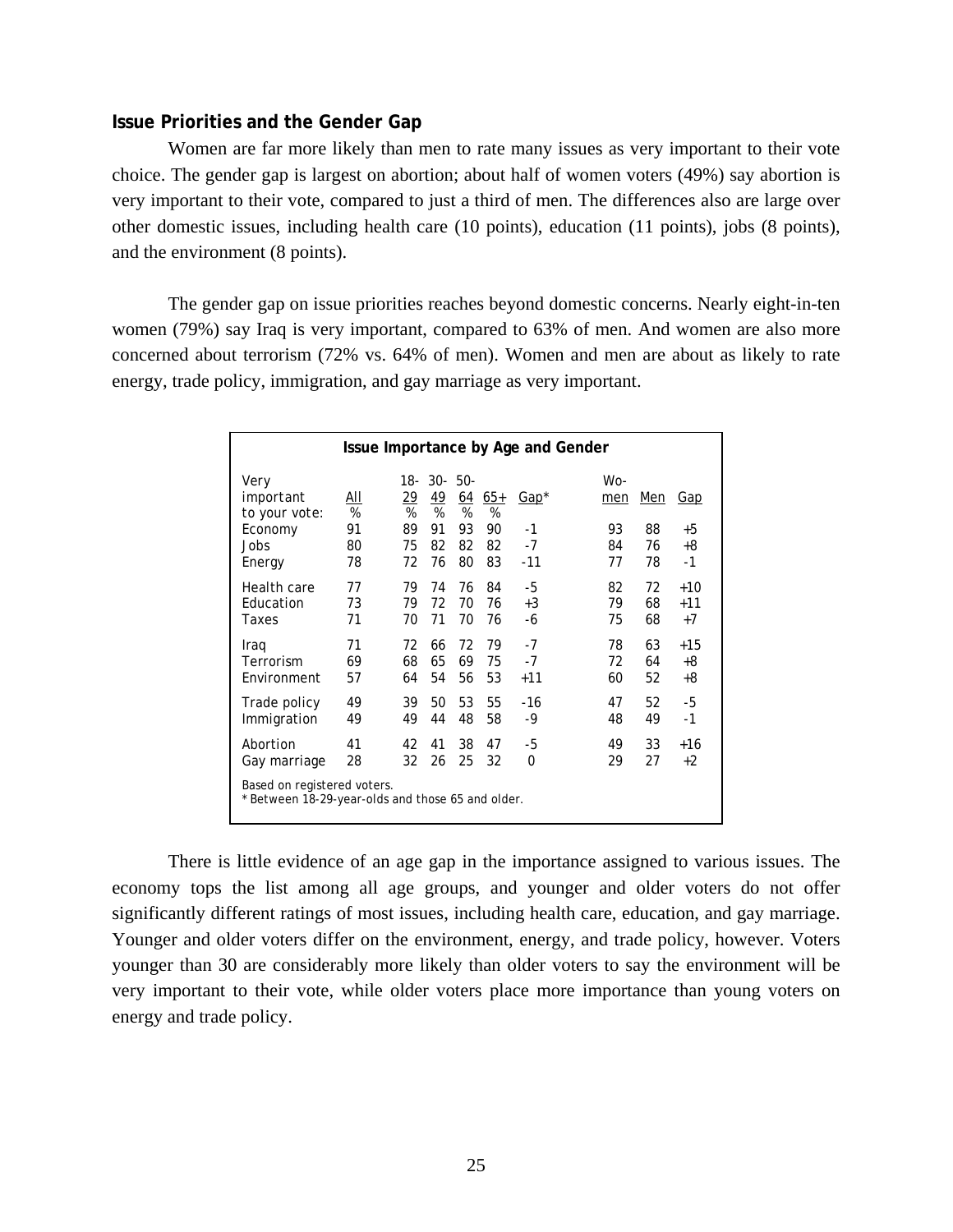#### **Voters' Views on Issues**

 Voters who have opposing issue positions often have substantially different views regarding the importance of those issues. For example, among voters who favor government-guaranteed health care, even if it means higher taxes – 58% of voters – nearly nine-in-ten (88%) say the issue will be very important to their vote. Among those who oppose government-backed health insurance (35% of voters), just 58% view the issue as very important.

 Overall, voters are divided over gay marriage  $-41\%$  say gays and lesbians should be allowed to marry legally and 46% say they should not. In this case, voters who oppose gay marriage are more than twice as likely as those who favor gay marriage to say the issue is very important (41% vs. 19%).

A 59% majority of voters say abortion should be legal in all or most cases, but just 34% of this group rates abortion as a very important issue to their vote choice. On the other hand, among the 35% who say abortion should be

| Voters' Views on the Issues -<br>And Their Importance                                         |                                       |  |  |  |  |  |  |  |
|-----------------------------------------------------------------------------------------------|---------------------------------------|--|--|--|--|--|--|--|
|                                                                                               | % rating issue as<br>"very important" |  |  |  |  |  |  |  |
| Abortion should be<br>Legal in all/most cases (59%)<br>Illegal in all/most cases (35%)        | Abortion<br>%<br>34<br>59             |  |  |  |  |  |  |  |
| <i>Gay marriage</i>                                                                           | <u>Gay marriage</u>                   |  |  |  |  |  |  |  |
| Favor (41%)                                                                                   | 19                                    |  |  |  |  |  |  |  |
| Oppose (46%)                                                                                  | 41                                    |  |  |  |  |  |  |  |
| Guaranteed health care                                                                        | Health care                           |  |  |  |  |  |  |  |
| Favor (58%)                                                                                   | 88                                    |  |  |  |  |  |  |  |
| Oppose (35%)                                                                                  | 58                                    |  |  |  |  |  |  |  |
| Path to citizenship                                                                           | Immigration                           |  |  |  |  |  |  |  |
| Favor (66%)                                                                                   | 41                                    |  |  |  |  |  |  |  |
| Oppose (30%)                                                                                  | 66                                    |  |  |  |  |  |  |  |
| Offshore drilling                                                                             | Energy                                |  |  |  |  |  |  |  |
| Favor (70%)                                                                                   | 77                                    |  |  |  |  |  |  |  |
| Oppose (24%)                                                                                  | 79                                    |  |  |  |  |  |  |  |
| Bush tax cuts                                                                                 | Taxes                                 |  |  |  |  |  |  |  |
| All should remain in place (26%)                                                              | 82                                    |  |  |  |  |  |  |  |
| Repealed for the wealthy (37%)                                                                | 66                                    |  |  |  |  |  |  |  |
| Repealed for all (25%)                                                                        | 72                                    |  |  |  |  |  |  |  |
| Iraq                                                                                          | Iraq                                  |  |  |  |  |  |  |  |
| Keep troops (49%)                                                                             | 71                                    |  |  |  |  |  |  |  |
| Bring troops home (48%)                                                                       | 73                                    |  |  |  |  |  |  |  |
| Based on registered voters. Entries in parentheses<br>show the percent holding each position. |                                       |  |  |  |  |  |  |  |

illegal in all or most cases, nearly six-in-ten (59%) say the issue is very important.

 Voters are largely in favor of providing illegal immigrants with a path to citizenship if they pass background checks, pay fines, and have jobs (66% favor it and 30% oppose it); those who oppose this proposal place much greater priority on immigration. About two-thirds of those who oppose a path to citizenship say immigration will be very important to their vote (66%), compared with just 41% of those who favor it.

 More than seven-in-ten voters (71%) favor allowing more offshore oil and gas drilling in U.S. waters, while 24% oppose increased drilling; large majorities of the proponents of both positions say the issue will be very important to their vote (77% vs. 79%). And while voters are divided over whether the United States should keep troops in Iraq (49%) or bring troops home as soon as possible (47%), about the same proportion of each side of the question sees it as very important.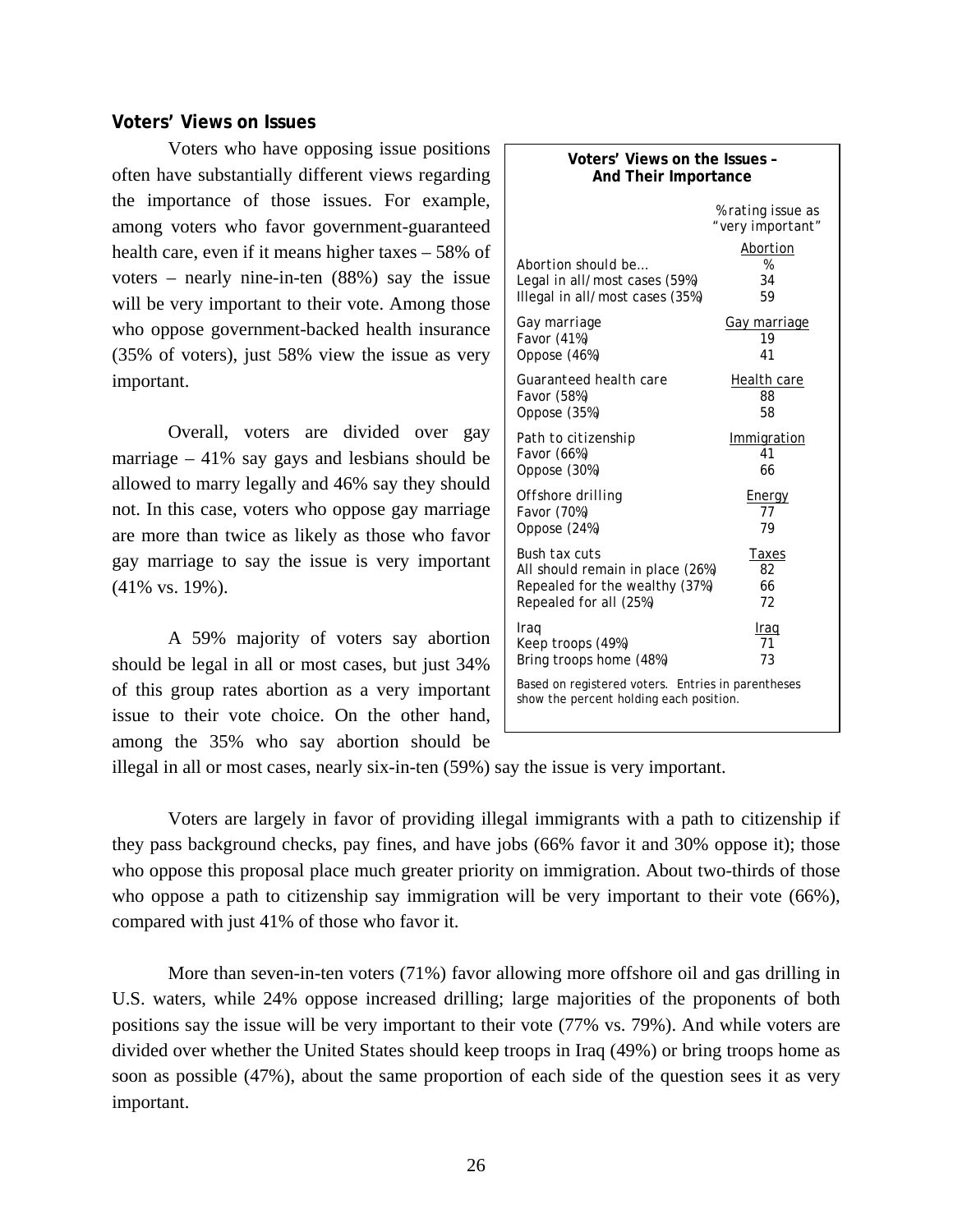# **Swing Voters' Positions on Key Issues**

Six-in-ten swing voters say abortion should be legal in all or most cases (60%) and the same number favors government-guaranteed health insurance and providing illegal immigrants with a path to citizenship. On these three issues, the views of swing voters are more closely aligned with those of committed Obama supporters.

When it comes to offshore drilling, however, swing voters offer more conservative views; three-quarters favor drilling in U.S. waters and just 15% oppose. Certain McCain voters are nearly unanimous in their support for offshore drilling (92% favor it), while certain Obama voters are more divided – 52% favor and 41% oppose drilling in U.S. waters.

Swing voters offer mixed views on gay marriage, President Bush's tax cuts, and whether the U.S. should keep troops in Iraq or bring troops home as soon as possible. Committed McCain and Obama supporters, on the other hand, offer clear views on these issues. For example, nearly three-quarters of Obama voters favor bringing U.S. troops home (73%), while 84% of McCain supporters say the U.S. should keep troops in Iraq.

| Where Voters Stand on Issues                                                                       |                           |                           |                        |  |  |  |  |  |  |  |
|----------------------------------------------------------------------------------------------------|---------------------------|---------------------------|------------------------|--|--|--|--|--|--|--|
|                                                                                                    | Certain<br>McCain         | Certain<br>Obama          | Swing<br><b>Voters</b> |  |  |  |  |  |  |  |
| Abortion should be<br>Legal in all/most cases<br>Illegal in all/most cases                         | $\frac{9}{6}$<br>37<br>57 | $\frac{9}{6}$<br>74<br>20 | 60<br>32               |  |  |  |  |  |  |  |
| Gay Marriage<br>Favor<br>Oppose                                                                    | 20<br>70                  | 59<br>28                  | 38<br>46               |  |  |  |  |  |  |  |
| Guaranteed health care<br>Favor<br>Oppose                                                          | 28<br>66                  | 80<br>14                  | 60<br>33               |  |  |  |  |  |  |  |
| Path to citizenship<br>Favor<br>Oppose                                                             | 58<br>38                  | 76<br>20                  | 60<br>36               |  |  |  |  |  |  |  |
| Offshore drilling<br>Favor<br>Oppose                                                               | 92<br>6                   | 52<br>41                  | 75<br>15               |  |  |  |  |  |  |  |
| <b>Bush tax cuts</b><br>All should remain in place<br>Repealed for the wealthy<br>Repealed for all | 55<br>20<br>13            | 6<br>52<br>33             | 23<br>34<br>27         |  |  |  |  |  |  |  |
| Iraq<br>Keep troops<br>Bring troops home                                                           | 84<br>15                  | 23<br>73                  | 50<br>45               |  |  |  |  |  |  |  |
| Based on registered voters.                                                                        |                           |                           |                        |  |  |  |  |  |  |  |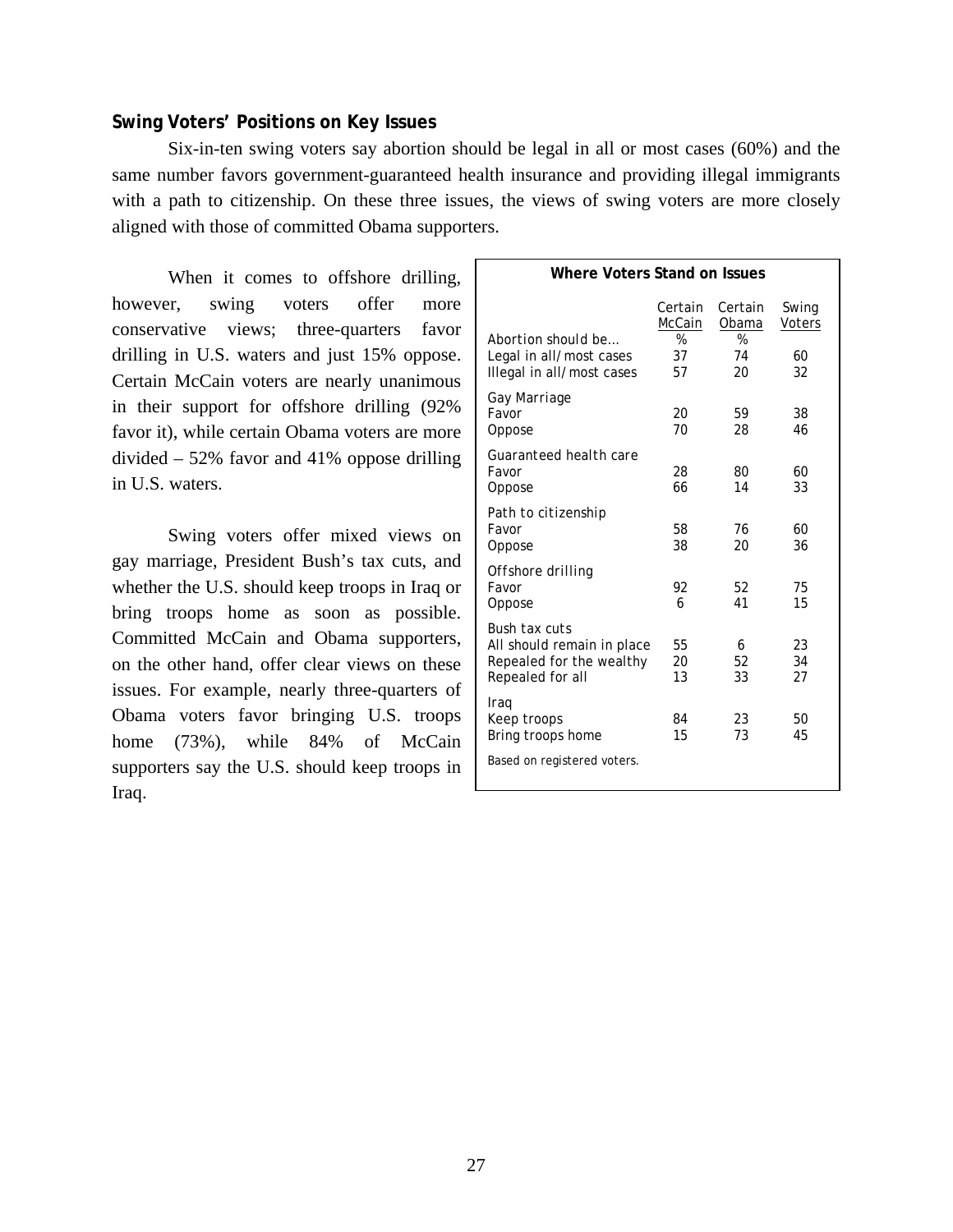# **ABOUT THE SURVEY**

 Results for this survey are based on telephone interviews conducted under the direction of Princeton Survey Research Associates and Abt SRBI, Inc. among a nationwide sample of 3,016 adults, 18 years of age or older, from October 16-19, 2008 (2,264 respondents were interviewed on a landline telephone, and 752 were interviewed on a cell phone, including 267 who had no landline telephone). Both the landline and cell phone samples were provided by Survey Sampling International.

The combined landline and cell phone sample are weighted using an iterative technique that matches gender, age, education, race/ethnicity, region, and population density to parameters from the March 2007 Census Bureau's Current Population Survey. The sample is also weighted to match current patterns of telephone status and relative usage of landline and cell phones (for those with both), based on extrapolations from the 2007 National Health Interview Survey. The weighting procedure also accounts for the fact that respondents with both landline and cell phones have a greater probability of being included in the sample.

The following table shows the error attributable to sampling that would be expected at the 95% level of confidence for different groups in the survey:

| Group                               | <b>Sample Size</b> | Plus or minus         |
|-------------------------------------|--------------------|-----------------------|
| Total sample                        | 3,016              | 2.0 percentage points |
| Registered voter sample             | 2,599              | 2.5 percentage points |
| Likely voter sample                 | 2,382              | 2.5 percentage points |
| Form 1 registered voter sample      | 1,299              | 3.0 percentage points |
| Form 2 registered voter sample      | 1,300              | 3.0 percentage points |
| Republican registered voter sample  | 803                | 4.0 percentage points |
| Democratic registered voter sample  | 953                | 3.5 percentage points |
| Independent registered voter sample | 726                | 4.0 percentage points |
| Certain McCain voters               | 911                | 4.0 percentage points |
| Certain Obama voters                | 1,101              | 3.5 percentage points |
| Swing voters                        | 587                | 4.5 percentage points |

 In addition to sampling error, one should bear in mind that question wording and practical difficulties in conducting surveys can introduce error or bias into the findings of opinion polls.

### **ABOUT THE CENTER**

 The Pew Research Center for the People & the Press is an independent opinion research group that studies attitudes toward the press, politics and public policy issues. We are sponsored by The Pew Charitable Trusts and are one of seven projects that make up the Pew Research Center, a nonpartisan "fact tank" that provides information on the issues, attitudes and trends shaping America and the world.

 The Center's purpose is to serve as a forum for ideas on the media and public policy through public opinion research. In this role it serves as an important information resource for political leaders, journalists, scholars, and public interest organizations. All of our current survey results are made available free of charge.

 All of the Center's research and reports are collaborative products based on the input and analysis of the entire Center staff consisting of:

 Andrew Kohut, Director Scott Keeter, Director of Survey Research Carroll Doherty and Michael Dimock, Associate Directors Kim Parker, Senior Researcher Michael Remez, Senior Writer Juliana Menasce Horowitz, Robert Suls, Shawn Neidorf, Leah Christian and Jocelyn Kiley, Research Associates Kathleen Holzwart and Alec Tyson, Research Analysts

© Pew Research Center, 2008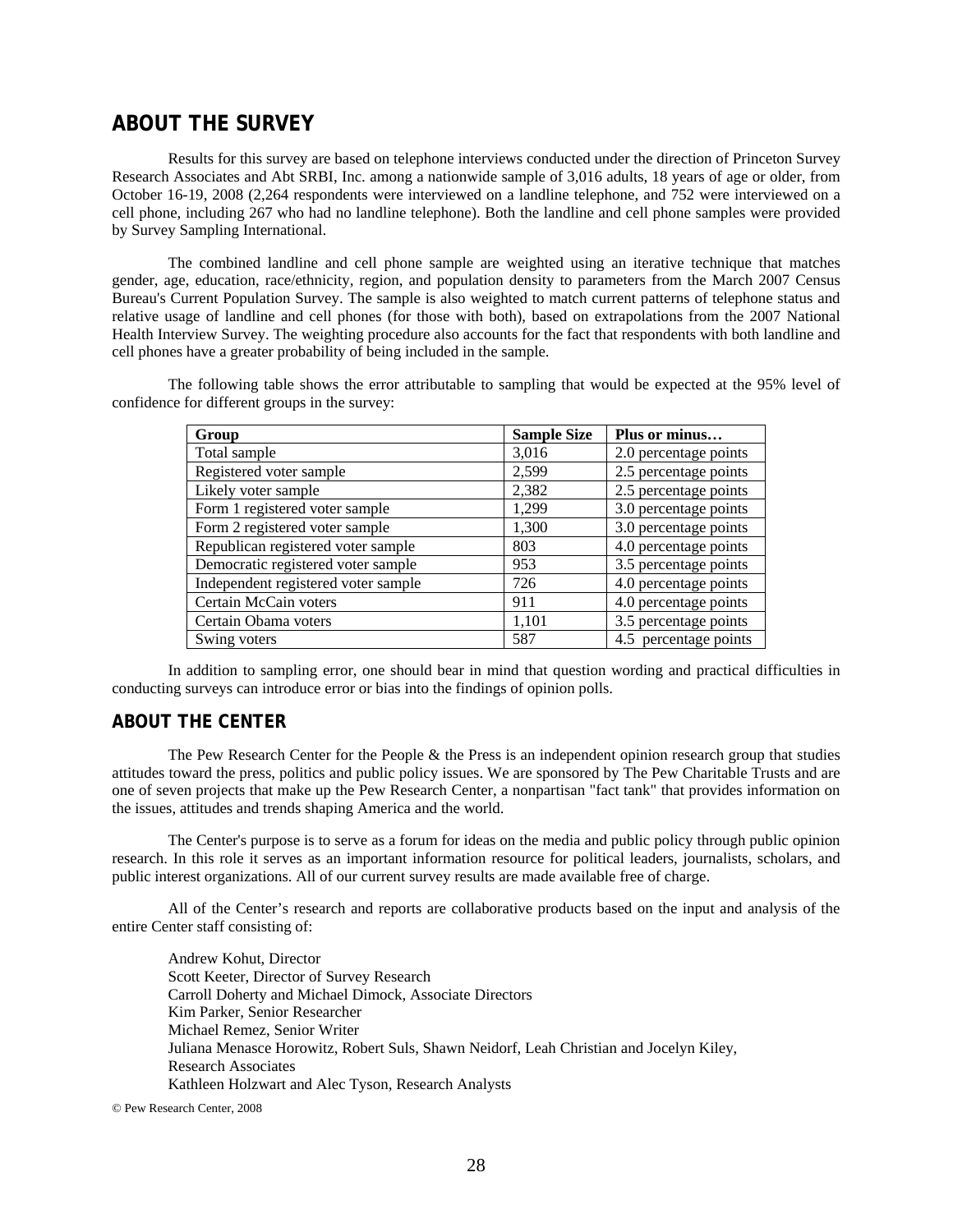#### **PEW RESEARCH CENTER FOR THE PEOPLE & THE PRESS MID-OCTOBER 2008 POLITICAL SURVEY FINAL TOPLINE October 16-19, 2008 N=3,016**

# **ASK ALL:**

THOUGHT How much thought have you given to the coming presidential election . . . Quite a lot or only a little?

# **BASED ON REGISTERED VOTERS [N=2599]:**

|      |                        |         |                          |        |                          | (VOL.)    |
|------|------------------------|---------|--------------------------|--------|--------------------------|-----------|
|      |                        | Quite   |                          |        | (VOL.) Only a (VOL.)     | DK/       |
|      |                        | $A$ lot | Some                     | Little | None                     | Ref.      |
| 2008 | Mid-October, 2008      | 81      | 3                        | 13     | 3                        | $* = 100$ |
|      | Early October, 2008    | 81      | $\overline{c}$           | 14     | $\overline{c}$           | $1 = 100$ |
|      | Late September, 2008   | 80      | 3                        | 14     | $\overline{c}$           | $1 = 100$ |
|      | Mid-September, 2008    | 78      | $\overline{4}$           | 14     | 3                        | $1 = 100$ |
|      | August, 2008           | 74      | 6                        | 17     | $\overline{c}$           | $1 = 100$ |
|      | July, 2008             | 74      | $\overline{c}$           | 20     | 3                        | $1=100$   |
|      | June, 2008             | 72      | $\overline{c}$           | 23     | $\overline{2}$           | $1 = 100$ |
|      | Late May, 2008         | 75      | $\overline{4}$           | 17     | 3                        | $1 = 100$ |
|      | April, 2008            | 77      | $\boldsymbol{7}$         | 13     | $\overline{c}$           | $1=100$   |
|      | March, 2008            | 78      | 3                        | 15     | 3                        | $1 = 100$ |
|      | Late February, 2008    | 74      | 3                        | 19     | $\overline{c}$           | $2=100$   |
| 2004 | November, 2004         | 82      | 3                        | 12     | $\overline{c}$           | $1 = 100$ |
|      | Mid-October, 2004      | 76      | 5                        | 15     | 3                        | $1 = 100$ |
|      | Early October, 2004    | 74      | $\overline{4}$           | 19     | $\overline{c}$           | $1 = 100$ |
|      | September, 2004        | 71      | 3                        | 22     | 3                        | $1=100$   |
|      | August, 2004           | 69      | $\overline{c}$           | 26     | $\overline{c}$           | $1 = 100$ |
|      | July, 2004             | 67      | $\overline{2}$           | 28     | $\overline{2}$           | $1 = 100$ |
|      | June, 2004             | 58      | 3                        | 36     | $\overline{2}$           | $1 = 100$ |
|      | May, 2004              | 59      | 6                        | 30     | $\overline{4}$           | $1 = 100$ |
|      | Late March, 2004       | 60      | $\overline{\mathcal{L}}$ | 31     | $\overline{\mathcal{L}}$ | $1 = 100$ |
|      | Mid-March, 2004        | 65      | $\overline{2}$           | 31     | $\overline{c}$           | $* = 100$ |
| 2000 | November, 2000         | 72      | 6                        | 19     | $\overline{2}$           | $1=100$   |
|      | Late October, 2000     | 66      | 6                        | 24     | $\overline{\mathcal{L}}$ | $* = 100$ |
|      | Mid-October, 2000      | 67      | 9                        | 19     | $\overline{4}$           | $1 = 100$ |
|      | Early October, 2000    | 60      | 8                        | 27     | $\overline{4}$           | $1=100$   |
|      | September, 2000        | 59      | 8                        | 29     | 3                        | $1 = 100$ |
|      | July, 2000             | 46      | 6                        | 45     | 3                        | $* = 100$ |
|      | June, 2000             | 46      | 6                        | 43     | 5                        | $* = 100$ |
|      | May, 2000              | 48      | 4                        | 42     | 5                        | $1=100$   |
|      | April, 2000            | 45      | $\tau$                   | 41     | 7                        | $* = 100$ |
| 1996 | November, 1996         | 67      | 8                        | 22     | 3                        | $* = 100$ |
|      | October, 1996          | 65      | $\overline{7}$           | 26     | $\mathbf{1}$             | $1=100$   |
|      | Late September, 1996   | 61      | $\overline{7}$           | 29     | $\overline{c}$           | $1 = 100$ |
|      | Early September, 1996  | 56      | 3                        | 36     | $\overline{4}$           | $1 = 100$ |
|      | July, 1996             | 55      | 3                        | 41     | $\mathbf{1}$             | $* = 100$ |
|      | June, 1996             | 50      | 5                        | 41     | 3                        | $1 = 100$ |
| 1992 | Early October, 1992    | 77      | 5                        | 16     | $\mathbf{1}$             | $1 = 100$ |
|      | September, 1992        | 69      | 3                        | 26     | $\mathbf{1}$             | $1=100$   |
|      | August, 1992           | 72      | $\overline{4}$           | 23     | $\mathbf{1}$             | $* = 100$ |
|      | June, 1992             | 63      | 6                        | 29     | 1                        | $1 = 100$ |
| 1988 | Gallup: November, 1988 | 73      | 8                        | 17     | $\overline{2}$           | $0=100$   |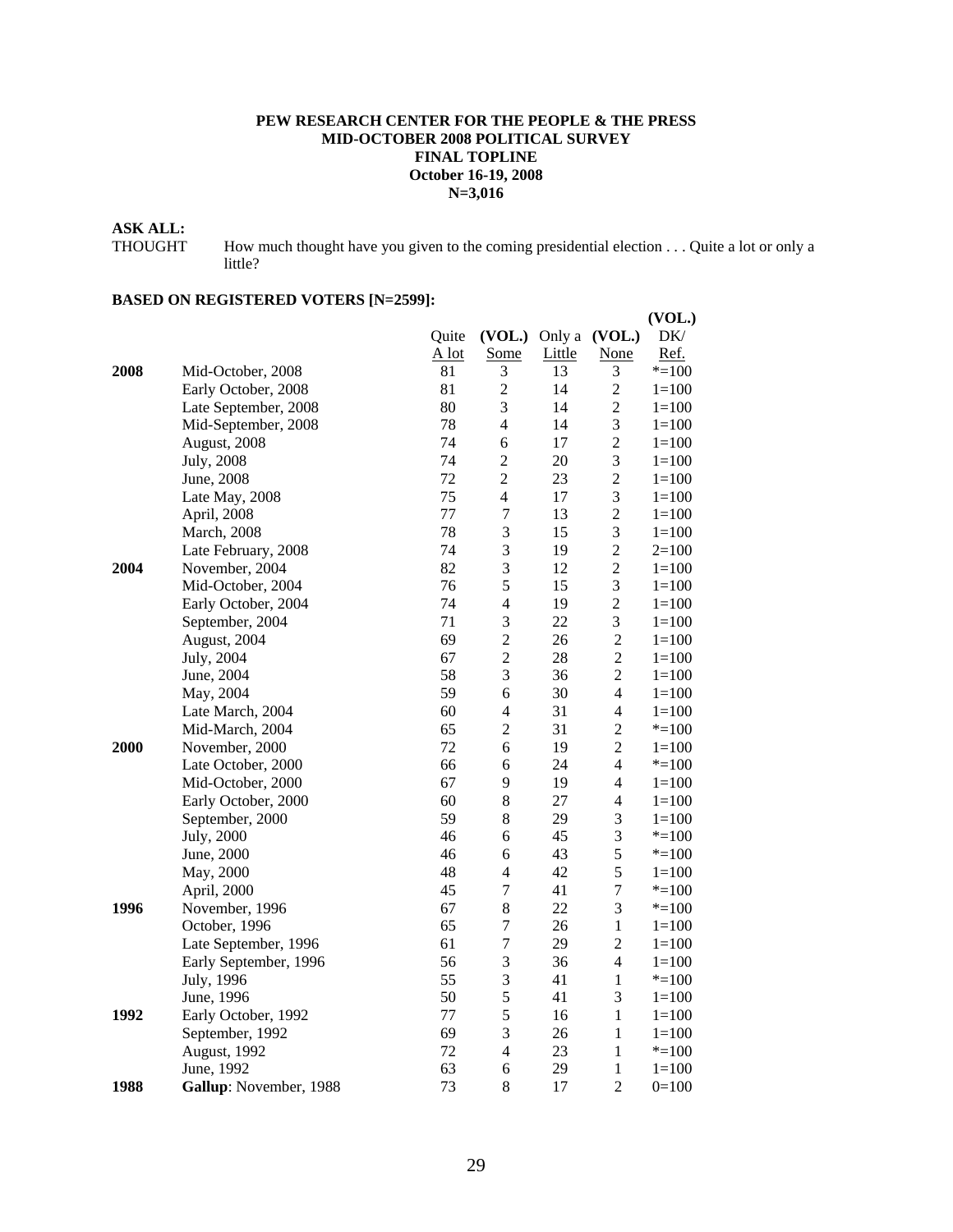#### **THOUGHT CONTINUED…**

|                         |       |                            |        |      | (VOL.)  |
|-------------------------|-------|----------------------------|--------|------|---------|
|                         |       | Quite (VOL.) Only a (VOL.) |        |      | DK/     |
|                         | A lot | Some                       | Little | None | Ref.    |
| Gallup: October, 1988   | 69    |                            | 20     |      | $0=100$ |
| Gallup: August, 1988    | 61    | 10                         | 27     |      | $0=100$ |
| Gallup: September, 1988 | 57    | 18                         | 23.    |      | $0=100$ |

#### **NO QUESTION 1**

#### **QUESTION 2 HELD FOR FUTURE RELEASE**

#### **ASK ALL:**

REGIST These days, many people are so busy they can't find time to register to vote, or move around so often they don't get a chance to re-register. Are you NOW registered to vote in your precinct or election district or haven't you been able to register so far?

#### **IF RESPONDENT ANSWERED '1' YES IN REGIST ASK:**

- REGICERT Are you absolutely certain that you are registered to vote, or is there a chance that your registration has lapsed because you moved or for some other reason?
	- 83 Yes, Registered
		- 81 Absolutely certain
		- 2 Chance registration has lapsed<br> $*$  Don't know Pofused (VOL)
		- Don't know/Refused **(VOL.)**
	- 16 No, not registered
	- 1 Don't know/Refused **(VOL.)**
	- 100

#### **ASK ALL REGISTERED VOTERS (REGICERT=1):**

PRECINCT Have you ever voted in your precinct or election district?

#### **BASED ON REGISTERED VOTERS [N=2599]:**

|     |                           | Early |      |                        |      |      |
|-----|---------------------------|-------|------|------------------------|------|------|
|     |                           | Oct   |      | Late-Sept Mid-Sept Aug |      | July |
|     |                           | 2008  | 2008 | <u>2008</u>            | 2008 | 2008 |
| 83. | Yes                       | 84    | 86   | 86                     | 88   | 87   |
|     | No                        | 16    | 14   | 14                     | 12   |      |
| ∗   | Don't know/Refused (VOL.) | ∗     | ∗    | ∗                      | ∗    | ∗    |
| 100 |                           | 100   | 100  | 100                    | 100  | 100  |

#### **ASK ALL REGISTERED VOTERS (REGICERT=1):**

 $\text{OFTVOTE}$  How often would you say you vote...  $(\text{READ})^1$ 

#### **BASED ON REGISTERED VOTERS [N=2,599]:**

|                      |        |        |                             |              | (VOL.) |       |                     |
|----------------------|--------|--------|-----------------------------|--------------|--------|-------|---------------------|
|                      |        | Nearly | Part of                     |              |        |       | Never (VOL.) (VOL.) |
|                      | Always |        | Always The time Seldom Vote |              |        | Other | DK/Ref.             |
| Mid-October, 2008    | 57     |        |                             |              |        |       | $* = 100$           |
| Early October, 2008  | 53     | 27     | Q                           | h.           |        |       | $1 = 100$           |
| Late September, 2008 | 55     | 27     | Q                           | <sub>6</sub> |        |       | $* = 100$           |
| Mid-September, 2008  | 54     | 28     | 10                          |              |        |       | $* = 100$           |

<u>1</u>

Complete trend for OFTVOTE not shown; comparable election year trends are presented.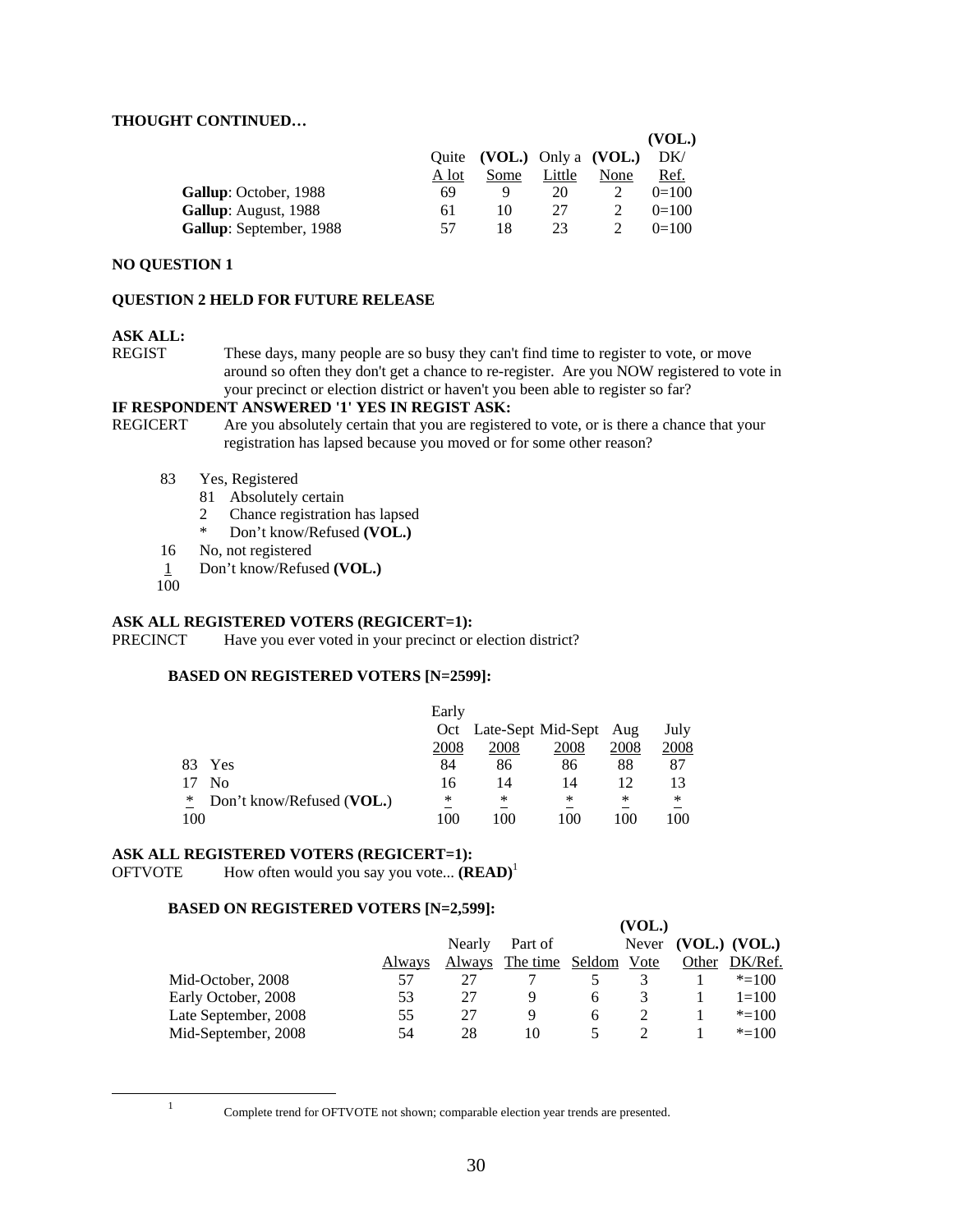| <b>OFTVOTE CONTINUED</b> |        |        |          |        | (VOL.)         |                |                   |
|--------------------------|--------|--------|----------|--------|----------------|----------------|-------------------|
|                          |        | Nearly | Part of  |        | Never          |                | $(VOL.)$ $(VOL.)$ |
|                          | Always | Always | The time | Seldom | Vote           | Other          | DK/Ref.           |
| July, 2008               | 53     | 30     | 10       | 4      |                |                | $1=100$           |
| November, 2004           | 62     | 21     |          | 6      | 3              |                | $* = 100$         |
| Mid-October, 2004        | 63     | 22     |          | 5      | $\mathcal{D}$  |                | $* = 100$         |
| November, 2000           | 57     | 26     | 8        | 6      | $\overline{c}$ |                | $* = 100$         |
| Late October, 2000       | 52     | 30     | 9        | 6      |                | $\mathfrak{D}$ | $0=100$           |
| Mid-October, 2000        | 54     | 27     | 10       | 6      | *              | 3              | $* = 100$         |
| Early October, 2000      | 51     | 29     | 10       | 6      | 3              |                | $* = 100$         |
| November, 1996           | 55     | 28     | 8        | 6      | っ              |                | $* = 100$         |
| October, 1996            | 52     | 30     | 9        | 5      | $\overline{c}$ | $\mathfrak{D}$ | $* = 100$         |
| Early October, 1992      | 54     | 33     | 8        | 4      | *              |                | $* = 100$         |
| October, 1988            | 51     | 37     | 8        | 3      |                | *              | $* = 100$         |

#### **ASK ALL REGISTERED VOTERS (REGICERT=1):**

Q.3 If the presidential election were being held TODAY, would you vote **[READ AND ROTATE]** [for the Republican ticket of John McCain and Sarah Palin] OR [for the Democratic ticket of Barack Obama and Joe Biden]?

#### **IF OTHER OR DK (Q.3 =3,9), ASK:**

 $\overline{\phantom{a}}$ 

Q.3a As of TODAY, do you LEAN more to **[READ, ROTATE IN SAME ORDER AS Q.3]**?

Q.3b Do you support **(INSERT PRESIDENTIAL CHOICE FROM Q.3—LAST NAME ONLY)** strongly or only moderately?

#### **BASED ON REGISTERED VOTERS [N=2599]:**

|                                  | Mc-  |                 | Only             |        | Oba- |                               | Only |    | <b>Third</b> | Fourth       | Other/<br>Don't |
|----------------------------------|------|-----------------|------------------|--------|------|-------------------------------|------|----|--------------|--------------|-----------------|
|                                  | Cain | <b>Strongly</b> | Mod <sup>2</sup> | DK     | ma   | <i><u><b>Strongly</b></u></i> | Mod  | DK | <b>party</b> | <b>party</b> | know            |
| Mid-October, 2008                | 38   | 21              | 16               |        | 52   | 36                            | 16   | *  | n/a          | n/a          | $10=100$        |
| Early October, 2008              | 40   | 21              | 18               |        | 50   | 36                            | 14   | ∗  | n/a          | n/a          | $10=100$        |
| Late September, 2008             | 42   | 23              | 19               | $\ast$ | 49   | 33                            | 15   |    | n/a          | n/a          | $9=100$         |
| Mid-September, 2008 <sup>3</sup> | 44   | 25              | 19               | $\ast$ | 46   | 30                            | 15   |    | n/a          | n/a          | $10=100$        |
| August, 2008                     | 43   | 17              | 26               | $\ast$ | 46   | 27                            | 19   | ∗  | n/a          | n/a          | $11 = 100$      |
| July, 2008                       | 42   | 17              | 24               |        | 47   | 24                            | 22   |    | n/a          | n/a          | $11 = 100$      |
| June, 2008                       | 40   | 14              | 26               | *      | 48   | 28                            | 19   |    | n/a          | n/a          | $12=100$        |
| Late May, 2008                   | 44   |                 |                  |        | 47   |                               |      |    | n/a          | n/a          | $9=100$         |
| April, 2008                      | 44   |                 |                  |        | 50   |                               |      |    | n/a          | n/a          | $6=100$         |
| <b>March</b> , 2008              | 43   |                 |                  |        | 49   |                               |      |    | n/a          | n/a          | $8=100$         |
| Late February, 2008              | 43   |                 |                  |        | 50   |                               |      |    | n/a          | n/a          | $7 = 100$       |

|                     |             |          | Only |   |    |                              | <i>Only</i> |    |              | Fourth | Other/<br>Don't |
|---------------------|-------------|----------|------|---|----|------------------------------|-------------|----|--------------|--------|-----------------|
|                     | <b>Bush</b> | Strongly | Mod  |   |    | <b>Kerry</b> <i>Strongly</i> | Mod         | DK | <b>Nader</b> | party  | <u>know</u>     |
| November, 2004      | 45          | 34       |      | * | 46 | 29                           | 16          |    |              | n/a    | $8=100$         |
| Mid-October, 2004   | 45          | 32       | 13   | * | 45 | 28                           | 16          |    |              | n/a    | $9=100$         |
| Early October, 2004 | 48          | 35       | 12   |   | 41 | 24                           | 17          | ∗  | 2            | n/a    | $9=100$         |
| September, 2004     | 49          | 33       | 15   |   | 43 | 22                           | 20          |    |              | n/a    | $7 = 100$       |
| August, 2004        | 45          | 32       | 13   | * | 47 | 28                           | 19          | *  |              | n/a    | $6=100$         |
| July, 2004          | 44          |          |      |   | 46 |                              |             |    | 3            | n/a    | $7 = 100$       |

**IF CHOSE MCCAIN OR OBAMA IN Q.3 (Q.3=1,2), ASK:** 

Includes those who say they lean to the Republican or Democratic candidate.<br><sup>3</sup> Prior to Mid-September, 2008, July, 2004, September, 2000, September, 1996, August, 1992, and September, 1988 the question did not specify vice presidential candidates.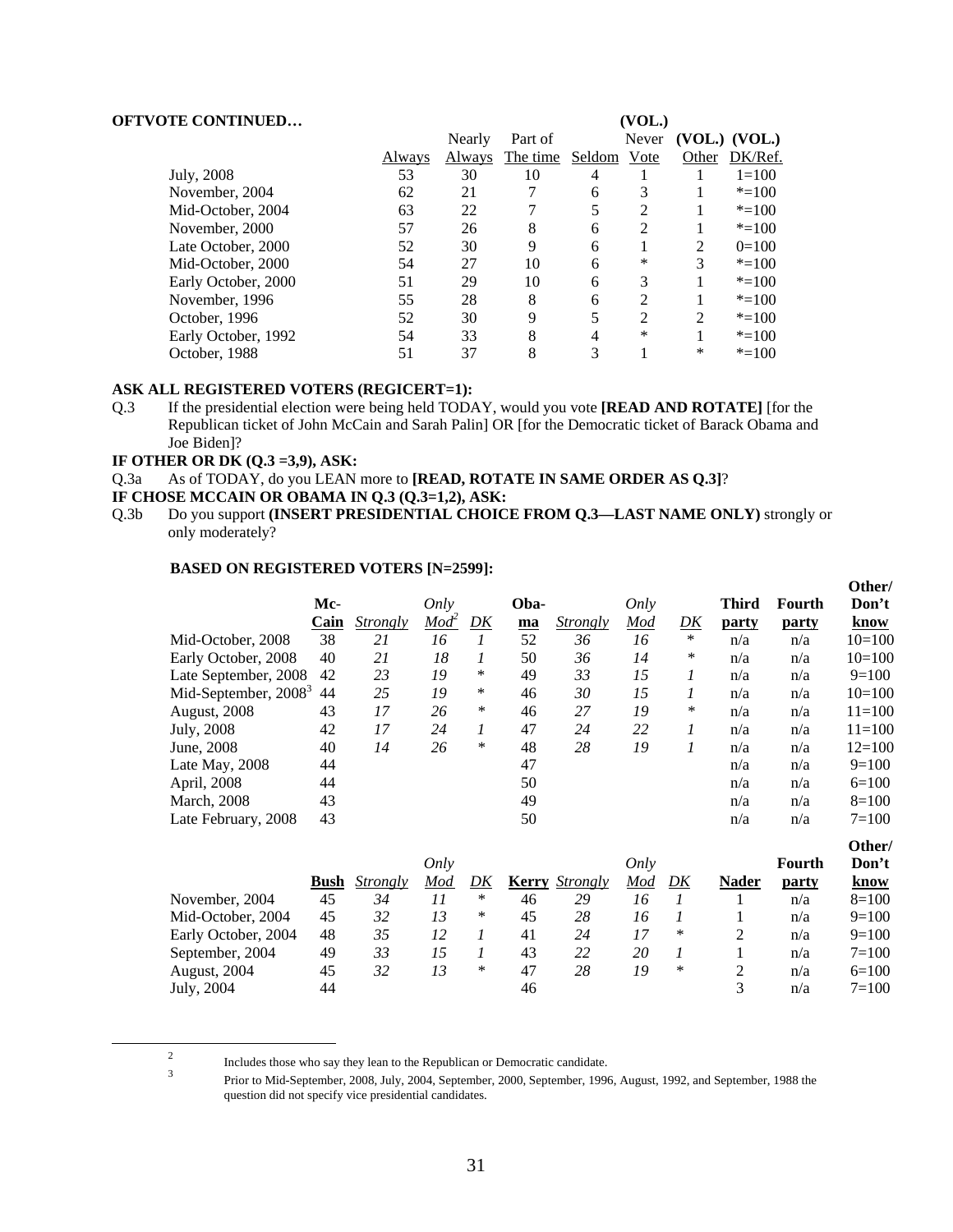| Q.3/Q.3a/Q.3b CONTINUED    |             |                      |        |        |                |                       |      |                       | Other/         |                       |                    |
|----------------------------|-------------|----------------------|--------|--------|----------------|-----------------------|------|-----------------------|----------------|-----------------------|--------------------|
|                            |             |                      | Only   |        |                |                       | Only |                       |                | Fourth                | Don't              |
|                            |             | <b>Bush</b> Strongly | Mod    | D K    |                | <b>Kerry</b> Strongly | Mod  | D K                   | <b>Nader</b>   | party                 | know               |
| June, 2004                 | 46          |                      |        |        | 42             |                       |      |                       | 6              | n/a                   | $6=100$            |
| May, 2004                  | 43          |                      |        |        | 46             |                       |      |                       | 6              | n/a                   | $5=100$            |
| Late March, 2004           | 44          |                      |        |        | 43             |                       |      |                       | 6              | n/a                   | $7=100$            |
| Mid-March, 2004            | 42          |                      |        |        | 49             |                       |      |                       | $\overline{4}$ | n/a                   | $5=100$            |
| Two-way trial heats:       |             |                      |        |        |                |                       |      |                       |                |                       |                    |
| June, 2004                 | 48          |                      |        |        | 46             |                       |      |                       | n/a            | n/a                   | $6=100$            |
| May, 2004                  | 45          |                      |        |        | 50             |                       |      |                       | n/a            | n/a                   | $5=100$            |
| Late March, 2004           | 46          |                      |        |        | 47             |                       |      |                       | n/a            | n/a                   | $7 = 100$          |
| Mid-March, 2004            | 43          |                      |        |        | 52             |                       |      |                       | n/a            | n/a                   | $5=100$            |
| Late February, 2004        | 44          |                      |        |        | 48             |                       |      |                       | n/a            | n/a                   | $8=100$            |
| Early February, 2004       | 47          |                      |        |        | 47             |                       |      |                       | n/a            | n/a                   | $6=100$            |
| Early January, 2004        | 52          |                      |        |        | 41             |                       |      |                       | n/a            | n/a                   | $7=100$            |
| October, 2003              | 50          |                      |        |        | 42             |                       |      |                       | n/a            | n/a                   | $8=100$            |
|                            | <b>Bush</b> |                      |        |        | Gore           |                       |      |                       |                | <b>Nader Buchanan</b> |                    |
| November, 2000             | 41          | 26                   | 15     | $\ast$ | 45             | 25                    | 19   | 1                     | 4              | 1                     | $9=100$            |
| Late October, 2000         | 45          | 29                   | 16     | $\ast$ | 43             | 24                    | 19   | $\ast$                | $\overline{4}$ | 1                     | $7=100$            |
| Mid-October, 2000          | 43          | 25                   | 18     | $\ast$ | 45             | 22                    | 23   | $\ast$                | $\overline{4}$ | 1                     | $7=100$            |
| Early October, 2000        | 43          | 26                   | 17     | $\ast$ | 44             | 22                    | 22   | $\ast$                | 5              | $\ast$                | $8=100$            |
| September, 2000            | 41          | 21                   | 19     | 1      | 47             | 25                    | 21   | 1                     | $\mathfrak{2}$ | $\mathbf{1}$          | $9=100$            |
| July, 2000                 | 42          |                      |        |        | 41             |                       |      |                       | 6              | $\overline{c}$        | $9=100$            |
| Late June, 2000            | 42          |                      |        |        | 35             |                       |      |                       | $\mathfrak{2}$ | $\overline{c}$        | $19=100$           |
| Mid-June, 2000             | 41          |                      |        |        | 42             |                       |      |                       | $\overline{4}$ | 3                     | $10=100$           |
| January, 2000              | 51          |                      |        |        | 39             |                       |      |                       | n/a            | $\overline{4}$        | $6=100$            |
| September, 1999            | 49          |                      |        |        | 35             |                       |      |                       | n/a            | 10                    | $6=100$            |
| Two-way trial heats:       |             |                      |        |        |                |                       |      |                       |                |                       |                    |
| July, 2000                 | 48          |                      |        |        | 46             |                       |      |                       | n/a            | n/a                   | $6=100$            |
| Mid-June, 2000             | 45          | 20                   | 25     | *      | 46             | 18                    | 27   | $\boldsymbol{l}$      | n/a            | n/a                   | $9=100$            |
| May, 2000                  | 46          |                      |        |        | 45             |                       |      |                       | n/a            | n/a                   | $9=100$            |
| March, 2000                | 43          |                      |        |        | 49             |                       |      |                       | n/a            | n/a                   | $8=100$            |
| February, 2000             | 46          | 19                   | 27     | *      | 45             | 18                    | 26   | 1                     | n/a            | n/a                   | $9=100$            |
| December, 1999             | 55          |                      |        |        | 40             |                       |      |                       | n/a            | n/a                   | $5=100$            |
| October, 1999              | 54          |                      |        |        | 39             |                       |      |                       | n/a            | n/a                   | $7=100$            |
| September, 1999            | 54          |                      |        |        | 39             |                       |      |                       | n/a            | n/a                   | $7 = 100$          |
| July, 1999                 | 53          |                      |        |        | 42             |                       |      |                       | n/a            | n/a                   | $5=100$            |
| March, 1999                | 54          |                      |        |        | 41             |                       |      |                       | n/a            | n/a                   | $5=100$            |
| January, 1999              | 50          |                      |        |        | 44             |                       |      |                       | n/a            | n/a                   | $6=100$            |
| Early September, 1998 53   |             |                      |        |        | 40             |                       |      |                       | n/a            | n/a                   | $7=100$            |
|                            | <b>Dole</b> |                      |        |        | <b>Clinton</b> |                       |      |                       | Perot          |                       |                    |
| November, 1996             | 32          | 17                   | 15     | $\ast$ | 51             | 26                    | 24   | 1                     | 9              | n/a                   | $8=100$            |
| October, 1996              | 34          | 17                   | 16     | 1      | 51             | 25                    | 26   | $\ast$                | $8\,$          | n/a                   | $7=100$            |
| Late September, 1996       | 35          | 16                   | $18\,$ | 1      | 51             | 26                    | 25   | $\ast$                | 7              | n/a                   | $7=100$            |
| Early September, 1996 34   |             | 17                   | 17     | $\ast$ | 52             | 26                    | 26   | $\boldsymbol{\theta}$ | $\,$ 8 $\,$    | n/a                   | $6=100$            |
| July, 1996                 | 34          |                      |        |        | 44             |                       |      |                       | 16             | n/a                   | $6=100$            |
| March, 1996                | 35          |                      |        |        | 44             |                       |      |                       | 16             | n/a                   | $5=100$            |
| September, 1995            | 36          |                      |        |        | 42             |                       |      |                       | 19             | n/a                   | $3=100$            |
| July, 1994                 | 36          |                      |        |        | 39             |                       |      |                       | 20             | n/a                   | $5=100$            |
| Two-way trial heats:       |             |                      |        |        |                |                       |      |                       |                |                       |                    |
| July, 1996                 | 42          | 11                   | 30     | $\ast$ | 53             | 20                    | 31   | 1                     | n/a            | n/a                   | $5=100$            |
| June, 1996                 | 40          | 13                   | 23     | 1      | 55             | 22                    | 29   | $\boldsymbol{l}$      | n/a            | n/a                   | $5=100$            |
| April, 1996<br>March, 1996 | 40<br>41    |                      |        |        | 54<br>53       |                       |      |                       |                |                       | $6=100$<br>$6=100$ |
|                            |             |                      |        |        |                |                       |      |                       |                |                       |                    |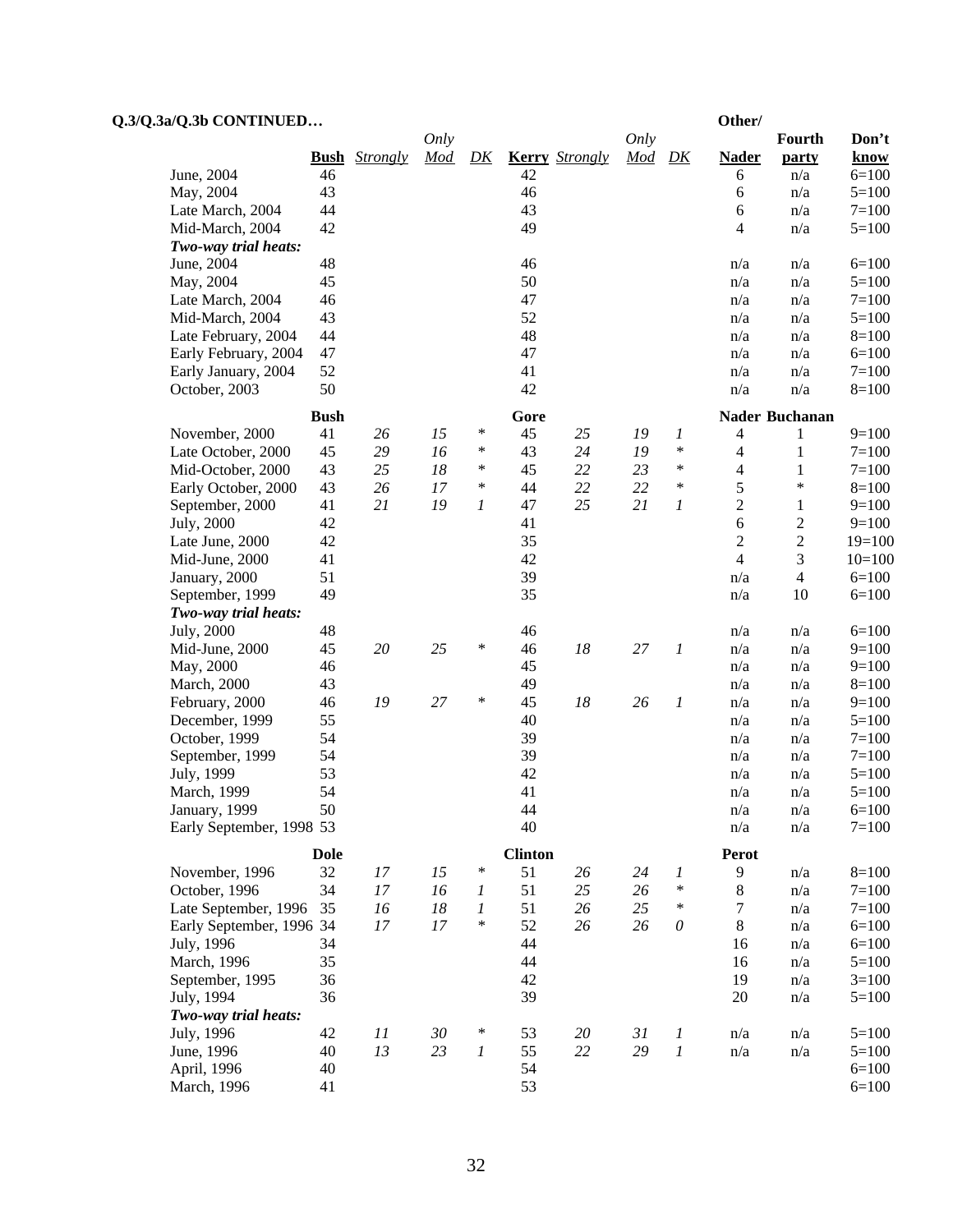| Q.3/Q.3a/Q.3b CONTINUED |             |                 | Only |                          |                |                         | Only       |                            |              | Fourth       | Other/<br>Don't |
|-------------------------|-------------|-----------------|------|--------------------------|----------------|-------------------------|------------|----------------------------|--------------|--------------|-----------------|
|                         | <b>Dole</b> | <b>Strongly</b> | Mod  | DK                       |                | <b>Clinton</b> Strongly | <b>Mod</b> | DK                         | <b>Perot</b> | <u>party</u> | know            |
| February, 1996          | 44          |                 |      |                          | 52             |                         |            |                            |              |              | $4 = 100$       |
| January, 1996           | 41          |                 |      |                          | 53             |                         |            |                            |              |              | $6=100$         |
| July, 1994              | 49          |                 |      |                          | 46             |                         |            |                            |              |              | $5=100$         |
|                         | Bush, Sr.   |                 |      |                          | <b>Clinton</b> |                         |            |                            | Perot        |              |                 |
| Late October, 1992      | 34          | 20              | 14   | $- -$                    | 44             | 26                      | 18         | $- -$                      | 19           | n/a          | $3=100$         |
| Early October, 1992     | 35          | 14              | 21   | $\sim$ $\sim$            | 48             | 23                      | 25         | $\overline{\phantom{a}}$   | 8            | n/a          | $9=100$         |
| June, 1992              | 31          |                 |      |                          | 27             |                         |            |                            | 36           | n/a          | $6=100$         |
| Two-way trial heats:    |             |                 |      |                          |                |                         |            |                            |              |              |                 |
| September, 1992         | 38          | 14              | 21   | $- -$                    | 53             | 25                      | 28         | $- -$                      | n/a          | n/a          | $9=100$         |
| August, 1992            | 37          | 14              | 23   | $\overline{\phantom{a}}$ | 57             | 24                      | 33         | $-$                        | n/a          | n/a          | $6=100$         |
| June, 1992              | 46          | 13              | 33   | $- -$                    | 41             | 9                       | 32         | $\overline{\phantom{m}}$ . | n/a          | n/a          | $13=100$        |
| May, 1992               | 46          | 15              | 31   | $- -$                    | 43             | 10                      | 33         | $-$                        | n/a          | n/a          | $11=100$        |
| Late March, 1992        | 50          | 19              | 31   | $-1$                     | 43             | 9                       | 34         | $- -$                      | n/a          | n/a          | $7 = 100$       |
|                         | Bush, Sr.   |                 |      |                          | <b>Dukakis</b> |                         |            |                            |              |              |                 |
| October, 1988           | 50          | 24              | 26   | $\overline{a}$           | 42             | 20                      | 22         | $- -$                      | n/a          | n/a          | $8=100$         |
| September, 1988         | 50          | 26              | 24   | $\overline{a}$           | 44             | 19                      | 25         | $- -$                      | n/a          | n/a          | $6=100$         |
| May, 1988               | 40          | 12              | 28   | $- -$                    | 53             | 14                      | 39         | $-$                        | n/a          | n/a          | $7 = 100$       |

#### **ASK ALL REGISTERED VOTERS (REGICERT=1):**

- Q.3 If the presidential election were being held TODAY, would you vote **[READ AND ROTATE]** [for the Republican ticket of John McCain and Sarah Palin OR [for the Democratic ticket of Barack Obama and Joe Biden?
- **IF OTHER OR DK (Q.3 =3,9), ASK:**
- Q.3a As of TODAY, do you LEAN more to **[READ, ROTATE IN SAME ORDER AS Q.3]**?
- **IF RESPONDENT CHOSE JOHN MCCAIN (1 IN Q.3 OR 1 IN Q.3a):**
- Q.4a Would you say that your choice is more a vote FOR John McCain or more a vote AGAINST Barack Obama?

# **IF RESPONDENT CHOSE BARACK OBAMA (2 IN Q.3 OR 2 IN Q.3a):**

Q.4b Would you say that your choice is more a vote FOR Barack Obama or more a vote AGAINST John McCain?

#### **BASED ON REGISTERED VOTERS [N=2599]:**

|                     | Mc-  | $Pro-$ | Anti-    |                | Oba- | $Pro-$ | Anti-     |   | <b>Third</b> | Fourth       | Other/<br>Don't |
|---------------------|------|--------|----------|----------------|------|--------|-----------|---|--------------|--------------|-----------------|
|                     | Cain | McCain | Obama DK |                | ma   | Obama  | McCain DK |   | <u>party</u> | <u>party</u> | know            |
| Mid-October, 2008   | 38   | 24     | 12       | 2              | 52   | 40     | 10        | 2 | n/a          | n/a          | $10=100$        |
| Mid-September, 2008 | 44   | 29     | 13       | 2              | 46   | 32     | 11        | 3 | n/a          | n/a          | $10=100$        |
| August, 2008        | 43   | 25     | 16       | $\mathcal{L}$  | 46   | 33     | 12        |   | n/a          | n/a          | $11 = 100$      |
| July, 2008          | 42   | 25     | 14       | 3              | 47   | 32     | 12        | 3 | n/a          | n/a          | $11 = 100$      |
| June, 2008          | 40   |        |          |                | 48   |        |           |   | n/a          | n/a          | $12=100$        |
| Late May, 2008      | 44   | 28     | 14       | $\overline{2}$ | 47   | 35     | 11        |   | n/a          | n/a          | $9=100$         |
| April, 2008         | 44   |        |          |                | 50   |        |           |   | n/a          | n/a          | $6=100$         |
| <b>March</b> , 2008 | 43   |        |          |                | 49   |        |           |   | n/a          | n/a          | $8=100$         |
| Late February, 2008 | 43   | 27     | 14       | 2              | 50   | 38     | 10        | 2 | n/a          | n/a          | $7 = 100$       |
|                     |      |        |          |                |      |        |           |   |              |              |                 |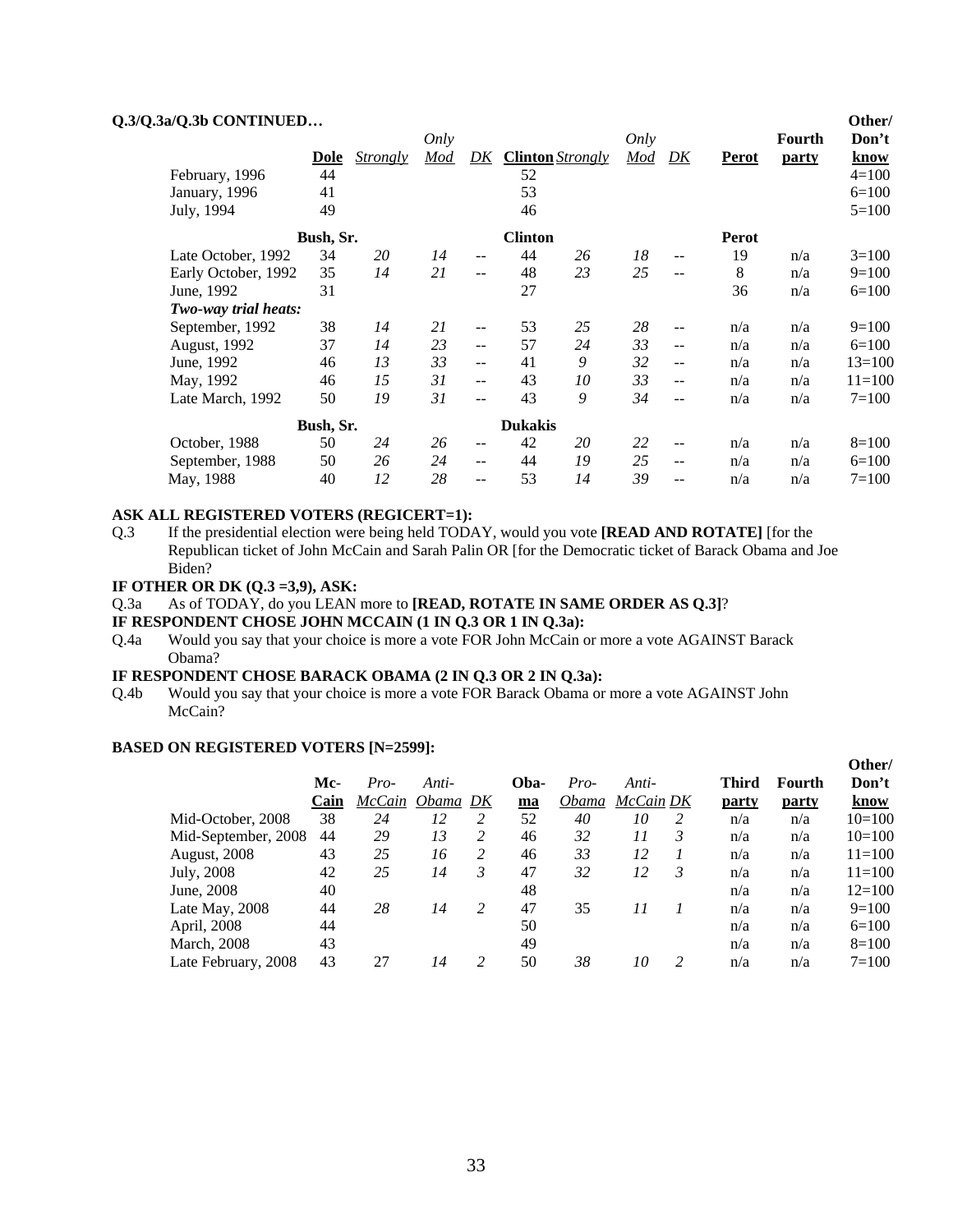| Q.3/Q.3a/Q.4a/Q.4b CONTINUED |             |      |                  |                |           |              |             |                |                                |              | Other/    |
|------------------------------|-------------|------|------------------|----------------|-----------|--------------|-------------|----------------|--------------------------------|--------------|-----------|
|                              |             | Pro- | Anti-            |                | Ker-      | Pro-         | Anti-       |                |                                | Fourth       | Don't     |
|                              | <b>Bush</b> | Bush | <u>Kerry</u>     | <u>DK</u>      | <u>ry</u> | <u>Kerry</u> | <b>Bush</b> | <u>DK</u>      | $\mathbf{N}$ ader <sup>4</sup> | <u>party</u> | know      |
| November, 2004               | 45          | 34   | 9                | $\overline{2}$ | 46        | 20           | 23          | 3              |                                | n/a          | $8=100$   |
| Mid-October, 2004            | 45          | 32   | 10               | 3              | 45        | 18           | 24          | 3              | 1                              | n/a          | $9=100$   |
| Early October, 2004          | 48          | 36   | 10               | 2              | 41        | 15           | 23          | $\mathfrak{Z}$ | 2                              | n/a          | $9=100$   |
| September, 2004              | 49          | 38   | 9                | $\overline{c}$ | 43        | 15           | 26          | $\overline{c}$ | 1                              | n/a          | $7 = 100$ |
| August, 2004                 | 45          | 34   | $\boldsymbol{8}$ | 3              | 47        | 20           | 24          | $\mathfrak{Z}$ | 2                              | n/a          | $6=100$   |
| July, 2004                   | 44          |      |                  |                | 46        |              |             |                | 3                              | n/a          | $7 = 100$ |
| June, 2004                   | 46          |      |                  |                | 42        |              |             |                | 6                              | n/a          | $6=100$   |
| May, 2004                    | 43          |      |                  |                | 46        |              |             |                | 6                              | n/a          | $5=100$   |
| Late March, 2004             | 44          |      |                  |                | 43        |              |             |                | 6                              | n/a          | $7 = 100$ |
| Mid-March, 2004              | 42          |      |                  |                | 49        |              |             |                | $\overline{4}$                 | n/a          | $5=100$   |
| Two-way trial heats:         |             |      |                  |                |           |              |             |                |                                |              |           |
| June, 2004                   | 48          | 35   | 11               | 2              | 46        | 17           | 27          | 2              | n/a                            | n/a          | $6=100$   |
| May, 2004                    | 45          | 33   | 10               | $\overline{c}$ | 50        | 15           | 32          | 3              | n/a                            | n/a          | $5=100$   |
| Late March, 2004             | 46          | 36   | 8                | $\overline{c}$ | 47        | 17           | 27          | 3              | n/a                            | n/a          | $7=100$   |
| Mid-March, 2004              | 43          | 34   | 7                | $\overline{c}$ | 52        | 21           | 29          | $\overline{c}$ | n/a                            | n/a          | $5=100$   |
| Late February, 2004          | 44          |      |                  |                | 48        |              |             |                | n/a                            | n/a          | $8=100$   |
| Early February, 2004         | 47          | 39   | 6                | 2              | 47        | 15           | 30          | 2              | n/a                            | n/a          | $6=100$   |
| Early January, 2004          | 52          |      |                  |                | 41        |              |             |                | n/a                            | n/a          | $7 = 100$ |
| October, 2003                | 50          |      |                  |                | 42        |              |             |                | n/a                            | n/a          | $8=100$   |

|                          |             |             |             |                |      |      |             |                |                |                             | Other/    |
|--------------------------|-------------|-------------|-------------|----------------|------|------|-------------|----------------|----------------|-----------------------------|-----------|
|                          |             | Pro-        | Anti-       |                |      | Pro- | Anti-       |                |                |                             | Don't     |
|                          | <u>Bush</u> | <b>Bush</b> | <u>Gore</u> | D K            | Gore | Gore | <b>Bush</b> | D K            |                | Nader <sup>5</sup> Buchanan | know      |
| November, 2000           | 41          | 27          | 12          | $\overline{2}$ | 45   | 29   | 14          | $\overline{2}$ | 4              |                             | $9=100$   |
| Late October, 2000       | 45          |             |             |                | 43   |      |             |                | 4              |                             | $7 = 100$ |
| Mid-October, 2000        | 43          |             |             |                | 45   |      |             |                | 4              | 1                           | $7 = 100$ |
| Early October, 2000      | 43          |             |             |                | 44   |      |             |                | 5              | $\ast$                      | $8=100$   |
| September, 2000          | 41          | 24          | 14          | 3              | 47   | 30   | 14          | 3              | $\overline{c}$ | 1                           | $9=100$   |
| July, 2000               | 42          |             |             |                | 41   |      |             |                | 6              | 2                           | $9=100$   |
| Late June, 2000          | 42          |             |             |                | 35   |      |             |                | $\mathfrak{2}$ | $\overline{c}$              | $19=100$  |
| Mid-June, 2000           | 41          |             |             |                | 42   |      |             |                | $\overline{4}$ | 3                           | $10=100$  |
| January, 2000            | 51          |             |             |                | 39   |      |             |                | n/a            | 4                           | $6=100$   |
| September, 1999          | 49          |             |             |                | 35   |      |             |                | n/a            | 10                          | $6=100$   |
| Two-way trial heats:     |             |             |             |                |      |      |             |                |                |                             |           |
| July, 2000               | 48          |             |             |                | 46   |      |             |                | n/a            | n/a                         | $6=100$   |
| Mid-June, 2000           | 45          |             |             |                | 46   |      |             |                | n/a            | n/a                         | $9=100$   |
| May, 2000                | 46          |             |             |                | 45   |      |             |                | n/a            | n/a                         | $9=100$   |
| <b>March</b> , 2000      | 43          |             |             |                | 49   |      |             |                | n/a            | n/a                         | $8=100$   |
| February, 2000           | 46          |             |             |                | 45   |      |             |                | n/a            | n/a                         | $9=100$   |
| December, 1999           | 55          |             |             |                | 40   |      |             |                | n/a            | n/a                         | $5=100$   |
| October, 1999            | 54          |             |             |                | 39   |      |             |                | n/a            | n/a                         | $7 = 100$ |
| September, 1999          | 54          |             |             |                | 39   |      |             |                | n/a            | n/a                         | $7 = 100$ |
| July, 1999               | 53          |             |             |                | 42   |      |             |                | n/a            | n/a                         | $5=100$   |
| March, 1999              | 54          |             |             |                | 41   |      |             |                | n/a            | n/a                         | $5=100$   |
| January, 1999            | 50          |             |             |                | 44   |      |             |                | n/a            | n/a                         | $6=100$   |
| Early September, 1998 53 |             |             |             |                | 40   |      |             |                | n/a            | n/a                         | $7 = 100$ |

 $\frac{1}{4}$ 

5

The question regarding whether a vote was more for one's candidate of choice or more against his opponents was not asked of Nader supporters in 2004.

The question regarding whether a vote was more for one's candidate of choice or more against his opponents was not asked of Nader supporters or Buchanan supporters in 2000.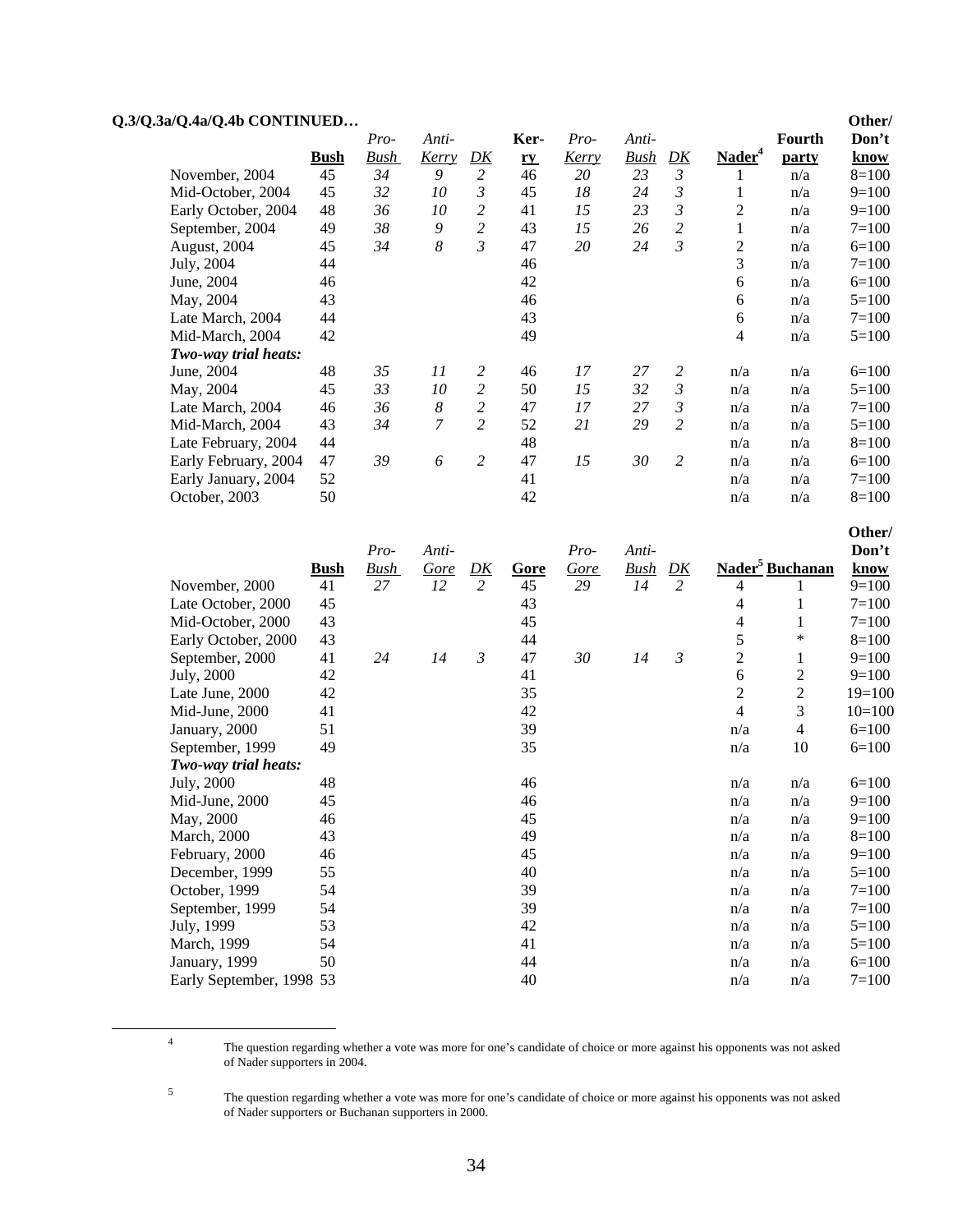# **Q.3/Q.3a/Q.4a/Q.4b CONTINUED…**

|                                                                      |                  | Pro-        | Anti-        |                  |                | Pro-                          | Anti-  |                |       | Pro- Anti-     |                |                  | Other/                            |
|----------------------------------------------------------------------|------------------|-------------|--------------|------------------|----------------|-------------------------------|--------|----------------|-------|----------------|----------------|------------------|-----------------------------------|
|                                                                      | <b>Dole</b>      | Dole        | Other        | DK               | <b>Clinton</b> | <b>Clinton Other DK Perot</b> |        |                |       | Perot Other    |                | DK               | $\overline{\mathbf{D}}\mathbf{K}$ |
| November, 1996                                                       | 32               | 15          | 15           | 2                | 51             | 33                            | $15\,$ | $\mathfrak{Z}$ | 9     | $\overline{4}$ | $\mathfrak{H}$ | $\ast$           | $8=100$                           |
| October, 1996                                                        | 34               | 15          | 18           | 1                | 51             | 33                            | 16     | $\overline{2}$ | 8     | $\overline{4}$ | $\overline{4}$ | $\ast$           | $7=100$                           |
| Late Sept, 1996                                                      | 35               |             |              |                  | 51             |                               |        |                | 7     |                |                |                  | $7=100$                           |
| Early Sept., 1996                                                    | 34               | 16          | 17           | $\boldsymbol{l}$ | 52             | 35                            | 15     | $\overline{2}$ | 8     | $\mathfrak{Z}$ | 5              | $\theta$         | $6=100$                           |
| July, 1996                                                           | 34               |             |              |                  | 44             |                               |        |                | 16    |                |                |                  | $6=100$                           |
| March, 1996                                                          | 35               |             |              |                  | 44             |                               |        |                | 16    |                |                |                  | $5=100$                           |
| September, 1995                                                      | 36               |             |              |                  | 42             |                               |        |                | 19    |                |                |                  | $3=100$                           |
| July, 1994                                                           | 36               |             |              |                  | 39             |                               |        |                | 20    |                |                |                  | $5=100$                           |
| Two-way trial heats:                                                 |                  |             |              |                  |                |                               |        |                |       |                |                |                  |                                   |
| July, 1996                                                           | 42               |             |              |                  | 53             |                               |        |                | n/a   |                |                |                  | $5=100$                           |
| June, 1996                                                           | 40               |             |              |                  | 55             |                               |        |                | n/a   |                |                |                  | $5 = 100$                         |
| April, 1996                                                          | 40               |             |              |                  | 54             |                               |        |                | n/a   |                |                |                  | $6=100$                           |
| March, 1996                                                          | 41               | 15          | 25           | $\boldsymbol{l}$ | 53             | 30                            | 20     | $\mathfrak{Z}$ | n/a   |                |                |                  | $6=100$                           |
| February, 1996                                                       | 44               |             |              |                  | 52             |                               |        |                | n/a   |                |                |                  | $4 = 100$                         |
| January, 1996                                                        | 41               |             |              |                  | 53             |                               |        |                | n/a   |                |                |                  | $6=100$                           |
| July, 1994                                                           | 49               |             |              |                  | 46             |                               |        |                | n/a   |                |                |                  | $5=100$                           |
|                                                                      | <b>Bush</b> Pro- |             | Anti-        |                  |                | $Pro-$                        | Anti-  |                |       | Pro- Anti-     |                |                  | Other/                            |
|                                                                      | Sr.              | <b>Bush</b> | <b>Other</b> | $\underline{DK}$ | <b>Clinton</b> | <b>Clinton</b> Other          |        | D K            | Perot | Perot Other    |                | $\underline{DK}$ | D <sub>K</sub>                    |
|                                                                      |                  |             |              |                  |                |                               |        |                |       |                | 7              | $\overline{2}$   | $3=100$                           |
|                                                                      | 34               | 19          | 13           | 2                | 44             | 25                            | 17     | $\overline{c}$ | 19    | 10             |                |                  |                                   |
|                                                                      |                  | 19          | 13           | 3                | 48             | 23                            | 22     | $\mathfrak{Z}$ | 8     | $\mathfrak{Z}$ | 5              | $\ast$           | $9=100$                           |
| June, 1992                                                           | 31               |             |              |                  | 27             |                               |        |                | 36    |                |                |                  | $6=100$                           |
| Late October, 1992<br>Early October, 1992 35<br>Two-way trial heats: |                  |             |              |                  |                |                               |        |                |       |                |                |                  |                                   |
| September, 1992                                                      | 38               | 20          | 16           | 2                | 53             | 21                            | 29     | $\mathfrak{Z}$ | n/a   |                |                |                  | $9=100$                           |
| August, 1992                                                         | 37               | 20          | 16           | $\boldsymbol{l}$ | 57             | 27                            | 28     | $\overline{2}$ | n/a   |                |                |                  | $6=100$                           |
| June, 1992                                                           | 46               |             |              |                  | 41             |                               |        |                | n/a   |                |                |                  | $13=100$                          |
| May, 1992                                                            | 46               |             |              |                  | 43             |                               |        |                | n/a   |                |                |                  | $11=100$                          |

|                 | Bush | Pro- | Anti-      | Du-   | Pro-    | Anti-          |    | Third | <b>Fourth</b> | Don't     |
|-----------------|------|------|------------|-------|---------|----------------|----|-------|---------------|-----------|
|                 | Sr.  | Bush | Dukakis DK | kakis | Dukakis | Bush           | DK | party | party         | know      |
| October, 1988   | 50   |      | 16         | 42    |         | $\overline{1}$ |    | n/a   | n/a           | $8=100$   |
| September, 1988 | 50   |      |            | 44    |         | 19             | 4  | n/a   | n/a           | $6=100$   |
| May, 1988       | 40   | 26   |            | 53    | 23      | 26             |    | n/a   | n/a           | $7 = 100$ |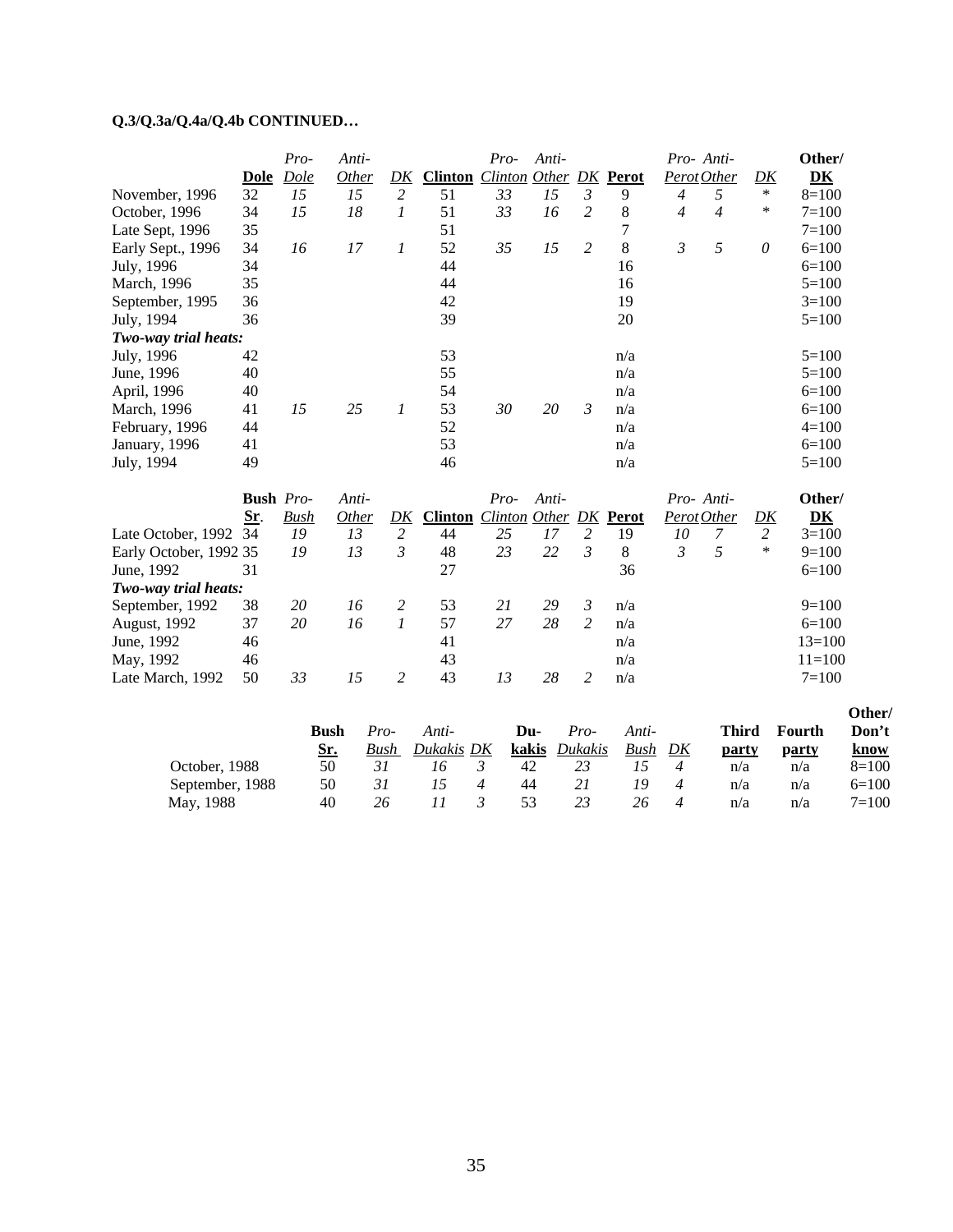### **IF RESPONDENT DID NOT CHOOSE MCCAIN IN Q.3/3a (Q.3=2 OR Q.3a=2,3,9) ASK: ROTATE Q.5AND Q.6**

#### **BASED ON REGISTERED VOTERS [N=2599]:**

|             |                             | Chance might | Decided not | Don't know/ |
|-------------|-----------------------------|--------------|-------------|-------------|
|             |                             | vote for     | to vote for | Refused     |
|             | McCain Mid-October, 2008    | 9            | 47          | $6 = 62%$   |
|             | Early October, 2008         | 10           | 45          | $5=60%$     |
|             | Late September, 2008        | 10           | 42          | 6=58%       |
|             | Mid-September, 2008         | 9            | 40          | $7=56%$     |
|             | August, 2008                | 14           | 37          | 6=57%       |
|             | July, 2008                  | 13           | 38          | $7 = 58%$   |
|             | June, 2008                  | 12           | 41          | $7=60%$     |
| <b>Bush</b> | November, 2004              | 6            | 44          | 5=55%       |
|             | Mid-October, 2004           | 5            | 43          | $7=55%$     |
|             | Early October, 2004         | 9            | 39          | $4 = 52%$   |
|             | September, 2004             | 9            | 38          | $4 = 51%$   |
|             | August, 2004                | 10           | 42          | $3 = 55%$   |
|             | July, 2004                  | 10           | 41          | 5=56%       |
|             | June, 2004 <sup>6</sup>     | 9            | 41          | $2 = 52%$   |
|             | May, 2004                   | 9            | 42          | $4 = 55%$   |
|             | Late March, 2004            | 11           | 40          | $3 = 54%$   |
|             | Mid-March, 2004             | 11           | 44          | $2 = 57%$   |
|             | Late February, 2004         | 10           | 43          | $3 = 56%$   |
|             | Early February, 2004        | 10           | 41          | $2 = 53%$   |
| <b>Bush</b> | November, 2000              | $8\,$        | 44          | $7=59%$     |
|             | Late October, 2000          | 10           | 41          | $4 = 55%$   |
|             | Mid-October, 2000           | 12           | 40          | 5=57%       |
|             | Early October, 2000         | 11           | 39          | $7 = 57%$   |
|             | September, 2000             | 15           | 38          | 6=59%       |
|             | Mid-June, 2000              | 15           | 33          | 6=54%       |
| <b>Dole</b> | November, 1996              | $\,8\,$      | 54          | 6=68%       |
|             | October, 1996               | 11           | 51          | $4 = 66%$   |
|             | Late September, 1996        | 16           | 44          | 5=65%       |
|             | Early September, 1996       | 14           | 47          | 5=66%       |
|             | July, 1996                  | 15           | 40          | $3 = 58%$   |
|             | Bush, Sr Late October, 1992 | 11           | 53          | $2 = 66%$   |
|             | Early October, 1992         | 13           | 46          | 6=65%       |
|             | September, 1992             | 12           | 44          | $6 = 62%$   |
|             | August, 1992                | 15           | 45          | $4 = 64%$   |
|             | May, 1992                   | $8\,$        | 40          | 5=53%       |
|             |                             |              |             |             |

6

Q.5 Do you think there is a chance that you might vote for John McCain in November, or have you definitely decided not to vote for him?

In June 2004, May 2004, Late March 2004, Mid-March 2004, Mid-June 2000 and July 1996 the head-to-head match-up was asked both as a three-way and a two-way trial heat. In those surveys, this question followed the two-way trial heat.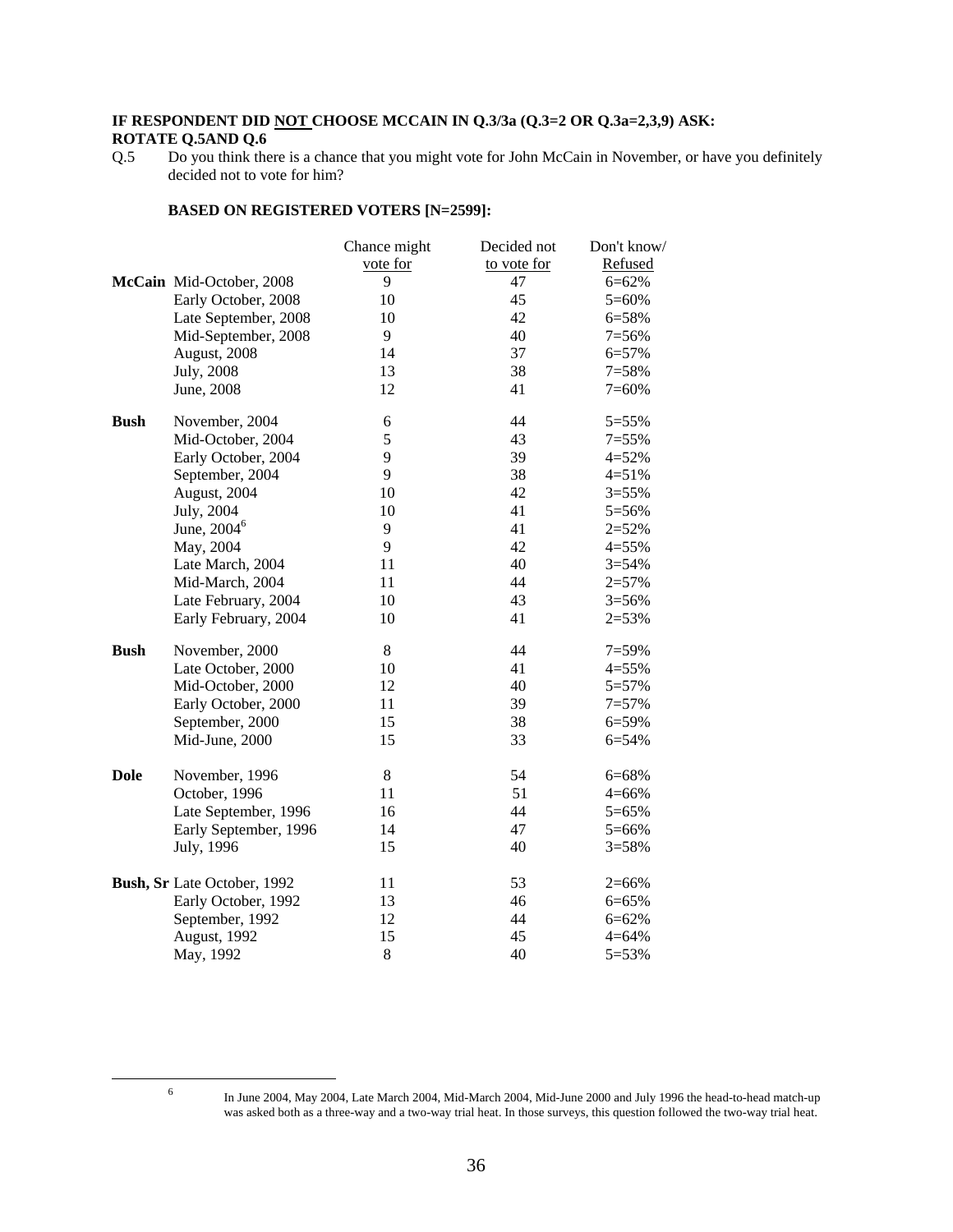### **IF RESPONDENT DID NOT CHOOSE OBAMA IN Q.3/3a (Q.3=1 OR Q.3a=1,3,9) ASK: ROTATE Q.5 AND Q.6**

#### **BASED ON REGISTERED VOTERS [N=2599]:**

|              |                            | Chance might | Decided not | Don't know/ |
|--------------|----------------------------|--------------|-------------|-------------|
|              |                            | vote for     | to vote for | Refused     |
| Obama        | Mid-October, 2008          | 8            | 35          | 5=48%       |
|              | Early October, 2008        | 7            | 38          | 5=50%       |
|              | Late September, 2008       | $8\,$        | 37          | $6 = 51%$   |
|              | Mid-September, 2008        | 11           | 38          | $5 = 54%$   |
|              | August, 2008               | 12           | 36          | $6 = 54%$   |
|              | July, 2008                 | 12           | 34          | $7=53%$     |
|              | June, 2008                 | 14           | 32          | $6 = 52%$   |
| <b>Kerry</b> | November, 2004             | 6            | 43          | 5=54%       |
|              | Mid-October, 2004          | 6            | 42          | $7 = 55%$   |
|              | Early October, 2004        | 9            | 45          | 5=59%       |
|              | September, 2004            | 11           | 42          | $4 = 57%$   |
|              | August, 2004               | 11           | 39          | $3 = 53%$   |
|              | July, 2004                 | 13           | 36          | 5=54%       |
|              | June, $2004^7$             | 10           | 41          | $3 = 54%$   |
|              | May, 2004                  | 11           | 35          | $4 = 50%$   |
|              | Late March, 2004           | 13           | 37          | $3 = 53%$   |
|              | Mid-March, 2004            | 13           | 32          | $3 = 48%$   |
|              | Late February, 2004        | 13           | 36          | $3 = 52%$   |
|              | Early February, 2004       | 15           | 33          | 5=53%       |
| Gore         | November, 2000             | 8            | 41          | 6=55%       |
|              | Late October, 2000         | 9            | 44          | $4 = 57%$   |
|              | Mid-October, 2000          | 10           | 40          | 5=55%       |
|              | Early October, 2000        | 11           | 38          | $7=56%$     |
|              | September, 2000            | 13           | 35          | 5=53%       |
|              | June, 2000                 | 14           | 34          | 6=54%       |
|              | Clinton November, 1996     | 6            | 37          | 6=49%       |
|              | October, 1996              | 10           | 35          | 4=49%       |
|              | Late September, 1996       | 11           | 35          | $3=49%$     |
|              | Early September, 1996      | 10           | 34          | 4=48%       |
|              | July, 1996                 | 8            | 36          | 4=48%       |
|              | Clinton Late October, 1992 | 11           | 43          | $2 = 56%$   |
|              | Early October, 1992        | 14           | 32          | $6 = 52%$   |
|              | September, 1992            | 12           | 28          | 6=46%       |
|              | August, 1992               | 14           | 26          | $3 = 43%$   |
|              | May, 1992                  | 11           | 38          | 6=55%       |

7

Q.6 Do you think there is a chance that you might vote for Barack Obama in November, or have you definitely decided not to vote for him?

In June 2004, May 2004, Late March 2004, Mid-March 2004, Mid-June 2000 and July 1996 the head-to-head match-up was asked both as a three-way and a two-way trial heat. In those surveys, this question followed the two-way trial heat.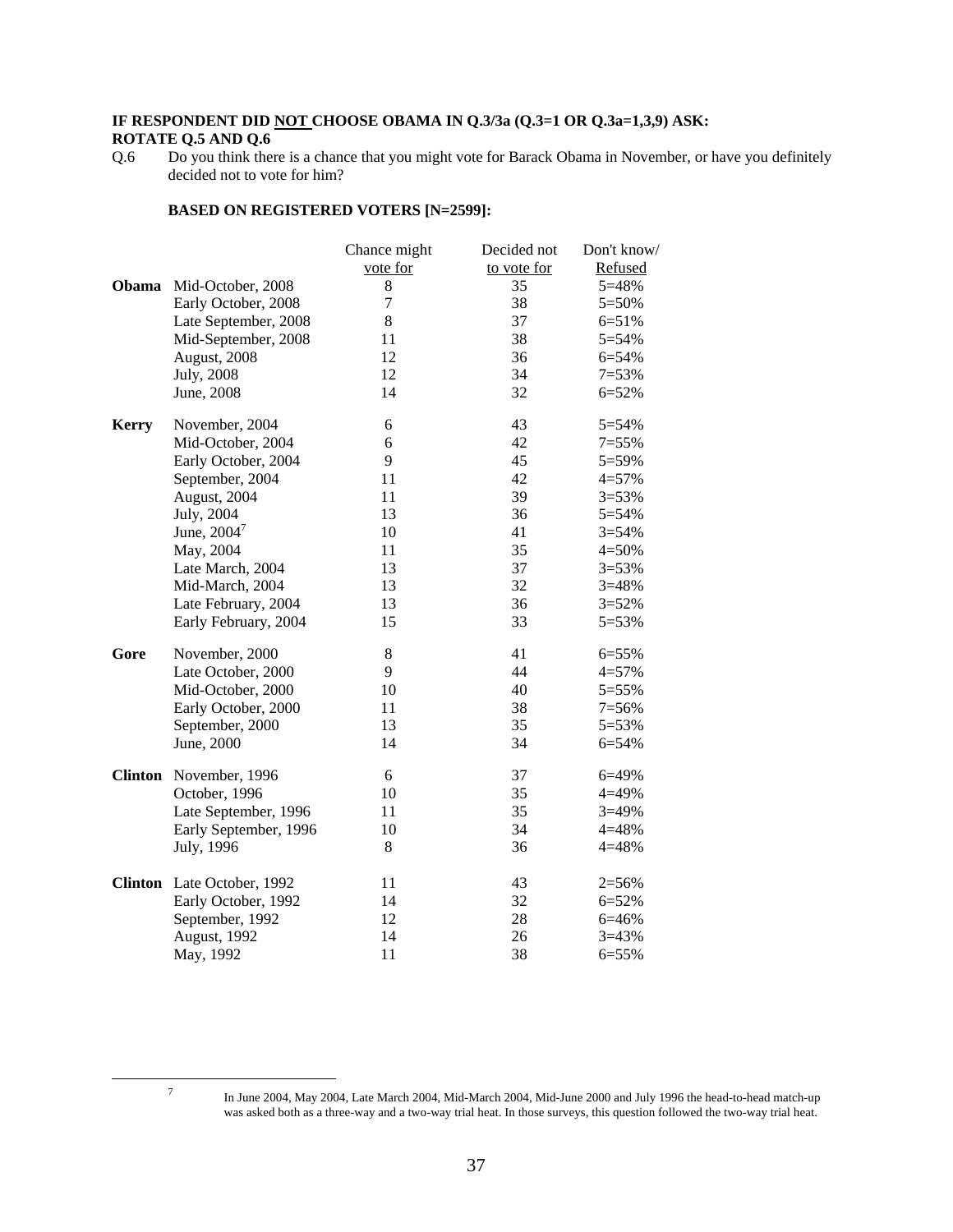#### **ASK ALL FORM 1 REGISTERED VOTERS (REGICERT=1):**

Q.7F1 If John McCain were to win the presidency, do you think he would continue George W. Bush's policies, or would he take the country in a different direction? **[IF DEPENDS PROBE ONCE WITH:** Just in general**,**  do you think John McCain would continue George W. Bush's policies or take the country in a different direction?**]**

#### **BASED ON FORM 1 REGISTERED VOTERS [N=1299]:**

|     |                                       | Late Sept | Mid-Sept | June | Late May | March |
|-----|---------------------------------------|-----------|----------|------|----------|-------|
|     |                                       | 2008      | 2008     | 2008 | 2008     | 2008  |
| 44  | Continue Bush's policies              | 41        | 45       | 46   | 44       | 46    |
| 45  | Take country in a different direction | 46        | 44       | 42   | 45       | 43    |
|     | Don't know/Refused (VOL.)             | <u>13</u> |          | 12   |          |       |
| 100 |                                       | 100       | 100      | 100  | 100      | 100   |

#### **NO QUESTIONS 8-10**

#### **ASK ALL REGISTERED VOTERS (REGICERT=1):**

PLANTO1 Do you yourself plan to vote in the election this November?

# **IF YES IN PLANTO1 (PLANTO1=1), ASK:**<br>PLANTO2 How certain are you that you

How certain are you that you will vote? Are you absolutely certain, fairly certain, or not certain?

#### **BASED ON REGISTERED VOTERS [N=2,599]:**

|                                |                | Yes, Plan Absolutely | Fairly  | <b>Not</b>     |                         | No, Don't Don't know/ |
|--------------------------------|----------------|----------------------|---------|----------------|-------------------------|-----------------------|
|                                | <b>To Vote</b> | Certain              | Certain | Certain        | <b>Plan To</b>          | <b>Refused</b>        |
| Mid-October, 2008 <sup>8</sup> | 97             | 92                   | 5       | $\ast$         | $\overline{2}$          | $1 = 100$             |
| Early October, 2008            | 97             | 92                   | 4       | 1              | 2                       | $1 = 100$             |
| Late September, 2008           | 97             | 91                   | 6       | $\ast$         | 2                       | $1 = 100$             |
| Mid-September, 2008            | 97             | 90                   | 6       | 1              | $\boldsymbol{2}$        | $1 = 100$             |
| August, 2008                   | 97             | --                   |         |                | $\boldsymbol{2}$        | $1 = 100$             |
| July, 2008                     | 97             | --                   |         |                | $\boldsymbol{2}$        | $1 = 100$             |
| June, 2008                     | 95             | 85                   | 8       | $\overline{c}$ | $\boldsymbol{2}$        | $3 = 100$             |
| November, 2006*                | 90             | --                   |         |                | 8                       | $2=100$               |
| Late October, 2006*            | 94             | --                   |         |                | 3                       | $3 = 100$             |
| Early October, 2006*           | 93             | 75                   | 17      | 1              | $\overline{\mathbf{4}}$ | $3 = 100$             |
| Early September, 2006*         | 92             | --                   |         |                | 5                       | $3=100$               |
| November, 2004                 | 97             | --                   |         |                | $\boldsymbol{2}$        | $1 = 100$             |
| Mid-October, 2004              | 98             | --                   | --      |                | 1                       | $1 = 100$             |
| Early October, 2004            | 98             | 91                   | 6       | 1              | 1                       | $1 = 100$             |
| September, 2004                | 98             | 91                   | 6       | 1              | 1                       | $1 = 100$             |
| August, 2004                   | 98             | 89                   | 8       | 1              | $\mathbf{2}$            | $* = 100$             |
| June, 2004                     | 96             | 85                   | 10      | 1              | $\mathbf{2}$            | $2=100$               |
| Early November, 2002*          | 90             | --                   |         |                | 8                       | $2 = 100$             |
| Early October, 2002*           | 95             |                      |         |                | 3                       | $2 = 100$             |
| Early November, 2000           | 96             |                      |         |                | 3                       | $1 = 100$             |
| Late October, 2000             | 97             |                      |         |                | $\overline{2}$          | $1 = 100$             |
| Mid-October, 2000              | 96             | --                   |         |                | 2                       | $2 = 100$             |
| Early October, 2000            | 97             | 87                   | 9       | 1              | $\mathbf{2}$            | $1 = 100$             |

 $\frac{1}{8}$ 

In Mid-October 2008 and from Mid-October 2004 to November 2006 and in Early November 2002, the "Yes, Plan to vote" category also includes people who volunteered that they already voted. In November 2006, Early November 2002, Early November, 2000, Late October 1998, November 1996 and November 1994 the question was worded: "Do you yourself plan to vote in the election this Tuesday, or not?"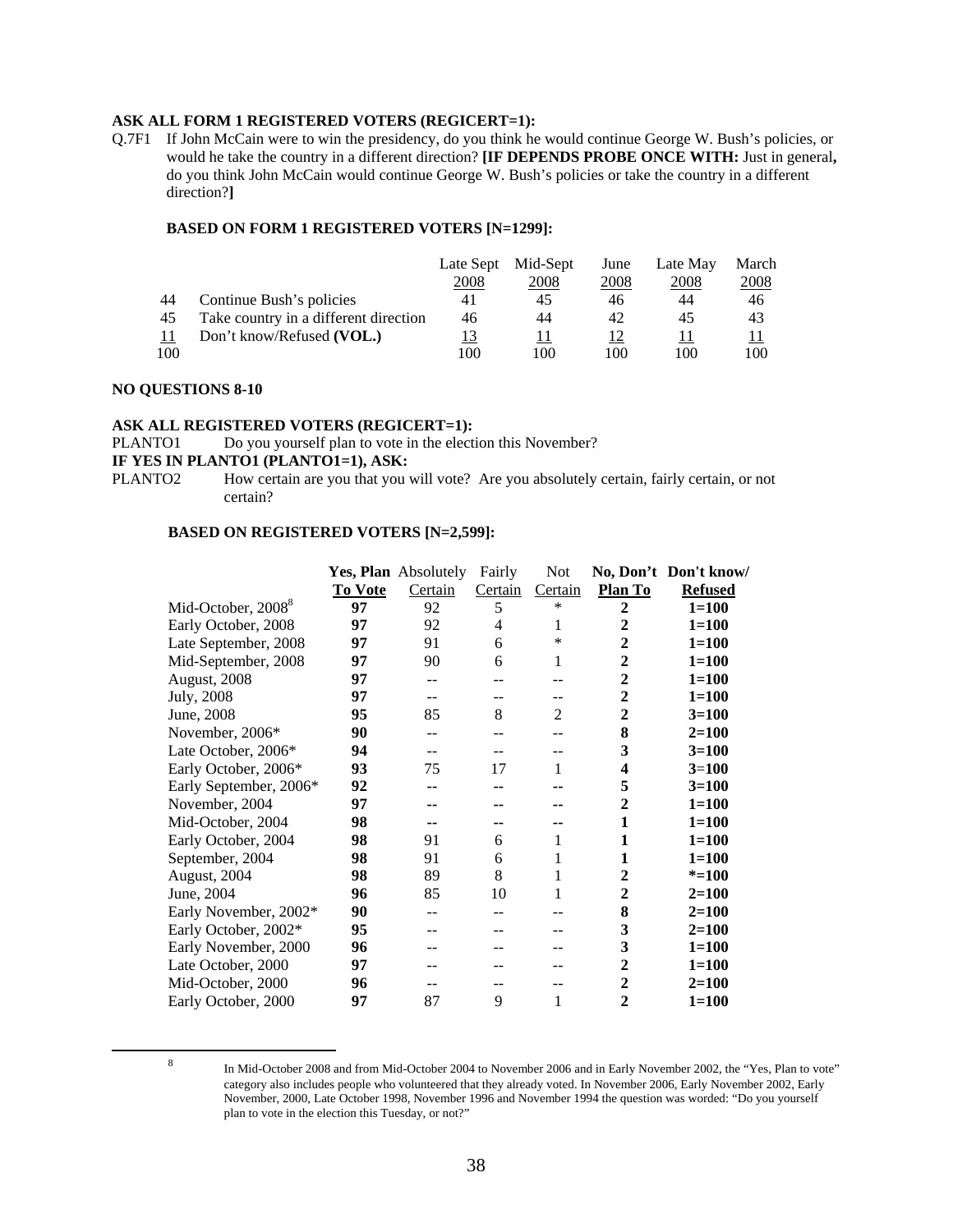#### **PLANTO1/PLANTO2 CONTINUED. . .**

|                        |         | Yes, Plan Absolutely | Fairly  | Not            |         | No, Don't Don't know/ |
|------------------------|---------|----------------------|---------|----------------|---------|-----------------------|
|                        | To Vote | Certain              | Certain | Certain        | Plan To | <b>Refused</b>        |
| September, 2000        | 95      | 84                   | 10      |                | 3       | $2 = 100$             |
| June, 2000             | 95      | 84                   | 10      |                | 2       | $3=100$               |
| Late October, 1998*    | 91      |                      |         |                | 6       | $3=100$               |
| Early October, 1998*   | 92      |                      |         |                | 4       | $4 = 100$             |
| Early September, 1998* | 95      |                      |         |                | 2       | $3 = 100$             |
| Late August, 1998*     | 93      | 75                   | 17      | 1              | 3       | $4 = 100$             |
| June, 1998*            | 95      | 74                   | 19      | $\overline{2}$ | 3       | $2 = 100$             |
| November, 1996         | 96      | --                   |         |                | 2       | $2=100$               |
| October, 1996          | 98      | 87                   | 10      | 1              | 1       | $1 = 100$             |
| Late September, 1996   | 98      | 89                   | 8       | 1              | 1       | $1 = 100$             |
| Early September, 1996  | 96      | 83                   | 11      | $\overline{2}$ | 2       | $2 = 100$             |
| July, 1996             | 95      | 82                   | 12      | 1              | 3       | $2=100$               |
| June, 1996             | 96      | 84                   | 11      |                | 2       | $2=100$               |
| November, 1994*        | 93      |                      |         |                | 5       | $2=100$               |
| October, 1994*         | 95      |                      |         |                | 3       | $2=100$               |
| October, 1992          | 98      | 91                   | 6       | 1              | 1       | $1 = 100$             |
| September, 1992        | 98      | 85                   | 11      | 2              | 1       | $1 = 100$             |
| August, 1992           | 97      | 89                   | 8       | $\ast$         | 1       | $2=100$               |
| June, 1992             | 97      | 88                   | 8       | 1              | 1       | $2=100$               |
| Gallup: November, 1988 | 97      | 87                   | 9       |                | 2       | $1 = 100$             |
| October, 1988          | 98      | --                   |         |                | 1       | $1 = 100$             |

\* Non-Presidential elections

#### **IF YES IN PLANTO1 (PLANTO1=1), ASK:**

PLANTO3 Do you plan to cast your vote BEFORE Election Day, ON Election Day, OR have you already cast your vote?

#### **BASED ON ALL REGISTERED VOTERS [N=2599]:**

|     |                                              |           |      | Late Early |      |      | Mid- Early |      |
|-----|----------------------------------------------|-----------|------|------------|------|------|------------|------|
|     |                                              | Nov Oct   |      | Oct Nov    |      |      | Oct Sept   | June |
|     |                                              |           | 2006 | 2006       | 2004 | 2004 | 2004       | 2004 |
|     | 24 BEFORE Election Day                       | h         |      | 14         | 9    | 16   | 13         | 19   |
|     | 66 ON Election Day                           |           | 74   |            | 75   | 78   | 84         |      |
|     | 7 Already voted $10$                         | 12        | 2    | ∗          | 13   |      | ∗          | n/a  |
|     | Don't know/Refused                           |           |      |            | *    |      |            | ∗    |
|     | 2 Don't plan to vote/Don't know (IN PLANTO1) | <u>10</u> | 6    |            |      |      |            |      |
| 100 |                                              | 100       | 100  | 100        |      | 100  |            | 100  |

 <sup>9</sup> In June 2004, the question was worded: "…do you plan to vote BEFORE Election Day, that is through the mail or with an absentee ballot, or will you probably vote at your polling place on Election Day?" That wording was maintained in Early September 2004, but a volunteered category for "already voted" was added. From mid-October 2004 through November, 2006, the question was worded "Do you plan to vote BEFORE Election Day, OR will you probably vote at your polling

place ON Election Day OR have you already cast your vote," making "already voted" an offered category.<br><sup>10</sup> This category includes those who volunteer they already have voted in response to PLANTO1. From November 2004 through November 2006, this category included only those who both volunteered that they voted early in PLANTO1 and verified in a follow-up question that they had voted early. Those who said they intended to vote early in the follow-up question were included in the category "before Election Day."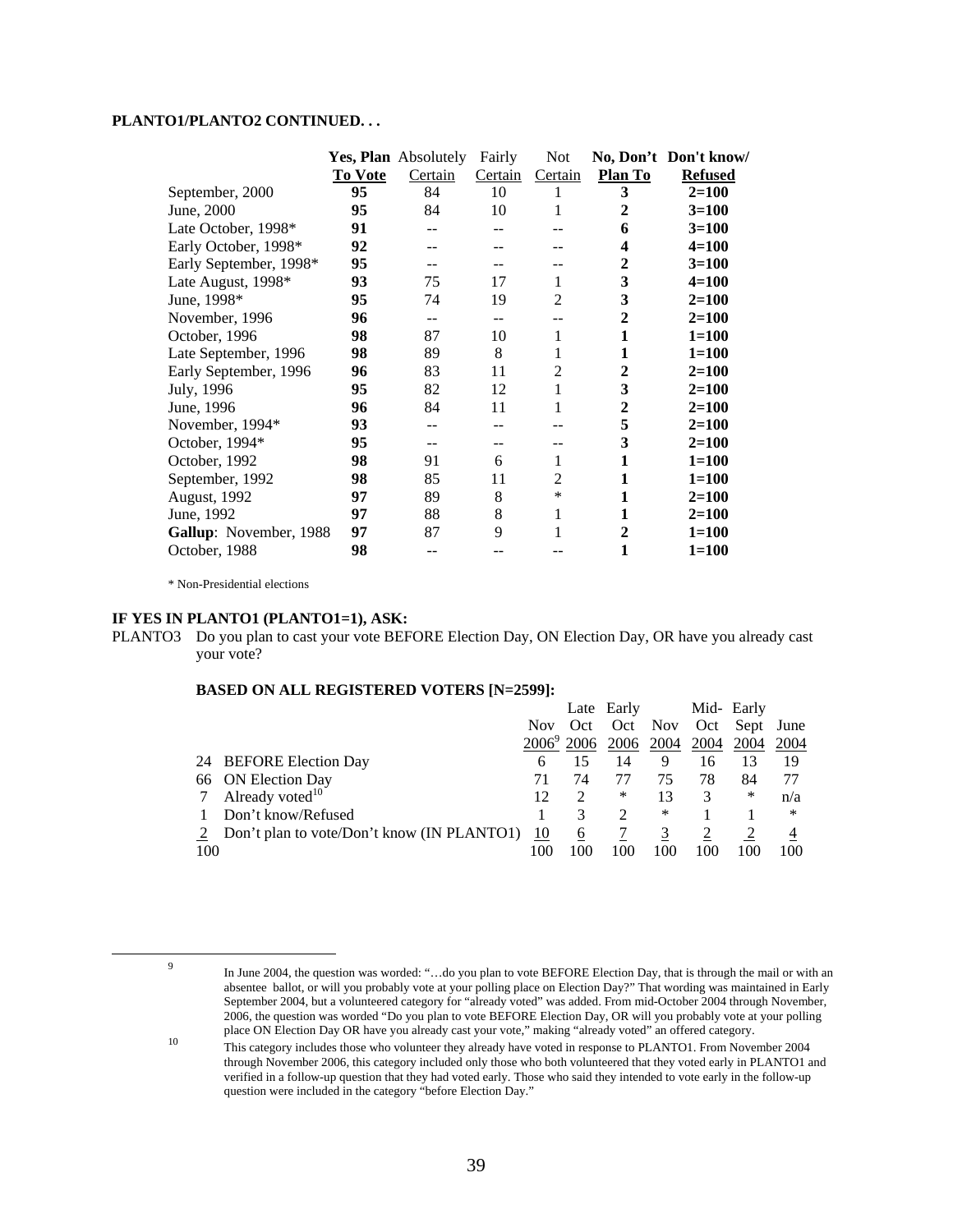# **ASK FORM 1 REGISTERED VOTERS ONLY (REGICERT=1):**

Q.11F1 Regardless of who you might support, who do you think is most likely to win the presidential election? **[READ AND ROTATE]**?

|                                    |             |             |                     |                  | (VOL.)     |
|------------------------------------|-------------|-------------|---------------------|------------------|------------|
|                                    | John McCain |             | <b>Barack Obama</b> |                  | Other/DK   |
| Mid-October, 2008                  | 17          |             | 61                  |                  | $22=100$   |
| Mid-September, 2008                | 39          |             | 39                  |                  | $22=100$   |
| June, 2008                         | 27          |             | 53                  |                  | $20=100$   |
| April, 2008                        | 42          |             | 47                  |                  | $11=100$   |
| <b>March</b> , 2008                | 38          |             | 50                  |                  | $12=100$   |
| 2004 Election                      |             |             |                     |                  |            |
| November, 2004                     | 48          | Bush        | 27                  | Kerry            | $25=100$   |
| Mid-October, 2004                  | 54          | Bush        | 27                  | Kerry            | $19=100$   |
| Early October, 2004                | 61          | <b>Bush</b> | 27                  | Kerry            | $12=100$   |
| September, 2004                    | 60          | Bush        | 22                  | Kerry            | $18=100$   |
| August, 2004                       | 44          | Bush        | 37                  | Kerry            | $19=100$   |
| July, 2004                         | 42          | <b>Bush</b> | 38                  | Kerry            | $20=100$   |
| June, 2004                         | 51          | Bush        | 35                  | Kerry            | $14=100$   |
| May, 2004                          | 52          | Bush        | 31                  | Kerry            | $17=100$   |
| Early February, 2004               | 56          | <b>Bush</b> | 32                  | Dem Candidate    | $12=100$   |
| Mid-January, 2004                  | 61          | Bush        |                     | 21 Dem Candidate | $18=100$   |
| September, 2003                    | 47          | <b>Bush</b> |                     | 34 Dem Candidate | $19=100$   |
| June, 2003                         | 66          | Bush        |                     | 22 Dem Candidate | $12=100$   |
| <b>2000 Election</b>               |             |             |                     |                  |            |
| November, 2000                     | 43          | Bush        |                     | 32 Gore          | $25=100$   |
| Late October, 2000                 | 48          | Bush        | 38                  | Gore             | $14=100$   |
| Early October, 2000                | 33          | <b>Bush</b> | 46                  | Gore             | $21 = 100$ |
| June, 2000                         | 51          | <b>Bush</b> | 33                  | Gore             | $16=100$   |
| October, 1999                      | 70          | Bush        |                     | 23 Gore          | $7 = 100$  |
| 1996 Election                      |             |             |                     |                  |            |
| Late September, 1996 <sup>11</sup> | 12          | Dole        | 79                  | Clinton          | $9=100$    |
| Early September, 1996              | 16          | Dole        | 75                  | Clinton          | $9=100$    |
| July, 1996                         | 19          | Dole        | 72                  | Clinton          | $9=100$    |
| 1992 Election                      |             |             |                     |                  |            |
| October, 1992                      | 30          | Bush, Sr.   | 61                  | Clinton          | $9=100$    |
| March, 1992                        | 72          | Bush, Sr.   | 20                  | Dem Candidate    | $8=100$    |
| February, 1992                     | 66          | Bush, Sr.   | 25                  | Dem Candidate    | $9=100$    |
| October, 1991                      | 78          | Bush, Sr.   | 11                  | Dem Candidate    | $11 = 100$ |

#### **BASED ON FORM 1 REGISTERED VOTERS [N=1299]:**

#### **NO QUESTION 12**

<sup>&</sup>lt;sup>11</sup> In 1996 and October 1992, the question also asked about Ross Perot. Results here are included in the "Other/DK" category.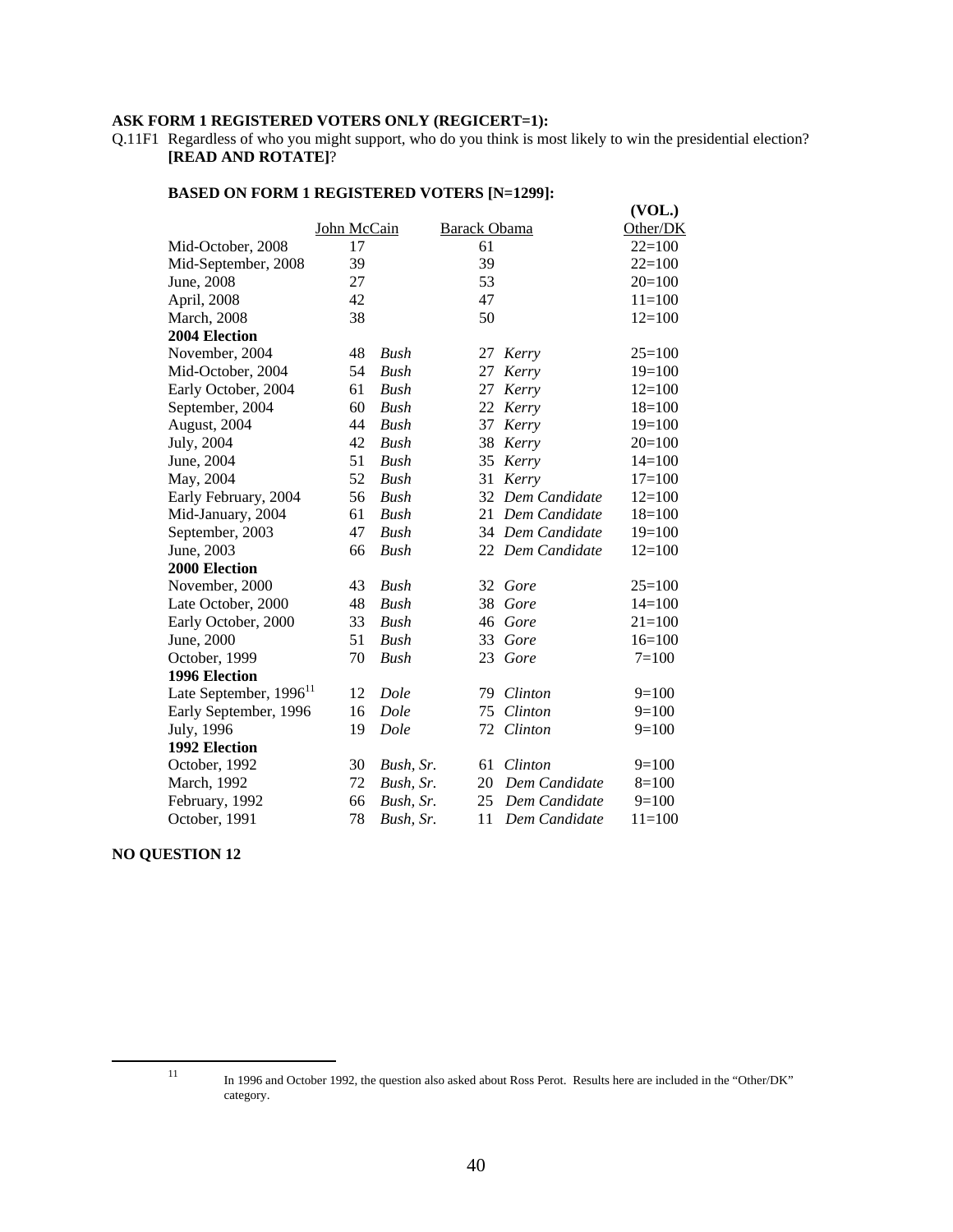#### **ASK ALL FORM 2:**

Q.13F2 As far as making progress on the important issues facing the country is concerned, does it really matter who wins the 2008 presidential election, or will things be pretty much the same regardless of who is elected president?

#### **BASED ON FORM 2 REGISTERED VOTERS [N=1300]:** *Opinion Research*

*General Public*

|     |                                                           |                               |           |     | Mid- |          | Corporation  |
|-----|-----------------------------------------------------------|-------------------------------|-----------|-----|------|----------|--------------|
|     |                                                           | Mid-Sept June June March June |           |     |      |          | Aug          |
|     |                                                           | 2008                          | 2008 2004 |     | 2004 | 2000     | <u> 1976</u> |
| 72  | Really matters who wins the 2008 presidential election 70 |                               | 63        | -67 | 70   | 50       | 45           |
| 24  | Things will pretty much be the same regardless            | 24                            |           | 29  | 26   | 44       | 46           |
| 4   | Don't know/Refused (VOL.)                                 |                               |           | 4   |      | $\sigma$ | 9            |
| 100 |                                                           | 100                           | 100       | 100 | 100  | 100      | 100          |
|     |                                                           |                               |           |     |      |          |              |

#### **QUESTION 14 HELD FOR FUTURE RELEASE**

### **ASK FORM 2 REGISTERED VOTERS (REGICERT=1): ROTATE Q.15F2 WITH Q.16F2**

Q.15F2 As I name some traits, please tell me whether you think each one describes Barack Obama. First, **[INSERT FIRST ITEM; RANDOMIZE]** do you think of Barack Obama as **[FIRST ITEM]** or not? Do you think of Obama as **[NEXT ITEM]** or not? **[INTERVIEWER INSTRUCTION: IF RESPONDENT SAYS THEY DON'T KNOW CANDIDATE WELL ENOUGH ENTER AS DON'T KNOW AND EMPHASIZE THAT THAT IS A LEGITIMATE ANSWER]**

#### **BASED ON FORM 2 REGISTERED VOTERS [N=1300]:**

|      |                     | Yes, describes |    | Don't Know/ |  |  |
|------|---------------------|----------------|----|-------------|--|--|
|      |                     | Obama          | No | Refused     |  |  |
| a.F2 | Patriotic           |                |    |             |  |  |
|      | Mid-October, 2008   | 67             | 26 | $7 = 100$   |  |  |
|      | Mid-September, 2008 | 65             | 29 | $6=100$     |  |  |
|      | April, 2008         | 61             | 32 | $7 = 100$   |  |  |
|      | <b>March</b> , 2008 | 64             | 27 | $9=100$     |  |  |
| b.F2 | Honest              |                |    |             |  |  |
|      | Mid-October, 2008   | 63             | 29 | $8=100$     |  |  |
|      | Mid-September, 2008 | 64             | 28 | $8=100$     |  |  |
|      | April, 2008         | 61             | 30 | $9=100$     |  |  |
|      | <b>March</b> , 2008 | 65             | 25 | $10=100$    |  |  |
| c.F2 | Down-to-earth       |                |    |             |  |  |
|      | Mid-October, 2008   | 71             | 25 | $4=100$     |  |  |
|      | Mid-September, 2008 | 65             | 30 | $5=100$     |  |  |
|      | April, 2008         | 60             | 35 | $5=100$     |  |  |
|      | <b>March</b> , 2008 | 67             | 25 | $8=100$     |  |  |
| d.F2 | Inspiring           |                |    |             |  |  |
|      | Mid-October, 2008   | 71             | 26 | $3=100$     |  |  |
|      | Mid-September, 2008 | 71             | 26 | $3=100$     |  |  |
|      | April, 2008         | 66             | 31 | $3=100$     |  |  |
|      | <b>March</b> , 2008 | 70             | 26 | $4=100$     |  |  |
| e.F2 | Well-qualified      |                |    |             |  |  |
|      | Mid-October, 2008   | 53             | 42 | $5=100$     |  |  |
|      | Mid-September, 2008 | 47             | 48 | $5=100$     |  |  |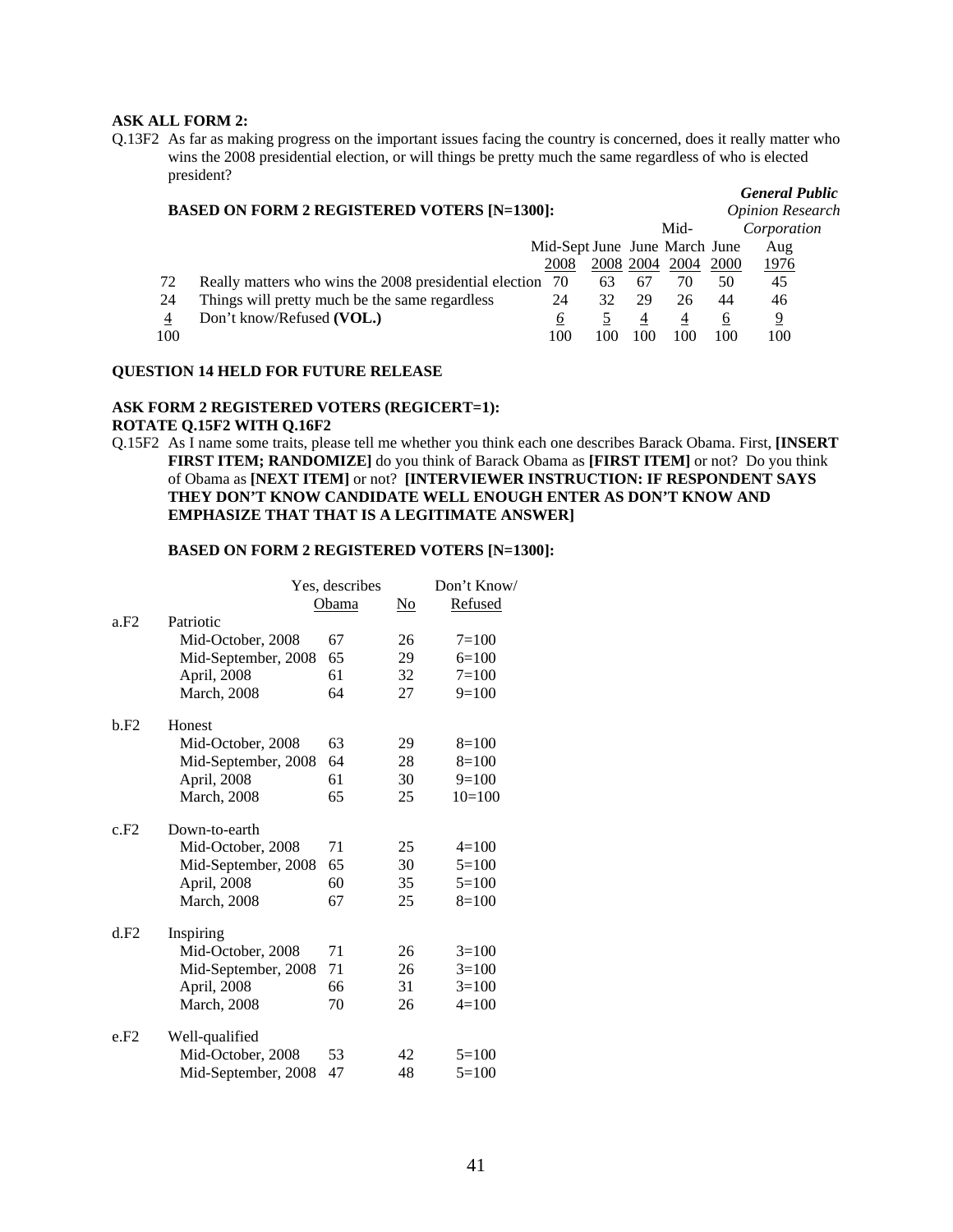#### **Q.15F2 CONTINUED…**

|      |                        | Yes, describes |    | Don't Know/ |
|------|------------------------|----------------|----|-------------|
|      |                        | Obama          | No | Refused     |
| f.F2 | Risky                  |                |    |             |
|      | Mid-October, 2008      | 49             | 46 | $5 = 100$   |
|      | Mid-September, 2008 51 |                | 44 | $5=100$     |
| g.F2 | Having poor judgment   |                |    |             |
|      | Mid-October, 2008      | 29             | 62 | $9=100$     |

#### **ASK FORM 2 REGISTERED VOTERS (REGICERT=1): ROTATE Q.15F2 WITH Q.16F2**

Q.16F2 As I name some traits, please tell me whether you think each one describes John McCain. First, **[INSERT FIRST ITEM; RANDOMIZE]** do you think of John McCain as **[FIRST ITEM]** or not? Do you think of McCain as **[NEXT ITEM]** or not? **[INTERVIEWER INSTRUCTION: IF RESPONDENT SAYS THEY DON'T KNOW CANDIDATE WELL ENOUGH ENTER AS DON'T KNOW AND EMPHASIZE THAT THAT IS A LEGITIMATE ANSWER]**

#### **BASED ON FORM 2 REGISTERED VOTERS [N=1300]:**

|      |                      | Yes, describes |    | Don't Know/ |
|------|----------------------|----------------|----|-------------|
|      |                      | McCain         | No | Refused     |
| a.F2 | Patriotic            |                |    |             |
|      | Mid-October, 2008    | 89             | 7  | $4=100$     |
|      | Mid-September, 2008  | 91             | 6  | $3=100$     |
|      | April, 2008          | 90             | 7  | $3=100$     |
| b.F2 | Honest               |                |    |             |
|      | Mid-October, 2008    | 61             | 32 | $7 = 100$   |
|      | Mid-September, 2008  | 62             | 30 | $8=100$     |
|      | April, 2008          | 65             | 26 | $9=100$     |
| c.F2 | Down-to-earth        |                |    |             |
|      | Mid-October, 2008    | 54             | 42 | $4=100$     |
|      | Mid-September, 2008  | 56             | 39 | $5 = 100$   |
|      | April, 2008          | 60             | 33 | $7=100$     |
| d.F2 | Inspiring            |                |    |             |
|      | Mid-October, 2008    | 37             | 59 | $4=100$     |
|      | Mid-September, 2008  | 43             | 53 | $4 = 100$   |
|      | April, 2008          | 39             | 55 | $6=100$     |
| e.F2 | Well-qualified       |                |    |             |
|      | Mid-October, 2008    | 72             | 23 | $5 = 100$   |
|      | Mid-September, 2008  | 75             | 20 | $5 = 100$   |
| f.F2 | Risky                |                |    |             |
|      | Mid-October, 2008    | 49             | 47 | $4=100$     |
|      | Mid-September, 2008  | 46             | 48 | $6=100$     |
| g.F2 | Having poor judgment |                |    |             |
|      | Mid-October, 2008    | 41             | 53 | $6=100$     |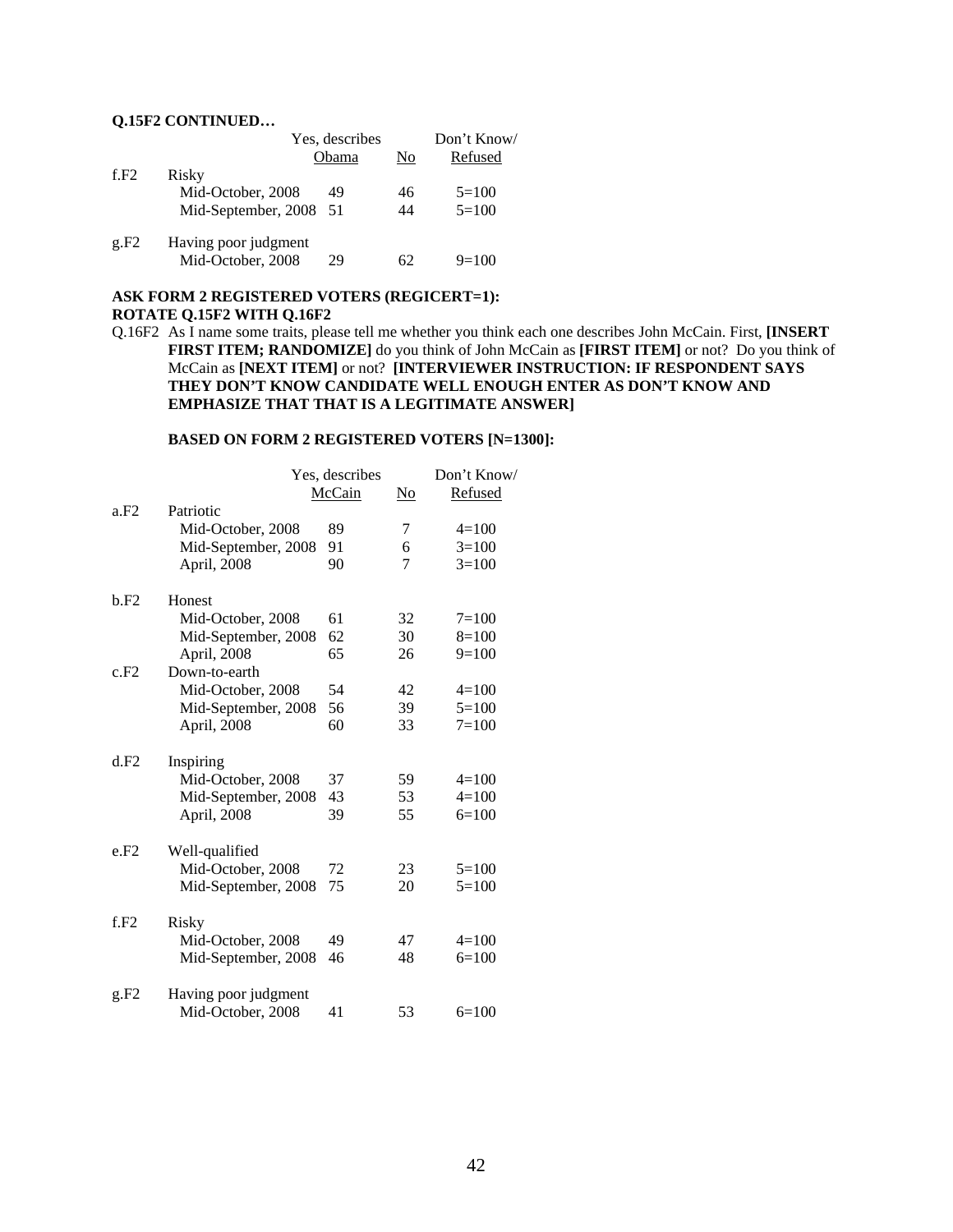#### **ASK ALL FORM 2:**

Q.17F2 Now a different kind of question about how conservative, moderate, or liberal the candidates are. From what you've read and heard, would you say **[INSERT NAME, RANDOMIZE]** is very conservative, conservative, moderate, liberal, or very liberal? How about **[NEXT NAME]**? **[IF NECESSARY:** From what you've read and heard, would you say **[NAME]** is very conservative, conservative, moderate, liberal, or very liberal?**]** 

|      |                   |                |                           |                  |    |                | (VOL.)     |
|------|-------------------|----------------|---------------------------|------------------|----|----------------|------------|
|      |                   | Very           |                           |                  |    | Very           | Don't      |
|      |                   |                | Conservative Conservative | Moderate Liberal |    | Liberal        | Know       |
| a.F2 | Barack Obama      |                |                           |                  |    |                |            |
|      | Mid-October, 2008 | 5              | 11                        | 23               | 33 | 19             | $9=100$    |
|      | April, 2008       | 4              | 11                        | 21               | 33 | 20             | $11 = 100$ |
|      | January, 2008     | $\overline{4}$ | 10                        | 23               | 33 | 13             | $17 = 100$ |
| b.F2 | John McCain       |                |                           |                  |    |                |            |
|      | Mid-October, 2008 | 12             | 41                        | 24               |    | 4              | $12=100$   |
|      | April, 2008       | 10             | 38                        | 27               | 8  | 4              | $13=100$   |
|      | January, 2008     | 7              | 35                        | 27               | 10 | $\overline{2}$ | $19=100$   |
| c.F2 | Sarah Palin       |                |                           |                  |    |                |            |
|      | Mid-October, 2008 | 24             | 31                        | 16               | 7  | 4              | $18=100$   |
| d.F2 | Joe Biden         |                |                           |                  |    |                |            |
|      | Mid-October, 2008 | 3              | 11                        | 30               | 28 | 9              | $19=100$   |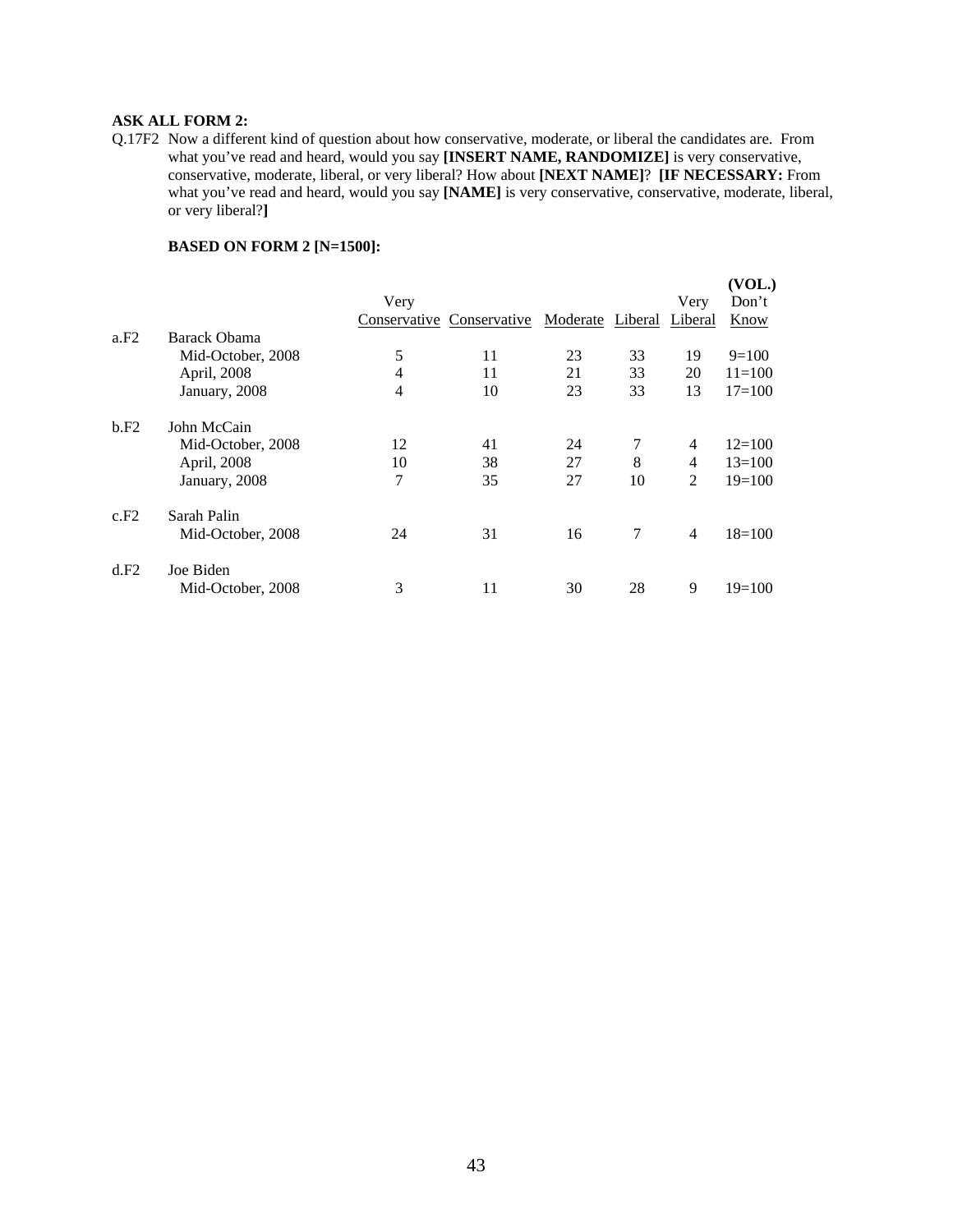### **ASK FORM 1 REGISTERED VOTERS (REGICERT=1):**

Q.18F1 Regardless of who you support, which one of the presidential candidates — **[ROTATE ORDER OF CANDIDATES]** John McCain or Barack Obama — do you think would do the best job of **[INSERT ITEM; RANDOMIZE; OBSERVE QUARTER FORM SPLITS]**?

And who do you think would do the best job of **[INSERT NEXT ITEM]**?

# **IF RESPONDENT MENTIONS ANYONE OTHER THAN MCCAIN OR OBAMA PROBE ONCE:**

"If you had to choose between McCain and Obama. . . "?**]** 

| <b>BASED ON FORM 1</b> |                                    | John        | <b>Barack</b> | (VOL.)         | (VOL.)     |          |
|------------------------|------------------------------------|-------------|---------------|----------------|------------|----------|
|                        | <b>REGISTERED VOTERS [N=1299]:</b> | McCain      | Obama         | Neither        | DK/Ref.    |          |
| a.F1                   | Improving economic conditions      |             |               |                |            |          |
|                        | Mid-October, 2008                  | 32          | 53            | $\sqrt{5}$     | $10=100$   |          |
|                        | Late September, 2008               | 33          | 51            | $\sqrt{6}$     | $10=100$   |          |
|                        | Mid-September, 2008                | 38          | 47            | 5              | $10=100$   |          |
|                        | July, 2008                         | 32          | 47            | $\overline{7}$ | $14=100$   |          |
|                        | June, 2008                         | 31          | 51            | $\,$ 8 $\,$    | $10=100$   |          |
|                        | Late May`, 2008                    | 36          | 51            | $\overline{4}$ | $9=100$    |          |
|                        | April, 2008                        | 33          | 53            | $\,$ 8 $\,$    | $6=100$    |          |
|                        | Bush/Kerry Mid-October, 2004       | 40          | 47            | $\overline{4}$ | $9=100$    |          |
|                        | Early October, 2004                | 40          | 46            | 5              | $9=100$    |          |
|                        | September, 2004                    | 42          | 45            | $\overline{4}$ | $9=100$    |          |
|                        | August, 2004                       | 37          | 52            | $\mathfrak{Z}$ | $8=100$    |          |
|                        | Bush/Kerry May, 2004               | 38          | 48            | 5              | $9=100$    |          |
|                        | Late March, 2004                   | 39          | 44            | 6              | $11=100$   |          |
|                        | Mid-March, 2004                    | 37          | 53            | $\sqrt{2}$     | $8 = 100$  |          |
| <b>Bush/Gore</b>       | Mid-October, 2000                  | 37          | 49            | 3              | $11 = 100$ |          |
|                        | Early October, 2000                | 35          | 47            | 6              | $12=100$   |          |
|                        | September, 2000                    | 38          | 46            | $\sqrt{5}$     | $11=100$   |          |
|                        | June, 2000                         | 38          | 41            | 5              | $16=100$   |          |
|                        | March, 2000                        | 42          | 46            | $\overline{4}$ | $8=100$    |          |
|                        | Dole/Clinton September, 1996       | 35          | 49            | $\,8\,$        | $8=100$    |          |
|                        | July, 1996                         | 38          | 45            | $\,8\,$        | $9=100$    |          |
|                        | <b>TREND FOR COMPARISON</b>        | <b>Bush</b> | Clinton       | Perot          | Neither    | DK/Ref.  |
|                        | <b>Bush/Clinton October, 1992</b>  | 26          | 41            | 16             | 5          | $12=100$ |
| b.F1                   | Making wise decisions about        | John        | <b>Barack</b> | (VOL.)         | (VOL.)     |          |
|                        | what to do in Iraq                 | McCain      | Obama         | Neither        | DK/Ref.    |          |
|                        | Mid-October, 2008                  | 42          | 48            | $\overline{c}$ | $8=100$    |          |
|                        | Late September, 2008               | 48          | 43            | 3              | $6=100$    |          |
|                        | Mid-September, 2008                | 48          | 41            | $\overline{4}$ | $7 = 100$  |          |
|                        | July, 2008                         | 44          | 41            | $\mathfrak{Z}$ | $12=100$   |          |
|                        | June, 2008                         | 47          | 41            | $\overline{4}$ | $8=100$    |          |
|                        | Late May, 2008                     | 46          | 43            | $\overline{c}$ | $9=100$    |          |
|                        | April, 2008                        | 50          | 38            | 5              | $7 = 100$  |          |
|                        | Bush/Kerry Mid-October, 2004       | 47          | 41            | $\overline{4}$ | $8=100$    |          |
|                        | Early October, 2004                | 50          | 40            | $\sqrt{2}$     | $8=100$    |          |
|                        | September, 2004                    | 51          | 39            | 3              | $7 = 100$  |          |
|                        | August, 2004                       | 44          | 46            | $\mathfrak 3$  | $7 = 100$  |          |
|                        | May, 2004                          | 44          | 41            | $\overline{4}$ | $11 = 100$ |          |
|                        | Late March, 2004                   | 49          | 37            | $\overline{4}$ | $10=100$   |          |
|                        | Mid-March, 2004                    | 47          | 45            | $\overline{2}$ | $6=100$    |          |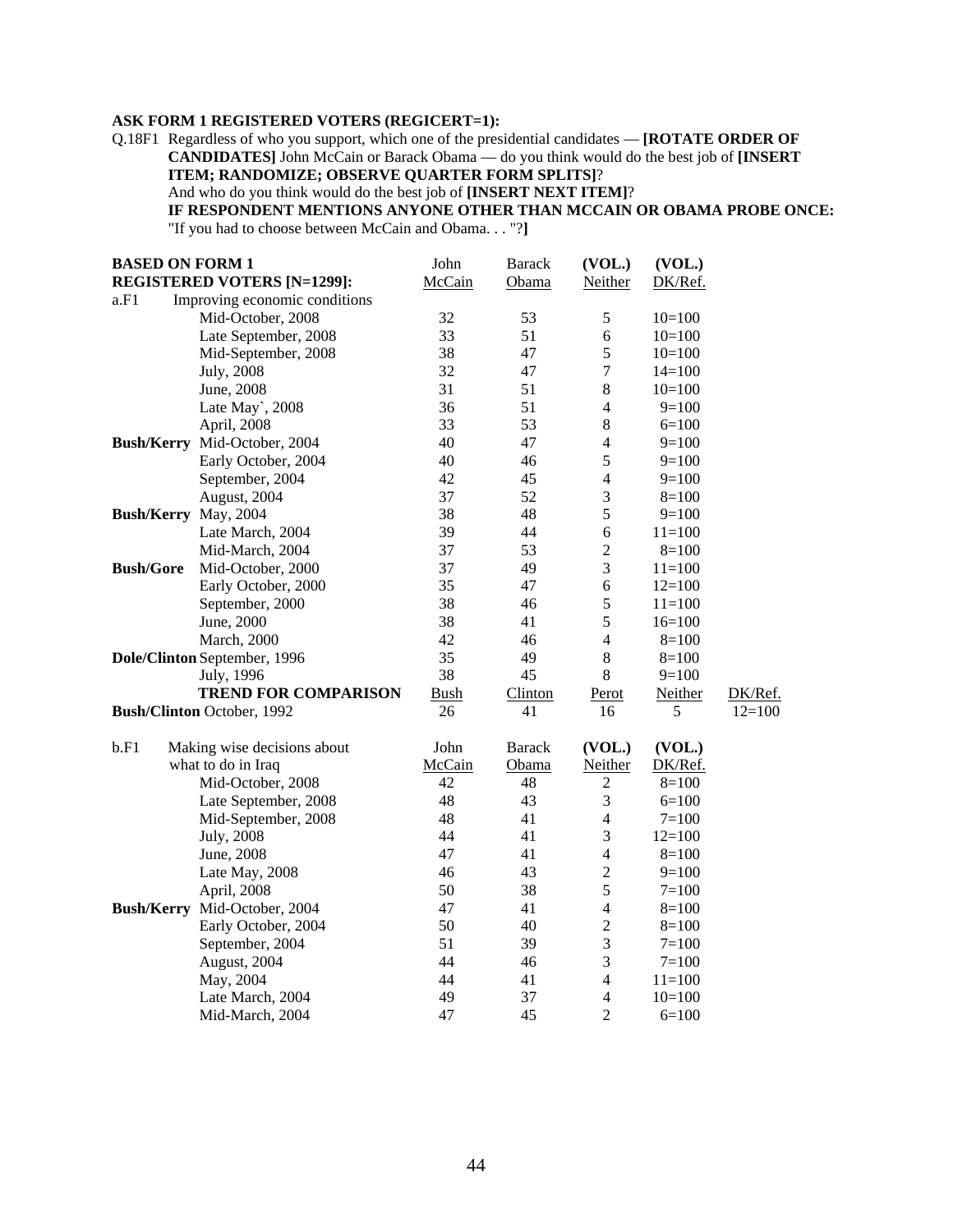# **Q.18F1 CONTINUED…**

|                  | <b>BASED ON FORM 1a</b>                   | John        | <b>Barack</b>  | (VOL.)                   | (VOL.)    |            |
|------------------|-------------------------------------------|-------------|----------------|--------------------------|-----------|------------|
|                  | <b>REGISTERED VOTERS: [N=651]</b>         | McCain      | Obama          | Neither                  | DK/Ref.   |            |
| c.F1a            | Making wise decisions about               |             |                |                          |           |            |
|                  | foreign policy                            |             |                |                          |           |            |
|                  | Mid-October, 2008                         | 45          | 44             | $\mathbf{1}$             | $10=100$  |            |
|                  | Late September, 2008                      | 49          | 42             | $\mathbf{2}$             | $7 = 100$ |            |
|                  | Mid-September, 2008                       | 51          | 40             | $\sqrt{2}$               | $7 = 100$ |            |
|                  | <b>July</b> , 2008                        | 43          | 42             | $\overline{2}$           | $13=100$  |            |
|                  | Bush/Kerry September, 2004                | 53          | 37             | $\mathfrak{Z}$           | $7 = 100$ |            |
|                  | August, 2004                              | 43          | 47             | $\overline{2}$           | $8=100$   |            |
|                  | May, 2004                                 | 43          | 42             | $\overline{4}$           | $11=100$  |            |
|                  | Late March, 2004                          | 44          | 38             | 4                        | $14=100$  |            |
|                  | Mid-March, 2004                           | 44          | 45             | 3                        | $8 = 100$ |            |
| <b>Bush/Gore</b> | <b>March</b> , 2000                       | 40          | 46             | $\overline{4}$           | $10=100$  |            |
|                  | Dole/Clinton Early September, 1996        | 39          | 44             | $\tau$                   | $10=100$  |            |
|                  | July, 1996                                | 42          | 42             | 5                        | $11=100$  |            |
|                  | <b>TREND FOR COMPARISON</b>               | <u>Bush</u> | <b>Clinton</b> | Perot                    | Neither   | DK/Ref.    |
|                  | Bush/Clinton October, 1992                | 53          | 27             | 6                        | 3         | $11 = 100$ |
|                  |                                           |             |                |                          |           |            |
|                  | <b>BASED ON FORM 1</b>                    |             |                |                          |           |            |
|                  | <b>REGISTERED VOTERS: [N=1299]</b>        |             |                |                          |           |            |
| d.F1             | Defending the country from future         | John        | <b>Barack</b>  | (VOL.)                   | (VOL.)    |            |
|                  | terrorist attacks                         | McCain      | Obama          | <b>Neither</b>           | DK/Ref.   |            |
|                  | Mid-October, 2008                         | 49          | 38             | 3                        | $10=100$  |            |
|                  | Late September, 2008                      | 53          | 36             | $\mathfrak{Z}$           | $8=100$   |            |
|                  | Mid-September, 2008                       | 56          | 31             | $\overline{4}$           | $9=100$   |            |
|                  | July, 2008                                | 48          | 33             | 5                        | $14=100$  |            |
|                  | June, 2008                                | 55          | 31             | 5                        | $9=100$   |            |
|                  | April, 2008                               | 63          | 26             | 5                        | $6=100$   |            |
|                  |                                           |             |                |                          |           |            |
|                  | Bush/Kerry Mid-October, 2004              | 53          | 35             | $\overline{\mathcal{L}}$ | $8=100$   |            |
|                  | Early October, 2004                       | 57          | 32             | $\mathfrak 3$            | $8=100$   |            |
|                  | September, 2004                           | 58          | 31             | $\mathfrak{Z}$           | $8=100$   |            |
|                  | August, 2004                              | 49          | 39             | $\overline{\mathcal{L}}$ | $8=100$   |            |
|                  | May, 2004                                 | 52          | 33             | $\sqrt{5}$               | $10=100$  |            |
|                  | Late March, 2004                          | 53          | 29             | $\overline{4}$           | $14=100$  |            |
|                  | Mid-March, 2004                           | 57          | 32             | $\overline{4}$           | $7 = 100$ |            |
|                  |                                           |             |                |                          |           |            |
| e.F1             | Dealing with the nation's energy problems |             |                |                          |           |            |
|                  | Mid-October, 2008                         | 34          | 53             | $\overline{4}$           | $9=100$   |            |
|                  | Late September, 2008                      | 36          | 52             | $\overline{4}$           | $8 = 100$ |            |
|                  | Mid-September, 2008                       | 40          | 46             | 4                        | $10=100$  |            |
|                  | Late May, 2008                            | 33          | 51             | 5                        | $11=100$  |            |
| f.F1             | Dealing with taxes                        |             |                |                          |           |            |
|                  | Mid-October, 2008                         | 35          | 50             | 5                        | $10=100$  |            |
|                  | Late-September, 2008                      | 36          | 49             | 6                        | $9=100$   |            |
|                  | Mid-September, 2008                       | 39          | 44             | $\sqrt{5}$               | $12=100$  |            |
|                  | June, 2008                                | 36          | 47             | 6                        | $11=100$  |            |
|                  | Late May, 2008                            | 44          | 39             | 5                        | $12=100$  |            |
|                  |                                           |             |                |                          |           |            |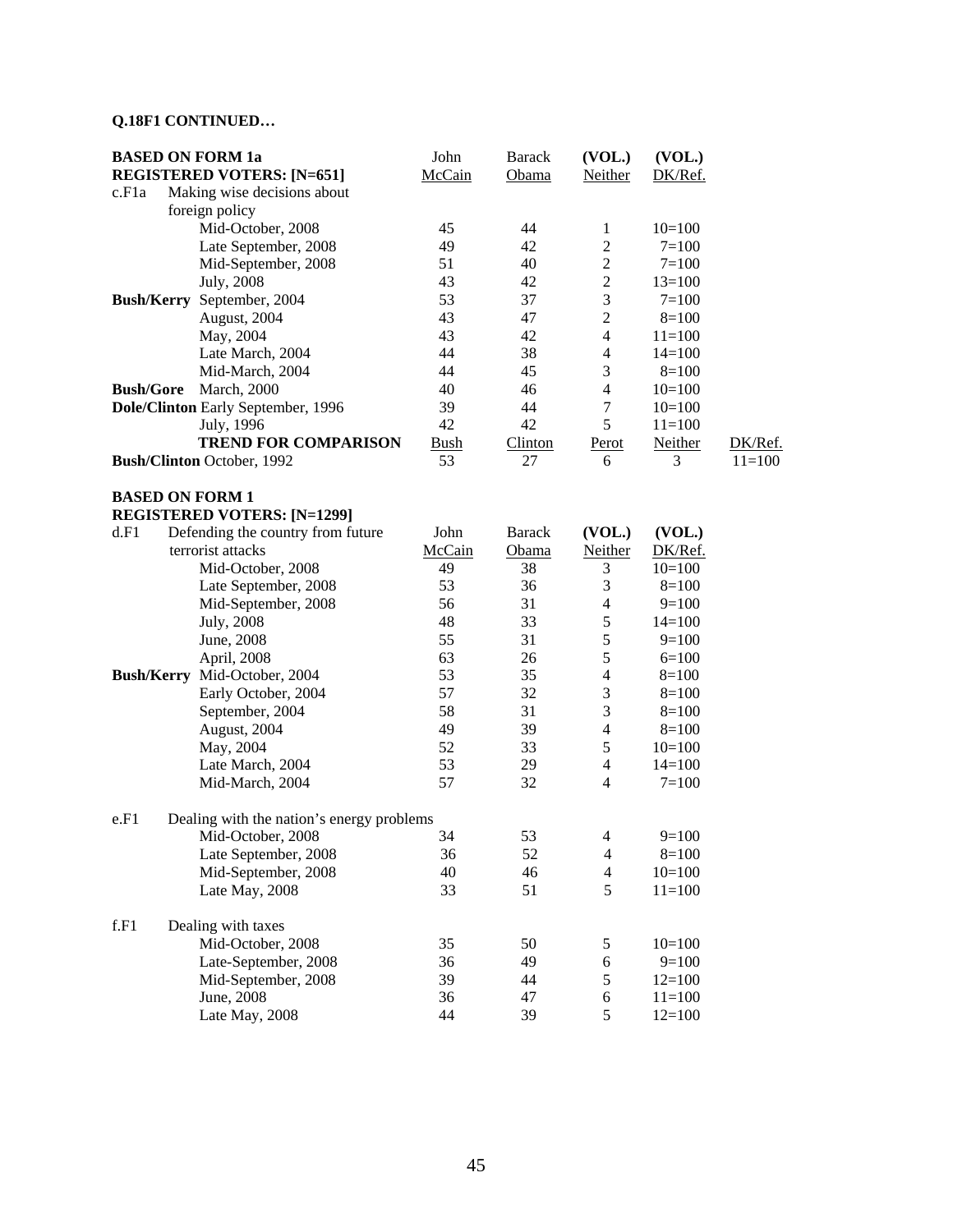|                         | Q.18F1 CONTINUED                       | John              | <b>Barack</b>  | (VOL.)                  | (VOL.)     |          |
|-------------------------|----------------------------------------|-------------------|----------------|-------------------------|------------|----------|
|                         |                                        | McCain            | Obama          | Neither                 | DK/Ref.    |          |
| <b>Bush/Gore</b>        | Late October, 2000                     | 45                | 41             | 5                       | $9=100$    |          |
|                         | Mid-October, 2000                      | 41                | 42             | 5                       | $12=100$   |          |
|                         | Early October, 2000                    | 39                | 42             | 6                       | $13=100$   |          |
|                         | September, 2000                        | 41                | 41             | 5                       | $13=100$   |          |
|                         | June, 2000                             | 41                | 34             | $\tau$                  | $18=100$   |          |
|                         | <b>March</b> , 2000                    | 40                | 44             | 5                       | $11 = 100$ |          |
|                         | <b>TREND FOR COMPARISON</b>            |                   |                |                         |            |          |
|                         | Cutting taxes                          |                   |                |                         |            |          |
|                         |                                        | 42                |                |                         |            |          |
|                         | Dole/Clinton September, 1996           | 42                | 34             | 14                      | $10=100$   |          |
|                         | July, 1996                             |                   | 35             | 12                      | $11=100$   |          |
|                         | <b>TREND FOR COMPARISON</b>            | <b>Bush</b>       | <b>Clinton</b> | Perot                   | Neither    | DK/Ref.  |
|                         | Not increasing taxes                   |                   |                |                         |            |          |
|                         | Bush/ClintonOctober, 1992              | 35                | 25             | 8                       | 16         | $16=100$ |
| g.F1                    | Reflecting your views on social issues | John              | <b>Barack</b>  | (VOL.)                  | (VOL.)     |          |
|                         | like abortion and gay rights           | McCain            | Obama          | Neither                 | DK/Ref.    |          |
|                         | Mid-October, 2008                      | 36                | 51             | 4                       | $9=100$    |          |
|                         | Mid-September, 2008                    | 39                | 45             | $\mathfrak s$           | $11=100$   |          |
|                         | Late May, 2008                         | 34                | 48             | 5                       | $13=100$   |          |
| <b>BASED ON FORM 1a</b> |                                        |                   |                |                         |            |          |
|                         | <b>REGISTERED VOTERS: [N=651]</b>      |                   |                |                         |            |          |
| h.F1a                   | Improving education                    |                   |                |                         |            |          |
|                         | Mid-October, 2008                      | 27                | 56             | 4                       | $13=100$   |          |
|                         | Mid-September, 2008                    | 32                | 51             | 5                       | $12=100$   |          |
|                         |                                        | 43                | 43             | 5                       |            |          |
|                         | Bush/Kerry September, 2004             |                   |                |                         | $9=100$    |          |
|                         | August, 2004                           | 36                | 53             | 3                       | $8=100$    |          |
|                         | May, 2004                              | 35                | 50             | 5                       | $10=100$   |          |
|                         | Late March, 2004                       | 39                | 43             | 5                       | $13=100$   |          |
|                         | Mid-March, 2004                        | 36                | 52             | 3                       | $9=100$    |          |
| <b>Bush/Gore</b>        | Late-October, 2000                     | 41                | 45             | $\overline{4}$          | $10=100$   |          |
|                         | Mid-October, 2000                      | 40                | 46             | 3                       | $11=100$   |          |
|                         | Early October, 2000                    | 41                | 43             | 6                       | $10=100$   |          |
|                         | September, 2000                        | 39                | 45             | $\overline{\mathbf{4}}$ | $12=100$   |          |
|                         | June, 2000                             | 34                | 44             | $\mathfrak s$           | $17=100$   |          |
|                         | <b>March</b> , 2000                    | 42                | 44             | $\mathfrak{Z}$          | $11 = 100$ |          |
|                         | Dole/Clinton September, 1996           | 29                | 57             | 5                       | $9=100$    |          |
|                         | July, 1996                             | 28                | 55             | 6                       | $11 = 100$ |          |
|                         | <b>TREND FOR COMPARISON</b>            | <b>Bush</b>       | <b>Clinton</b> | Perot                   | Neither    | DK/Ref.  |
|                         | Bush/ClintonOctober, 1992              | 28                | 46             | 9                       | 5          | $12=100$ |
| i.F1a                   | Dealing with environmental issues      |                   |                |                         |            |          |
|                         | Mid-October, 2008                      | 28                | 57             | 3                       | $12=100$   |          |
|                         | Mid-September, 2008                    | 32                | 53             | 5                       | $10=100$   |          |
|                         | <b>TREND FOR COMPARISON</b>            |                   |                |                         |            |          |
|                         | Protecting the environment             |                   |                |                         |            |          |
| <b>Bush/Gore</b>        | September, 2000                        | 24                | 58             | 4                       | $14=100$   |          |
|                         | March, 2000                            | 24                | 61             | 4                       | $11=100$   |          |
| Dole/Clinton July, 1996 |                                        | 24                | 58             | 6                       | $12=100$   |          |
|                         | <b>TREND FOR COMPARISON</b>            |                   |                |                         | Neither    |          |
|                         |                                        | <u>Bush</u><br>24 | <b>Clinton</b> | Perot<br>5              |            | DK/Ref   |
|                         | Bush/ClintonOctober, 1992              |                   | 50             |                         | 6          | $16=100$ |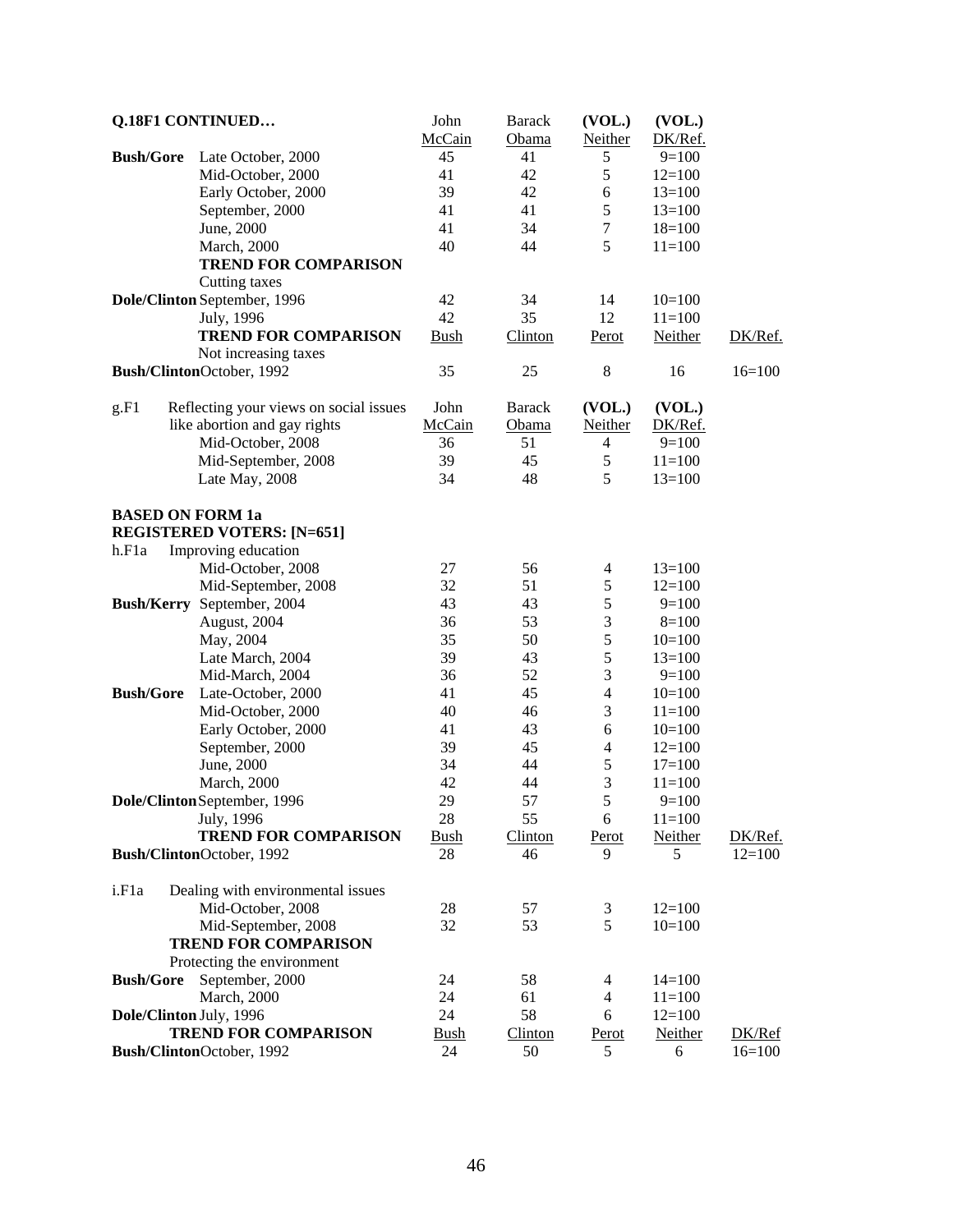# **Q.18F1 CONTINUED…**

| <b>BASED ON FORM 1b</b> |                                         | John   | <b>Barack</b> | (VOL.)         | (VOL.)     |
|-------------------------|-----------------------------------------|--------|---------------|----------------|------------|
|                         | <b>REGISTERED VOTERS: [N=648]</b>       | McCain | Obama         | Neither        | DK/Ref.    |
| i.F1b                   | Improving the health care system        |        |               |                |            |
|                         | Mid-October, 2008                       | 27     | 57            | 6              | $10=100$   |
|                         | Mid-September, 2008                     | 31     | 52            | $\tau$         | $10=100$   |
|                         | Late May, 2008                          | 32     | 49            | 6              | $13=100$   |
|                         | Bush/Kerry Early October, 2004          | 31     | 49            | $\,8\,$        | $12=100$   |
|                         | September 22-26, 2004                   | 32     | 48            | $\overline{7}$ | $13=100$   |
|                         | Early September, 2004                   | 32     | 50            | 8              | $10=100$   |
|                         | August, 2004                            | 29     | 55            | 5              | $11 = 100$ |
|                         | May, 2004                               | 29     | 51            | $\tau$         | $13=100$   |
|                         | Late March, 2004                        | 33     | 46            | 6              | $15=100$   |
|                         | Mid-March, 2004                         | 29     | 57            | 4              | $10=100$   |
| <b>Bush/Gore</b>        | Late-October, 2000                      | 38     | 47            | 5              | $10=100$   |
|                         | Mid-October, 2000                       | 37     | 48            | $\overline{4}$ | $11=100$   |
|                         | Early October, 2000                     | 36     | 49            | 5              | $10=100$   |
|                         | September, 2000                         | 32     | 51            | 6              | $11=100$   |
|                         | June, 2000                              | 31     | 44            | 6              | $19=100$   |
|                         | March, 2000                             | 31     | 51            | 6              | $12=100$   |
|                         |                                         |        |               |                |            |
| k.F1b                   | Dealing with immigration                |        |               |                |            |
|                         | Mid-October, 2008                       | 38     | 42            | 7              | $13=100$   |
|                         | Mid-September, 2008                     | 39     | 38            | 8              | $15=100$   |
|                         | Late May, 2008                          | 44     | 39            | 7              | $10=100$   |
|                         |                                         |        |               |                |            |
| 1.F1b                   | Reducing the influence of lobbyists and |        |               |                |            |
|                         | special interest groups in Washington   |        |               |                |            |
|                         | Mid-October, 2008                       | 34     | 45            | $8\,$          | $13=100$   |
|                         | Mid-September, 2008                     | 36     | 40            | 9              | $15=100$   |
|                         | June, 2008                              | 26     | 51            | 10             | $13=100$   |
| <b>BASED ON FORM 1a</b> |                                         |        |               |                |            |
|                         | <b>REGISTERED VOTERS: [N=651]</b>       |        |               |                |            |
| m.F <sub>1</sub> a      | Reducing the budget deficit             |        |               |                |            |
|                         | Mid-October, 2008                       | 30     | 50            | 9              | $11 = 100$ |
|                         | Dole/Clinton September, 1996            | 41     | 38            | 11             | $10=100$   |
|                         | July, 1996                              | 39     | 40            | 11             | $10=100$   |
|                         |                                         |        |               |                |            |
|                         | <b>BASED ON FORM 1b</b>                 |        |               |                |            |
|                         | <b>REGISTERED VOTERS: [N=648]</b>       |        |               |                |            |
| n.F1b                   | Selecting justices to serve on the      |        |               |                |            |
|                         | Supreme Court                           |        |               |                |            |
|                         | Mid-October, 2008                       | 41     | 46            | 3              | $10=100$   |
| <b>Bush/Gore</b>        | Early October, 2000                     | 37     | 39            | 4              | $20=100$   |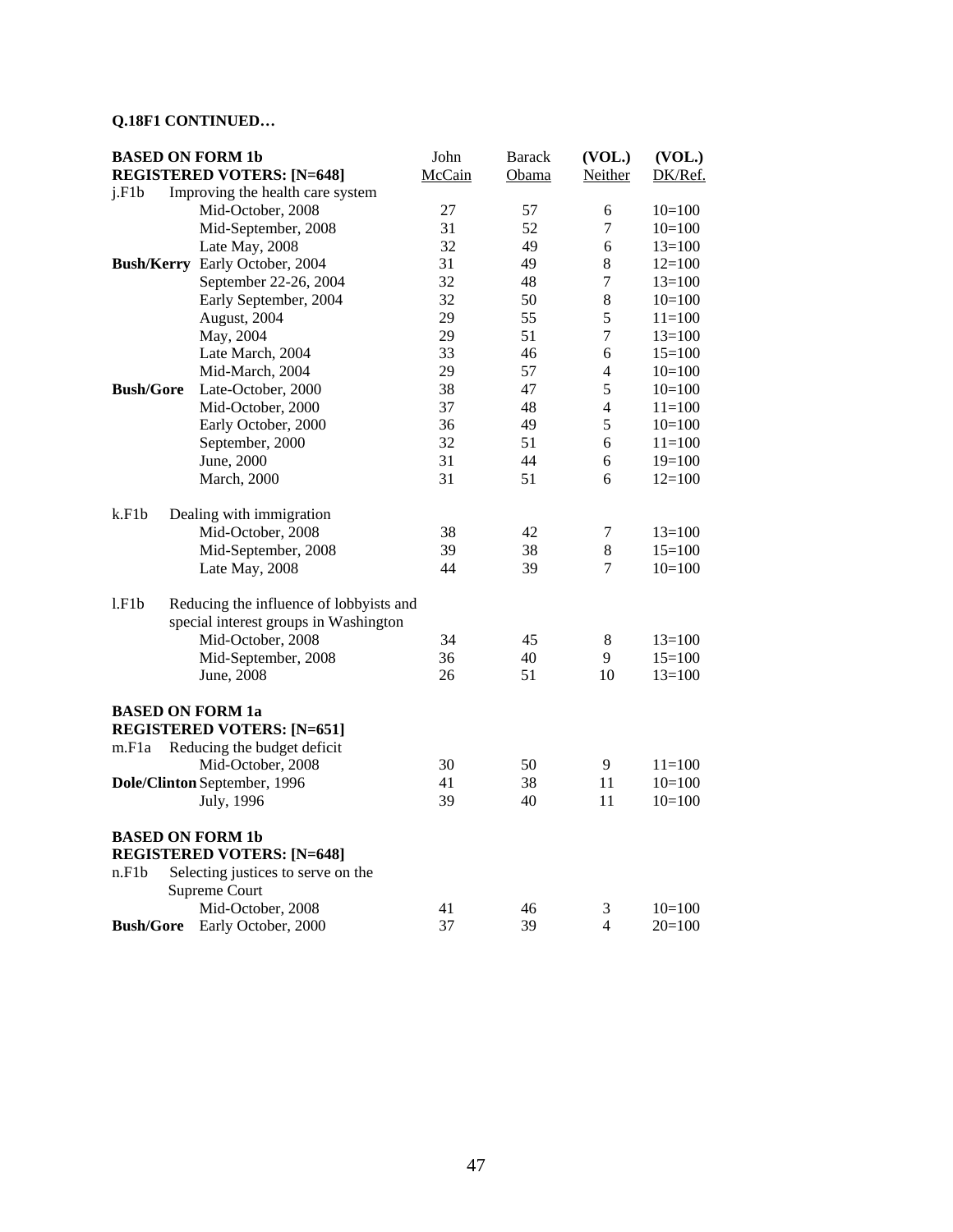#### **ASK FORM 1 REGISTERED VOTERS (REGICERT=1):**

Q.19F1 Which candidate do you think could best address the current problems with financial institutions and markets? **[READ AND ROTATE]** 

#### **BASED ON FORM 1 REGISTERED VOTERS [N=1299]:**

|     |                                       | Early       |             | -NII GP-    |
|-----|---------------------------------------|-------------|-------------|-------------|
|     |                                       | Oct         | Late-Sept   | Sept. 19-22 |
|     |                                       | <u>2008</u> | $2008^{12}$ | $2008^{13}$ |
| 46  | Barack Obama                          | 47          | 46          | 47          |
| 34  | John McCain                           | 33          | 33          | 35          |
| 8   | Neither (VOL. DO NOT READ)            | h           |             | 8           |
| 3   | Both/Either (VOL. DO NOT READ)        |             |             | 3           |
| 9   | Don't know/Refused (VOL. DO NOT READ) |             |             |             |
| 100 |                                       |             | 100         | 100         |

#### **ASK FORM 1 REGISTERED VOTERS (REGICERT=1): ROTATE ORDER OF Q.20F1 AND Q.21F1**

Q.20F1 What grade would you give Barack Obama as to how good a job he is doing in convincing you to vote for him? Would you grade his election campaign: A, B, C, D, or F?

#### **BASED ON FORM 1 REGISTERED VOTERS [N=1299]:**

|     |                             | Obama | $---$ Kerry $---$ |      | Gore | -------- | $Clinton$ ------- |      |
|-----|-----------------------------|-------|-------------------|------|------|----------|-------------------|------|
|     |                             | June  | Mid-Oct           | June | June | Sept     | July              | Sept |
|     |                             | 2008  | 2004              | 2004 | 2000 | 1996     | 1996              | 1992 |
| 32  | А                           | 23    | 15                | 6    | Q    | 18       | 9                 |      |
| 33  | В                           | 33    | 31                | 25   | 26   | 32       | 28                | 37   |
| 14  |                             | 18    | 21                | 30   | 31   | 23       | 30                | 24   |
|     |                             |       | 12                | 16   | 13   | 8        | 12                |      |
|     | F                           | 12    | 18                | 18   | 16   | 16       | 18                |      |
|     | Don't know/Refused (VOL.) 3 |       |                   |      |      |          |                   |      |
| 100 |                             | 100   | 100               | 100  | 100  | 100      | 100               | 100  |

<sup>&</sup>lt;sup>12</sup> In the Late September, 2008 survey the question was worded: "Which candidate do you think could best address the current problems involving investment banks and companies with ties to the housing

<sup>13</sup> In the Sept. 19-22, 2008, News Interest Index the question was worded: "Regardless of which candidate you prefer, which candidate do you think could best address the problems investment banks and companies with ties to the house market are having?"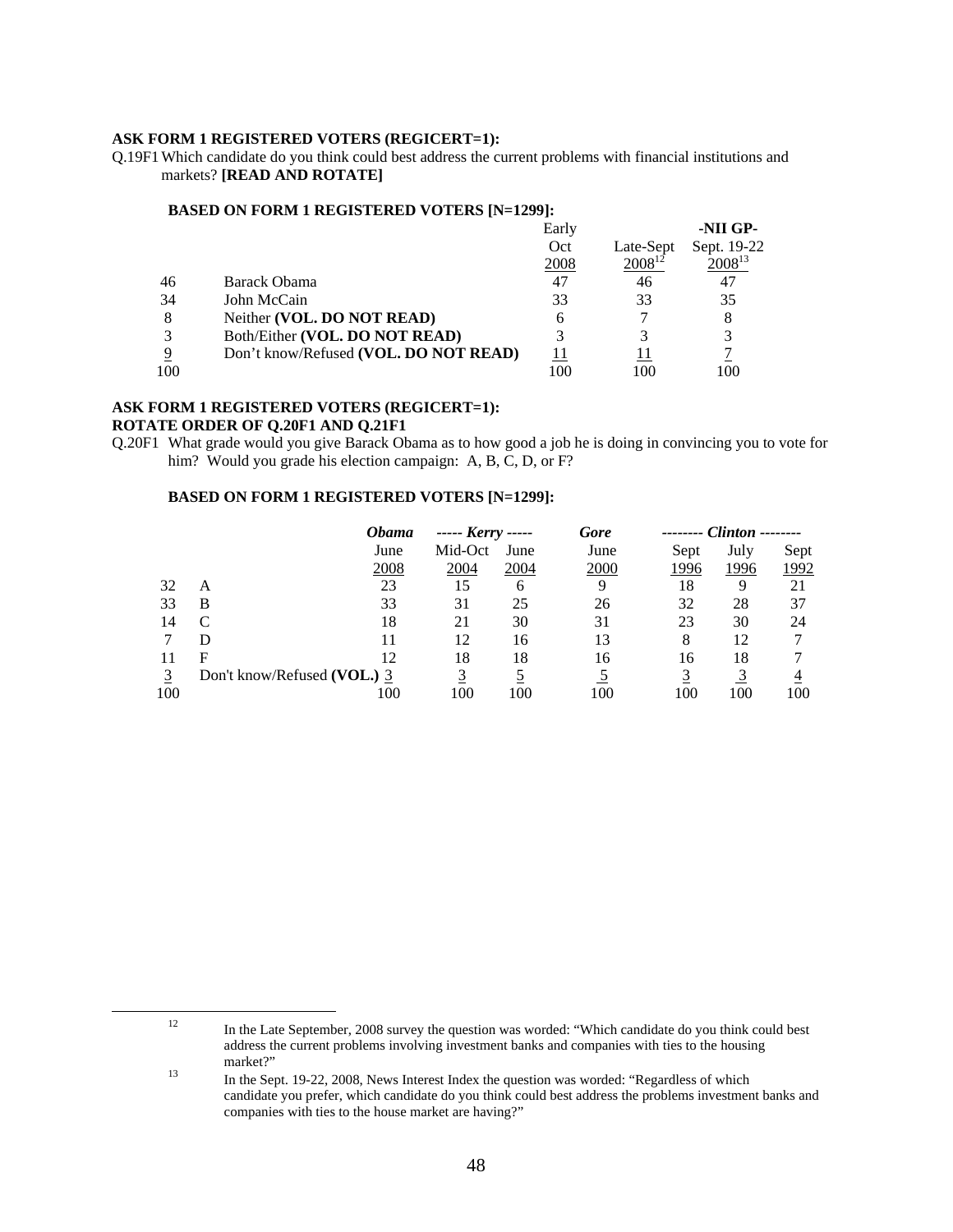# **ASK FORM 1 REGISTERED VOTERS (REGICERT=1):**

#### **ROTATE ORDER OF Q.20F1 AND Q.21F1**

Q.21F1 What grade would you give John McCain as to how good a job he is doing in convincing you to vote for him? Would you grade his election campaign: A, B, C, D, or F?

#### **BASED ON FORM 1 REGISTERED VOTERS [N=1299]:**

|     |                            | <b>McCain</b> | $--- Bush$ |             | <b>Bush</b> | ------ Dole ------ |      | Bush, Sr. |
|-----|----------------------------|---------------|------------|-------------|-------------|--------------------|------|-----------|
|     |                            | June          | Mid-Oct    | June        | June        | Sept               | July | Sept      |
|     |                            | 2008          | 2004       | <u>2004</u> | 2000        | 1996               | 1996 | 1992      |
| 10  | A                          |               | 16         | 13          | 10          | 8                  |      | 14        |
| 24  | В                          | 27            | 26         | 26          | 30          | 21                 | 19   | 24        |
| 27  |                            | 35            | 22         | 23          | 29          | 30                 | 36   | 27        |
| 18  | D                          | 16            | 12         | 12          | 13          | 18                 | 19   | 15        |
| 19  | F                          | 14            | 20         | 23          | 13          | 19                 | 20   | 16        |
|     | Don't know/Refused (VOL.)3 |               |            |             |             | 4                  |      |           |
| 100 |                            | 100           | 100        | 100         | 100         | 100                | 100  | 100       |

#### **ASK ALL REGISTERED VOTERS (REGICERT=1): ROTATE ORDER OF R.1 AND R.2**

#### **BASED ON REGISTERED VOTERS [N=2599]:**

|                                      |                       | Not too    | (VOL.)      |
|--------------------------------------|-----------------------|------------|-------------|
|                                      | <b>Too Personally</b> | Personally | Don't know/ |
|                                      | Critical              | Critical   | Refused     |
| Mid-October, 2008                    | 26                    | 69         | $5=100$     |
| Early October, 2008                  | 22                    | 69         | $9=100$     |
| Mid-September, 2008                  | 28                    | 65         | $7 = 100$   |
| June, 2008                           | 19                    | 73         | $8=100$     |
| <b>Kerry Critical of Bush</b>        |                       |            |             |
| September, 2004                      | 52                    | 45         | $3=100$     |
| June, 2004                           | 44                    | 48         | $8=100$     |
| Mid-March, 2004                      | 48                    | 46         | $6=100$     |
| <b>Gore Critical of Bush</b>         |                       |            |             |
| Early October, 2000                  | 29                    | 61         | $10=100$    |
| <b>Clinton Critical of Dole</b>      |                       |            |             |
| Late September, 1996                 | 21                    | 70         | $9=100$     |
| <b>Dukakis Critical of Bush, Sr.</b> |                       |            |             |
| October, 1988                        | 45                    | 50         | $5=100$     |
|                                      |                       |            |             |

R.1 In the presidential campaign so far, do you think Barack Obama has been too personally critical of John McCain, or not?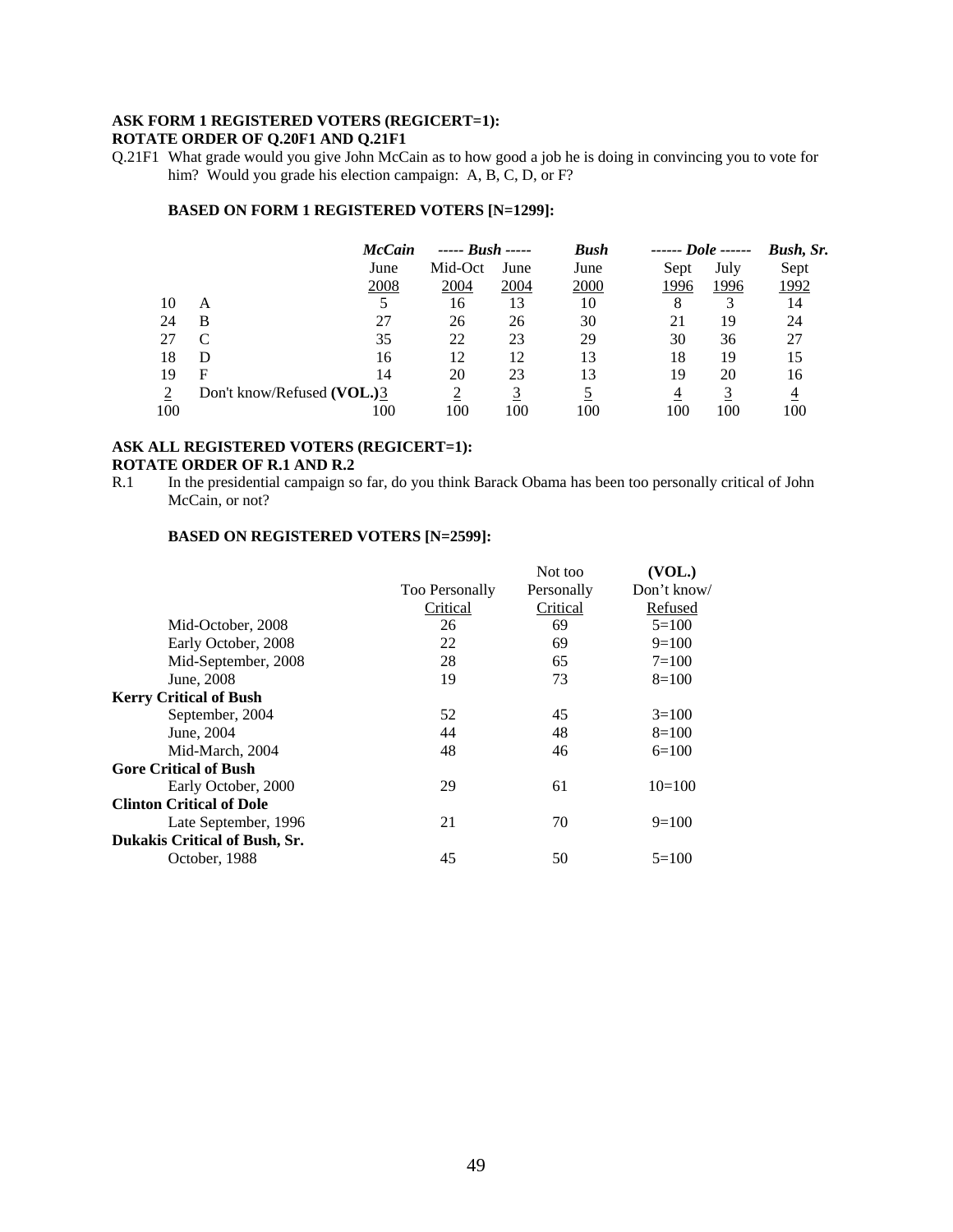#### **ASK ALL REGISTERED VOTERS (REGICERT=1): ROTATE ORDER OF R.1 AND R.2**

R.2 In the presidential campaign so far, do you think John McCain has been too personally critical of Barack Obama, or not?

#### **BASED ON REGISTERED VOTERS [N=2599]:**

|                       | Not too    | (VOL.)      |
|-----------------------|------------|-------------|
| <b>Too Personally</b> | Personally | Don't know/ |
| Critical              | Critical   | Refused     |
| 56                    | 39         | $5=100$     |
| 48                    | 44         | $8=100$     |
| 42                    | 52         | $6=100$     |
| 26                    | 65         | $9=100$     |
|                       |            |             |
| 49                    | 47         | $4=100$     |
| 33                    | 58         | $9=100$     |
| 33                    | 58         | $9=100$     |
|                       |            |             |
| 40                    | 50         | $10=100$    |
|                       |            |             |
| 53                    | 40         | $7 = 100$   |
|                       |            |             |
| 52                    | 43         | $5=100$     |
|                       |            |             |

#### **QUESTIONS 22 THROUGH 25 HELD FOR FUTURE RELEASE**

#### **ASK ALL FORM 1:**

Q.26F1 Now I'd like your views on some people. As I read some names, please tell me if you have a favorable or unfavorable opinion of each person. (First, **INSERT NAME; RANDOMIZE**) would you say your overall opinion of… **[INSERT ITEM]** is very favorable, mostly favorable, mostly UNfavorable, or very unfavorable? How about **(NEXT NAME)? [IF NECESSARY:** would you say your overall opinion of **[NAME]** is very favorable, mostly favorable, mostly UNfavorable, or very unfavorable?**[INTERVIEWERS: PROBE TO DISTINGUISH BETWEEN "NEVER HEARD OF" AND "CAN'T RATE."]**

#### **BASED ON FORM 1 [N=1516]:**

|      |                      |       |    |                        |            |    |                        | (VOL.)   | (VOL.)     |
|------|----------------------|-------|----|------------------------|------------|----|------------------------|----------|------------|
|      |                      |       |    | -------Favorable------ |            |    | ------Unfavorable----- | Never    | Can't      |
|      |                      | Total |    | Very Mostly            | Total Very |    | Mostly                 | heard of | rate/Ref   |
| a.F1 | John McCain          |       |    |                        |            |    |                        |          |            |
|      | Mid-October, 2008    | 51    | 17 | 34                     | 44         | 17 | 27                     | $\ast$   | $5=100$    |
|      | Late September, 2008 | 55    | 19 | 36                     | 38         | 14 | 24                     | $\ast$   | $7 = 100$  |
|      | Mid-September, 2008  | 58    | 20 | 38                     | 38         | 16 | 22                     | $\ast$   | $4=100$    |
|      | Late May, 2008       | 46    | 12 | 34                     | 44         | 20 | 24                     |          | $9=100$    |
|      | April, 2008          | 48    | 11 | 37                     | 40         | 17 | 23                     | 2        | $10=100$   |
|      | March, 2008          | 45    | 8  | 37                     | 41         | 16 | 25                     | 2        | $12=100$   |
|      | Late February, 2008  | 48    | 12 | 36                     | 38         | 14 | 24                     |          | $13 = 100$ |
|      | Early February, 2008 | 53    | 12 | 41                     | 31         | 10 | 21                     | 3        | $13 = 100$ |
|      | January, 2008        | 55    | 14 | 41                     | 31         | 9  | 22                     | 3        | $11 = 100$ |
|      | Late December, 2007  | 46    | 8  | 38                     | 34         | 10 | 24                     | 7        | $13 = 100$ |
|      | August, 2007         | 47    | 8  | 39                     | 29         | 8  | 21                     | 12       | $12=100$   |
|      | December, 2006       | 51    | 13 | 38                     | 26         | 6  | 20                     | 10       | $13 = 100$ |
|      | April, 2006          | 54    | 14 | 40                     | 26         | 7  | 19                     | 8        | $12=100$   |
|      |                      |       |    |                        |            |    |                        |          |            |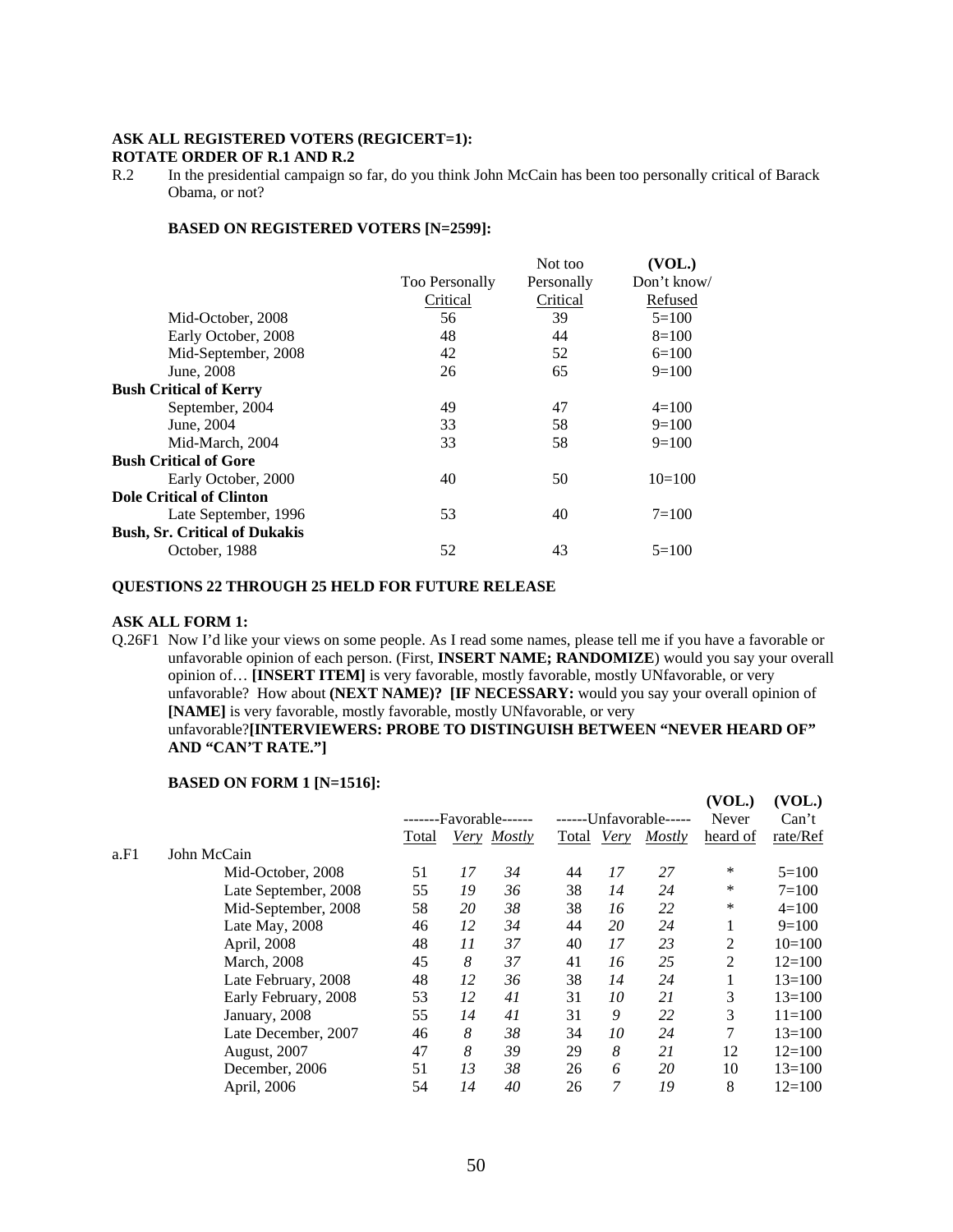# **Q.26F1 CONTINUED…**

|      | $\sim$                      |              | -------Favorable------ |             |            |                | ------Unfavorable----- | (VOL.)<br>Never | (VOL.)<br>Can't |
|------|-----------------------------|--------------|------------------------|-------------|------------|----------------|------------------------|-----------------|-----------------|
|      |                             | <b>Total</b> |                        | Very Mostly | Total Very |                | Mostly                 | heard of        | rate/Ref        |
|      | Late October, 2005          | 56           | 15                     | 41          | 19         | 5              | 14                     | 10              | $15=100$        |
|      | Late March, 2005            | 59           | 15                     | 44          | 17         | $\overline{4}$ | 13                     | 8               | $16=100$        |
|      | July, 2001                  | 51           | 14                     | 37          | 22         | 5              | 17                     | 13              | $14=100$        |
|      | January, 2001               | 59           | 18                     | 41          | 15         | $\mathfrak{Z}$ | 12                     | 9               | $17=100$        |
|      | May, 2000                   | 54           | 14                     | 40          | 20         | 5              | 15                     | 11              | $15=100$        |
| b.F1 | <b>Barack Obama</b>         |              |                        |             |            |                |                        |                 |                 |
|      | Mid-October, 2008           | 66           | 33                     | 33          | 28         | 13             | 15                     | $\ast$          | $6=100$         |
|      | Late September, 2008        | 65           | 33                     | 32          | 30         | 11             | 19                     | $\ast$          | $5=100$         |
|      | Mid-September, 2008         | 62           | 28                     | 34          | 34         | 15             | 19                     | $\ast$          | $4 = 100$       |
|      | Late May, 2008              | 51           | 23                     | 28          | 40         | 21             | 19                     | $\ast$          | $9=100$         |
|      | April, 2008                 | 52           | 21                     | 31          | 42         | 21             | 21                     | $\ast$          | $6=100$         |
|      | March, 2008                 | 56           | 21                     | 35          | 34         | 18             | 16                     | 1               | $9=100$         |
|      | Late February, 2008         | 57           | 24                     | 33          | 34         | 16             | 18                     | $\mathbf{1}$    | $8=100$         |
|      | Early February, 2008        | 58           | 19                     | 39          | 30         | 13             | 17                     | $\overline{c}$  | $10=100$        |
|      | January, 2008               | 56           | 20                     | 36          | 33         | 13             | 20                     | $\mathfrak{Z}$  | $8=100$         |
|      | Late December, 2007         | 54           | 16                     | 38          | 30         | 12             | 18                     | 5               | $11=100$        |
|      | August, 2007                | 48           | 14                     | 34          | 26         | 10             | 16                     | 13              | $13=100$        |
| c.F1 | Sarah Palin                 |              |                        |             |            |                |                        |                 |                 |
|      | Mid-October, 2008           | 42           | 18                     | 24          | 48         | 27             | 21                     | $\mathbf{2}$    | $8 = 100$       |
|      | Early Oct., 2008 (callback) | 49           | 19                     | 30          | 43         | 20             | 23                     | $\mathbf{1}$    | $7 = 100$       |
|      | Late September, 2008        | 47           | 18                     | 29          | 40         | 21             | 19                     | $\overline{4}$  | $9=100$         |
|      | Mid-September, 2008         | 50           | 25                     | 25          | 34         | 15             | 19                     | 6               | $10=100$        |
| d.F1 | Joe Biden                   |              |                        |             |            |                |                        |                 |                 |
|      | Mid-October, 2008           | 55           | 20                     | 34          | 35         | 10             | 19                     | 6               | $10=100$        |
|      | Early Oct., 2008 (callback) | 61           | 20                     | 41          | 30         | 10             | 20                     | 1               | $8=100$         |
|      | Late September, 2008        | 49           | 15                     | 34          | 30         | 10             | 20                     | 8               | $13=100$        |
|      | Mid-September, 2008         | 48           | 14                     | 34          | 30         | 11             | 19                     | 8               | $14=100$        |
|      | April, 2006                 | 28           | $\boldsymbol{7}$       | 21          | 20         | 5              | 15                     | 38              | $14=100$        |
|      | Late October, 2005          | 21           | $\overline{4}$         | 17          | 20         | 6              | 14                     | 43              | $16=100$        |
|      | September, 1987             | 22           | $\overline{4}$         | 18          | 15         | $\overline{4}$ | 11                     | 25              | $38=100$        |

# **QUESTIONS 27 AND 28 HELD FOR FUTURE RELEASE**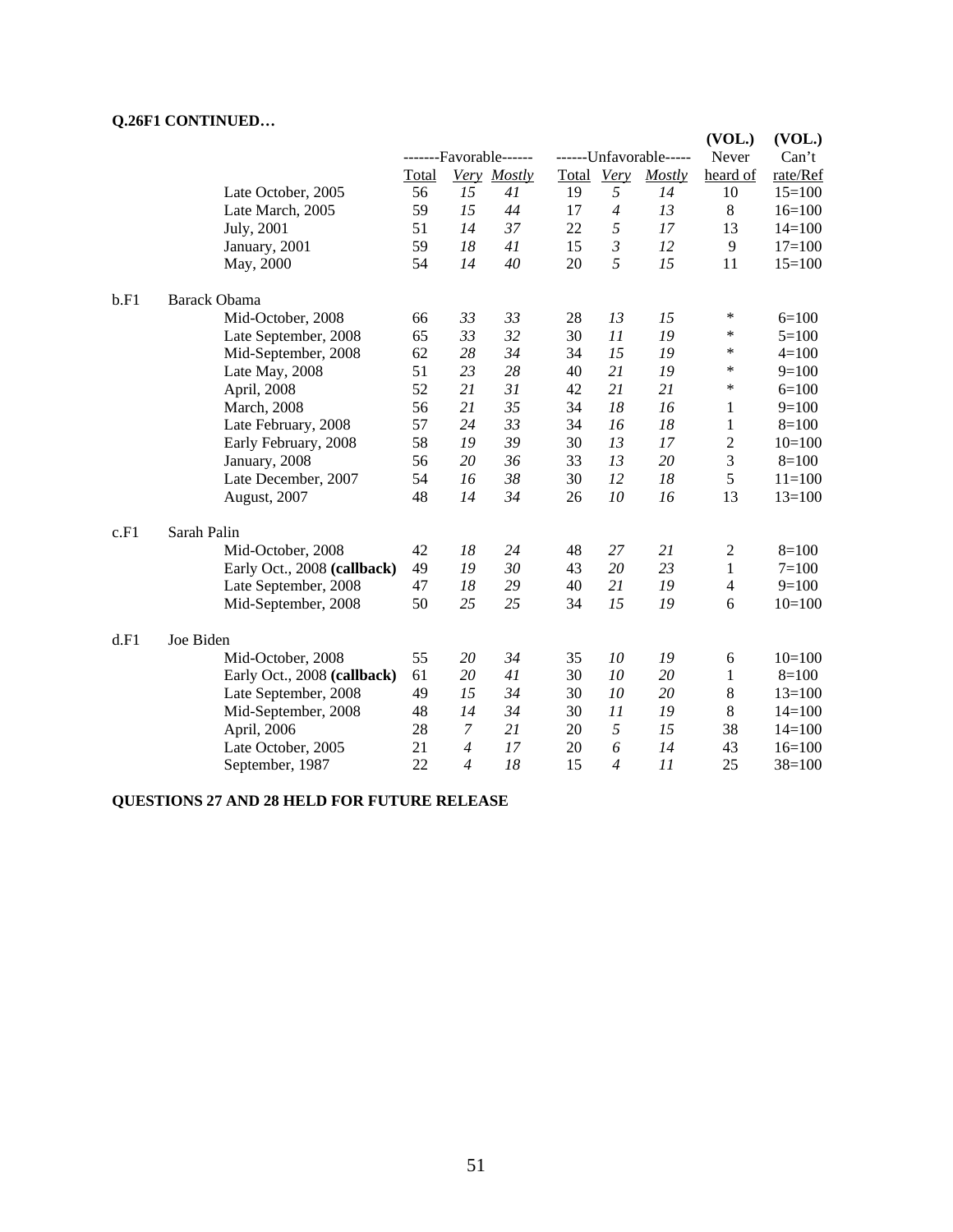#### **ASK FORM 1 REGISTERED VOTERS (REGICERT=1):**

Q.29F1 Do you feel John McCain is too old to be president, or not?

#### **BASED ON FORM 1 REGISTERED VOTERS [N=1299]:**

|     |     | Don't know/ |
|-----|-----|-------------|
| Yes | No  | Refused     |
| 34  | 64  | $2=100$     |
| 23  | 73  | $4=100$     |
| 21  | 76  | $3=100$     |
| 26  | 72. | $2=100$     |
|     |     |             |

#### **TREND FOR COMPARISON**

| <b>Bob Dole (CNN/USA Today/Gallup Poll)</b> |    |    |           |
|---------------------------------------------|----|----|-----------|
| Mid-October 1996 (Likely voters)            | 32 | 67 | $1=100$   |
| Early October 1996 (RVs)                    | 32 | 66 | $2=100$   |
| Mid-August 1996 (RVs)                       | 28 | 71 | $1 = 100$ |
| Early August 1996 (RVs)                     | 32 | 64 | $4=100$   |
| July 1996 (General population)              | 31 | 66 | $3=100$   |
| March 1996 (General population)             | 25 | 72 | $3=100$   |
| February 1996 (General population)          | 27 | 67 | $6=100$   |
|                                             |    |    |           |

#### **ASK FORM 1 REGISTERED VOTERS (REGICERT=1):**

Q.30F1 Thinking about the people you know…Do you personally know anyone who will not vote for Barack Obama because he is black?

#### **BASED ON FORM 1 REGISTERED VOTERS [N=1299]:**

- 21 Yes, know someone<br>
78 No. do not know son
- No, do not know someone
- 1 Don't know/Refused **(VOL.)**
- $100$

#### **ASK ALL FORM 1:**

R.3F1 Now, thinking about Barack Obama's religious beliefs… Do you happen to know what Barack Obama's religion is? Is he Christian, Jewish, Muslim, Buddhist, Hindu, atheist, agnostic, or something else? **[INTERVIEWERS: IF DON'T KNOW PROBE: "**Is that because you've heard different things about his religion, or because you just don't know enough about him?"**]** 

#### **BASED ON FORM 1[N=1516]:**

|          |                                                             |                | (RVs)    |                |
|----------|-------------------------------------------------------------|----------------|----------|----------------|
|          |                                                             | Mid-Sept       | June     | March          |
|          |                                                             | 2008           | 2008     | 2008           |
|          | Christian (include volunteers of: Protestant,               |                |          |                |
| 51       | Church of Christ, Trinity Church, Baptist, Methodist, etc.) | 48             | 57       | 47             |
| *        | Jewish                                                      |                |          | *              |
| 12       | Muslim (include Islam/Islamic)                              | 12             | 12       | 12             |
| *        | <b>Buddhist</b>                                             | *              | $\ast$   | *              |
| $\theta$ | Hindu                                                       | *              | $\ast$   | *              |
| ∗        | Atheist                                                     | *              | $\ast$   | *              |
| ∗        | Agnostic                                                    | *              | $\ast$   | *              |
|          | Something else                                              | 4              | 2        |                |
| 13       | Don't know - Heard different things (VOL.)                  | 18             | 10       | 10             |
| 20       | Don't know - Haven't heard enough (VOL.)                    | 15             | 15       | 27             |
| 3        | Refused (VOL.)                                              | $\overline{2}$ | <u>3</u> | $\overline{3}$ |
| 100      |                                                             | 100            | 100      | 100            |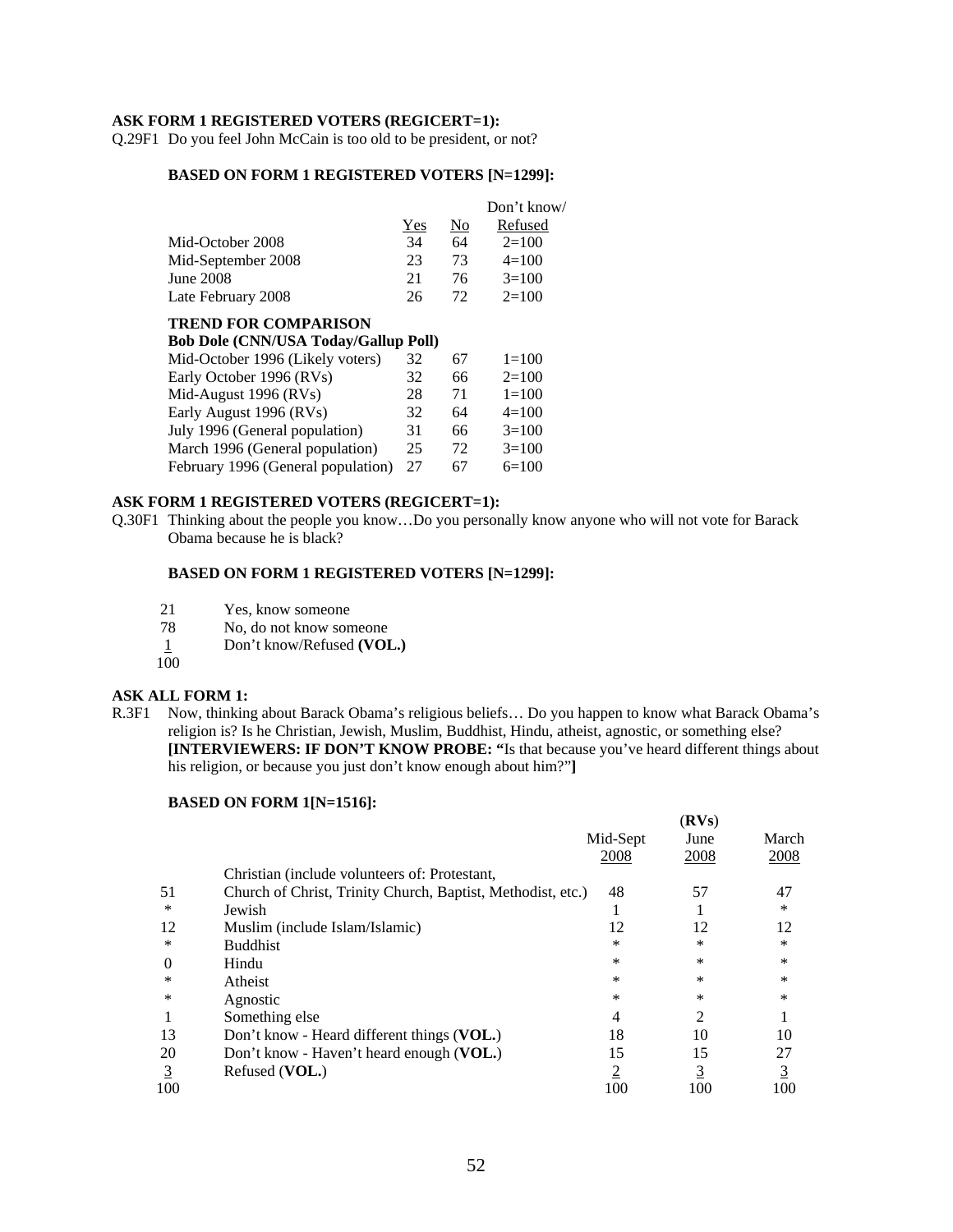#### **ASK FORM 2 REGISTERED VOTERS (REGICERT=1):**

Now I'd like to ask about how important some issues are to you…

Q.31F2 In making your decision about who to vote for this fall, will the issue of **[INSERT ITEM;** 

**RANDOMIZE]** be very important, somewhat important, not too important, or not at all important? How about **[NEXT ITEM]**? **[IF NECESSARY:** How important will the issue of **[ITEM]** be to you in making your decision about who to vote for this fall?**] [INTERVIEWER: PLEASE RE-READ RESPONSE OPTIONS AS NECESSARY TO REMIND RESPONDENTS OF OPTIONS]**

#### **BASED ON FORM 2 REGISTERED VOTERS [N=1300]:**

|      |                   | Very      | Somewhat  | Not too          | Not at all              | Don't Know/ |
|------|-------------------|-----------|-----------|------------------|-------------------------|-------------|
|      |                   | Important | Important | Important        | Important               | Refuse      |
| a.F2 | The economy       |           |           |                  |                         |             |
|      | Mid-October, 2008 | 91        | 7         | $\overline{2}$   | *                       | $* = 100$   |
|      | August, 2008      | 87        | 12        | 1                | $\ast$                  | $*=100$     |
|      | Late May, 2008    | 88        | 9         | 1                | 1                       | $1 = 100$   |
|      | October, 2007     | 79        | 18        | 1                | 1                       | $1 = 100$   |
|      | June, 2007        | 74        | 22        | $\overline{2}$   | 1                       | $1 = 100$   |
|      | Mid-October, 2004 | 78        | 18        | 3                | $\mathbf{1}$            | $* = 100$   |
|      | August, 2004      | 76        | 22        | 1                | 1                       | $* = 100$   |
| b.F2 | Iraq              |           |           |                  |                         |             |
|      | Mid-October, 2008 | 71        | 22        | $\sqrt{5}$       | $\boldsymbol{2}$        | $* = 100$   |
|      | August, 2008      | 72        | 21        | $\overline{4}$   | $\overline{c}$          | $1 = 100$   |
|      | Late May, 2008    | 72        | 20        | $\overline{4}$   | $\overline{2}$          | $2=100$     |
|      | October, 2007     | 76        | 18        | $\overline{2}$   | $\overline{c}$          | $2 = 100$   |
|      | June, 2007        | 73        | 20        | 3                | $\overline{\mathbf{3}}$ | $1 = 100$   |
|      | Mid-October, 2004 | 74        | 20        | $\overline{3}$   | $\overline{c}$          | $1 = 100$   |
|      | August, 2004      | 70        | 24        | $\overline{3}$   | $\overline{2}$          | $1 = 100$   |
| c.F2 | Terrorism         |           |           |                  |                         |             |
|      | Mid-October, 2008 | 69        | 20        | $\boldsymbol{7}$ | $\mathfrak{Z}$          | $1 = 100$   |
|      | August, 2008      | 72        | 20        | 5                | $\overline{2}$          | $1 = 100$   |
|      | Late May, 2008    | 68        | 23        | 6                | $\sqrt{2}$              | $1 = 100$   |
|      | October, 2007     | 69        | 22        | 5                | $\overline{3}$          | $1 = 100$   |
|      | June, 2007        | 69        | 24        | $\overline{4}$   | $\overline{c}$          | $1 = 100$   |
|      | Mid-October, 2004 | 77        | 17        | 3                | $\overline{c}$          | $1 = 100$   |
|      | August, 2004      | 75        | 19        | 3                | $\overline{2}$          | $1 = 100$   |
| d.F2 | Gay marriage      |           |           |                  |                         |             |
|      | Mid-October, 2008 | 28        | 21        | 21               | 27                      | $3=100$     |
|      | August, 2008      | 28        | 20        | 18               | 32                      | $2=100$     |
|      | Late May, 2008    | 28        | 21        | 19               | 29                      | $3=100$     |
|      | October, 2007     | 22        | 21        | 21               | 32                      | $4 = 100$   |
|      | Mid-October, 2004 | 32        | 22        | 19               | 24                      | $3 = 100$   |
|      | August, 2004      | 34        | 19        | 15               | 30                      | $2=100$     |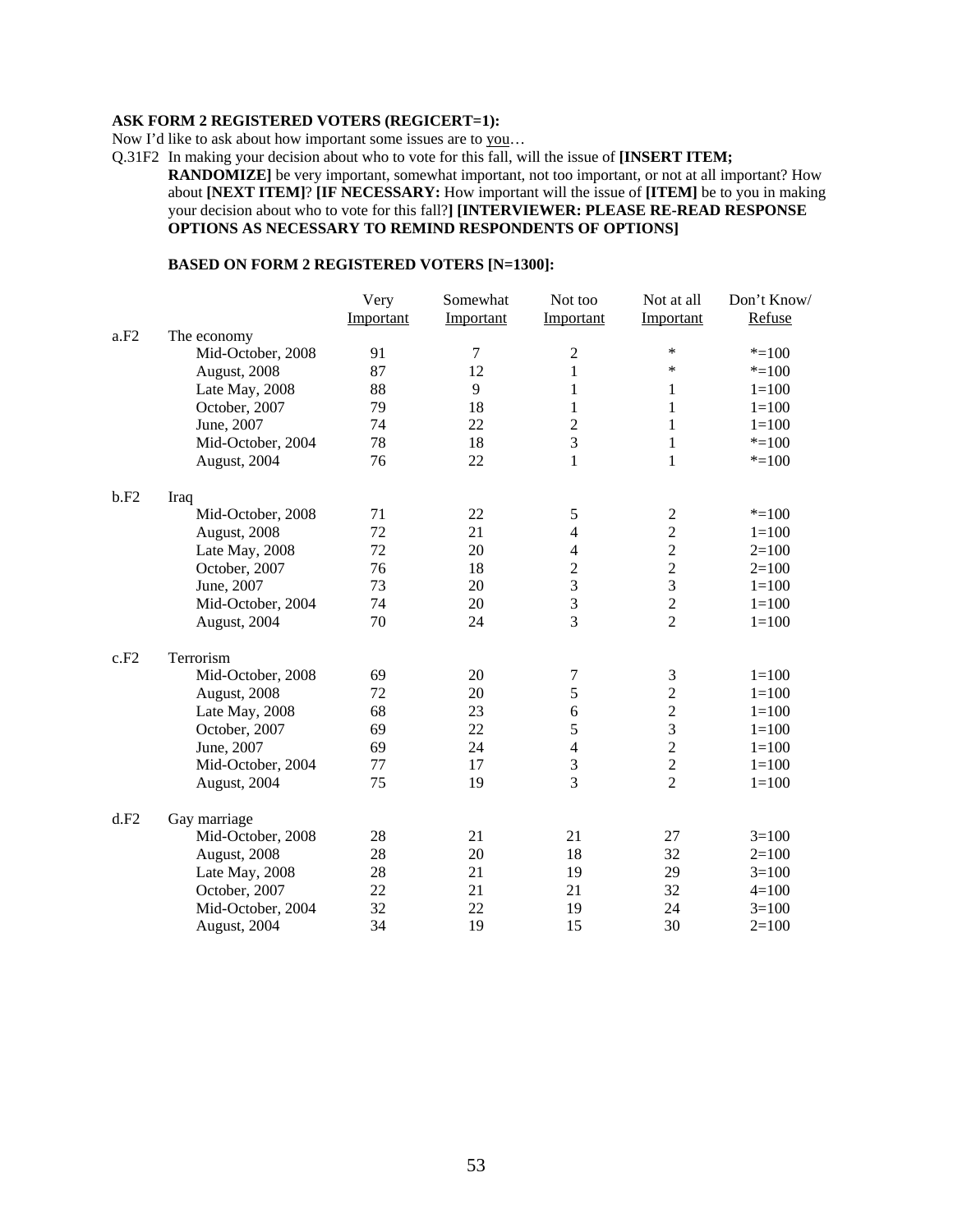# **Q.31F2 CONTIUNED…**

|                  |                   | Very      | Somewhat  | Not too                 | Not at all              | Don't Know/ |
|------------------|-------------------|-----------|-----------|-------------------------|-------------------------|-------------|
|                  |                   | Important | Important | Important               | Important               | Refuse      |
| e.F2             | Taxes             |           |           |                         |                         |             |
|                  | Mid-October, 2008 | 71        | 24        | $\mathfrak{Z}$          | 1                       | $1 = 100$   |
|                  | Late May, 2008    | 68        | 24        | 5                       | $\overline{2}$          | $1 = 100$   |
|                  | October, 2007     | 63        | 28        | 6                       | 1                       | $2=100$     |
|                  | June, 2007        | 62        | 29        | $\tau$                  | $\overline{2}$          | $* = 100$   |
|                  | Mid-October, 2004 | 59        | 31        | $\tau$                  | $\overline{c}$          | $1 = 100$   |
| f.F2             | Abortion          |           |           |                         |                         |             |
|                  | Mid-October, 2008 | 41        | 29        | 16                      | 12                      | $2=100$     |
|                  | August, 2008      | 39        | 26        | 17                      | 15                      | $3=100$     |
|                  | Late May, 2008    | 40        | 27        | 15                      | 15                      | $3=100$     |
|                  | October, 2007     | 39        | 26        | 17                      | 13                      | $5=100$     |
|                  | June, 2007        | 40        | 30        | 13                      | 14                      | $3=100$     |
|                  | Mid-October, 2004 | 47        | 27        | 12                      | 11                      | $3=100$     |
|                  | August, 2004      | 45        | 25        | 13                      | 14                      | $3=100$     |
| g.F2             | Energy            |           |           |                         |                         |             |
|                  | Mid-October, 2008 | 78        | 18        | $\mathfrak 3$           | $\mathbf{1}$            | $* = 100$   |
|                  | August, 2008      | 77        | 19        | $\overline{2}$          | $\mathbf{1}$            | $1 = 100$   |
|                  | Late May, 2008    | 77        | 20        | $\overline{2}$          | $\ast$                  | $1 = 100$   |
|                  | October, 2007     | 65        | 28        | 3                       | $\boldsymbol{2}$        | $2=100$     |
|                  | June, 2007        | 61        | 32        | $\overline{4}$          | $\overline{2}$          | $1 = 100$   |
|                  | Mid-October, 2004 | 54        | 37        | 6                       | $\overline{c}$          | $1 = 100$   |
|                  | August, 2004      | 53        | 40        | 6                       | $\ast$                  | $1 = 100$   |
| h.F2             | Health care       |           |           |                         |                         |             |
|                  | Mid-October, 2008 | 77        | 19        | 2                       | 1                       | $1 = 100$   |
|                  | August, 2008      | 73        | 21        | 5                       | $\mathbf{1}$            | $* = 100$   |
|                  | Late May, 2008    | 78        | 17        | 3                       | $\overline{c}$          | $* = 100$   |
|                  | October, 2007     | 76        | 18        | $\overline{4}$          | $\mathbf{1}$            | $1 = 100$   |
|                  | June, 2007        | 71        | 23        | $\overline{4}$          | $\overline{2}$          | $* = 100$   |
|                  | Mid-October, 2004 | 73        | 22        | $\overline{4}$          | $\mathbf{1}$            | $* = 100$   |
|                  | August, 2004      | 72        | 21        | 5                       | $\overline{c}$          | $* = 100$   |
| i.F <sub>2</sub> | Education         |           |           |                         |                         |             |
|                  | Mid-October, 2008 | 73        | 21        | $\overline{4}$          | $\overline{\mathbf{c}}$ | $* = 100$   |
|                  | August, 2008      | 73        | 20        | 5                       | $\mathbf{1}$            | $1=100$     |
|                  | Late May, 2008    | 78        | 17        | 3                       | $\mathbf{1}$            | $1 = 100$   |
|                  | October, 2007     | 75        | 21        | $\overline{\mathbf{c}}$ | $\mathbf{1}$            | $1 = 100$   |
|                  | Mid-October, 2004 | 75        | 20        | 3                       | $\sqrt{2}$              | $*=100$     |
|                  | August, 2004      | 70        | 26        | 3                       | $\mathbf{1}$            | $* = 100$   |
| j.F2             | The environment   |           |           |                         |                         |             |
|                  | Mid-October, 2008 | 57        | 31        | $\,8\,$                 | $\mathfrak{Z}$          | $1 = 100$   |
|                  | August, 2008      | 59        | 31        | $\sqrt{6}$              | 3                       | $1 = 100$   |
|                  | Late May, 2008    | 62        | 27        | 8                       | 3                       | $* = 100$   |
|                  | October, 2007     | 58        | 31        | 8                       | $\overline{c}$          | $1 = 100$   |
|                  | June, 2007        | 55        | 36        | $\epsilon$              | 3                       | $* = 100$   |
|                  | Mid-October, 2004 | 53        | 37        | 7                       | $\overline{c}$          | $1 = 100$   |
|                  | August, 2004      | 55        | 35        | 7                       | 3                       | $* = 100$   |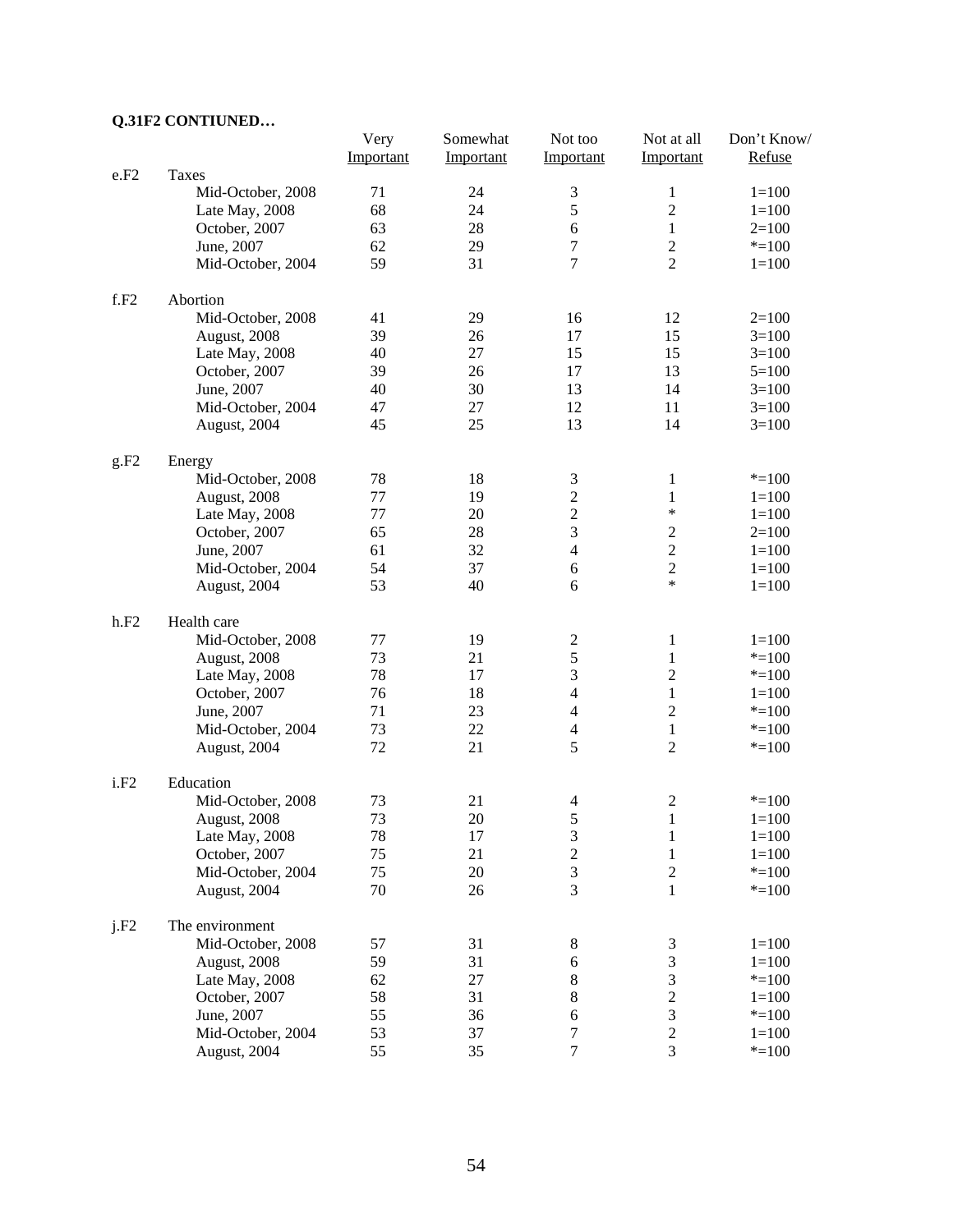#### **Q.31F2 CONTIUNED…**

|      |                     | Very      | Somewhat  | Not too   | Not at all     | Don't Know/ |
|------|---------------------|-----------|-----------|-----------|----------------|-------------|
|      |                     | Important | Important | Important | Important      | Refuse      |
| k.F2 | Jobs                |           |           |           |                |             |
|      | Mid-October, 2008   | 80        | 15        | 2         | 2              | $1 = 100$   |
|      | Late May, 2008      | 78        | 17        | 3         |                | $1 = 100$   |
|      | October, 2007       | 71        | 23        | 3         | $\overline{2}$ | $1 = 100$   |
|      | Mid-October, 2004   | 76        | 19        | 4         |                | $* = 100$   |
| 1.F2 | Immigration         |           |           |           |                |             |
|      | Mid-October, 2008   | 49        | 32        | 13        | 5              | $1 = 100$   |
|      | <b>August, 2008</b> | 52        | 33        | 10        | 4              | $1=100$     |
|      | Late May, 2008      | 54        | 32        | 9         | 3              | $2=100$     |
|      | October, 2007       | 56        | 31        | 7         | 4              | $2=100$     |
|      | June, 2007          | 54        | 34        | 7         | 3              | $2=100$     |
| m.F2 | Trade policy        |           |           |           |                |             |
|      | Mid-October, 2008   | 49        | 38        | 8         | 2              | $3=100$     |
|      | <b>August, 2008</b> | 49        | 38        | 8         | 2              | $3=100$     |
|      | Late May, 2008      | 51        | 38        | 6         |                | $4=100$     |

#### **ASK ALL FORM 2 [N=1500]:**

Q.32F2 As you may know, the government is investing billions to try to keep financial institutions and markets secure. Do you think this is the right thing or the wrong thing for the government to be doing?

|     |                           |             | -NII-                 |
|-----|---------------------------|-------------|-----------------------|
|     |                           |             | Late Sept Sept. 19-22 |
|     |                           | $2008^{14}$ | 2008                  |
| 47  | Right thing               | 45          | 57                    |
| 37  | Wrong thing               | 38          | 30                    |
| 16  | Don't know/Refused (VOL.) |             | <u> 13</u>            |
| 100 |                           | 100         | 100                   |

#### **ASK FORM 2 REGISTERED VOTERS (REGICERT=1) ONLY:**

Q.33F2 All in all, do you favor or oppose **[INSERT ITEM; RANDOMIZE]**? Do you favor or oppose **[NEXT ITEM]**?

#### **BASED ON FORM 2 REGISTERED VOTERS [N=1300]**

| a.F2 | The U.S. government guaranteeing health insurance for             | Favor | <b>Oppose</b> | (VOL.)<br>DK/Ref |
|------|-------------------------------------------------------------------|-------|---------------|------------------|
|      | all citizens, even if it means raising taxes<br>Mid-October, 2008 | 58    | 35            | $7 = 100$        |
| b.F2 | Allowing gays and lesbians to marry legally?<br>Mid-October, 2008 | 41    | 46            | $13=100$         |

 <sup>14</sup> In Late September 2008 and in the Sept. 19-22 *News Interest Index* the question was worded, "As you may know, the government is potentially investing billions to try to keep financial institutions and markets secure. Do you think this is the right thing or the wrong thing for the government to be doing?" In Late September 2008, an experiment testing the word "committing" instead of "investing" showed no difference in the results. Results for the two versions have been combined.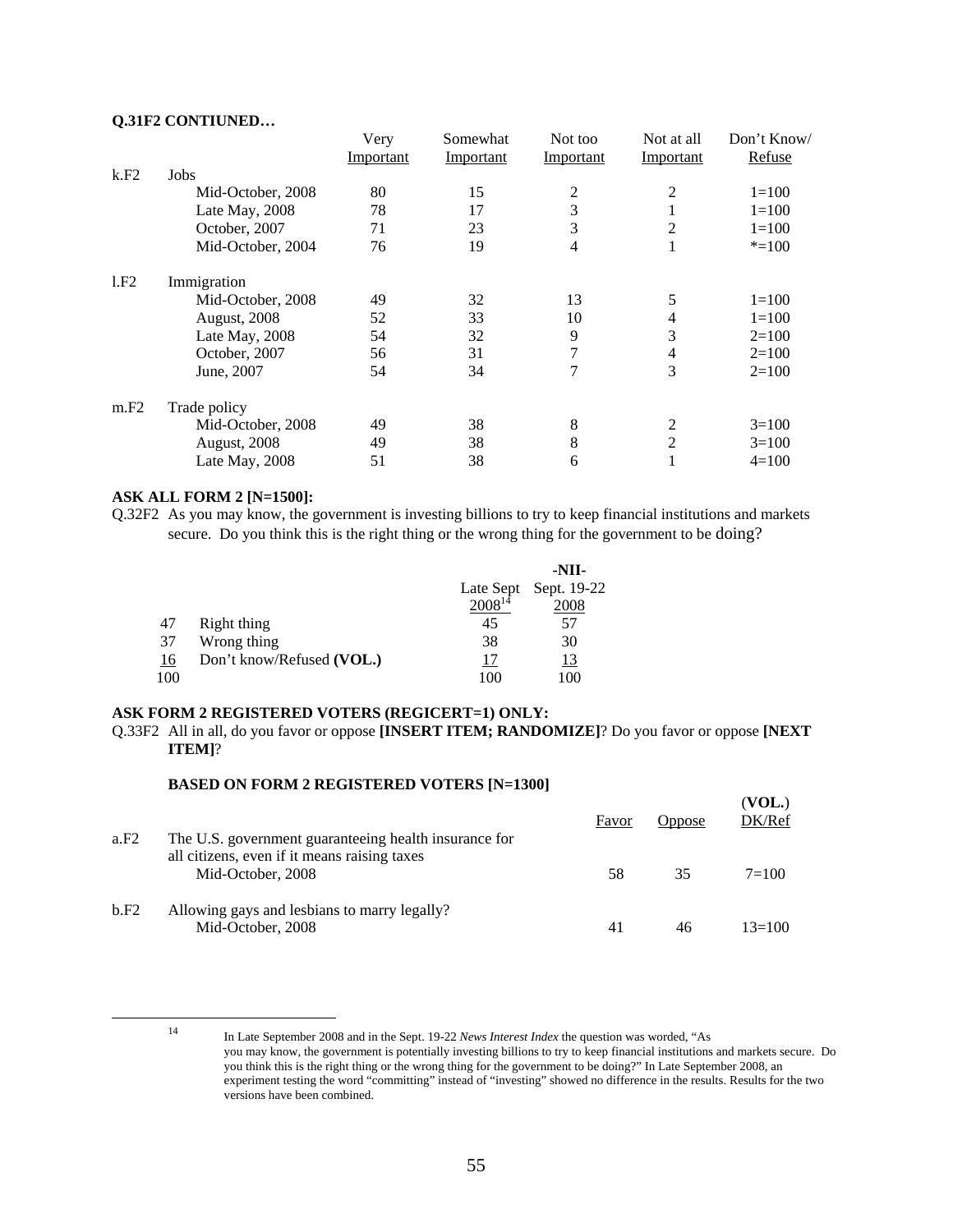# **Q.33F2 CONTINUED…**

| c.F2 | Providing a way for illegal immigrants currently in the<br>country to gain legal citizenship if they pass background | Favor | Oppose | (VOL.)<br>DK/Ref |
|------|----------------------------------------------------------------------------------------------------------------------|-------|--------|------------------|
|      | checks, pay fines, and have jobs?<br>Mid-October, 2008                                                               | 66    | 30     | $4=100$          |
| d.F2 | Allowing more offshore oil and gas drilling in U.S. waters<br>Mid-October, 2008                                      | 70    | 24     | $6=100$          |

#### **ASK ALL FORM 2 ONLY [N=1500]:**

Q.34F2 Do you think abortion should be **(READ)**

**(PLEASE READ CATEGORIES IN REVERSE ORDER FOR HALF THE SAMPLE**)

|                                            |           |            | Illegal | Illegal |           |
|--------------------------------------------|-----------|------------|---------|---------|-----------|
|                                            | Legal in  | Legal in   | in most | in all  | (VOL.)    |
|                                            | all cases | most cases | cases   | cases   | DK/Ref    |
| Mid-October, 2008                          | 19        | 38         | 22      | 14      | $7 = 100$ |
| <b>August, 2008</b>                        | 17        | 37         | 26      | 15      | $5=100$   |
| June, 2008                                 | 19        | 38         | 24      | 13      | $6=100$   |
| November, 2007                             | 18        | 33         | 29      | 15      | $5=100$   |
| October, 2007                              | 21        | 32         | 24      | 15      | $8=100$   |
| <b>August</b> , 2007                       | 17        | 35         | 26      | 17      | $5 = 100$ |
| March, 2007 Pew Social Trends              | 15        | 30         | 30      | 20      | $5=100$   |
| February, 2006 Associated Press/Ipsos-Poll | 19        | 32         | 27      | 16      | $6=100$   |
| December 2005 ABC/Washington Post          | 17        | 40         | 27      | 13      | $3=100$   |
| April 2005 ABC/Washington Post             | 20        | 36         | 27      | 14      | $3=100$   |
| December 2004 ABC/Washington Post          | 21        | 34         | 25      | 17      | $3=100$   |
| May 2004 ABC/Washington Post               | 23        | 31         | 23      | 20      | $2=99$    |
| January 2003 ABC/Washington Post           | 23        | 34         | 25      | 17      | $2=100$   |
| August 2001 ABC/Washington Post            | 22        | 27         | 28      | 20      | $3=100$   |
| June 2001 ABC/BeliefNet Poll               | 22        | 31         | 23      | 20      | $4=100$   |
| January 2001 ABC/Washington Post           | 21        | 38         | 25      | 14      | $1=99$    |
| September 2000 (RVs) ABC/Washington Post   | 20        | 35         | 25      | 16      | $3=99$    |
| July 2000 ABC/Washington Post              | 20        | 33         | 26      | 17      | $4=100$   |
| September 1999 ABC/Washington Post         | 20        | 37         | 26      | 15      | $2=100$   |
| March 1999 ABC/Washington Post             | 21        | 34         | 27      | 15      | $3=100$   |
| July 1998 ABC/Washington Post              | 19        | 35         | 29      | 13      | $4=100$   |
| August 1996 ABC/Washington Post            | 22        | 34         | 27      | 14      | $3=100$   |
| June 1996 ABC/Washington Post              | 24        | 34         | 25      | 14      | $2=99$    |
| October 1995 ABC/Washington Post           | 26        | 35         | 25      | 12      | $3=100$   |
| September 1995 ABC/Washington Post         | 24        | 36         | 25      | 11      | $4 = 100$ |
| July 1995 ABC/Washington Post              | 27        | 32         | 26      | 14      | $1 = 100$ |
|                                            |           |            |         |         |           |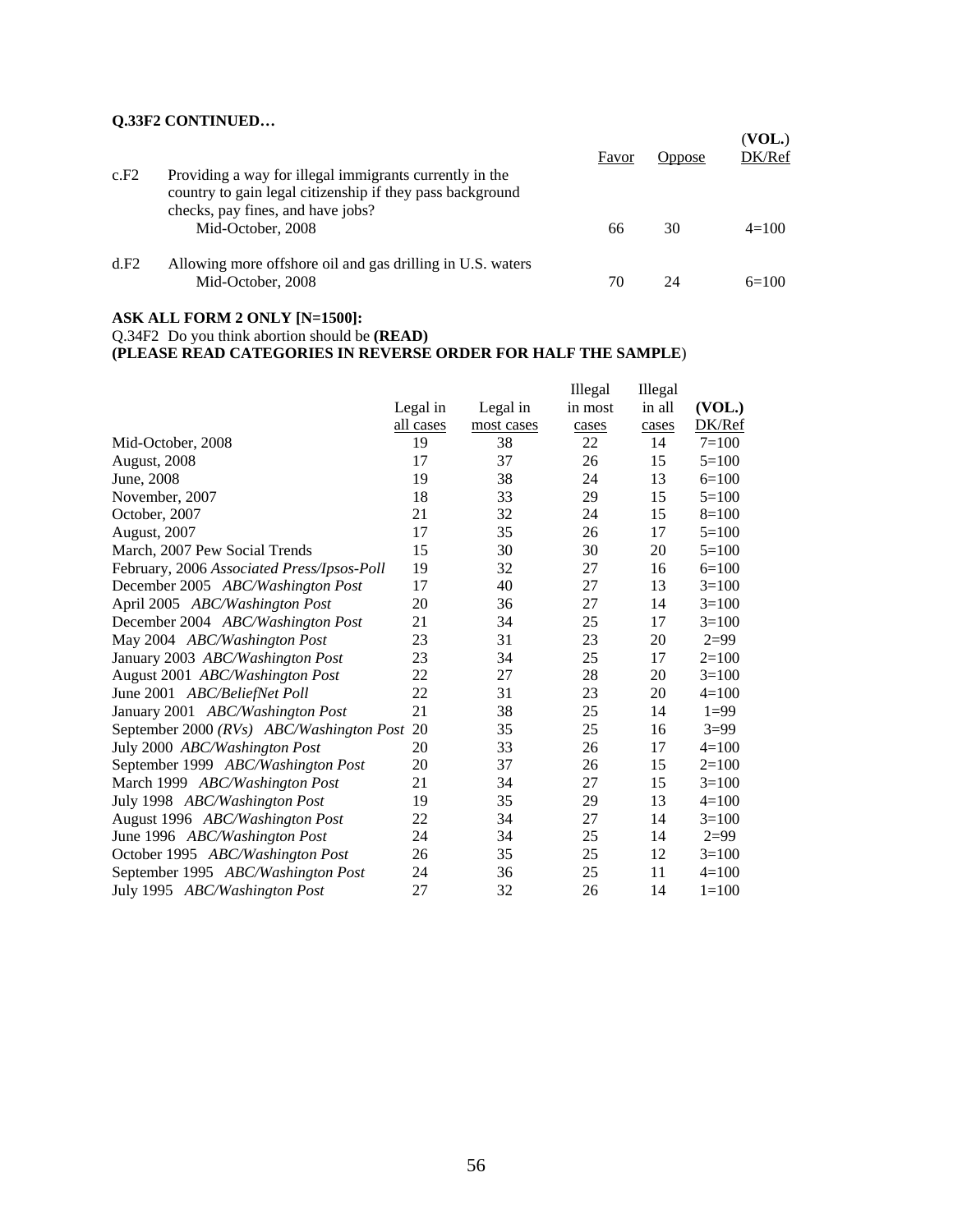#### **ASK ALL FORM 2 ONLY [N=1500]:**

Q.35F2 Which comes closer to your view about the tax cuts passed under President Bush over the past few years? **[READ IN ORDER]**

|           |                                              | $-RVs-$ |      |            |             |       |      |       |
|-----------|----------------------------------------------|---------|------|------------|-------------|-------|------|-------|
|           |                                              |         |      |            | Early Early |       |      | Early |
|           |                                              | Nov     | Oct  | <b>Nov</b> | Oct         | April | Dec  | Sept  |
|           |                                              | 2007    | 2007 | 2006       | 2006        | 2006  | 2004 | 2004  |
| 25        | All of the tax cuts should be made permanent | 30      | 24   | 30         | 26          | 25    | 28   | 27    |
|           | Tax cuts for the wealthy should be repealed, |         |      |            |             |       |      |       |
| 37        | while others stay in place, OR               | 38      | 31   | 34         | 36          | 36    | 35   | 31    |
| 25        | All of the tax cuts should be repealed       | 22      | 30   | 22         | 26          | 28    | 25   | 28    |
| <u>13</u> | Don't know/Refused (VOL. DO NOT READ)        | 10      | 15   | 14         | 12          | 11    | 12   | 14    |
| 100       |                                              | 100     | 100  | 100        | 100         | 100   | 100  | 100   |

#### **ASK ALL FORM 2 ONLY:**

Q.36F2 Do you think the U.S. made the right decision or the wrong decision in using military force against Iraq?

|                            | Right    | Wrong    | (VOL.)    |
|----------------------------|----------|----------|-----------|
|                            | decision | decision | DK/Ref    |
| Mid-October, 2008          | 40       | 54       | $6=100$   |
| Mid-September, 2008        | 43       | 50       | $7=100$   |
| June, 2008                 | 39       | 55       | $6=100$   |
| April, 2008                | 37       | 57       | $6=100$   |
| Late February, 2008        | 38       | 54       | $8=100$   |
| Late December, 2007        | 36       | 56       | $8=100$   |
| October, 2007              | 39       | 54       | $7=100$   |
| September, 2007            | 42       | 50       | $8=100$   |
| July, 2007                 | 41       | 53       | $6=100$   |
| June, 2007                 | 40       | 51       | $9=100$   |
| April, 2007                | 45       | 47       | $8=100$   |
| March, 2007                | 43       | 49       | $8=100$   |
| February, 2007             | 40       | 54       | $6=100$   |
| Mid-January, 2007          | 40       | 51       | $9=100$   |
| Early January, 2007        | 40       | 53       | $7=100$   |
| December, 2006             | 42       | 51       | $7=100$   |
| Mid-November, 2006         | 41       | 51       | $8=100$   |
| Early November, 2006 (RVs) | 45       | 48       | $7 = 100$ |
| Late October, 2006         | 43       | 47       | $10=100$  |
| Early October, 2006        | 45       | 47       | $8=100$   |
| Early September, 2006      | 49       | 43       | $8=100$   |
| August, 2006               | 45       | 46       | $9=100$   |
| July, 2006                 | 44       | 50       | $6=100$   |
| June, 2006                 | 49       | 44       | $7=100$   |
| April, 2006                | 47       | 46       | $7=100$   |
| <b>March</b> , 2006        | 45       | 49       | $6=100$   |
| February, 2006             | 51       | 44       | $5=100$   |
| January, 2006              | 45       | 47       | $8=100$   |
| December, 2005             | 47       | 48       | $5=100$   |
| Late October, 2005         | 48       | 45       | $7=100$   |
| Early October, 2005        | 44       | 50       | $6=100$   |
| Mid-September, 2005        | 49       | 44       | $7 = 100$ |
| July, 2005                 | 49       | 44       | $7=100$   |
| June, 2005                 | 47       | 45       | $8=100$   |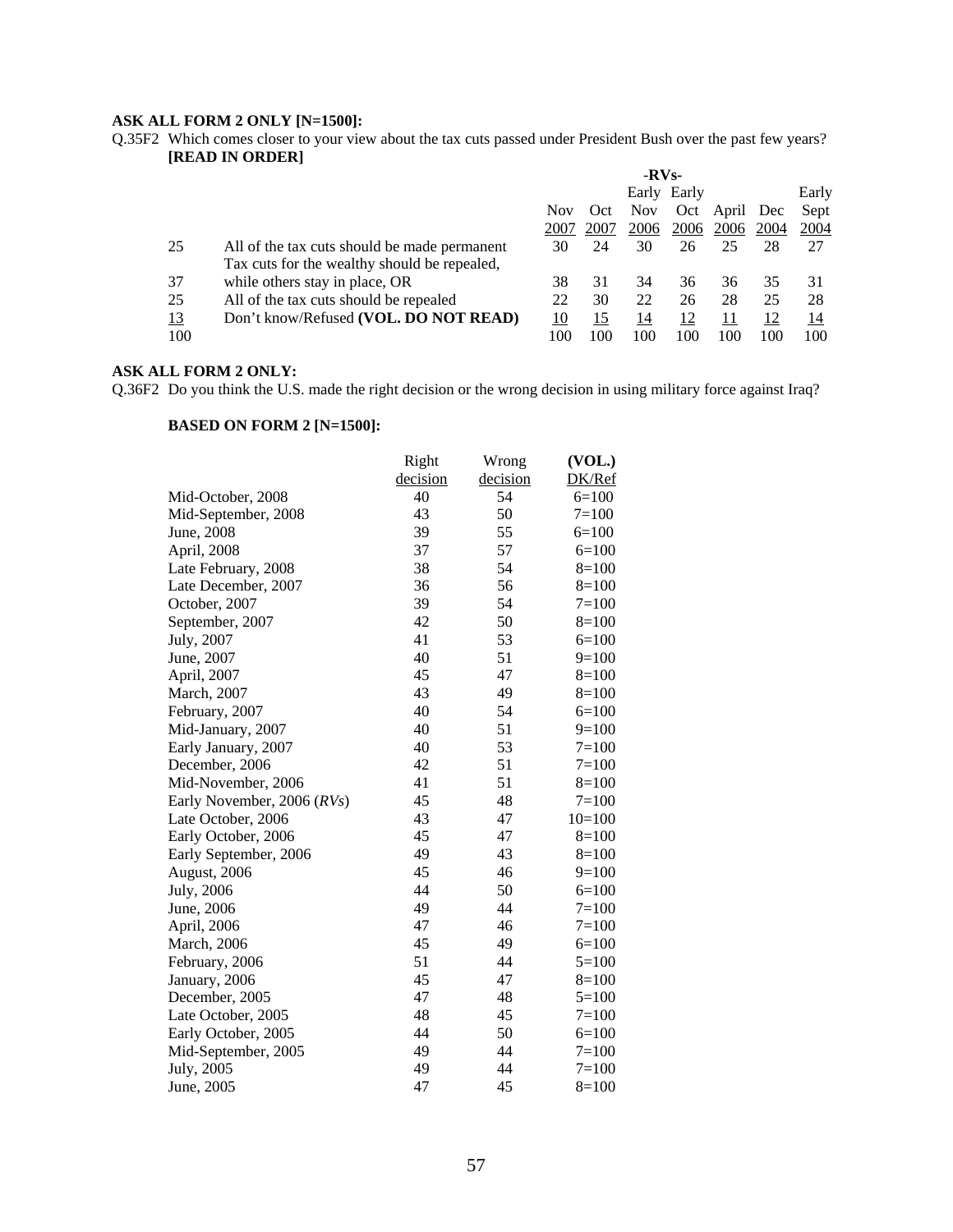| <b>Q.36F2 CONTINUED</b> | Right    | Wrong    | (VOL.)    |
|-------------------------|----------|----------|-----------|
|                         | decision | decision | DK/Ref    |
| February, 2005          | 47       | 47       | $6=100$   |
| January, 2005           | 51       | 44       | $5=100$   |
| December, 2004          | 49       | 44       | $7=100$   |
| November, 2004 (RVs)    | 48       | 41       | $11=100$  |
| Mid-October, 2004       | 46       | 42       | $12=100$  |
| Early October, 2004     | 50       | 39       | $11=100$  |
| September, 2004         | 53       | 39       | $8=100$   |
| August, 2004            | 53       | 41       | $6=100$   |
| July, 2004              | 52       | 43       | $5=100$   |
| June, 2004              | 55       | 38       | $7=100$   |
| May, 2004               | 51       | 42       | $7 = 100$ |
| Late April, 2004        | 54       | 37       | $9=100$   |
| Early April, 2004       | 57       | 35       | $8=100$   |
| Mid-March, 2004         | 55       | 39       | $6=100$   |
| Late February, 2004     | 60       | 32       | $8=100$   |
| Early February, 2004    | 56       | 39       | $5=100$   |
| Mid-January, 2004       | 65       | 30       | $5=100$   |
| Early January, 2004     | 62       | 28       | $10=100$  |
| December, 2003          | 67       | 26       | $7=100$   |
| October, 2003           | 60       | 33       | $7=100$   |
| September, 2003         | 63       | 31       | $6=100$   |
| August, 2003            | 63       | 30       | $7=100$   |
| Early July, 2003        | 67       | 24       | $9=100$   |
| May, 2003               | 74       | 20       | $6 = 100$ |
| April 10-16, 2003       | 74       | 19       | $7 = 100$ |
| April 8-9, 2003         | 74       | 19       | $7 = 100$ |
| April 2-7, 2003         | 72       | 20       | $8 = 100$ |
| March 28-April 1, 2003  | 69       | 25       | $6 = 100$ |
| March 25-27, 2003       | 74       | 21       | $5 = 100$ |
| March 23-24, 2003       | 74       | 21       | $5 = 100$ |
| March 20-22, 2003       | 71       | 22       | $7 = 100$ |
| Late January, 1991      | 77       | 15       | $8=100$   |

#### **ASK ALL FORM 2 ONLY:**

Q.37F2 How well is the U.S. military effort in Iraq going? **[READ IN ORDER]**

|                     |      |      |      |                           | (VOL.)  |
|---------------------|------|------|------|---------------------------|---------|
|                     | Very |      |      | Fairly Not too Not at all | DK/     |
|                     | well | well | well | well                      | Refused |
| Mid-October, 2008   | 17   | 40   | 26   | 12                        | $5=100$ |
| September, 2008     | 19   | 39   | 24   | 13                        | $5=100$ |
| June, 2008          | 10   | 34   | 31   | 21                        | $4=100$ |
| April, 2008         | 10   | 34   | 28   | 24                        | $4=100$ |
| Late February, 2008 | 12   | 36   | 25   | 23                        | $4=100$ |
| Late December, 2007 | 11   | 30   | 31   | 23                        | $5=100$ |
| November, 2007      | 11   | 37   | 29   | 19                        | $4=100$ |
| October, 2007       | 10   | 34   | 29   | 22                        | $5=100$ |
| September, 2007     | 9    | 32   | 30   | 24                        | $5=100$ |
| July, 2007          | 8    | 28   | 34   | 25                        | $5=100$ |
| June, 2007          | 7    | 27   | 33   | 28                        | $5=100$ |
| April, 2007         | 7    | 31   | 34   | 25                        | $3=100$ |
| <b>March</b> , 2007 | 10   | 30   | 32   | 24                        | $4=100$ |
|                     |      |      |      |                           |         |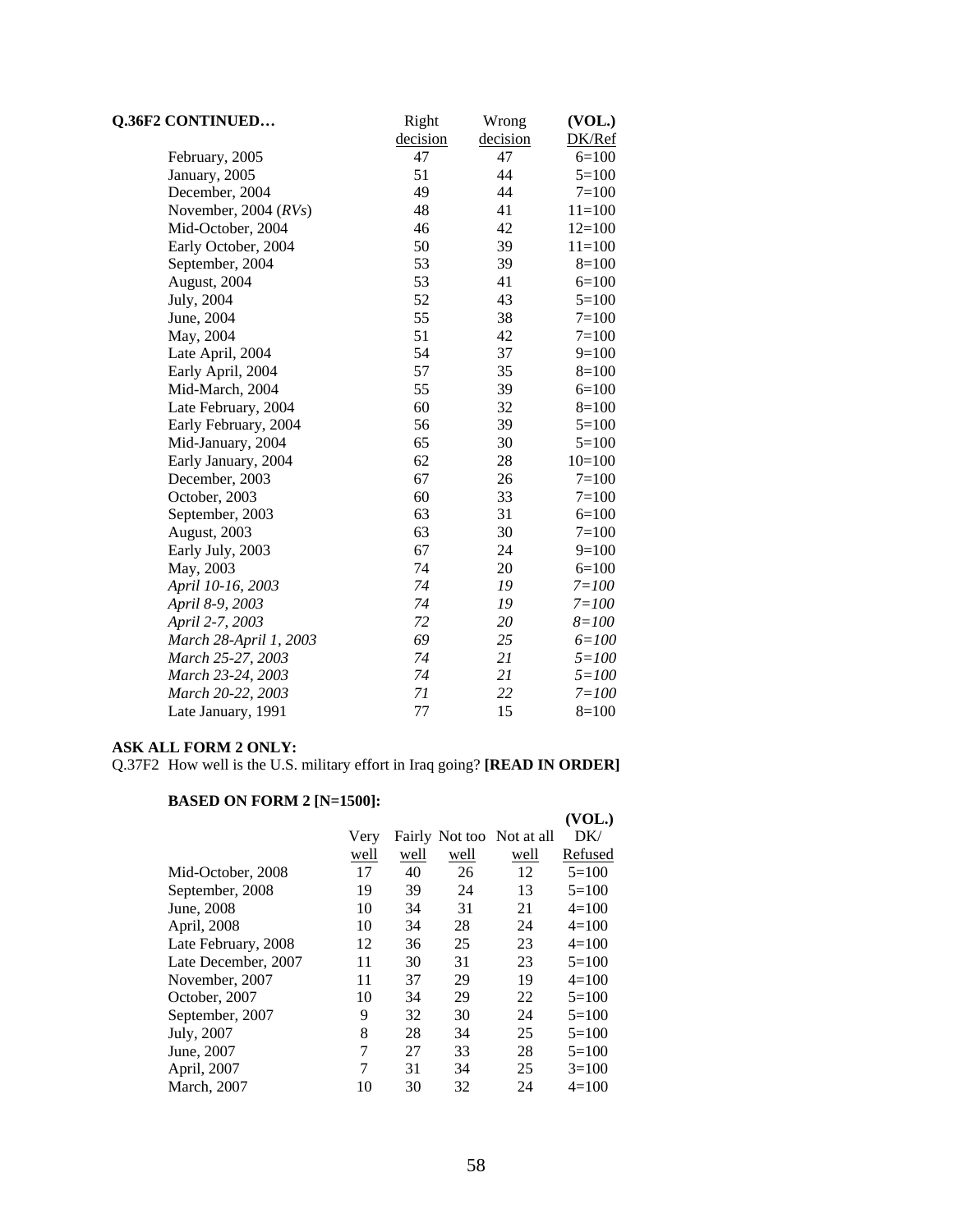| DK/<br>Very<br>Fairly Not too Not at all<br>well<br>Refused<br><u>well</u><br><u>well</u><br>well<br>5<br>25<br>38<br>29<br>$3=100$<br>February, 2007<br>7<br>32<br>28<br>30<br>$3=100$<br>Mid-January, 2007<br>4<br>28<br>37<br>December, 2006<br>27<br>$4=100$<br>34<br>6<br>26<br>30<br>Mid-November, 2006<br>$4=100$<br>32<br>7<br>30<br>27<br>Early November, 2006 (RVs)<br>$4=100$<br>5<br>34<br>25<br>Late October, 2006<br>30<br>$6=100$<br>8<br>33<br>29<br>25<br>Early October, 2006<br>$5=100$<br>8<br>28<br>39<br>20<br>Early September, 2006<br>$5=100$<br>8<br>32<br>33<br>23<br>August, 2006<br>$4=100$<br>37<br>25<br>16<br>18<br>June, 2006<br>$4=100$<br>13<br>34<br>29<br>21<br>$3=100$<br>April, 2006<br>9<br>34<br>30<br>21<br>$6=100$<br><b>March</b> , 2006<br>13<br>38<br>29<br>17<br>$3=100$<br>February, 2006<br>12<br>39<br>27<br>17<br>$5 = 100$<br>January, 2006<br>37<br>29<br>December, 2005<br>14<br>17<br>$3=100$<br>9<br>35<br>31<br>22<br>Early October, 2005<br>$3=100$<br>26<br>12<br>41<br>18<br>Mid-September, 2005<br>$3=100$<br>14<br>27<br>July, 2005<br>38<br>17<br>$4=100$<br>9<br>27<br>41<br>19<br>June, 2005<br>$4=100$<br>25<br>14<br>40<br>17<br>$4=100$<br>February, 2005<br>9<br>29<br>January, 2005<br>39<br>20<br>$3=100$<br>40<br>28<br>10<br>18<br>$4 = 100$<br>December, 2004<br>26<br>13<br>38<br>17<br>$6=100$<br>Mid-October, 2004<br>40<br>26<br>12<br>18<br>$4=100$<br>September, 2004<br>12<br>28<br>41<br>16<br>$3=100$<br>August, 2004<br>13<br>26<br>July, 2004<br>42<br>16<br>$3=100$<br>25<br>June, 2004<br>16<br>41<br>14<br>$4=100$<br>32<br>May, 2004<br>10<br>36<br>19<br>$3=100$<br>26<br>12<br>43<br>Late April, 2004<br>15<br>$4=100$<br>14<br>26<br>Early April, 2004<br>43<br>13<br>$4=100$<br>45<br>26<br>Mid-March, 2004<br>16<br>11<br>$2=100$<br>23<br>17<br>46<br>11<br>Early February, 2004<br>$3=100$<br>22<br>51<br>18<br>Mid-January, 2004<br>6<br>$3=100$<br>23<br>7<br>47<br>18<br>Early January, 2004<br>$5=100$<br>28<br>47<br>16<br>6<br>$3=100$<br>December, 2003<br>25<br>16<br>44<br>11<br>$4 = 100$<br>October, 2003<br>47<br>9<br>September, 2003<br>15<br>26<br>$3=100$<br>19<br>24<br>August, 2003<br>43<br>11<br>$3=100$ | <b>Q.37F2 CONTINUED</b> |  |  | (VOL.) |
|----------------------------------------------------------------------------------------------------------------------------------------------------------------------------------------------------------------------------------------------------------------------------------------------------------------------------------------------------------------------------------------------------------------------------------------------------------------------------------------------------------------------------------------------------------------------------------------------------------------------------------------------------------------------------------------------------------------------------------------------------------------------------------------------------------------------------------------------------------------------------------------------------------------------------------------------------------------------------------------------------------------------------------------------------------------------------------------------------------------------------------------------------------------------------------------------------------------------------------------------------------------------------------------------------------------------------------------------------------------------------------------------------------------------------------------------------------------------------------------------------------------------------------------------------------------------------------------------------------------------------------------------------------------------------------------------------------------------------------------------------------------------------------------------------------------------------------------------------------------------------------------------------------------------------------------------------------------------------------------------------------------------------------------------------------------------------------------------------------------------------------------------------------------------------------------------------------------------------|-------------------------|--|--|--------|
|                                                                                                                                                                                                                                                                                                                                                                                                                                                                                                                                                                                                                                                                                                                                                                                                                                                                                                                                                                                                                                                                                                                                                                                                                                                                                                                                                                                                                                                                                                                                                                                                                                                                                                                                                                                                                                                                                                                                                                                                                                                                                                                                                                                                                            |                         |  |  |        |
|                                                                                                                                                                                                                                                                                                                                                                                                                                                                                                                                                                                                                                                                                                                                                                                                                                                                                                                                                                                                                                                                                                                                                                                                                                                                                                                                                                                                                                                                                                                                                                                                                                                                                                                                                                                                                                                                                                                                                                                                                                                                                                                                                                                                                            |                         |  |  |        |
|                                                                                                                                                                                                                                                                                                                                                                                                                                                                                                                                                                                                                                                                                                                                                                                                                                                                                                                                                                                                                                                                                                                                                                                                                                                                                                                                                                                                                                                                                                                                                                                                                                                                                                                                                                                                                                                                                                                                                                                                                                                                                                                                                                                                                            |                         |  |  |        |
|                                                                                                                                                                                                                                                                                                                                                                                                                                                                                                                                                                                                                                                                                                                                                                                                                                                                                                                                                                                                                                                                                                                                                                                                                                                                                                                                                                                                                                                                                                                                                                                                                                                                                                                                                                                                                                                                                                                                                                                                                                                                                                                                                                                                                            |                         |  |  |        |
|                                                                                                                                                                                                                                                                                                                                                                                                                                                                                                                                                                                                                                                                                                                                                                                                                                                                                                                                                                                                                                                                                                                                                                                                                                                                                                                                                                                                                                                                                                                                                                                                                                                                                                                                                                                                                                                                                                                                                                                                                                                                                                                                                                                                                            |                         |  |  |        |
|                                                                                                                                                                                                                                                                                                                                                                                                                                                                                                                                                                                                                                                                                                                                                                                                                                                                                                                                                                                                                                                                                                                                                                                                                                                                                                                                                                                                                                                                                                                                                                                                                                                                                                                                                                                                                                                                                                                                                                                                                                                                                                                                                                                                                            |                         |  |  |        |
|                                                                                                                                                                                                                                                                                                                                                                                                                                                                                                                                                                                                                                                                                                                                                                                                                                                                                                                                                                                                                                                                                                                                                                                                                                                                                                                                                                                                                                                                                                                                                                                                                                                                                                                                                                                                                                                                                                                                                                                                                                                                                                                                                                                                                            |                         |  |  |        |
|                                                                                                                                                                                                                                                                                                                                                                                                                                                                                                                                                                                                                                                                                                                                                                                                                                                                                                                                                                                                                                                                                                                                                                                                                                                                                                                                                                                                                                                                                                                                                                                                                                                                                                                                                                                                                                                                                                                                                                                                                                                                                                                                                                                                                            |                         |  |  |        |
|                                                                                                                                                                                                                                                                                                                                                                                                                                                                                                                                                                                                                                                                                                                                                                                                                                                                                                                                                                                                                                                                                                                                                                                                                                                                                                                                                                                                                                                                                                                                                                                                                                                                                                                                                                                                                                                                                                                                                                                                                                                                                                                                                                                                                            |                         |  |  |        |
|                                                                                                                                                                                                                                                                                                                                                                                                                                                                                                                                                                                                                                                                                                                                                                                                                                                                                                                                                                                                                                                                                                                                                                                                                                                                                                                                                                                                                                                                                                                                                                                                                                                                                                                                                                                                                                                                                                                                                                                                                                                                                                                                                                                                                            |                         |  |  |        |
|                                                                                                                                                                                                                                                                                                                                                                                                                                                                                                                                                                                                                                                                                                                                                                                                                                                                                                                                                                                                                                                                                                                                                                                                                                                                                                                                                                                                                                                                                                                                                                                                                                                                                                                                                                                                                                                                                                                                                                                                                                                                                                                                                                                                                            |                         |  |  |        |
|                                                                                                                                                                                                                                                                                                                                                                                                                                                                                                                                                                                                                                                                                                                                                                                                                                                                                                                                                                                                                                                                                                                                                                                                                                                                                                                                                                                                                                                                                                                                                                                                                                                                                                                                                                                                                                                                                                                                                                                                                                                                                                                                                                                                                            |                         |  |  |        |
|                                                                                                                                                                                                                                                                                                                                                                                                                                                                                                                                                                                                                                                                                                                                                                                                                                                                                                                                                                                                                                                                                                                                                                                                                                                                                                                                                                                                                                                                                                                                                                                                                                                                                                                                                                                                                                                                                                                                                                                                                                                                                                                                                                                                                            |                         |  |  |        |
|                                                                                                                                                                                                                                                                                                                                                                                                                                                                                                                                                                                                                                                                                                                                                                                                                                                                                                                                                                                                                                                                                                                                                                                                                                                                                                                                                                                                                                                                                                                                                                                                                                                                                                                                                                                                                                                                                                                                                                                                                                                                                                                                                                                                                            |                         |  |  |        |
|                                                                                                                                                                                                                                                                                                                                                                                                                                                                                                                                                                                                                                                                                                                                                                                                                                                                                                                                                                                                                                                                                                                                                                                                                                                                                                                                                                                                                                                                                                                                                                                                                                                                                                                                                                                                                                                                                                                                                                                                                                                                                                                                                                                                                            |                         |  |  |        |
|                                                                                                                                                                                                                                                                                                                                                                                                                                                                                                                                                                                                                                                                                                                                                                                                                                                                                                                                                                                                                                                                                                                                                                                                                                                                                                                                                                                                                                                                                                                                                                                                                                                                                                                                                                                                                                                                                                                                                                                                                                                                                                                                                                                                                            |                         |  |  |        |
|                                                                                                                                                                                                                                                                                                                                                                                                                                                                                                                                                                                                                                                                                                                                                                                                                                                                                                                                                                                                                                                                                                                                                                                                                                                                                                                                                                                                                                                                                                                                                                                                                                                                                                                                                                                                                                                                                                                                                                                                                                                                                                                                                                                                                            |                         |  |  |        |
|                                                                                                                                                                                                                                                                                                                                                                                                                                                                                                                                                                                                                                                                                                                                                                                                                                                                                                                                                                                                                                                                                                                                                                                                                                                                                                                                                                                                                                                                                                                                                                                                                                                                                                                                                                                                                                                                                                                                                                                                                                                                                                                                                                                                                            |                         |  |  |        |
|                                                                                                                                                                                                                                                                                                                                                                                                                                                                                                                                                                                                                                                                                                                                                                                                                                                                                                                                                                                                                                                                                                                                                                                                                                                                                                                                                                                                                                                                                                                                                                                                                                                                                                                                                                                                                                                                                                                                                                                                                                                                                                                                                                                                                            |                         |  |  |        |
|                                                                                                                                                                                                                                                                                                                                                                                                                                                                                                                                                                                                                                                                                                                                                                                                                                                                                                                                                                                                                                                                                                                                                                                                                                                                                                                                                                                                                                                                                                                                                                                                                                                                                                                                                                                                                                                                                                                                                                                                                                                                                                                                                                                                                            |                         |  |  |        |
|                                                                                                                                                                                                                                                                                                                                                                                                                                                                                                                                                                                                                                                                                                                                                                                                                                                                                                                                                                                                                                                                                                                                                                                                                                                                                                                                                                                                                                                                                                                                                                                                                                                                                                                                                                                                                                                                                                                                                                                                                                                                                                                                                                                                                            |                         |  |  |        |
|                                                                                                                                                                                                                                                                                                                                                                                                                                                                                                                                                                                                                                                                                                                                                                                                                                                                                                                                                                                                                                                                                                                                                                                                                                                                                                                                                                                                                                                                                                                                                                                                                                                                                                                                                                                                                                                                                                                                                                                                                                                                                                                                                                                                                            |                         |  |  |        |
|                                                                                                                                                                                                                                                                                                                                                                                                                                                                                                                                                                                                                                                                                                                                                                                                                                                                                                                                                                                                                                                                                                                                                                                                                                                                                                                                                                                                                                                                                                                                                                                                                                                                                                                                                                                                                                                                                                                                                                                                                                                                                                                                                                                                                            |                         |  |  |        |
|                                                                                                                                                                                                                                                                                                                                                                                                                                                                                                                                                                                                                                                                                                                                                                                                                                                                                                                                                                                                                                                                                                                                                                                                                                                                                                                                                                                                                                                                                                                                                                                                                                                                                                                                                                                                                                                                                                                                                                                                                                                                                                                                                                                                                            |                         |  |  |        |
|                                                                                                                                                                                                                                                                                                                                                                                                                                                                                                                                                                                                                                                                                                                                                                                                                                                                                                                                                                                                                                                                                                                                                                                                                                                                                                                                                                                                                                                                                                                                                                                                                                                                                                                                                                                                                                                                                                                                                                                                                                                                                                                                                                                                                            |                         |  |  |        |
|                                                                                                                                                                                                                                                                                                                                                                                                                                                                                                                                                                                                                                                                                                                                                                                                                                                                                                                                                                                                                                                                                                                                                                                                                                                                                                                                                                                                                                                                                                                                                                                                                                                                                                                                                                                                                                                                                                                                                                                                                                                                                                                                                                                                                            |                         |  |  |        |
|                                                                                                                                                                                                                                                                                                                                                                                                                                                                                                                                                                                                                                                                                                                                                                                                                                                                                                                                                                                                                                                                                                                                                                                                                                                                                                                                                                                                                                                                                                                                                                                                                                                                                                                                                                                                                                                                                                                                                                                                                                                                                                                                                                                                                            |                         |  |  |        |
|                                                                                                                                                                                                                                                                                                                                                                                                                                                                                                                                                                                                                                                                                                                                                                                                                                                                                                                                                                                                                                                                                                                                                                                                                                                                                                                                                                                                                                                                                                                                                                                                                                                                                                                                                                                                                                                                                                                                                                                                                                                                                                                                                                                                                            |                         |  |  |        |
|                                                                                                                                                                                                                                                                                                                                                                                                                                                                                                                                                                                                                                                                                                                                                                                                                                                                                                                                                                                                                                                                                                                                                                                                                                                                                                                                                                                                                                                                                                                                                                                                                                                                                                                                                                                                                                                                                                                                                                                                                                                                                                                                                                                                                            |                         |  |  |        |
|                                                                                                                                                                                                                                                                                                                                                                                                                                                                                                                                                                                                                                                                                                                                                                                                                                                                                                                                                                                                                                                                                                                                                                                                                                                                                                                                                                                                                                                                                                                                                                                                                                                                                                                                                                                                                                                                                                                                                                                                                                                                                                                                                                                                                            |                         |  |  |        |
|                                                                                                                                                                                                                                                                                                                                                                                                                                                                                                                                                                                                                                                                                                                                                                                                                                                                                                                                                                                                                                                                                                                                                                                                                                                                                                                                                                                                                                                                                                                                                                                                                                                                                                                                                                                                                                                                                                                                                                                                                                                                                                                                                                                                                            |                         |  |  |        |
|                                                                                                                                                                                                                                                                                                                                                                                                                                                                                                                                                                                                                                                                                                                                                                                                                                                                                                                                                                                                                                                                                                                                                                                                                                                                                                                                                                                                                                                                                                                                                                                                                                                                                                                                                                                                                                                                                                                                                                                                                                                                                                                                                                                                                            |                         |  |  |        |
|                                                                                                                                                                                                                                                                                                                                                                                                                                                                                                                                                                                                                                                                                                                                                                                                                                                                                                                                                                                                                                                                                                                                                                                                                                                                                                                                                                                                                                                                                                                                                                                                                                                                                                                                                                                                                                                                                                                                                                                                                                                                                                                                                                                                                            |                         |  |  |        |
|                                                                                                                                                                                                                                                                                                                                                                                                                                                                                                                                                                                                                                                                                                                                                                                                                                                                                                                                                                                                                                                                                                                                                                                                                                                                                                                                                                                                                                                                                                                                                                                                                                                                                                                                                                                                                                                                                                                                                                                                                                                                                                                                                                                                                            |                         |  |  |        |
|                                                                                                                                                                                                                                                                                                                                                                                                                                                                                                                                                                                                                                                                                                                                                                                                                                                                                                                                                                                                                                                                                                                                                                                                                                                                                                                                                                                                                                                                                                                                                                                                                                                                                                                                                                                                                                                                                                                                                                                                                                                                                                                                                                                                                            |                         |  |  |        |
|                                                                                                                                                                                                                                                                                                                                                                                                                                                                                                                                                                                                                                                                                                                                                                                                                                                                                                                                                                                                                                                                                                                                                                                                                                                                                                                                                                                                                                                                                                                                                                                                                                                                                                                                                                                                                                                                                                                                                                                                                                                                                                                                                                                                                            |                         |  |  |        |
|                                                                                                                                                                                                                                                                                                                                                                                                                                                                                                                                                                                                                                                                                                                                                                                                                                                                                                                                                                                                                                                                                                                                                                                                                                                                                                                                                                                                                                                                                                                                                                                                                                                                                                                                                                                                                                                                                                                                                                                                                                                                                                                                                                                                                            |                         |  |  |        |
|                                                                                                                                                                                                                                                                                                                                                                                                                                                                                                                                                                                                                                                                                                                                                                                                                                                                                                                                                                                                                                                                                                                                                                                                                                                                                                                                                                                                                                                                                                                                                                                                                                                                                                                                                                                                                                                                                                                                                                                                                                                                                                                                                                                                                            |                         |  |  |        |
|                                                                                                                                                                                                                                                                                                                                                                                                                                                                                                                                                                                                                                                                                                                                                                                                                                                                                                                                                                                                                                                                                                                                                                                                                                                                                                                                                                                                                                                                                                                                                                                                                                                                                                                                                                                                                                                                                                                                                                                                                                                                                                                                                                                                                            |                         |  |  |        |
|                                                                                                                                                                                                                                                                                                                                                                                                                                                                                                                                                                                                                                                                                                                                                                                                                                                                                                                                                                                                                                                                                                                                                                                                                                                                                                                                                                                                                                                                                                                                                                                                                                                                                                                                                                                                                                                                                                                                                                                                                                                                                                                                                                                                                            |                         |  |  |        |
| 23<br>52<br>5<br>Early July, 2003<br>16<br>$4=100$                                                                                                                                                                                                                                                                                                                                                                                                                                                                                                                                                                                                                                                                                                                                                                                                                                                                                                                                                                                                                                                                                                                                                                                                                                                                                                                                                                                                                                                                                                                                                                                                                                                                                                                                                                                                                                                                                                                                                                                                                                                                                                                                                                         |                         |  |  |        |
| April 10-16, 2003<br>61<br>32<br>$\mathfrak{Z}$<br>1<br>$3 = 100$                                                                                                                                                                                                                                                                                                                                                                                                                                                                                                                                                                                                                                                                                                                                                                                                                                                                                                                                                                                                                                                                                                                                                                                                                                                                                                                                                                                                                                                                                                                                                                                                                                                                                                                                                                                                                                                                                                                                                                                                                                                                                                                                                          |                         |  |  |        |
| $\mathfrak{Z}$<br>April 8-9, 2003<br>60<br>32<br>3<br>$2 = 100$                                                                                                                                                                                                                                                                                                                                                                                                                                                                                                                                                                                                                                                                                                                                                                                                                                                                                                                                                                                                                                                                                                                                                                                                                                                                                                                                                                                                                                                                                                                                                                                                                                                                                                                                                                                                                                                                                                                                                                                                                                                                                                                                                            |                         |  |  |        |
| 37<br>April 2-7, 2003<br>55<br>3<br>$\overline{c}$<br>$3 = 100$                                                                                                                                                                                                                                                                                                                                                                                                                                                                                                                                                                                                                                                                                                                                                                                                                                                                                                                                                                                                                                                                                                                                                                                                                                                                                                                                                                                                                                                                                                                                                                                                                                                                                                                                                                                                                                                                                                                                                                                                                                                                                                                                                            |                         |  |  |        |
| $\overline{c}$<br>39<br>$\boldsymbol{8}$<br>March 25-April 1, 2003<br>46<br>$5 = 100$                                                                                                                                                                                                                                                                                                                                                                                                                                                                                                                                                                                                                                                                                                                                                                                                                                                                                                                                                                                                                                                                                                                                                                                                                                                                                                                                                                                                                                                                                                                                                                                                                                                                                                                                                                                                                                                                                                                                                                                                                                                                                                                                      |                         |  |  |        |
| 45<br>6<br>$\overline{c}$<br>March 23-24, 2003<br>41<br>$6 = 100$                                                                                                                                                                                                                                                                                                                                                                                                                                                                                                                                                                                                                                                                                                                                                                                                                                                                                                                                                                                                                                                                                                                                                                                                                                                                                                                                                                                                                                                                                                                                                                                                                                                                                                                                                                                                                                                                                                                                                                                                                                                                                                                                                          |                         |  |  |        |
| 65<br>25<br>$\overline{c}$<br>March 20-22, 2003<br>1<br>$7 = 100$                                                                                                                                                                                                                                                                                                                                                                                                                                                                                                                                                                                                                                                                                                                                                                                                                                                                                                                                                                                                                                                                                                                                                                                                                                                                                                                                                                                                                                                                                                                                                                                                                                                                                                                                                                                                                                                                                                                                                                                                                                                                                                                                                          |                         |  |  |        |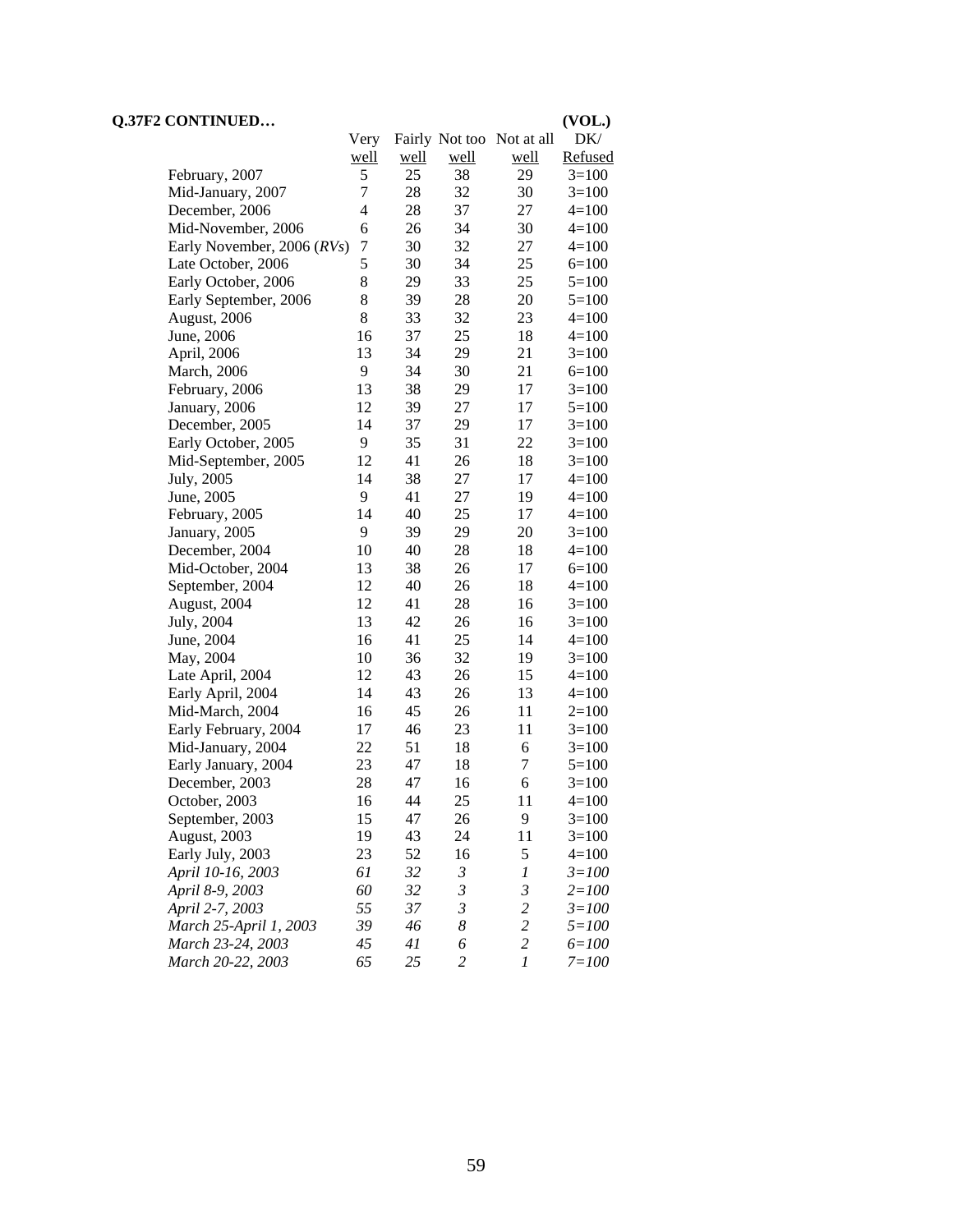#### **ASK ALL FORM 2 ONLY:**

Q.38F2 Do you think the U.S. should keep military troops in Iraq until the situation has stabilized, or do you think the U.S. should bring its troops home as soon as possible?

|                            | Keep troops | Bring troops | (VOL.)    |
|----------------------------|-------------|--------------|-----------|
|                            | in Iraq     | home         | DK/Ref    |
| Mid-October, 2008          | 45          | 51           | $4=100$   |
| Mid-September, 2008        | 45          | 50           | $5=100$   |
| June, 2008                 | 43          | 52           | $5=100$   |
| April, 2008                | 41          | 56           | $3=100$   |
| Late February, 2008        | 47          | 49           | $4 = 100$ |
| Late December, 2007        | 40          | 54           | $6=100$   |
| November, 2007             | 41          | 54           | $5=100$   |
| October, 2007              | 42          | 54           | $4=100$   |
| September, 2007            | 39          | 54           | $7 = 100$ |
| July, 2007                 | 39          | 54           | $7=100$   |
| June, 2007                 | 39          | 56           | $5=100$   |
| April, 2007                | 41          | 53           | $6=100$   |
| March, 2007                | 43          | 52           | $5=100$   |
| February, 2007             | 42          | 53           | $5=100$   |
| Mid-January, 2007          | 46          | 48           | $6=100$   |
| Early January, 2007        | 41          | 53           | $6=100$   |
| December, 2006             | 44          | 50           | $6=100$   |
| Mid-November, 2006         | 46          | 48           | $6=100$   |
| Early November, 2006 (RVs) | 49          | 44           | $7=100$   |
| Late October, 2006         | 46          | 47           | $7=100$   |
| Early October, 2006        | 47          | 47           | $6=100$   |
| Early September, 2006      | 47          | 47           | $6=100$   |
| August, 2006               | 48          | 46           | $6=100$   |
| June, 2006                 | 50          | 45           | $5=100$   |
| April, 2006                | 48          | 48           | $4=100$   |
| <b>March</b> , 2006        | 44          | 50           | $6=100$   |
| February, 2006             | 50          | 46           | $4=100$   |
| January, 2006              | 48          | 48           | $4 = 100$ |
| December, 2005             | 49          | 46           | $5 = 100$ |
| Early October, 2005        | 47          | 48           | $5=100$   |
| Mid-September, 2005        | 51          | 45           | $4=100$   |
| July, 2005                 | 52          | 43           | $5=100$   |
| June, 2005                 | 50          | 46           | $4=100$   |
| February, 2005             | 55          | 42           | $3=100$   |
| January, 2005              | 54          | 41           | $5=100$   |
| December, 2004             | 56          | 40           | $4 = 100$ |
| Mid-October, 2004          | 57          | 36           | $7=100$   |
| September, 2004            | 54          | 40           | $6=100$   |
| August, 2004               | 54          | 42           | $4 = 100$ |
| July, 2004                 | 53          | 43           | $4 = 100$ |
| June, 2004 <sup>15</sup>   | 51          | 44           | $5=100$   |
| May, 2004                  | 53          | 42           | $5 = 100$ |
| Late April, 2004           | 53          | 40           | $7=100$   |
| Early April, 2004          | 50          | 44           | $6=100$   |
|                            |             |              |           |

 <sup>15</sup> In June 2004 and earlier, the question was worded: "Do you think the U.S. should keep military troops in Iraq until a stable government is established there, or do you think the U.S. should bring its troops home as soon as possible?"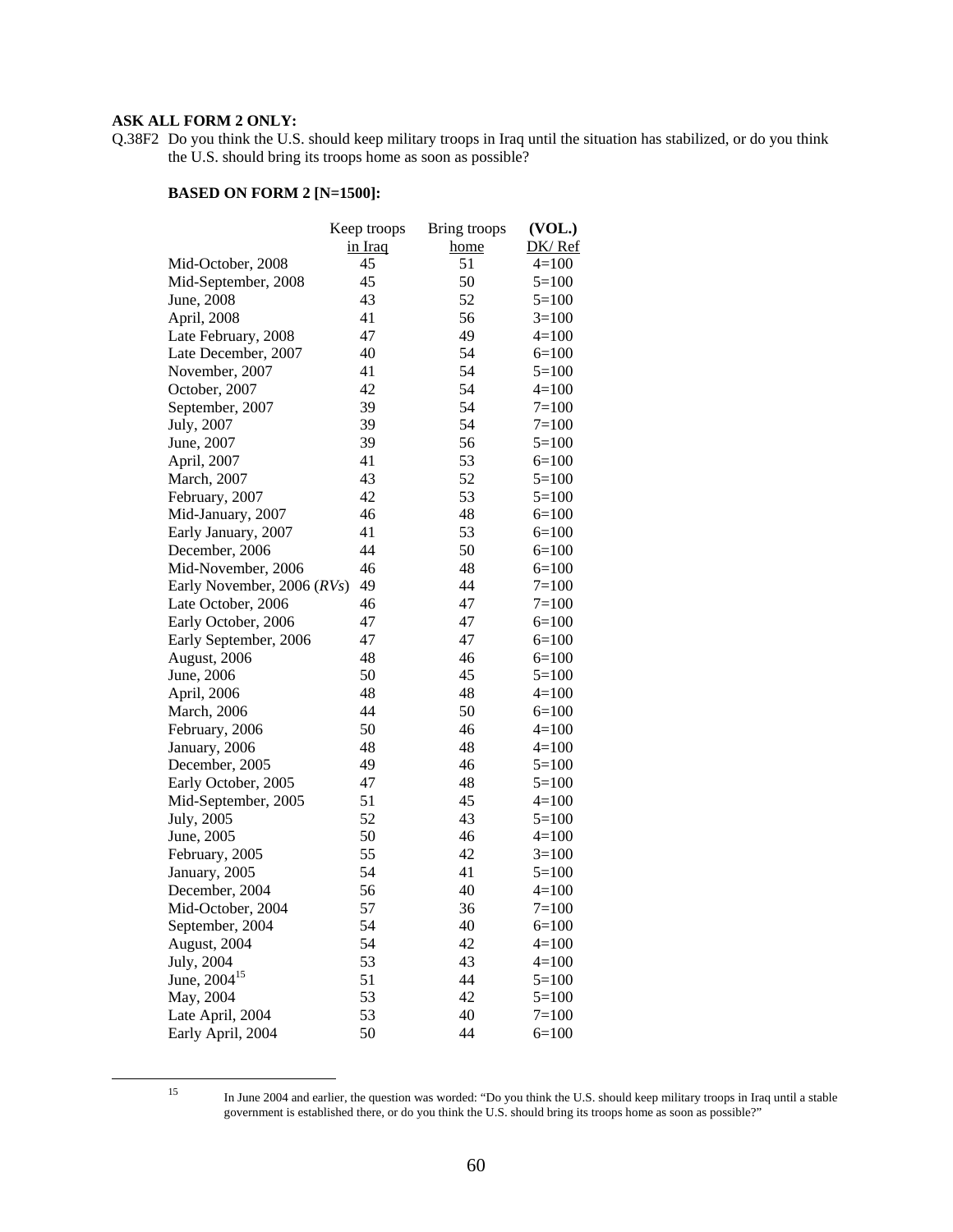#### **Q.38F2 CONTINUED…**

|                     |                | Keep troops Bring troops | (VOL.)  |
|---------------------|----------------|--------------------------|---------|
|                     | <u>in Iraq</u> | home                     | DK/Ref  |
| Early January, 2004 | 63             | 32                       | $5=100$ |
| October, 2003       | 58             | 39                       | $3=100$ |
| September, 2003     | 64             | 32                       | $4=100$ |

#### **QUESTIONS 39 THROUGH 46 HELD FOR FUTURE RELEASE**

# **ASK ALL:**

In politics TODAY, do you consider yourself a Republican, Democrat, or Independent? **IF ANSWERED 3, 4, 5 OR 9 IN PARTY, ASK:**<br>PARTYLN As of today do you lean more to t

As of today do you lean more to the Republican Party or more to the Democratic Party?

|                      |            |          |             | (VOL.)         |               | $(VOL.)$ $(VOL.)$ |        |                       |
|----------------------|------------|----------|-------------|----------------|---------------|-------------------|--------|-----------------------|
|                      |            |          |             | No             | Other         | DK/               |        | Lean Lean             |
|                      | Republican | Democrat | Independent | Preference     | Party         | Ref               | Rep    | $\underline{\it Dem}$ |
| Mid-October, 2008    | 27         | 35       | 31          | 4              | $\ast$        | $3=100$           | 9      | 16                    |
| Early October, 2008  | 26         | 36       | 31          | $\overline{4}$ | $\ast$        | $3=100$           | 11     | 15                    |
| Late September, 2008 | 25         | 35       | 34          | $\mathfrak{Z}$ | $\mathbf{1}$  | $2=100$           | 13     | 15                    |
| Mid-September, 2008  | 28         | 35       | 32          | 3              | $\ast$        | $2=100$           | 12     | 14                    |
| August, 2008         | 26         | 34       | 34          | $\overline{4}$ | $\ast$        | $2 = 100$         | 12     | 17                    |
| July, 2008           | 24         | 36       | 34          | $\overline{3}$ | $\ast$        | $3 = 100$         | 12     | 15                    |
| June, 2008           | 26         | 37       | 32          | $\overline{3}$ | $\ast$        | $2 = 100$         | 11     | 16                    |
| Late May, 2008       | 25         | 35       | 35          | $\overline{2}$ | $\ast$        | $3=100$           | 13     | 15                    |
| April, 2008          | 24         | 37       | 31          | 5              | $\mathbf{1}$  | $2=100$           | $11\,$ | 15                    |
| March, 2008          | 24         | 38       | 29          | 5              | $\ast$        | $4 = 100$         | 9      | 14                    |
| Late February, 2008  | 24         | 38       | 32          | $\overline{3}$ | $\ast$        | $3=100$           | 10     | 17                    |
| Early February, 2008 | 26         | 35       | 31          | 5              | $\ast$        | $3=100$           | 11     | 14                    |
| January, 2008        | 24         | 33       | 37          | $\overline{4}$ | $\ast$        | $2=100$           | 12     | 18                    |
| <b>Yearly Totals</b> |            |          |             |                |               |                   |        |                       |
| 2007                 | 25.4       | 32.9     | 33.7        | 4.6            | $\cdot$       | $3.1 = 100$       | 10.7   | 16.7                  |
| 2006                 | 27.6       | 32.8     | 30.3        | 5.0            | $\mathcal{A}$ | $3.9=100$         | 10.2   | 14.5                  |
| 2005                 | 29.2       | 32.8     | 30.3        | 4.5            | $\cdot$ 3     | $2.8 = 100$       | 10.2   | 14.9                  |
| 2004                 | 29.5       | 33.1     | 30.0        | 4.0            | .4            | $3.0=100$         | 11.8   | 13.6                  |
| 2003                 | 29.8       | 31.4     | 31.2        | 4.7            | $.5\,$        | $2.5 = 100$       | 12.1   | 13.0                  |
| 2002                 | 30.3       | 31.2     | 30.1        | 5.1            | .7            | $2.7=100$         | 12.6   | 11.6                  |
| 2001                 | 29.2       | 33.6     | 28.9        | 5.1            | .5            | $2.7=100$         | 11.7   | 11.4                  |
| 2001 Post-Sept 11    | 30.9       | 31.8     | 27.9        | 5.2            | .6            | $3.6 = 100$       | 11.7   | 9.4                   |
| 2001 Pre-Sept 11     | 28.2       | 34.6     | 29.5        | 5.0            | $.5\,$        | $2.1 = 100$       | 11.7   | 12.5                  |
| 2000                 | 27.5       | 32.5     | 29.5        | 5.9            | $.5\,$        | $4.0 = 100$       | 11.6   | 11.6                  |
| 1999                 | 26.6       | 33.5     | 33.7        | 3.9            | $.5\,$        | $1.9=100$         | 13.0   | 14.5                  |
| 1998                 | 27.5       | 33.2     | 31.9        | 4.6            | $\mathcal{A}$ | $2.4 = 100$       | 11.8   | 13.5                  |
| 1997                 | 28.2       | 33.3     | 31.9        | 4.0            | .4            | $2.3 = 100$       | 12.3   | 13.8                  |
| 1996                 | 29.2       | 32.7     | 33.0        | $5.2 = 100$    |               |                   | 12.7   | 15.6                  |
| 1995                 | 31.4       | 29.7     | 33.4        | $5.4 = 100$    |               |                   | 14.4   | 12.9                  |
| 1994                 | 29.8       | 31.8     | 33.8        | $4.6 = 100$    |               |                   | 14.3   | 12.6                  |
| 1993                 | 27.4       | 33.8     | 34.0        | $4.8 = 100$    |               |                   | 11.8   | 14.7                  |
| 1992                 | 27.7       | 32.7     | 35.7        | $3.9 = 100$    |               |                   | 13.8   | 15.8                  |
| 1991                 | 30.9       | 31.4     | 33.2        | $4.5 = 100$    |               |                   | 14.6   | 10.8                  |
| 1990                 | 31.0       | 33.1     | 29.1        | $6.8 = 100$    |               |                   | 12.4   | 11.3                  |
| 1989                 | 33         | 33       | $34=100$    |                |               |                   |        |                       |
| 1987                 | 26         | 35       | $39=100$    |                |               |                   |        |                       |